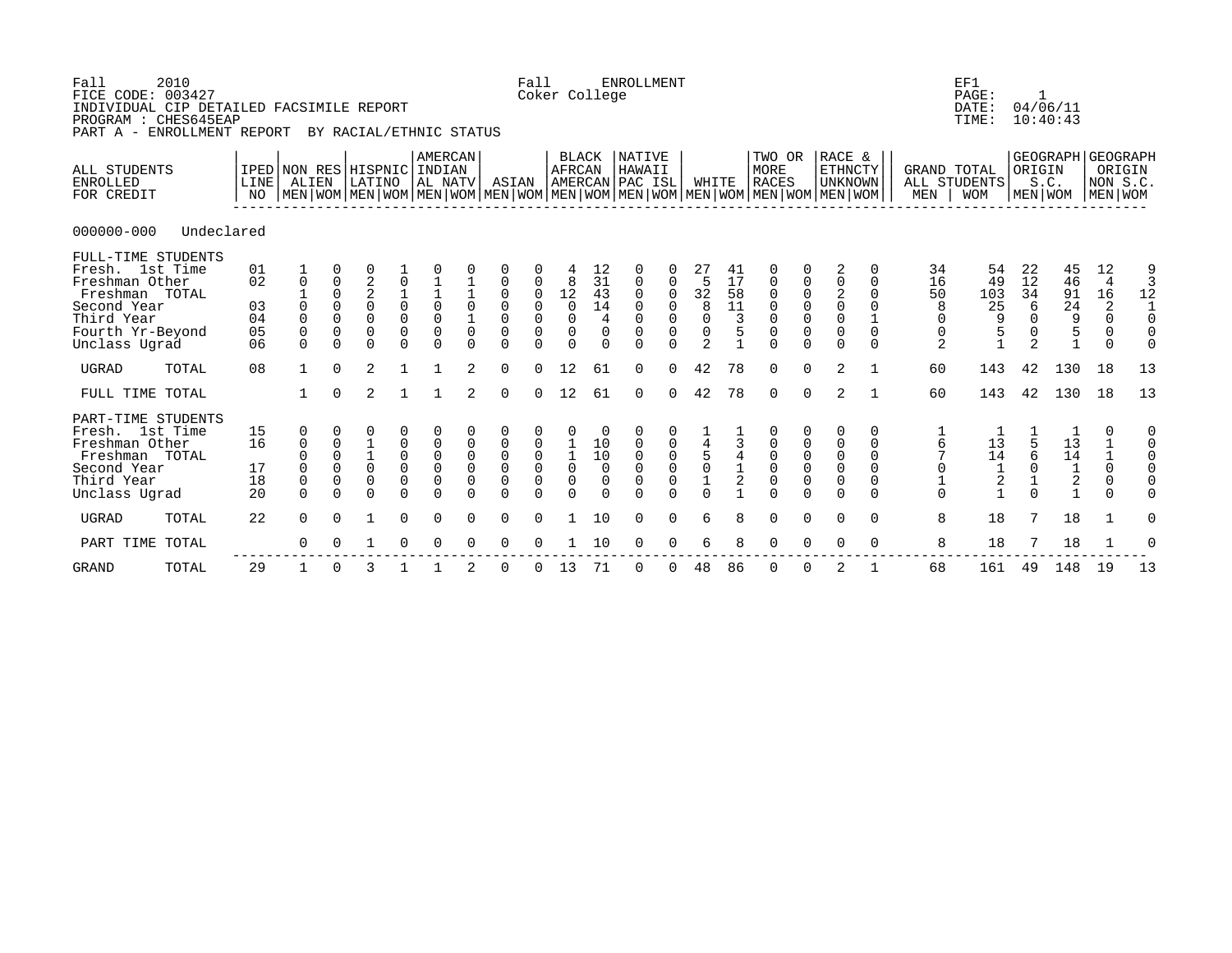| Fall            | 2010<br>FICE CODE: 003427<br>INDIVIDUAL CIP DETAILED FACSIMILE REPORT<br>PROGRAM : CHES645EAP<br>PART A - ENROLLMENT REPORT |                            |                                                                                                                                                           |                         | BY RACIAL/ETHNIC STATUS                                                    |                                       |                                                          |                                        |                                                                                 | Fall                                      | Coker College                              |               | ENROLLMENT       |                                           |                                            |                                             |                                                            |                                                       |                                                       |                  |             | EF1<br>PAGE:<br>DATE:<br>TIME:            |               | 2<br>04/06/11<br>10:40:43                 |                                           |                                                    |
|-----------------|-----------------------------------------------------------------------------------------------------------------------------|----------------------------|-----------------------------------------------------------------------------------------------------------------------------------------------------------|-------------------------|----------------------------------------------------------------------------|---------------------------------------|----------------------------------------------------------|----------------------------------------|---------------------------------------------------------------------------------|-------------------------------------------|--------------------------------------------|---------------|------------------|-------------------------------------------|--------------------------------------------|---------------------------------------------|------------------------------------------------------------|-------------------------------------------------------|-------------------------------------------------------|------------------|-------------|-------------------------------------------|---------------|-------------------------------------------|-------------------------------------------|----------------------------------------------------|
| <b>ENROLLED</b> | ALL STUDENTS<br>FOR CREDIT                                                                                                  | <b>LINE</b><br>NO.         | IPED   NON RES   HISPNIC   INDIAN<br>ALIEN<br>  MEN   WOM   MEN   WOM   MEN   WOM   MEN   WOM   MEN   WOM   MEN   WOM   MEN   WOM   MEN   WOM   MEN   WOM |                         | LATINO                                                                     |                                       | AMERCAN<br>AL NATV                                       |                                        | ASIAN                                                                           |                                           | BLACK<br>AFRCAN<br>AMERCAN PAC ISL         |               | NATIVE<br>HAWAII |                                           | WHITE                                      |                                             | MORE<br><b>RACES</b>                                       | TWO OR                                                | RACE &<br><b>ETHNCTY</b><br>UNKNOWN                   |                  | MEN         | GRAND TOTAL<br>ALL STUDENTS<br><b>WOM</b> |               | ORIGIN<br>S.C.<br>MEN   WOM               |                                           | GEOGRAPH GEOGRAPH<br>ORIGIN<br>NON S.C.<br>MEN WOM |
|                 | 090101-000<br>Speech Communication and Rhetoric                                                                             |                            |                                                                                                                                                           |                         |                                                                            |                                       |                                                          |                                        |                                                                                 |                                           |                                            |               |                  |                                           |                                            |                                             |                                                            |                                                       |                                                       |                  |             |                                           |               |                                           |                                           |                                                    |
|                 | FULL-TIME STUDENTS<br>Fresh. 1st Time<br>Freshman Other<br>Freshman TOTAL<br>Second Year<br>Third Year<br>Fourth Yr-Beyond  | 01<br>02<br>03<br>04<br>05 | $\mathbf 0$<br>$\Omega$<br>$\mathbf 0$<br>$\Omega$                                                                                                        | $\mathbf 0$<br>$\Omega$ | $\overline{0}$<br>$\overline{0}$<br>$\overline{0}$<br>$\Omega$<br>$\Omega$ | $\mathsf{O}\xspace$<br>$\overline{0}$ | $\mathbf 0$<br>$\mathsf 0$<br>$\overline{0}$<br>$\Omega$ | $\mathbf 0$<br>$\mathbf 0$<br>$\Omega$ | $\mathsf{O}\xspace$<br>$\begin{smallmatrix} 0\\0 \end{smallmatrix}$<br>$\Omega$ | $\begin{matrix} 0 \\ 0 \\ 0 \end{matrix}$ | $\begin{array}{c} 1 \\ 1 \\ 0 \end{array}$ | $\frac{1}{2}$ | $\overline{0}$   | $\begin{matrix} 0 \\ 0 \\ 0 \end{matrix}$ | $\begin{array}{c} 0 \\ 2 \\ 5 \end{array}$ | $\overline{a}$ <sub>0</sub><br>$\mathbf{z}$ | $\begin{matrix} 0 \\ 0 \\ 0 \\ 0 \end{matrix}$<br>$\Omega$ | $\begin{matrix} 0 \\ 0 \\ 0 \end{matrix}$<br>$\Omega$ | $\begin{matrix} 0 \\ 0 \\ 0 \end{matrix}$<br>$\Omega$ | 0<br>$\mathbf 0$ | 01352       | $\frac{1}{3}$<br>6                        | $\frac{1}{2}$ | $1\overline{3}$<br>$2\overline{4}$<br>$4$ | $\begin{matrix} 0 \\ 1 \\ 2 \end{matrix}$ |                                                    |
| <b>UGRAD</b>    | TOTAL                                                                                                                       | 08                         | $\Omega$                                                                                                                                                  |                         | $\Omega$                                                                   | $\Omega$                              | $\Omega$                                                 |                                        | $\Omega$                                                                        | $\cap$                                    | 3                                          |               | $\Omega$         |                                           | 8                                          |                                             | $\Omega$                                                   | $\Omega$                                              | $\Omega$                                              | $\Omega$         | 11          | 16                                        |               | 13                                        | 4                                         |                                                    |
|                 | FULL TIME TOTAL                                                                                                             |                            | $\Omega$                                                                                                                                                  |                         | $\Omega$                                                                   | $\Omega$                              | $\Omega$                                                 | $\Omega$                               | $\Omega$                                                                        | $\Omega$                                  | 3                                          |               | $\Omega$         | $\Omega$                                  | 8                                          | 8                                           | $\mathbf 0$                                                | $\mathbf 0$                                           | $\Omega$                                              | $\Omega$         | 11          | 16                                        | 7             | 13                                        | $\overline{4}$                            |                                                    |
|                 | PART-TIME STUDENTS<br>Fourth Yr-Beyond                                                                                      | 19                         | $\Omega$                                                                                                                                                  | $\Omega$                | $\Omega$                                                                   | $\Omega$                              | $\Omega$                                                 | $\Omega$                               | $\Omega$                                                                        | $\Omega$                                  | $\Omega$                                   |               | 0                | $\Omega$                                  | $\Omega$                                   |                                             | $\Omega$                                                   | $\Omega$                                              | $\Omega$                                              | $\Omega$         | $\mathbf 0$ | $\overline{2}$                            | $\mathbf 0$   | $\overline{2}$                            | $\Omega$                                  | $\Omega$                                           |
| <b>UGRAD</b>    | TOTAL                                                                                                                       | 22                         | $\Omega$                                                                                                                                                  | $\Omega$                | $\Omega$                                                                   | $\Omega$                              | $\Omega$                                                 |                                        | $\Omega$                                                                        |                                           |                                            |               |                  |                                           |                                            |                                             | $\Omega$                                                   | $\Omega$                                              |                                                       | $\Omega$         | $\mathbf 0$ | $\overline{2}$                            | $\Omega$      | 2                                         | $\Omega$                                  |                                                    |
|                 | PART TIME TOTAL                                                                                                             |                            | ∩                                                                                                                                                         |                         | 0                                                                          | 0                                     |                                                          |                                        |                                                                                 |                                           |                                            |               |                  |                                           |                                            |                                             |                                                            |                                                       |                                                       | $\Omega$         | 0           | $\overline{a}$                            | $\Omega$      | $\overline{a}$                            | $\Omega$                                  |                                                    |

GRAND TOTAL 29 0 1 0 0 0 0 0 0 3 8 0 0 8 9 0 0 0 0 11 18 7 15 4 3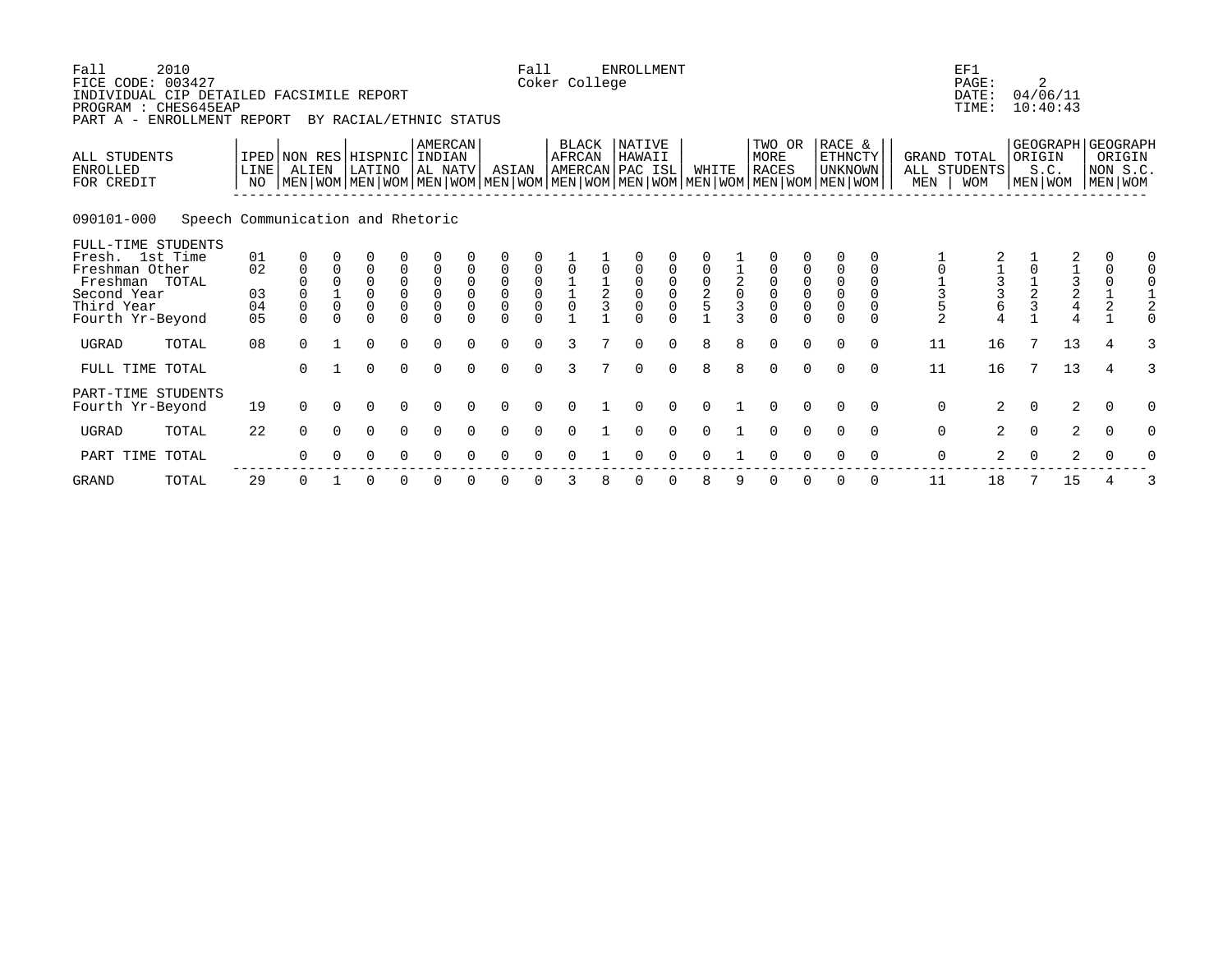| Fall<br>FICE CODE: 003427<br>INDIVIDUAL CIP DETAILED FACSIMILE REPORT<br>PROGRAM : CHES645EAP<br>PART A - | 2010<br>ENROLLMENT REPORT |                            |                                      |                | BY RACIAL/ETHNIC STATUS                   |                                           |                                           |                            |                                           | Fall                                      | Coker College   |                | <b>ENROLLMENT</b>                                                                                                                                  |                                           |                |                |                                     |                                           |                                           |                                      |                                      | EF1<br>PAGE:<br>DATE:<br>TIME: | 3                 | 04/06/11<br>10:40:43                      |                                   |   |
|-----------------------------------------------------------------------------------------------------------|---------------------------|----------------------------|--------------------------------------|----------------|-------------------------------------------|-------------------------------------------|-------------------------------------------|----------------------------|-------------------------------------------|-------------------------------------------|-----------------|----------------|----------------------------------------------------------------------------------------------------------------------------------------------------|-------------------------------------------|----------------|----------------|-------------------------------------|-------------------------------------------|-------------------------------------------|--------------------------------------|--------------------------------------|--------------------------------|-------------------|-------------------------------------------|-----------------------------------|---|
| ALL STUDENTS<br>ENROLLED<br>FOR CREDIT                                                                    |                           | LINE<br>NO                 | ALIEN                                |                | IPED NON RES HISPNIC<br>LATINO            |                                           | AMERCAN<br>INDIAN<br>AL NATV              |                            | ASIAN                                     |                                           | BLACK<br>AFRCAN |                | NATIVE<br>HAWAII<br>AMERCAN PAC ISL<br>  MEN   WOM   MEN   WOM   MEN   WOM   MEN   WOM   MEN   WOM   MEN   WOM   MEN   WOM   MEN   WOM   MEN   WOM |                                           | WHITE          |                | TWO OR<br>MORE<br><b>RACES</b>      |                                           | RACE &<br>ETHNCTY<br>UNKNOWN              |                                      | GRAND TOTAL<br>MEN                   | ALL STUDENTS<br><b>WOM</b>     | ORIGIN<br>MEN WOM | GEOGRAPH GEOGRAPH<br>S.C.                 | ORIGIN<br>NON S.C.<br>  MEN   WOM |   |
| 110701-000                                                                                                | Computer Science          |                            |                                      |                |                                           |                                           |                                           |                            |                                           |                                           |                 |                |                                                                                                                                                    |                                           |                |                |                                     |                                           |                                           |                                      |                                      |                                |                   |                                           |                                   |   |
| FULL-TIME STUDENTS<br>Second Year<br>Third Year<br>Fourth Yr-Beyond                                       |                           | 03<br>04<br>0 <sub>5</sub> | $\begin{matrix} 0 \\ 0 \end{matrix}$ | $\overline{0}$ | $\begin{matrix} 0 \\ 0 \\ 0 \end{matrix}$ | $\begin{matrix} 0 \\ 0 \\ 0 \end{matrix}$ | $\begin{matrix} 0 \\ 0 \\ 0 \end{matrix}$ | $\overline{0}$<br>$\Omega$ | $\begin{matrix} 0 \\ 0 \\ 0 \end{matrix}$ | $\begin{matrix} 0 \\ 0 \\ 0 \end{matrix}$ | $\overline{0}$  | $\overline{0}$ | $\begin{matrix} 0 \\ 0 \\ 0 \end{matrix}$                                                                                                          | $\begin{matrix} 0 \\ 0 \\ 0 \end{matrix}$ | $\frac{2}{2}$  | $\overline{0}$ | $\begin{matrix}0\\0\\0\end{matrix}$ | $\begin{matrix} 0 \\ 0 \\ 0 \end{matrix}$ | $\begin{matrix} 0 \\ 0 \\ 0 \end{matrix}$ | $\mathsf 0$                          | $\frac{2}{2}$                        | $\overline{0}$                 | $\frac{3}{2}$     | $\begin{matrix} 0 \\ 0 \\ 0 \end{matrix}$ | $\overline{0}$                    |   |
| UGRAD                                                                                                     | TOTAL                     | 08                         |                                      | $\Omega$       | $\Omega$                                  | $\Omega$                                  | $\Omega$                                  |                            | $\Omega$                                  |                                           |                 |                | O                                                                                                                                                  | $\Omega$                                  | 5              |                | $\Omega$                            | $\Omega$                                  | $\Omega$                                  | $\Omega$                             | 7                                    | $\overline{2}$                 | 6                 | $\mathbf{1}$                              |                                   |   |
| FULL TIME TOTAL                                                                                           |                           |                            |                                      | $\Omega$       | $\Omega$                                  | $\Omega$                                  | $\Omega$                                  |                            | $\Omega$                                  | $\Omega$                                  |                 |                | $\Omega$                                                                                                                                           | $\Omega$                                  | $\overline{5}$ |                | $\Omega$                            | $\Omega$                                  | $\Omega$                                  | $\Omega$                             | 7                                    | 2                              | 6                 | $\mathbf{1}$                              |                                   |   |
| PART-TIME STUDENTS<br>Freshman Other<br>Freshman                                                          | TOTAL                     | 16                         | $\frac{0}{0}$                        |                | $\begin{matrix} 0 \\ 0 \end{matrix}$      | $\begin{matrix} 0 \\ 0 \end{matrix}$      | $\frac{0}{0}$                             | $\frac{0}{0}$              | $\begin{matrix} 0 \\ 0 \end{matrix}$      | $\int_{0}^{0}$                            | $\frac{0}{0}$   | $\frac{0}{0}$  | $\begin{matrix} 0 \\ 0 \end{matrix}$                                                                                                               | $\begin{matrix} 0 \\ 0 \end{matrix}$      | $\int_{0}^{0}$ | $\frac{1}{1}$  | $\frac{0}{0}$                       | $\frac{0}{0}$                             |                                           | $\begin{matrix} 0 \\ 0 \end{matrix}$ | $\begin{matrix} 0 \\ 0 \end{matrix}$ |                                |                   | $\frac{1}{1}$                             | $\frac{0}{0}$                     | 0 |
| UGRAD                                                                                                     | TOTAL                     | 22                         | $\Omega$                             | $\Omega$       | $\Omega$                                  | $\Omega$                                  | ∩                                         |                            | $\Omega$                                  | $\cap$                                    |                 |                | ∩                                                                                                                                                  |                                           |                |                | $\Omega$                            | $\Omega$                                  | $\Omega$                                  | $\Omega$                             | $\mathbf 0$                          |                                | $\Omega$          | $\mathbf{1}$                              | $\Omega$                          | O |
| PART TIME TOTAL                                                                                           |                           |                            | 0                                    | $\Omega$       | 0                                         | 0                                         | $\Omega$                                  | $\Omega$                   | $\Omega$                                  | $\Omega$                                  | $\Omega$        | $\Omega$       | 0                                                                                                                                                  | 0                                         | $\Omega$       |                | 0                                   | $\Omega$                                  | $\Omega$                                  | $\Omega$                             | $\mathbf 0$                          | 1                              | $\Omega$          |                                           | $\mathbf 0$                       | 0 |

-------------------------------------------------------------------------------------------------------------

TOTAL 29 1 0 0 0 0 0 0 0 1 1 0 0 5 2 0 0 0 0 0 7 3 6 2 1 1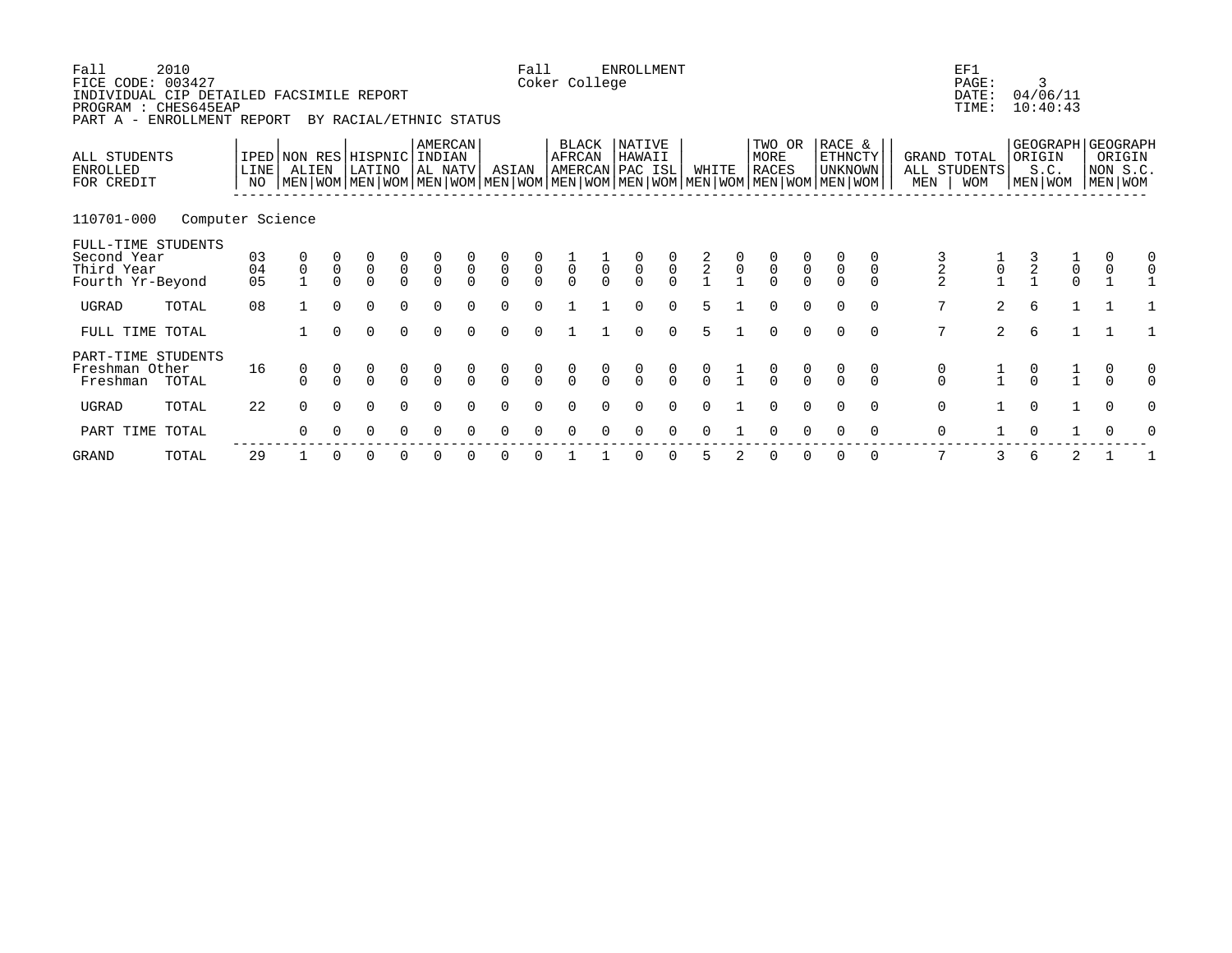| Fall                                   | 2010                                                                                            |            |                                                                                                                                      |          |                         |          |                              |          |          | Fall     |                                            | <b>ENROLLMENT</b> |          |          |          |                         |          |                              |          |     | EF1                                |              |                                                      |    |                               |          |
|----------------------------------------|-------------------------------------------------------------------------------------------------|------------|--------------------------------------------------------------------------------------------------------------------------------------|----------|-------------------------|----------|------------------------------|----------|----------|----------|--------------------------------------------|-------------------|----------|----------|----------|-------------------------|----------|------------------------------|----------|-----|------------------------------------|--------------|------------------------------------------------------|----|-------------------------------|----------|
| FICE CODE:<br>PART A -                 | 003427<br>INDIVIDUAL CIP DETAILED FACSIMILE REPORT<br>PROGRAM : CHES645EAP<br>ENROLLMENT REPORT |            |                                                                                                                                      |          | BY RACIAL/ETHNIC STATUS |          |                              |          |          |          | Coker College                              |                   |          |          |          |                         |          |                              |          |     | PAGE:<br>DATE:<br>TIME:            |              | 4<br>04/06/11<br>10:40:43                            |    |                               |          |
| ALL STUDENTS<br>ENROLLED<br>FOR CREDIT |                                                                                                 | LINE<br>NO | IPED NON RES<br>ALIEN<br>  MEN   WOM   MEN   WOM   MEN   WOM   MEN   WOM   MEN   WOM   MEN   WOM   MEN   WOM   MEN   WOM   MEN   WOM |          | HISPNIC <br>LATINO      |          | AMERCAN<br>INDIAN<br>AL NATV |          | ASIAN    |          | <b>BLACK</b><br>AFRCAN<br> AMERCAN PAC ISL | NATIVE<br>HAWAII  |          | WHITE    |          | TWO OR<br>MORE<br>RACES |          | RACE &<br>ETHNCTY<br>UNKNOWN |          | MEN | GRAND TOTAL<br>ALL STUDENTS<br>WOM |              | GEOGRAPH   GEOGRAPH<br>ORIGIN<br>S.C.<br>  MEN   WOM |    | ORIGIN<br>NON S.C.<br>MEN WOM |          |
| 130101-000                             | Education, General                                                                              |            |                                                                                                                                      |          |                         |          |                              |          |          |          |                                            |                   |          |          |          |                         |          |                              |          |     |                                    |              |                                                      |    |                               |          |
| Fourth Yr-Beyond                       | FULL-TIME STUDENTS                                                                              | 05         | $\Omega$                                                                                                                             | $\Omega$ | 0                       | $\Omega$ | $\Omega$                     | $\Omega$ | $\Omega$ | $\Omega$ | $\Omega$                                   | $\Omega$          | $\Omega$ | $\Omega$ | $\Omega$ | $\Omega$                | $\Omega$ | $\Omega$                     | $\Omega$ |     | 0                                  |              | $\Omega$                                             |    |                               | $\Omega$ |
| UGRAD                                  | TOTAL                                                                                           | 08         | $\Omega$                                                                                                                             | $\Omega$ | $\Omega$                | $\Omega$ | $\Omega$                     | $\Omega$ | $\Omega$ | $\Omega$ | $\Omega$                                   | $\Omega$          | $\Omega$ | $\Omega$ | $\Omega$ | $\Omega$                | $\Omega$ | $\Omega$                     | $\Omega$ |     | $\mathbf 0$                        |              | $\Omega$                                             | 1. | $\Omega$                      | $\Omega$ |
| FULL TIME TOTAL                        |                                                                                                 |            | $\Omega$                                                                                                                             | $\Omega$ | $\Omega$                | $\Omega$ | $\Omega$                     | $\Omega$ | $\Omega$ | $\Omega$ | $\Omega$                                   | $\Omega$          | $\Omega$ | $\Omega$ | $\Omega$ | $\Omega$                | $\Omega$ | $\Omega$                     | $\Omega$ |     | $\mathbf 0$                        | $\mathbf{1}$ | $\Omega$                                             |    | $\Omega$                      | $\Omega$ |
| PART-TIME                              | STUDENTS                                                                                        |            |                                                                                                                                      |          |                         |          |                              |          |          |          |                                            |                   |          |          |          |                         |          |                              |          |     |                                    |              |                                                      |    |                               |          |
| <b>GRAND</b>                           | TOTAL                                                                                           | 29         |                                                                                                                                      |          |                         |          |                              |          |          |          |                                            |                   |          |          |          |                         |          |                              | $\Omega$ |     | $\Omega$                           |              | $\Omega$                                             |    |                               | O        |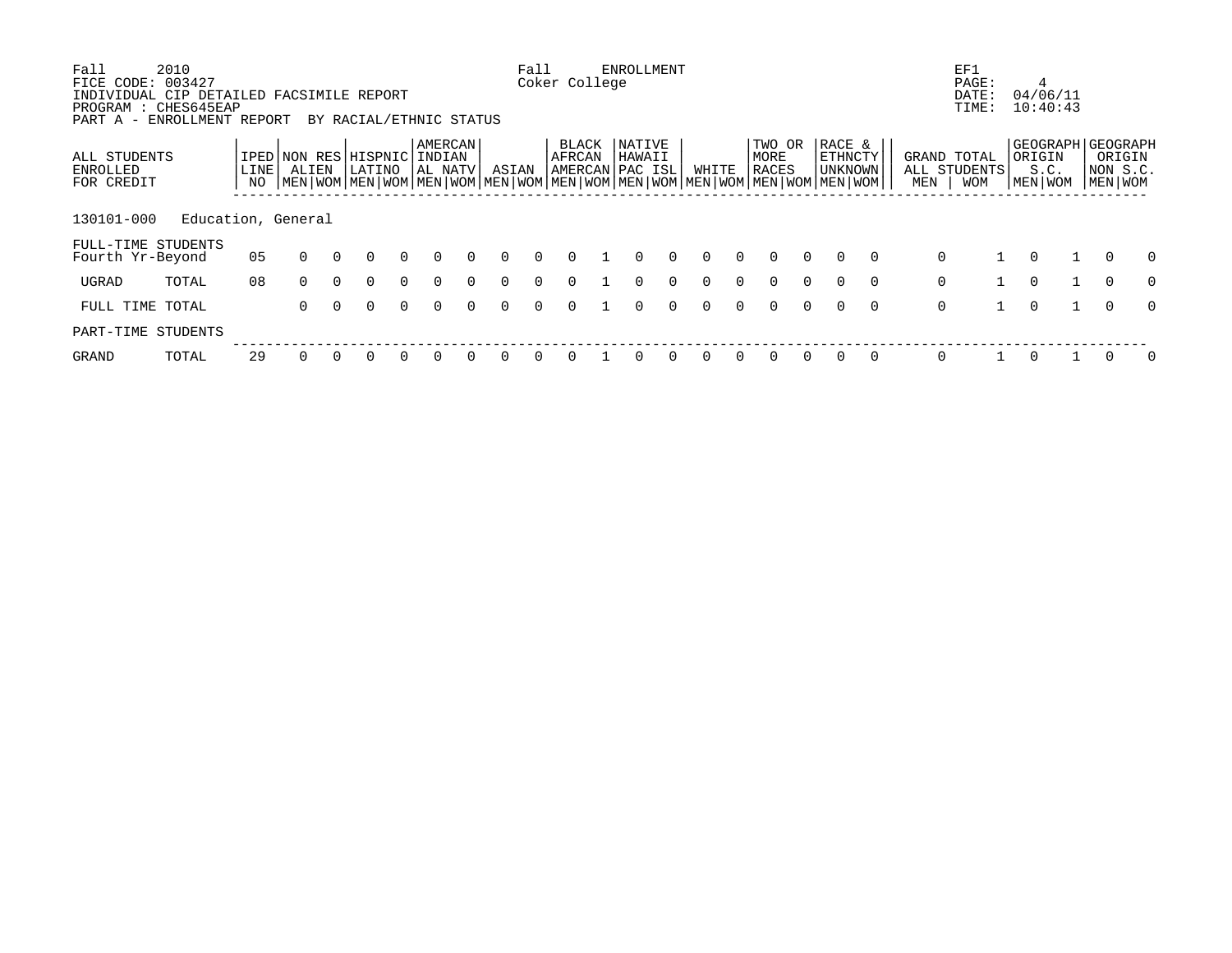| Fall<br>FICE CODE: 003427<br>INDIVIDUAL CIP DETAILED FACSIMILE REPORT<br>PROGRAM : CHES645EAP<br>PART A - ENROLLMENT REPORT                 | 2010                              |                                  |                                                            |                                                         | BY RACIAL/ETHNIC STATUS                                                        |                                                       |                                                                       |                                                       |                                                               | Fall<br>Coker College                                              |                                                       |                                 | <b>ENROLLMENT</b>                                                           |                                                               |                                          |                                                       |                                                                                                                                                      |                                                       |                                                                                                             |                                                      |                                                           | EF1<br>PAGE:<br>DATE:<br>TIME:                                  |                                               | 5<br>04/06/11<br>10:40:43                              |                |                                                           |          |
|---------------------------------------------------------------------------------------------------------------------------------------------|-----------------------------------|----------------------------------|------------------------------------------------------------|---------------------------------------------------------|--------------------------------------------------------------------------------|-------------------------------------------------------|-----------------------------------------------------------------------|-------------------------------------------------------|---------------------------------------------------------------|--------------------------------------------------------------------|-------------------------------------------------------|---------------------------------|-----------------------------------------------------------------------------|---------------------------------------------------------------|------------------------------------------|-------------------------------------------------------|------------------------------------------------------------------------------------------------------------------------------------------------------|-------------------------------------------------------|-------------------------------------------------------------------------------------------------------------|------------------------------------------------------|-----------------------------------------------------------|-----------------------------------------------------------------|-----------------------------------------------|--------------------------------------------------------|----------------|-----------------------------------------------------------|----------|
| <b>ALL STUDENTS</b><br><b>ENROLLED</b><br>FOR CREDIT                                                                                        |                                   | LINE<br>NO                       | IPED NON RES HISPNIC INDIAN<br>ALIEN                       |                                                         | LATINO                                                                         |                                                       | <b>AMERCAN</b><br>AL NATV                                             |                                                       | ASIAN                                                         |                                                                    | <b>BLACK</b><br>AFRCAN                                |                                 | <b>NATIVE</b><br>HAWAII<br>AMERCAN PAC ISL                                  |                                                               | WHITE                                    |                                                       | TWO OR<br><b>MORE</b><br><b>RACES</b><br>  MEN   WOM   MEN   WOM   MEN   WOM   MEN   WOM   MEN   WOM   MEN   WOM   MEN   WOM   MEN   WOM   MEN   WOM |                                                       | RACE &<br><b>ETHNCTY</b><br><b>UNKNOWN</b>                                                                  |                                                      | MEN                                                       | <b>GRAND TOTAL</b><br>ALL STUDENTS<br><b>WOM</b>                |                                               | GEOGRAPH GEOGRAPH<br>ORIGIN<br>S.C.<br>MEN   WOM       |                | ORIGIN<br>NON S.C<br>MEN WOM                              |          |
| 131202-000                                                                                                                                  | Elementary Education and Teaching |                                  |                                                            |                                                         |                                                                                |                                                       |                                                                       |                                                       |                                                               |                                                                    |                                                       |                                 |                                                                             |                                                               |                                          |                                                       |                                                                                                                                                      |                                                       |                                                                                                             |                                                      |                                                           |                                                                 |                                               |                                                        |                |                                                           |          |
| FULL-TIME STUDENTS<br>Fresh. 1st Time<br>Freshman Other<br>Freshman TOTAL<br>Second Year<br>Third Year<br>Fourth Yr-Beyond<br>Unclass Ugrad |                                   | 01<br>02<br>03<br>04<br>05<br>06 | 0<br>0<br>$\mathbf 0$<br>$\Omega$<br>$\mathbf 0$<br>$\cap$ | $\mathbf 0$<br>$\mathbf 0$<br>$\Omega$<br>0<br>$\Omega$ | $\Omega$<br>$\Omega$<br>$\overline{0}$<br>$\Omega$<br>$\overline{0}$<br>$\cap$ | $\frac{1}{0}$<br>0<br>$\Omega$                        | $\mathbf 0$<br>$\mathbf 0$<br>$\mathbf 0$<br>$\Omega$                 | 0<br>$\mathbf 0$<br>$\mathbf 0$<br>$\Omega$           | $\mathsf 0$<br>$\mathsf{O}\xspace$<br>$\mathsf 0$<br>$\Omega$ | $\begin{matrix} 0 \\ 0 \end{matrix}$<br>$\overline{0}$<br>$\Omega$ | $\frac{0}{2}$<br>$\cap$                               | $\frac{1}{2}$                   | $\begin{matrix} 0 \\ 0 \end{matrix}$<br>$\mathbf 0$<br>$\cap$               | $\begin{matrix} 0 \\ 0 \end{matrix}$<br>$\mathsf 0$<br>$\cap$ | $\frac{2}{2}$<br>$\mathbf 0$<br>$\cap$   | $\begin{array}{c} 4 \\ 6 \end{array}$<br>15<br>$\cap$ | $\begin{matrix} 0 \\ 0 \\ 0 \end{matrix}$<br>$\mathsf 0$<br>$\cap$                                                                                   | $\overline{0}$<br>$\overline{0}$<br>$\Omega$          | $\mathbf 0$<br>$\mathbf 0$<br>$\begin{smallmatrix}0\\0\end{smallmatrix}$<br>$\mathsf{O}\xspace$<br>$\Omega$ | 0<br>$\Omega$<br>$\Omega$<br>$\Omega$<br>0<br>$\cap$ | $\frac{1}{2}$<br>$\frac{2}{2}$<br>$\mathsf 0$<br>$\Omega$ | $\begin{array}{c} 4 \\ 6 \\ 8 \end{array}$<br>$20$ <sub>1</sub> | $\frac{1}{2}$<br>$\mathbf 0$<br>$\cap$        | $\frac{4}{6}$<br>$\frac{8}{20}$<br>$1$                 | $\overline{3}$ | $\mathbf 0$<br>$\frac{1}{0}$<br>$\Omega$<br>0<br>$\Omega$ |          |
| <b>UGRAD</b>                                                                                                                                | TOTAL                             | 08                               | $\Omega$                                                   | $\Omega$                                                | $\Omega$                                                                       |                                                       | $\Omega$                                                              |                                                       | $\Omega$                                                      | $\cap$                                                             | $\mathcal{D}$                                         | 12                              | $\Omega$                                                                    | $\Omega$                                                      | 4                                        | 26                                                    | $\Omega$                                                                                                                                             | $\Omega$                                              | $\Omega$                                                                                                    | $\Omega$                                             | 6                                                         | 39                                                              | 5                                             | 39                                                     |                |                                                           |          |
| FULL TIME TOTAL                                                                                                                             |                                   |                                  | $\Omega$                                                   | $\Omega$                                                | $\Omega$                                                                       |                                                       | $\Omega$                                                              |                                                       | $\Omega$                                                      | $\Omega$                                                           | $\mathfrak{D}$                                        | 12                              | $\Omega$                                                                    | $\Omega$                                                      |                                          | 26                                                    | $\Omega$                                                                                                                                             | $\Omega$                                              | $\Omega$                                                                                                    | $\Omega$                                             | 6                                                         | 39                                                              | 5                                             | 39                                                     |                | $\mathbf{1}$                                              | $\Omega$ |
| PART-TIME STUDENTS<br>Freshman Other<br>Freshman TOTAL<br>Second Year<br>Third Year<br>Fourth Yr-Beyond                                     |                                   | 16<br>17<br>18<br>19             | 0<br>0<br>$\mathsf 0$<br>$\mathsf 0$<br>$\Omega$           | 0<br>$\mathsf 0$<br>0<br>$\Omega$                       | 0<br>0<br>$\overline{0}$<br>0<br>$\Omega$                                      | $\begin{matrix} 0 \\ 0 \\ 0 \end{matrix}$<br>$\Omega$ | $\begin{smallmatrix}0\\0\end{smallmatrix}$<br>$\mathsf 0$<br>$\Omega$ | $\mathbf 0$<br>$\mathsf 0$<br>$\mathbf 0$<br>$\Omega$ | $\begin{matrix}0\\0\\0\end{matrix}$<br>$\Omega$               | $\begin{smallmatrix}0\\0\\0\end{smallmatrix}$<br>$\Omega$          | $\begin{matrix} 0 \\ 0 \\ 0 \end{matrix}$<br>$\Omega$ | $\frac{1}{0}$<br>$\overline{4}$ | $\begin{smallmatrix}0\\0\end{smallmatrix}$<br>$\mathsf{O}\xspace$<br>$\cap$ | $\mathsf{O}\xspace$                                           | $_{0}^{0}$<br>$\overline{0}$<br>$\Omega$ | $^2_{\rm 0}$<br>3<br>$\mathbf{z}$                     | $\begin{matrix} 0 \\ 0 \\ 0 \\ 0 \end{matrix}$                                                                                                       | $\begin{matrix} 0 \\ 0 \\ 0 \end{matrix}$<br>$\Omega$ | 0<br>$\begin{matrix} 0 \\ 0 \end{matrix}$<br>$\mathsf 0$<br>$\Omega$                                        | 0<br>$\mathbf 0$<br>$\mathbf 0$<br>0<br>$\Omega$     | 0<br>0<br>$\overline{0}$<br>$\mathsf 0$<br>$\Omega$       | 2<br>$\begin{array}{c}\n2 \\ 1 \\ 3 \\ 7\n\end{array}$          | $_{0}^{0}$<br>$\mathsf{O}\xspace$<br>$\Omega$ | $\begin{array}{c}\n2 \\ 2 \\ 1 \\ 3 \\ 7\n\end{array}$ |                | $\Omega$<br>$_{0}^{0}$<br>$\mathbf 0$<br>$\Omega$         |          |
| <b>UGRAD</b>                                                                                                                                | TOTAL                             | 22                               | $\Omega$                                                   | $\Omega$                                                | $\Omega$                                                                       | $\Omega$                                              | $\Omega$                                                              | $\Omega$                                              | $\Omega$                                                      | $\Omega$                                                           | $\Omega$                                              | 5.                              | $\Omega$                                                                    | $\Omega$                                                      | $\Omega$                                 | 8                                                     | 0                                                                                                                                                    | $\Omega$                                              | $\Omega$                                                                                                    | $\Omega$                                             | $\mathbf 0$                                               | 13                                                              | $\Omega$                                      | 13                                                     |                | $\Omega$                                                  | 0        |
| PART TIME                                                                                                                                   | TOTAL                             |                                  | $\Omega$                                                   |                                                         | 0                                                                              | $\Omega$                                              | O                                                                     |                                                       | <sup>0</sup>                                                  |                                                                    |                                                       |                                 |                                                                             | $\Omega$                                                      | ∩                                        | 8                                                     | $\Omega$                                                                                                                                             | $\Omega$                                              | $\Omega$                                                                                                    | $\mathbf 0$                                          | $\mathbf 0$                                               | 13                                                              | $\Omega$                                      | 13                                                     |                | 0                                                         |          |
| <b>GRAND</b>                                                                                                                                | TOTAL                             | 29                               | 0                                                          | 0                                                       | 0                                                                              |                                                       | 0                                                                     | 0                                                     | $\Omega$                                                      | 0                                                                  | 2                                                     | 17                              | $\mathbf 0$                                                                 | 0                                                             |                                          | 34                                                    | $\mathbf 0$                                                                                                                                          | 0                                                     | $\mathbf 0$                                                                                                 | 0                                                    | 6                                                         | 52                                                              | 5                                             | 52                                                     |                |                                                           | $\Omega$ |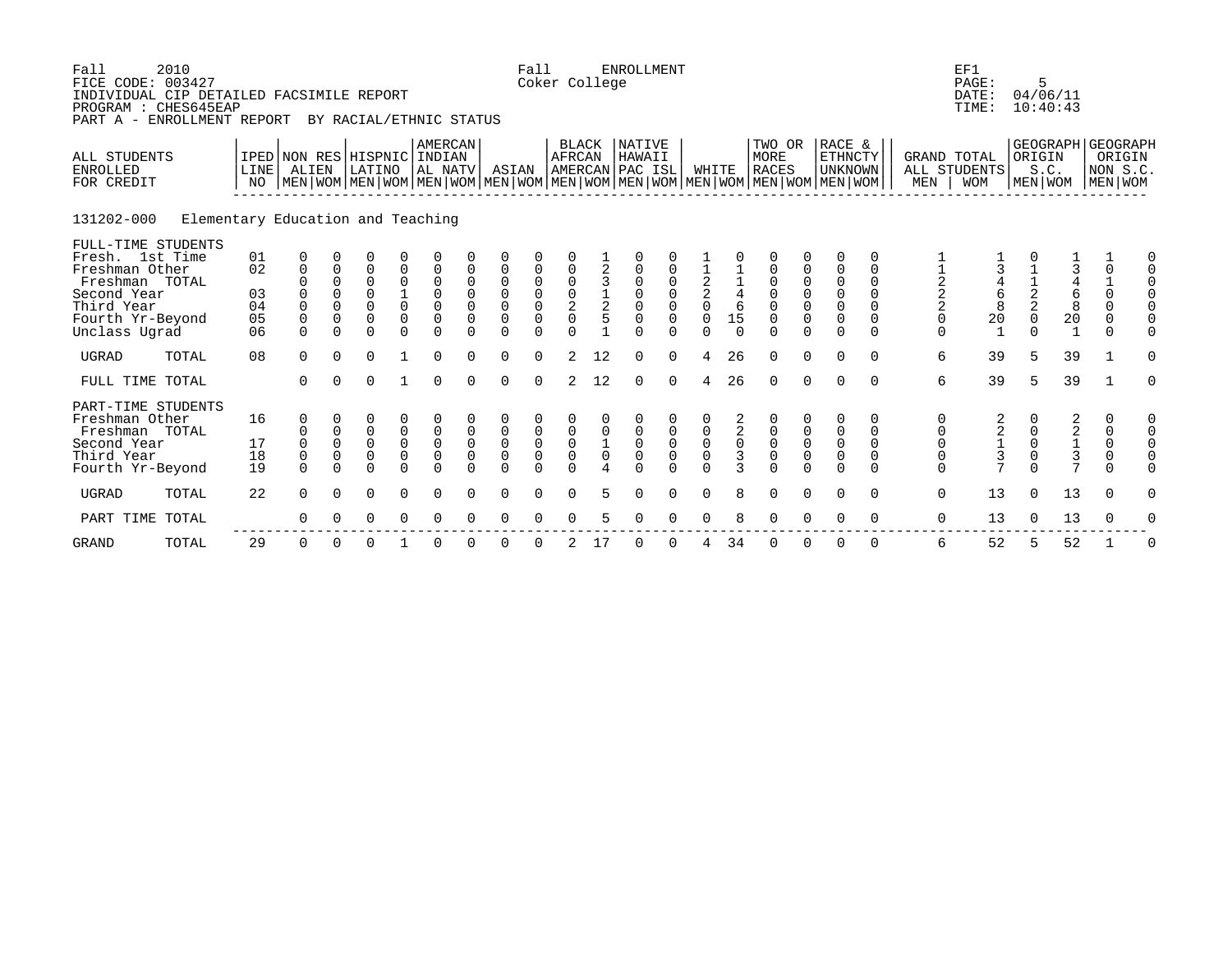| Fall<br>FICE CODE: 003427<br>INDIVIDUAL CIP DETAILED FACSIMILE REPORT<br>PROGRAM : CHES645EAP<br>PART A - ENROLLMENT REPORT | 2010                                   |                            |                                                         |                                                      | BY RACIAL/ETHNIC STATUS                                 |                                                            |                                                          |                                                          |                                                                    | Fall<br>Coker College                                                   |                                                     |                                       | <b>ENROLLMENT</b>                                          |                                                       |                                                            |                         |                                                             |                                                     |                                                                                                                                                    |                                                   |                                                                    | EF1<br>PAGE:<br>DATE:<br>TIME: |                                                 | 6<br>04/06/11<br>10:40:43                    |                                                                            |                    |
|-----------------------------------------------------------------------------------------------------------------------------|----------------------------------------|----------------------------|---------------------------------------------------------|------------------------------------------------------|---------------------------------------------------------|------------------------------------------------------------|----------------------------------------------------------|----------------------------------------------------------|--------------------------------------------------------------------|-------------------------------------------------------------------------|-----------------------------------------------------|---------------------------------------|------------------------------------------------------------|-------------------------------------------------------|------------------------------------------------------------|-------------------------|-------------------------------------------------------------|-----------------------------------------------------|----------------------------------------------------------------------------------------------------------------------------------------------------|---------------------------------------------------|--------------------------------------------------------------------|--------------------------------|-------------------------------------------------|----------------------------------------------|----------------------------------------------------------------------------|--------------------|
| ALL STUDENTS<br><b>ENROLLED</b><br>FOR CREDIT                                                                               |                                        | LINE<br>NO                 | ALIEN                                                   |                                                      | IPED NON RES HISPNIC INDIAN<br>LATINO                   |                                                            | AMERCAN<br>AL NATV                                       |                                                          | ASIAN                                                              |                                                                         | <b>BLACK</b><br>AFRCAN                              |                                       | <b>NATIVE</b><br>HAWAII<br>AMERCAN PAC ISL                 |                                                       | WHITE                                                      |                         | TWO OR<br><b>MORE</b><br><b>RACES</b>                       |                                                     | RACE &<br>ETHNCTY<br><b>UNKNOWN</b><br>  MEN   WOM   MEN   WOM   MEN   WOM   MEN   WOM   MEN   WOM   MEN   WOM   MEN   WOM   MEN   WOM   MEN   WOM |                                                   | <b>GRAND TOTAL</b><br>MEN                                          | ALL STUDENTS<br><b>WOM</b>     | ORIGIN                                          | GEOGRAPH GEOGRAPH<br>S.C.<br>MEN   WOM       | MEN WOM                                                                    | ORIGIN<br>NON S.C. |
| 131210-000                                                                                                                  | Early Childhood Education and Teaching |                            |                                                         |                                                      |                                                         |                                                            |                                                          |                                                          |                                                                    |                                                                         |                                                     |                                       |                                                            |                                                       |                                                            |                         |                                                             |                                                     |                                                                                                                                                    |                                                   |                                                                    |                                |                                                 |                                              |                                                                            |                    |
| FULL-TIME STUDENTS<br>Fresh. 1st Time<br>Freshman Other<br>Freshman TOTAL<br>Second Year<br>Third Year<br>Fourth Yr-Beyond  |                                        | 01<br>02<br>03<br>04<br>05 | 0<br>$\mathbf 0$<br>$\Omega$<br>$\mathsf 0$<br>$\Omega$ | 0<br>$\Omega$<br>$\Omega$<br>$\mathbf 0$<br>$\Omega$ | $\overline{0}$<br>$\Omega$<br>$\Omega$<br>0<br>$\Omega$ | 0<br>0<br>$\begin{matrix} 1 \\ 0 \end{matrix}$<br>$\Omega$ | $\mathsf 0$<br>$\mathsf 0$<br>$\overline{0}$<br>$\Omega$ | 0<br>$\mathbf 0$<br>$\mathbf 0$<br>$\mathsf 0$<br>$\cap$ | 0<br>$\mathsf 0$<br>$\mathsf 0$<br>$\mathsf{O}\xspace$<br>$\Omega$ | $\mathsf{O}\xspace$<br>$\begin{matrix} 0 \\ 0 \end{matrix}$<br>$\Omega$ | $\begin{matrix} 0 \\ 0 \\ 0 \end{matrix}$<br>$\cap$ | $\overline{4}$<br>3<br>$\overline{a}$ | 0<br>$\mathbf 0$<br>$\mathbf 0$<br>$\mathsf 0$<br>$\Omega$ | $\begin{matrix} 0 \\ 0 \\ 0 \end{matrix}$<br>$\Omega$ | 0<br>$\begin{matrix} 0 \\ 0 \\ 0 \end{matrix}$<br>$\Omega$ | $\frac{3}{7}$<br>7<br>6 | 0<br>$\mathsf{O}$<br>$\mathsf 0$<br>$\mathsf 0$<br>$\Omega$ | $\begin{matrix} 0 \\ 0 \\ 0 \end{matrix}$<br>$\cap$ | 0<br>$\mathsf 0$<br>$\mathsf{O}$<br>$\overline{0}$<br>$\Omega$                                                                                     | $\Omega$<br>$\Omega$<br>$\Omega$<br>0<br>$\Omega$ | 0<br>$\mathsf{O}\xspace$<br>$\mathsf 0$<br>$\mathsf 0$<br>$\Omega$ | 6<br>$\frac{12}{10}$<br>8      | $\Omega$<br>$\Omega$<br>$\mathbf 0$<br>$\Omega$ | $\frac{1}{5}$<br>6<br>11<br>$\mathsf 9$<br>8 | $\Omega$<br>$\mathbf 0$<br>$\Omega$<br>$\Omega$<br>$\mathbf 0$<br>$\Omega$ |                    |
| <b>UGRAD</b>                                                                                                                | TOTAL                                  | 08                         | $\Omega$                                                | $\Omega$                                             | 0                                                       |                                                            | $\Omega$                                                 | $\cap$                                                   | $\Omega$                                                           | $\cap$                                                                  | $\cap$                                              | 12                                    | $\Omega$                                                   | $\Omega$                                              | $\cap$                                                     | 23                      | $\Omega$                                                    | $\Omega$                                            | $\Omega$                                                                                                                                           | $\Omega$                                          | $\mathbf 0$                                                        | 36                             | $\Omega$                                        | 34                                           | $\Omega$                                                                   | 2                  |
| FULL TIME TOTAL                                                                                                             |                                        |                            | $\Omega$                                                | $\Omega$                                             | $\Omega$                                                |                                                            | $\Omega$                                                 | $\cap$                                                   | $\Omega$                                                           | $\cap$                                                                  | $\cap$                                              | 12                                    | $\Omega$                                                   | $\Omega$                                              | $\cap$                                                     | 23                      | $\Omega$                                                    | $\Omega$                                            | $\Omega$                                                                                                                                           | $\Omega$                                          | $\mathbf 0$                                                        | 36                             | $\Omega$                                        | 34                                           | $\Omega$                                                                   | 2                  |
| PART-TIME STUDENTS<br>Freshman Other<br>Freshman TOTAL<br>Third Year<br>Fourth Yr-Beyond                                    |                                        | 16<br>18<br>19             | 0<br>0<br>$\mathbf 0$<br>$\Omega$                       | $\mathsf 0$<br>$\mathsf 0$                           | $\mathbf 0$<br>$\overline{0}$<br>$\cap$                 | $\begin{matrix} 0 \\ 0 \end{matrix}$<br>$\Omega$           | $\overline{0}$<br>$\Omega$                               | $\mathsf 0$<br>$\mathsf 0$                               | $\begin{matrix} 0 \\ 0 \\ 0 \end{matrix}$                          | $\begin{matrix} 0 \\ 0 \\ 0 \end{matrix}$                               | $\begin{smallmatrix}0\\0\end{smallmatrix}$          | $\frac{0}{2}$                         | 000                                                        | $\begin{smallmatrix}0\\0\end{smallmatrix}$            | $\begin{smallmatrix}0\\0\end{smallmatrix}$                 | $\frac{1}{2}$           | $\begin{matrix}0\\0\\0\\0\end{matrix}$                      | $_{\rm 0}^{\rm 0}$                                  | $\mathbf 0$<br>$\mathsf 0$                                                                                                                         | 0<br>0<br>$\Omega$                                | 0<br>$\mathsf{O}\xspace$<br>$\mathsf 0$<br>$\Omega$                | $\frac{1}{4}$                  | $\mathsf{O}\xspace$                             | $\frac{1}{4}$                                | 0<br>$\mathsf 0$<br>$\mathsf 0$<br>$\Omega$                                |                    |
| <b>UGRAD</b>                                                                                                                | TOTAL                                  | 22                         | $\Omega$                                                | $\Omega$                                             | $\Omega$                                                | $\Omega$                                                   | $\Omega$                                                 |                                                          | $\Omega$                                                           | $\Omega$                                                                |                                                     | 5.                                    | $\Omega$                                                   | $\Omega$                                              | $\Omega$                                                   |                         | $\Omega$                                                    | $\Omega$                                            | $\Omega$                                                                                                                                           | $\Omega$                                          | $\mathbf 0$                                                        | 12                             | $\Omega$                                        | 12                                           | $\Omega$                                                                   |                    |
| PART TIME                                                                                                                   | TOTAL                                  |                            | $\Omega$                                                |                                                      | $\Omega$                                                |                                                            |                                                          |                                                          |                                                                    |                                                                         |                                                     |                                       |                                                            |                                                       |                                                            |                         | ∩                                                           |                                                     |                                                                                                                                                    | $\mathbf 0$                                       | $\mathbf 0$                                                        | 12                             | $\Omega$                                        | 12                                           | 0                                                                          |                    |
| <b>GRAND</b>                                                                                                                | TOTAL                                  | 29                         | 0                                                       | $\Omega$                                             | 0                                                       |                                                            |                                                          |                                                          |                                                                    |                                                                         |                                                     | 17                                    | $\Omega$                                                   | $\Omega$                                              | O                                                          | 30                      | 0                                                           | $\Omega$                                            | 0                                                                                                                                                  | 0                                                 | 0                                                                  | 48                             | $\Omega$                                        | 46                                           | 0                                                                          |                    |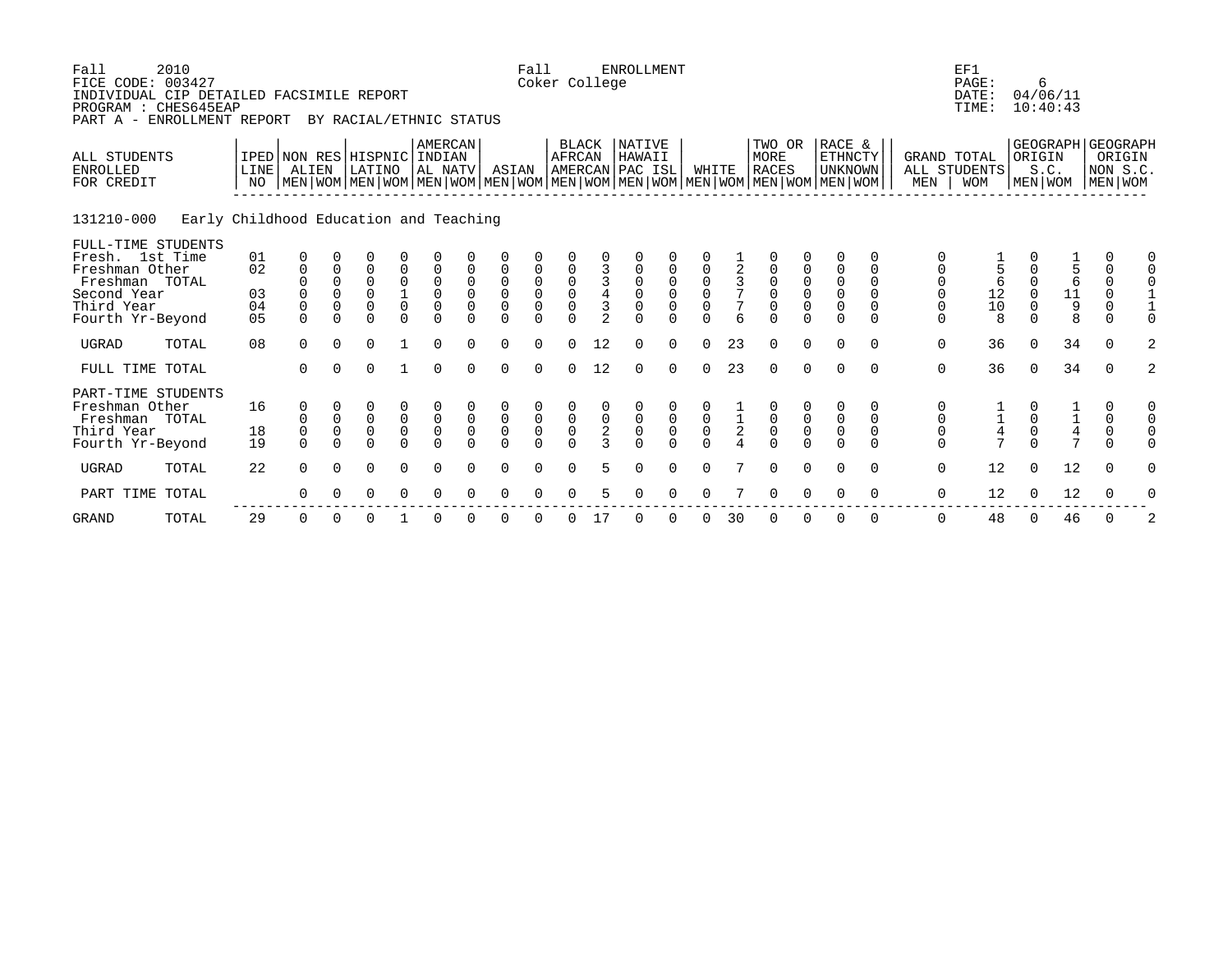| Fall<br>FICE CODE: 003427<br>INDIVIDUAL CIP DETAILED FACSIMILE REPORT<br>PROGRAM : CHES645EAP<br>PART A - | 2010<br>ENROLLMENT REPORT |                   |                               |                            | BY RACIAL/ETHNIC STATUS            |                                     |                                     |                             |                                  | Fall          | Coker College                          |                          | <b>ENROLLMENT</b>                    |               |               |                |                                                                                                                                        |          |                              |          |                    | EF1<br>PAGE:<br>DATE:<br>TIME: |               | 7<br>04/06/11<br>10:40:43                  |                                                    |          |
|-----------------------------------------------------------------------------------------------------------|---------------------------|-------------------|-------------------------------|----------------------------|------------------------------------|-------------------------------------|-------------------------------------|-----------------------------|----------------------------------|---------------|----------------------------------------|--------------------------|--------------------------------------|---------------|---------------|----------------|----------------------------------------------------------------------------------------------------------------------------------------|----------|------------------------------|----------|--------------------|--------------------------------|---------------|--------------------------------------------|----------------------------------------------------|----------|
| ALL STUDENTS<br>ENROLLED<br>FOR CREDIT                                                                    |                           | <b>LINE</b><br>NO | IPED NON RES HISPNIC<br>ALIEN |                            | LATINO                             |                                     | <b>AMERCAN</b><br>INDIAN<br>AL NATV |                             | ASIAN                            |               | BLACK<br>AFRCAN<br>AMERCAN PAC ISL     |                          | NATIVE<br>HAWAII                     |               | WHITE         |                | TWO OR<br>MORE<br>RACES<br>  MEN   WOM   MEN   WOM   MEN   WOM   MEN   WOM   MEN   WOM   MEN   WOM   MEN   WOM   MEN   WOM   MEN   WOM |          | RACE &<br>ETHNCTY<br>UNKNOWN |          | GRAND TOTAL<br>MEN | ALL STUDENTS<br><b>WOM</b>     | ORIGIN        | S.C.<br>MEN   WOM                          | GEOGRAPH GEOGRAPH<br>ORIGIN<br>NON S.C.<br>MEN WOM |          |
| 131302-000                                                                                                | Art Teacher Education     |                   |                               |                            |                                    |                                     |                                     |                             |                                  |               |                                        |                          |                                      |               |               |                |                                                                                                                                        |          |                              |          |                    |                                |               |                                            |                                                    |          |
| FULL-TIME STUDENTS<br>Fresh. 1st Time<br>Freshman TOTAL<br>Second Year                                    |                           | 01<br>03          |                               | $\mathbf 0$<br>$\mathsf 0$ | $\mathsf 0$<br>$\mathsf{O}\xspace$ | $\begin{matrix}0\\0\\0\end{matrix}$ | $\overline{0}$<br>$\overline{0}$    | $\mathbf{0}$<br>$\mathbf 0$ | $\overline{0}$<br>$\overline{0}$ | $\frac{0}{0}$ | $\begin{matrix}0\\0\\0\\0\end{matrix}$ | 0<br>$\mathsf{O}\xspace$ | $\begin{matrix} 0 \\ 0 \end{matrix}$ | $\frac{0}{0}$ | $\frac{0}{0}$ | $\overline{2}$ | $\begin{matrix}0\\0\\0\\0\end{matrix}$                                                                                                 |          | $\mathsf 0$                  |          |                    |                                | $\frac{0}{0}$ | $\begin{array}{c} 2 \\ 2 \\ 1 \end{array}$ | $\mathbf 0$<br>$\mathsf 0$                         |          |
| Third Year                                                                                                |                           | 04                |                               |                            | $\Omega$                           |                                     |                                     | $\cap$                      | $\Omega$                         |               |                                        |                          | $\Omega$                             |               |               |                |                                                                                                                                        |          |                              |          | $\mathbf 0$        |                                |               |                                            | $\Omega$                                           |          |
| UGRAD                                                                                                     | TOTAL                     | 08                | $\Omega$                      | $\Omega$                   | $\Omega$                           | $\Omega$                            |                                     |                             |                                  |               |                                        |                          |                                      | $\Omega$      |               |                | $\Omega$                                                                                                                               | $\Omega$ | $\Omega$                     | $\Omega$ | $\mathbf 0$        | 4                              | $\Omega$      | $4\overline{ }$                            | $\Omega$                                           | $\Omega$ |
| FULL TIME TOTAL                                                                                           |                           |                   | $\Omega$                      | $\Omega$                   | $\Omega$                           | $\Omega$                            | $\Omega$                            | $\cap$                      | $\Omega$                         | $\Omega$      | $\Omega$                               | $\cap$                   | $\Omega$                             | $\Omega$      | $\Omega$      | $\overline{4}$ | $\Omega$                                                                                                                               | $\Omega$ | $\Omega$                     | $\Omega$ | $\mathbf 0$        | $4\overline{ }$                | $\Omega$      | $\overline{4}$                             | $\Omega$                                           | $\Omega$ |
| PART-TIME STUDENTS                                                                                        |                           |                   |                               |                            |                                    |                                     |                                     |                             |                                  |               |                                        |                          |                                      |               |               |                |                                                                                                                                        |          |                              |          |                    |                                |               |                                            |                                                    |          |
| GRAND                                                                                                     | TOTAL                     | 29                | 0                             |                            | 0                                  | 0                                   |                                     |                             |                                  |               |                                        |                          |                                      |               |               |                |                                                                                                                                        | 0        | 0                            | 0        | 0                  | 4                              |               | 4                                          | 0                                                  | 0        |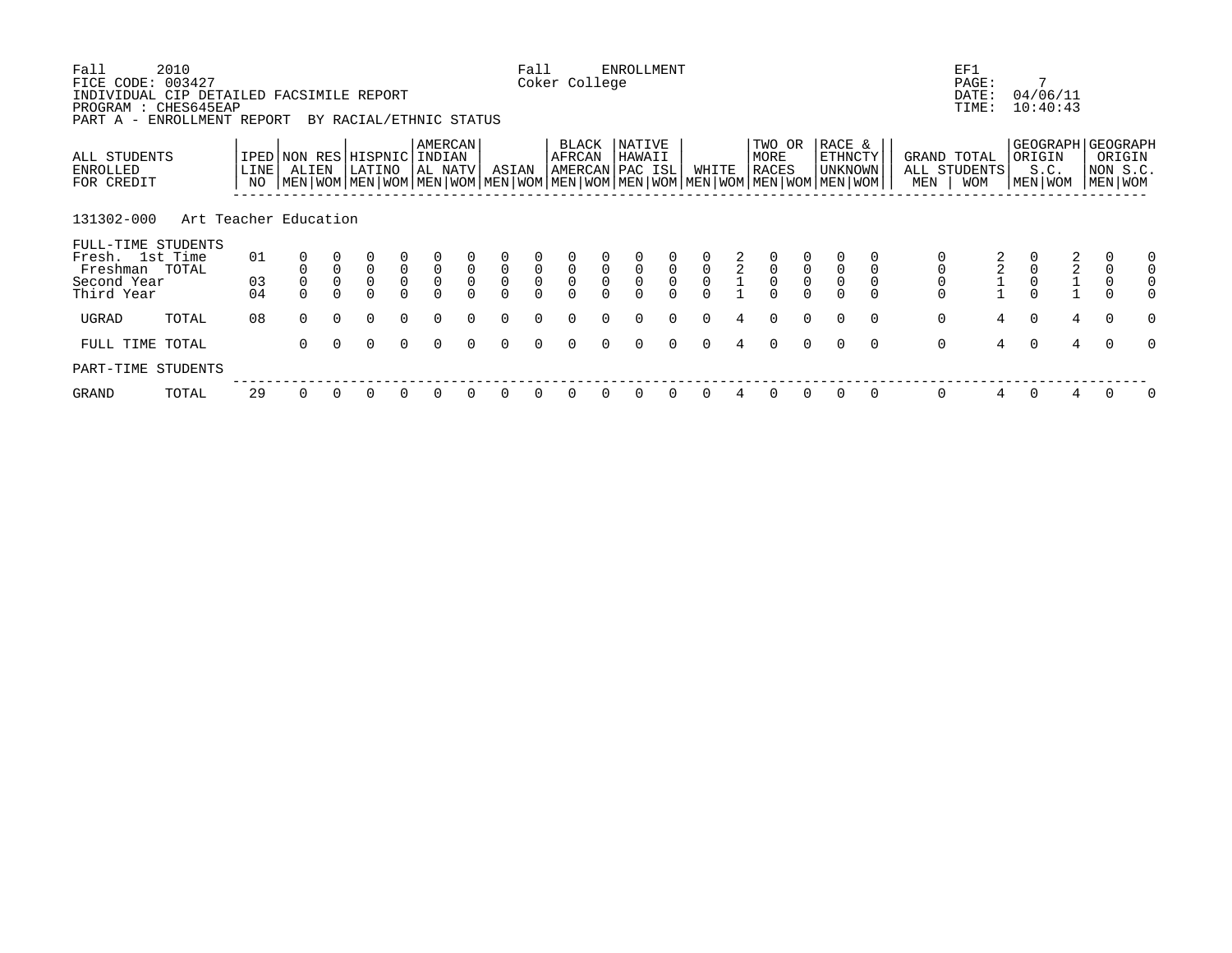| Fall<br>FICE CODE:<br>INDIVIDUAL CIP DETAILED FACSIMILE REPORT<br>PROGRAM : CHES645EAP | 2010<br>003427                          |            |                                      |              |                                   |                                         |                                           |                     |                                                       | Fall                                           | Coker College                          |                     | <b>ENROLLMENT</b>                         |                                           |                                           |               |                         |          |                                                                                                                                                    |          |                    | EF1<br>PAGE:<br>DATE:<br>TIME: |          | 8<br>04/06/11<br>10:40:43 |   |                                                        |          |
|----------------------------------------------------------------------------------------|-----------------------------------------|------------|--------------------------------------|--------------|-----------------------------------|-----------------------------------------|-------------------------------------------|---------------------|-------------------------------------------------------|------------------------------------------------|----------------------------------------|---------------------|-------------------------------------------|-------------------------------------------|-------------------------------------------|---------------|-------------------------|----------|----------------------------------------------------------------------------------------------------------------------------------------------------|----------|--------------------|--------------------------------|----------|---------------------------|---|--------------------------------------------------------|----------|
| PART A - ENROLLMENT REPORT<br>ALL STUDENTS<br>ENROLLED<br>FOR CREDIT                   |                                         | LINE<br>NO | IPED NON RES HISPNIC INDIAN<br>ALIEN |              | BY RACIAL/ETHNIC STATUS<br>LATINO |                                         | AMERCAN<br>AL NATV                        |                     | ASIAN                                                 |                                                | BLACK<br>AFRCAN                        |                     | NATIVE<br>HAWAII<br>AMERCAN PAC ISL       |                                           | WHITE                                     |               | TWO OR<br>MORE<br>RACES |          | RACE &<br><b>ETHNCTY</b><br>UNKNOWN<br>  MEN   WOM   MEN   WOM   MEN   WOM   MEN   WOM   MEN   WOM   MEN   WOM   MEN   WOM   MEN   WOM   MEN   WOM |          | GRAND TOTAL<br>MEN | ALL STUDENTS<br><b>WOM</b>     |          | ORIGIN<br>S.C.<br>MEN WOM |   | GEOGRAPH   GEOGRAPH<br>ORIGIN<br>NON S.C.<br>MEN   WOM |          |
| 131305-000<br>FULL-TIME STUDENTS                                                       | English/Language Arts Teacher Education |            |                                      |              |                                   |                                         |                                           |                     |                                                       |                                                |                                        |                     |                                           |                                           |                                           |               |                         |          |                                                                                                                                                    |          |                    |                                |          |                           |   |                                                        |          |
| Fresh. 1st Time<br>Freshman TOTAL                                                      |                                         | 01         |                                      | $\mathsf 0$  | $\mathsf{O}\xspace$               |                                         |                                           | $\mathsf 0$         |                                                       |                                                |                                        | $\mathsf{O}\xspace$ |                                           |                                           |                                           |               |                         |          |                                                                                                                                                    |          |                    |                                |          | $\overline{\mathbf{c}}$   |   |                                                        |          |
| Second Year<br>Third Year                                                              |                                         | 03<br>04   |                                      | $\mathsf{O}$ | $\mathsf{O}\xspace$<br>$\Omega$   | $\overline{0}$ <sub>0</sub><br>$\Omega$ | $\begin{matrix} 0 \\ 0 \\ 0 \end{matrix}$ | $\mathsf{O}\xspace$ | $\begin{matrix} 0 \\ 0 \\ 0 \end{matrix}$<br>$\Omega$ | $\begin{matrix} 0 \\ 0 \\ 0 \\ 0 \end{matrix}$ | $\begin{matrix}0\\0\\0\\0\end{matrix}$ |                     | $\begin{matrix} 0 \\ 0 \\ 0 \end{matrix}$ | $\begin{matrix} 0 \\ 0 \\ 0 \end{matrix}$ | $\begin{matrix} 0 \\ 0 \\ 0 \end{matrix}$ | $\frac{2}{2}$ | $\overline{0}$<br>0     |          |                                                                                                                                                    |          |                    | $2^{2}_{1}$                    |          |                           |   |                                                        |          |
| UGRAD                                                                                  | TOTAL                                   | 08         | $\Omega$                             | $\Omega$     | $\Omega$                          | $\Omega$                                | $\Omega$                                  |                     | $\Omega$                                              | $\Omega$                                       | $\Omega$                               |                     | $\Omega$                                  | $\Omega$                                  | $\Omega$                                  |               |                         |          |                                                                                                                                                    | $\Omega$ | $\mathsf{O}$       | 4                              | $\Omega$ | $\overline{4}$            |   | $\Omega$                                               | $\Omega$ |
| FULL TIME                                                                              | TOTAL                                   |            | $\Omega$                             | $\Omega$     | $\Omega$                          | $\Omega$                                | $\Omega$                                  | $\Omega$            | $\Omega$                                              | $\Omega$                                       | $\Omega$                               |                     | $\Omega$                                  | $\Omega$                                  | $\Omega$                                  | $\mathcal{E}$ | $\Omega$                | $\Omega$ | $\Omega$                                                                                                                                           | $\Omega$ | $\mathbf 0$        | $\overline{4}$                 | $\Omega$ |                           | 4 | $\Omega$                                               | $\Omega$ |
| PART-TIME STUDENTS                                                                     |                                         |            |                                      |              |                                   |                                         |                                           |                     |                                                       |                                                |                                        |                     |                                           |                                           |                                           |               |                         |          |                                                                                                                                                    |          |                    |                                |          |                           |   |                                                        |          |
| GRAND                                                                                  | TOTAL                                   | 29         |                                      |              |                                   | 0                                       |                                           |                     | 0                                                     | $\Omega$                                       |                                        |                     |                                           | 0                                         |                                           |               | $\Omega$                |          |                                                                                                                                                    | $\Omega$ | 0                  | 4                              | $\Omega$ |                           |   |                                                        | 0        |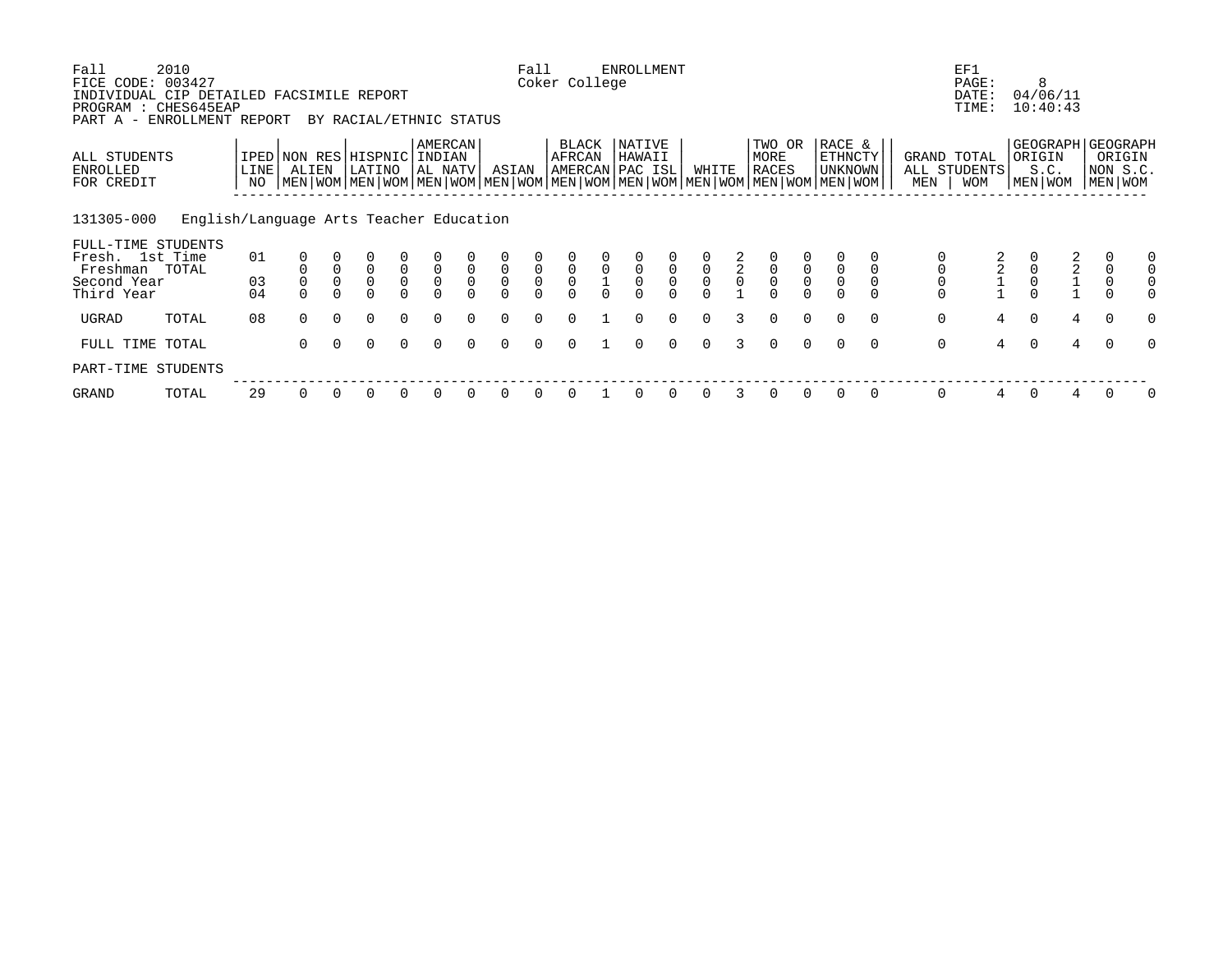| Fall<br>FICE CODE:                                                                             | 2010<br>003427                |               |                                      |                |                         |                                           |                                           |               |                                           | Fall                                      | Coker College                             |                                           | ENROLLMENT                                |                                           |               |                                            |                                           |                                           |                                                                                                                                                    |              | EF1<br>PAGE:                              |              | 9                                                |                |                                   |          |
|------------------------------------------------------------------------------------------------|-------------------------------|---------------|--------------------------------------|----------------|-------------------------|-------------------------------------------|-------------------------------------------|---------------|-------------------------------------------|-------------------------------------------|-------------------------------------------|-------------------------------------------|-------------------------------------------|-------------------------------------------|---------------|--------------------------------------------|-------------------------------------------|-------------------------------------------|----------------------------------------------------------------------------------------------------------------------------------------------------|--------------|-------------------------------------------|--------------|--------------------------------------------------|----------------|-----------------------------------|----------|
| INDIVIDUAL CIP DETAILED FACSIMILE REPORT<br>PROGRAM : CHES645EAP<br>PART A - ENROLLMENT REPORT |                               |               |                                      |                | BY RACIAL/ETHNIC STATUS |                                           |                                           |               |                                           |                                           |                                           |                                           |                                           |                                           |               |                                            |                                           |                                           |                                                                                                                                                    |              | DATE:<br>TIME:                            |              | 04/06/11<br>10:40:43                             |                |                                   |          |
| ALL STUDENTS<br>ENROLLED<br>FOR CREDIT                                                         |                               | LINE  <br>NO. | IPED NON RES HISPNIC INDIAN<br>ALIEN |                | LATINO                  |                                           | AMERCAN<br>AL NATV                        |               | ASIAN                                     |                                           | BLACK<br>AFRCAN                           |                                           | NATIVE<br>HAWAII<br>AMERCAN PAC ISL       |                                           | WHITE         |                                            | TWO OR<br>MORE<br>RACES                   |                                           | RACE &<br><b>ETHNCTY</b><br>UNKNOWN<br>  MEN   WOM   MEN   WOM   MEN   WOM   MEN   WOM   MEN   WOM   MEN   WOM   MEN   WOM   MEN   WOM   MEN   WOM | MEN          | GRAND TOTAL<br>ALL STUDENTS<br><b>WOM</b> |              | GEOGRAPH   GEOGRAPH<br>ORIGIN<br>S.C.<br>MEN WOM |                | ORIGIN<br>NON S.C.<br>  MEN   WOM |          |
| 131311-000                                                                                     | Mathematics Teacher Education |               |                                      |                |                         |                                           |                                           |               |                                           |                                           |                                           |                                           |                                           |                                           |               |                                            |                                           |                                           |                                                                                                                                                    |              |                                           |              |                                                  |                |                                   |          |
| FULL-TIME STUDENTS<br>Fresh. 1st Time<br>Freshman TOTAL                                        |                               | 01            |                                      | $\overline{0}$ | $\overline{1}$          | $\begin{matrix} 0 \\ 0 \\ 0 \end{matrix}$ | $\begin{matrix} 0 \\ 0 \\ 0 \end{matrix}$ | $\frac{0}{0}$ | $\begin{matrix} 0 \\ 0 \\ 0 \end{matrix}$ | $\begin{matrix} 0 \\ 0 \\ 0 \end{matrix}$ | $\begin{matrix} 0 \\ 0 \\ 0 \end{matrix}$ | $\begin{matrix} 0 \\ 0 \\ 0 \end{matrix}$ | $\begin{matrix} 0 \\ 0 \\ 0 \end{matrix}$ | $\begin{matrix} 0 \\ 0 \\ 0 \end{matrix}$ | $\frac{0}{0}$ | $\begin{array}{c} 3 \\ 3 \\ 1 \end{array}$ | $\begin{matrix} 0 \\ 0 \\ 0 \end{matrix}$ | $\begin{matrix} 0 \\ 0 \\ 0 \end{matrix}$ | $\frac{0}{0}$<br>$\overline{0}$                                                                                                                    |              |                                           |              |                                                  | 3<br>3         |                                   |          |
| Fourth Yr-Beyond                                                                               |                               | 05            |                                      |                | $\Omega$                |                                           |                                           |               |                                           |                                           |                                           |                                           |                                           |                                           |               |                                            |                                           |                                           |                                                                                                                                                    |              |                                           |              |                                                  |                |                                   |          |
| UGRAD                                                                                          | TOTAL                         | 08            | $\cap$                               | $\cap$         |                         | $\Omega$                                  | $\Omega$                                  | $\cap$        | $\Omega$                                  | $\Omega$                                  | $\Omega$                                  | $\cap$                                    | $\Omega$                                  | $\Omega$                                  | $\Omega$      | $\overline{4}$                             | $\Omega$                                  | $\Omega$                                  | $\cap$<br>$\Omega$                                                                                                                                 | $\mathbf{1}$ | 4                                         | $\mathbf{1}$ |                                                  | 4              | $\Omega$                          | $\Omega$ |
| FULL TIME TOTAL                                                                                |                               |               | 0                                    | $\Omega$       |                         | $\Omega$                                  | $\Omega$                                  | $\Omega$      | $\Omega$                                  | $\Omega$                                  | $\Omega$                                  | $\Omega$                                  | $\Omega$                                  | $\Omega$                                  | $\Omega$      | 4                                          | $\Omega$                                  | $\Omega$                                  | $\Omega$<br>$\Omega$                                                                                                                               |              | 4                                         |              |                                                  | $\overline{4}$ | $\Omega$                          | $\Omega$ |
| PART-TIME STUDENTS                                                                             |                               |               |                                      |                |                         |                                           |                                           |               |                                           |                                           |                                           |                                           |                                           |                                           |               |                                            |                                           |                                           |                                                                                                                                                    |              |                                           |              |                                                  |                |                                   |          |
| GRAND                                                                                          | TOTAL                         | 29            |                                      |                |                         |                                           | $\Omega$                                  |               | 0                                         |                                           |                                           |                                           |                                           |                                           |               |                                            |                                           |                                           |                                                                                                                                                    |              |                                           |              |                                                  |                |                                   | 0        |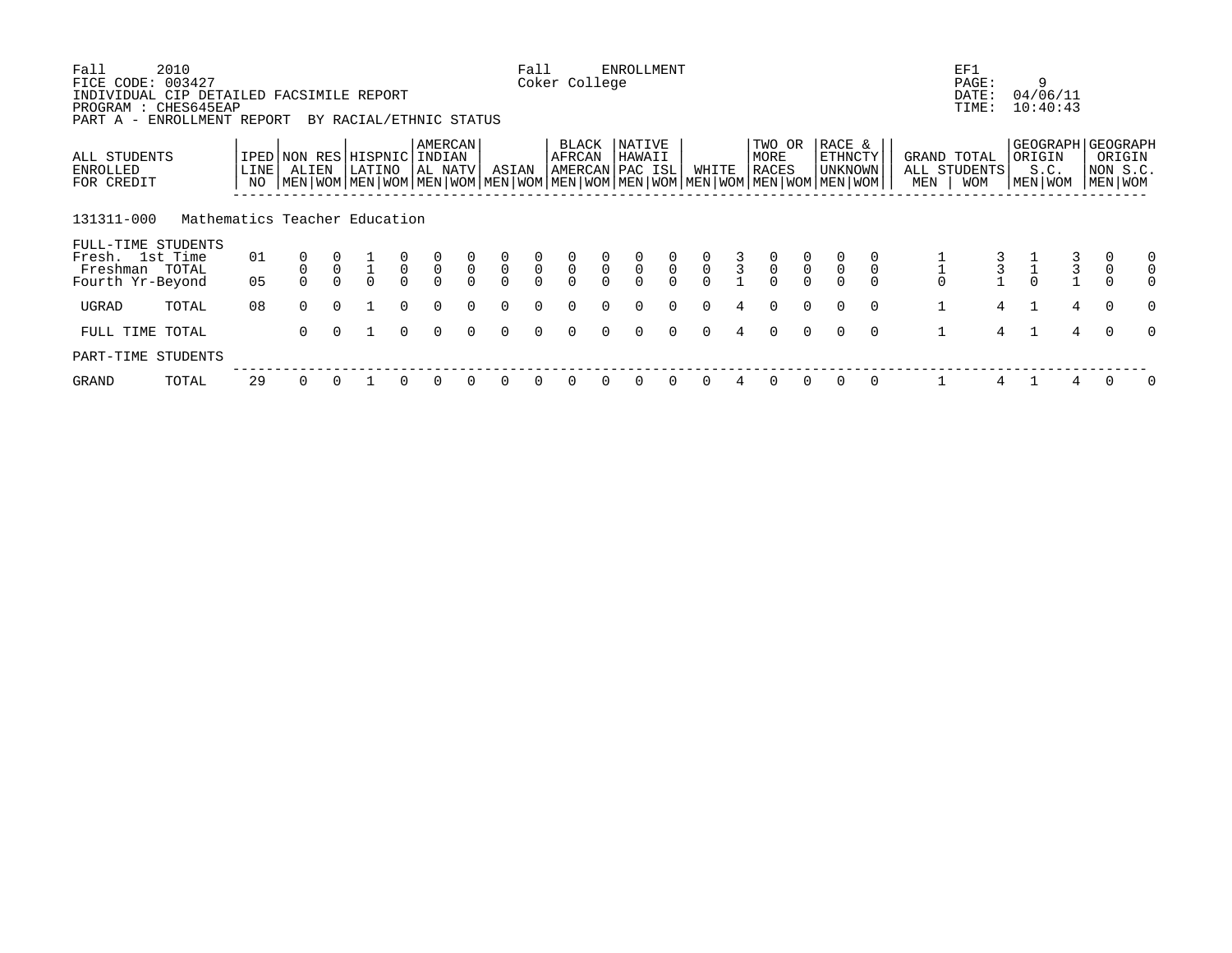| Fall<br>FICE CODE:                                                           | 2010<br>003427          |                |             |                  |                                |                                             |                                       |                  |                                  | Fall                                      | Coker College   |   | <b>ENROLLMENT</b>                    |                                      |             |                     |                                                                                                                                               |                                      |                                     |          |                    | EF1<br>PAGE:               |                | 10                            |               |                                                          |          |
|------------------------------------------------------------------------------|-------------------------|----------------|-------------|------------------|--------------------------------|---------------------------------------------|---------------------------------------|------------------|----------------------------------|-------------------------------------------|-----------------|---|--------------------------------------|--------------------------------------|-------------|---------------------|-----------------------------------------------------------------------------------------------------------------------------------------------|--------------------------------------|-------------------------------------|----------|--------------------|----------------------------|----------------|-------------------------------|---------------|----------------------------------------------------------|----------|
| INDIVIDUAL CIP DETAILED FACSIMILE REPORT<br>PROGRAM : CHES645EAP<br>PART A - | ENROLLMENT REPORT       |                |             |                  | BY RACIAL/ETHNIC STATUS        |                                             |                                       |                  |                                  |                                           |                 |   |                                      |                                      |             |                     |                                                                                                                                               |                                      |                                     |          |                    | DATE:<br>TIME:             |                | 04/06/11<br>10:40:43          |               |                                                          |          |
| ALL STUDENTS<br>ENROLLED<br>FOR CREDIT                                       |                         | LINE  <br>NO   | ALIEN       |                  | IPED NON RES HISPNIC<br>LATINO |                                             | <b>AMERCAN</b><br>INDIAN<br>  AL NATV |                  | ASIAN                            |                                           | BLACK<br>AFRCAN |   | NATIVE<br>HAWAII<br> AMERCAN PAC ISL |                                      | WHITE       |                     | TWO OR<br>MORE<br><b>RACES</b><br>  MEN   WOM   MEN   WOM   MEN   WOM   MEN   WOM   MEN   WOM   MEN   WOM   MEN   WOM   MEN   WOM   MEN   WOM |                                      | RACE &<br><b>ETHNCTY</b><br>UNKNOWN |          | GRAND TOTAL<br>MEN | ALL STUDENTS<br><b>WOM</b> |                | ORIGIN<br>S.C.<br>  MEN   WOM |               | GEOGRAPH   GEOGRAPH<br>ORIGIN<br>NON S.C.<br>  MEN   WOM |          |
| 131312-000                                                                   | Music Teacher Education |                |             |                  |                                |                                             |                                       |                  |                                  |                                           |                 |   |                                      |                                      |             |                     |                                                                                                                                               |                                      |                                     |          |                    |                            |                |                               |               |                                                          |          |
| FULL-TIME STUDENTS<br>Fresh. 1st Time<br>Freshman TOTAL                      |                         | 01             |             |                  | $\overline{0}$                 |                                             |                                       |                  | $\mathsf 0$                      |                                           |                 |   |                                      |                                      |             |                     |                                                                                                                                               |                                      |                                     |          |                    |                            |                |                               |               | 0                                                        |          |
| Second Year<br>Third Year<br>Fourth Yr-Beyond                                |                         | 03<br>04<br>05 | $\mathsf 0$ | $\mathsf 0$<br>0 | $\mathbf 0$<br>$\mathbf 0$     | $\begin{bmatrix} 0 \\ 0 \\ 0 \end{bmatrix}$ | $\overline{0}$<br>0<br>$\overline{0}$ | $\mathbf 0$<br>0 | $\overline{0}$<br>$\overline{0}$ | $\begin{matrix} 0 \\ 0 \\ 0 \end{matrix}$ |                 | 0 | $_{0}^{0}$                           | $\begin{matrix} 0 \\ 0 \end{matrix}$ | $\mathsf 0$ | $\mathsf{O}\xspace$ | $\overline{0}$                                                                                                                                | $\begin{matrix} 0 \\ 0 \end{matrix}$ | $\mathbf 0$                         |          |                    |                            |                |                               | $\frac{1}{3}$ | $\mathsf 0$<br>$\overline{0}$                            |          |
| UGRAD                                                                        | TOTAL                   | 08             | $\Omega$    | $\Omega$         |                                | $\Omega$                                    | $\Omega$                              | $\Omega$         | $\Omega$                         | $\Omega$                                  |                 |   | $\Omega$                             | $\Omega$                             | $\Omega$    |                     | $\Omega$                                                                                                                                      | $\Omega$                             | $\Omega$                            | $\Omega$ | 2                  | 6                          |                |                               | 6             |                                                          | $\Omega$ |
| FULL TIME TOTAL                                                              |                         |                | $\Omega$    | $\Omega$         |                                | $\Omega$                                    | $\Omega$                              |                  | $\Omega$                         | $\cap$                                    |                 |   | $\Omega$                             | $\Omega$                             | $\Omega$    |                     | $\Omega$                                                                                                                                      | $\Omega$                             | $\Omega$                            | $\Omega$ | 2                  | 6                          | $\overline{1}$ |                               | 6             |                                                          | $\Omega$ |
| PART-TIME STUDENTS                                                           |                         |                |             |                  |                                |                                             |                                       |                  |                                  |                                           |                 |   |                                      |                                      |             |                     |                                                                                                                                               |                                      |                                     |          |                    |                            |                |                               |               |                                                          |          |
| GRAND                                                                        | TOTAL                   | 29             | 0           |                  |                                |                                             |                                       |                  | 0                                |                                           |                 |   |                                      |                                      |             |                     | 0                                                                                                                                             | 0                                    | 0                                   | 0        | 2                  | 6                          |                |                               | 6             |                                                          | 0        |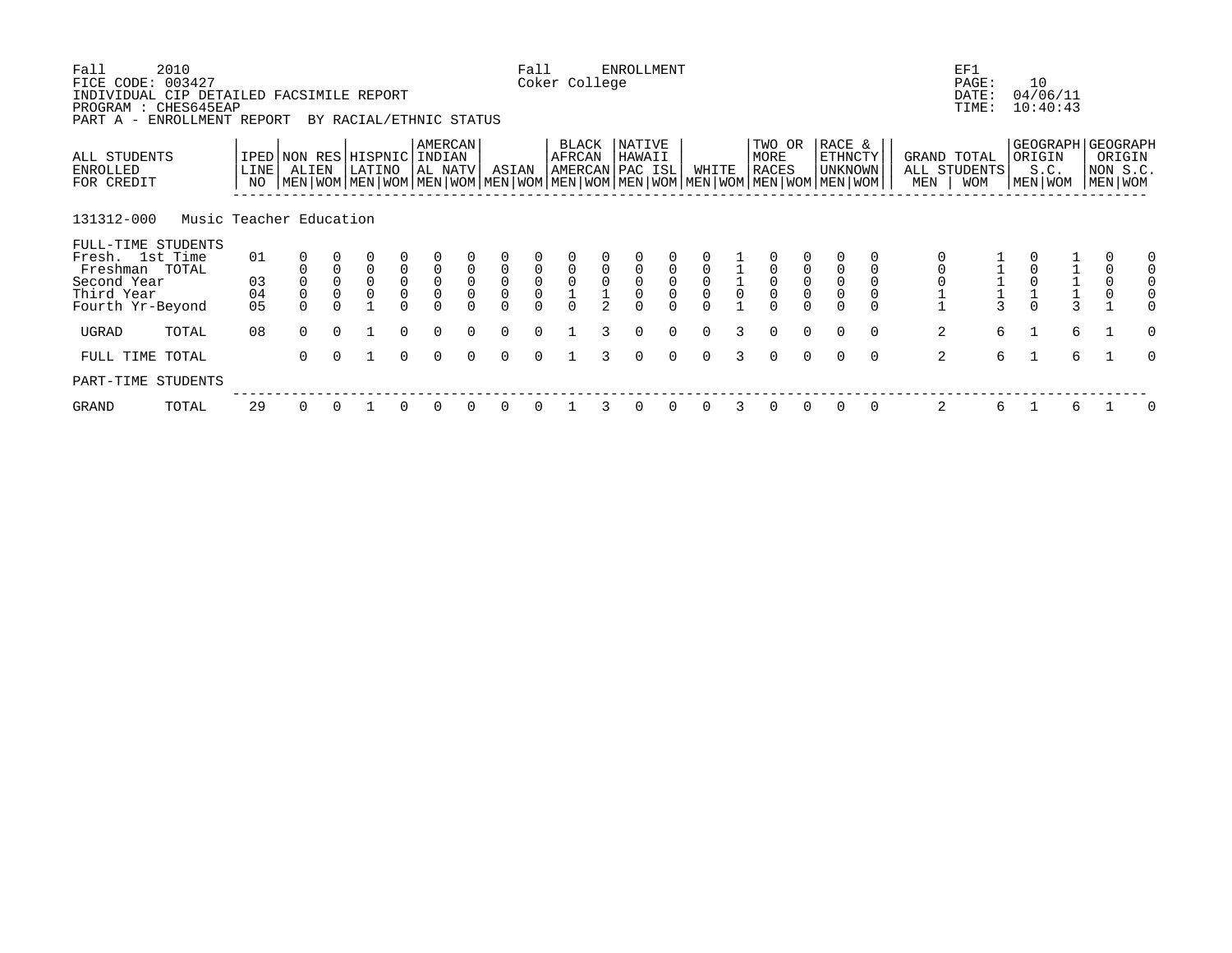| Fall<br>FICE CODE: 003427<br>INDIVIDUAL CIP DETAILED FACSIMILE REPORT<br>PROGRAM : CHES645EAP<br>PART A -                  | 2010<br>ENROLLMENT REPORT                |                                        |                                      |                                  | BY RACIAL/ETHNIC STATUS                                              |               |                              |                         |                                                        | Fall   | Coker College                      |                          | <b>ENROLLMENT</b>  |          |                     |                |                                                                                                                                               |                                                                     |                                                            |                      |                    | EF1<br>PAGE:<br>DATE:<br>TIME:               | 11           | 04/06/11<br>10:40:43                               |                               |   |
|----------------------------------------------------------------------------------------------------------------------------|------------------------------------------|----------------------------------------|--------------------------------------|----------------------------------|----------------------------------------------------------------------|---------------|------------------------------|-------------------------|--------------------------------------------------------|--------|------------------------------------|--------------------------|--------------------|----------|---------------------|----------------|-----------------------------------------------------------------------------------------------------------------------------------------------|---------------------------------------------------------------------|------------------------------------------------------------|----------------------|--------------------|----------------------------------------------|--------------|----------------------------------------------------|-------------------------------|---|
| ALL STUDENTS<br><b>ENROLLED</b><br>FOR CREDIT                                                                              |                                          | LINE<br>NO                             | IPED NON RES HISPNIC INDIAN<br>ALIEN |                                  | LATINO                                                               |               | AMERCAN<br>AL NATV           |                         | ASIAN                                                  |        | BLACK<br>AFRCAN<br>AMERCAN PAC ISL |                          | NATIVE<br>HAWAII   |          | WHITE               |                | TWO OR<br>MORE<br><b>RACES</b><br>  MEN   WOM   MEN   WOM   MEN   WOM   MEN   WOM   MEN   WOM   MEN   WOM   MEN   WOM   MEN   WOM   MEN   WOM |                                                                     | RACE &<br>ETHNCTY<br><b>UNKNOWN</b>                        |                      | GRAND TOTAL<br>MEN | ALL STUDENTS<br><b>WOM</b>                   |              | GEOGRAPH GEOGRAPH<br>ORIGIN<br>S.C.<br>  MEN   WOM | ORIGIN<br>NON S.C.<br>MEN WOM |   |
| 131314-000                                                                                                                 | Physical Education Teaching and Coaching |                                        |                                      |                                  |                                                                      |               |                              |                         |                                                        |        |                                    |                          |                    |          |                     |                |                                                                                                                                               |                                                                     |                                                            |                      |                    |                                              |              |                                                    |                               |   |
| FULL-TIME STUDENTS<br>Fresh. 1st Time<br>Freshman Other<br>Freshman TOTAL<br>Second Year<br>Third Year<br>Fourth Yr-Beyond |                                          | 01<br>02<br>03<br>04<br>0 <sub>5</sub> | $\Omega$<br>$\Omega$<br>$\Omega$     | $\Omega$<br>$\Omega$<br>$\Omega$ | $\Omega$<br>$\overline{0}$<br>$\overline{0}$<br>$\Omega$<br>$\Omega$ | 0<br>$\Omega$ | $\mathbf 0$<br>0<br>$\Omega$ | $\Omega$<br>$\mathbf 0$ | $\mathsf 0$<br>$\mathsf 0$<br>$\overline{0}$<br>$\cap$ | $\cap$ | $\frac{2}{0}$<br>$\cap$            | $\overline{0}$<br>$\cap$ | $\Omega$<br>$\cap$ | $\cap$   | $\frac{4}{5}$<br>22 | $\mathfrak{D}$ | 0<br>$\overline{0}$<br>$\overline{0}$<br>$\Omega$                                                                                             | $\begin{smallmatrix}0\\0\end{smallmatrix}$<br>$\mathsf 0$<br>$\cap$ | 0<br>$\mathbf 0$<br>$\mathbf 0$<br>$\mathbf 0$<br>$\Omega$ | $\Omega$<br>$\Omega$ | 6<br>$\frac{4}{2}$ | $\begin{array}{c}\n2 \\ 1 \\ 2\n\end{array}$ |              | 0<br>$\begin{array}{c}\n2 \\ 1 \\ 2\n\end{array}$  | $\Omega$                      |   |
| <b>UGRAD</b>                                                                                                               | TOTAL                                    | 08                                     |                                      | $\Omega$                         | $\Omega$                                                             | $\Omega$      | $\Omega$                     |                         | $\Omega$                                               | $\cap$ | $\mathfrak{D}$                     |                          | $\Omega$           |          | 10                  |                | $\Omega$                                                                                                                                      | $\Omega$                                                            | $\Omega$                                                   | $\Omega$             | 13                 | 6                                            | 9            | 6                                                  | $\overline{4}$                |   |
| FULL TIME TOTAL                                                                                                            |                                          |                                        |                                      | $\Omega$                         | $\Omega$                                                             | $\Omega$      | $\Omega$                     | $\cap$                  | $\Omega$                                               | $\cap$ | $\mathfrak{D}$                     | $\Omega$                 | $\Omega$           | $\Omega$ | 10                  |                | $\Omega$                                                                                                                                      | $\Omega$                                                            | $\Omega$                                                   | $\Omega$             | 13                 | 6                                            | 9            | 6                                                  | $\overline{4}$                |   |
| PART-TIME STUDENTS<br>Second Year                                                                                          |                                          | 17                                     | $\Omega$                             | $\Omega$                         | $\Omega$                                                             | $\Omega$      | $\Omega$                     | $\cap$                  | $\Omega$                                               | $\cap$ |                                    |                          |                    |          | $\Omega$            |                | $\Omega$                                                                                                                                      | $\Omega$                                                            | $\cap$                                                     | $\Omega$             | $\mathbf{1}$       | $\Omega$                                     | $\mathbf{1}$ | $\mathbf 0$                                        | $\Omega$                      | O |
| <b>UGRAD</b>                                                                                                               | TOTAL                                    | 22                                     | $\Omega$                             | $\Omega$                         | $\Omega$                                                             | $\Omega$      | $\Omega$                     |                         | $\Omega$                                               |        |                                    |                          |                    |          |                     |                | $\Omega$                                                                                                                                      | $\Omega$                                                            |                                                            | $\Omega$             | $\mathbf{1}$       | $\Omega$                                     |              | $\mathbf 0$                                        | $\Omega$                      |   |
| PART TIME TOTAL                                                                                                            |                                          |                                        | ∩                                    |                                  | O                                                                    | 0             |                              |                         |                                                        |        |                                    |                          |                    |          |                     |                |                                                                                                                                               |                                                                     |                                                            | $\Omega$             |                    |                                              |              | 0                                                  |                               |   |
|                                                                                                                            |                                          |                                        |                                      |                                  |                                                                      |               |                              |                         |                                                        |        |                                    |                          |                    |          |                     |                |                                                                                                                                               |                                                                     |                                                            |                      |                    |                                              |              |                                                    |                               |   |

GRAND TOTAL 29 1 0 0 0 0 0 0 0 3 0 0 0 10 6 0 0 0 0 14 6 10 6 4 0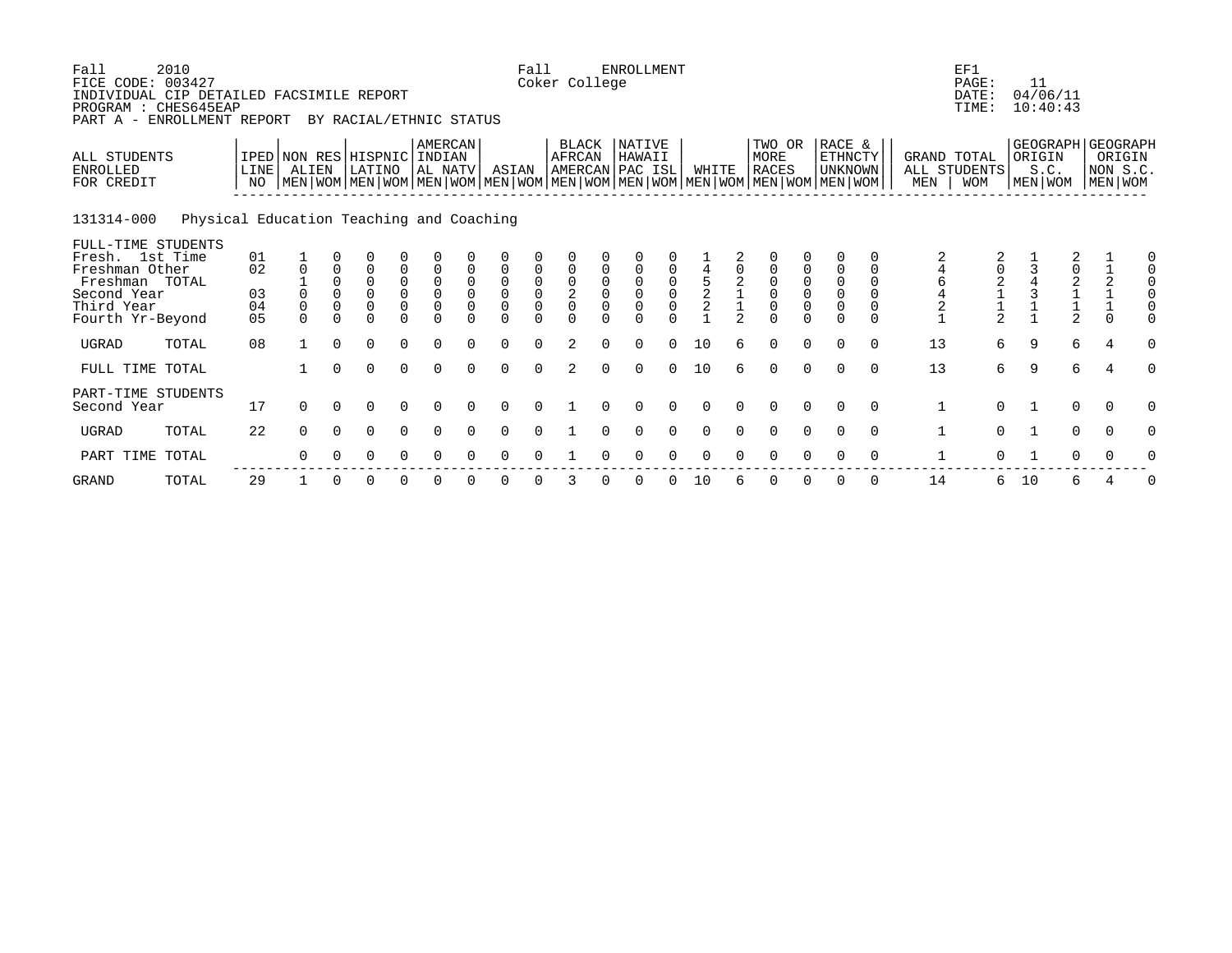| Fall<br>FICE CODE:                                                           | 2010<br>003427                   |                         |             |                            |                                |                     |                                       |                  |                                      | Fall                                      | Coker College   |                     | <b>ENROLLMENT</b>                          |                                            |                                            |                     |                                                                                                                                               |                                      |                                            |          |                    | EF1<br>PAGE:                              | 12                                             |                                                |                                                        |          |
|------------------------------------------------------------------------------|----------------------------------|-------------------------|-------------|----------------------------|--------------------------------|---------------------|---------------------------------------|------------------|--------------------------------------|-------------------------------------------|-----------------|---------------------|--------------------------------------------|--------------------------------------------|--------------------------------------------|---------------------|-----------------------------------------------------------------------------------------------------------------------------------------------|--------------------------------------|--------------------------------------------|----------|--------------------|-------------------------------------------|------------------------------------------------|------------------------------------------------|--------------------------------------------------------|----------|
| INDIVIDUAL CIP DETAILED FACSIMILE REPORT<br>PROGRAM : CHES645EAP<br>PART A - | ENROLLMENT REPORT                |                         |             |                            | BY RACIAL/ETHNIC STATUS        |                     |                                       |                  |                                      |                                           |                 |                     |                                            |                                            |                                            |                     |                                                                                                                                               |                                      |                                            |          |                    | DATE:<br>TIME:                            | 04/06/11<br>10:40:43                           |                                                |                                                        |          |
| ALL STUDENTS<br>ENROLLED<br>FOR CREDIT                                       |                                  | LINE <sup>[</sup><br>NO | ALIEN       |                            | IPED NON RES HISPNIC<br>LATINO |                     | <b>AMERCAN</b><br>INDIAN<br>  AL NATV |                  | ASIAN                                |                                           | BLACK<br>AFRCAN |                     | NATIVE<br>HAWAII<br> AMERCAN PAC ISL       |                                            | WHITE                                      |                     | TWO OR<br>MORE<br><b>RACES</b><br>  MEN   WOM   MEN   WOM   MEN   WOM   MEN   WOM   MEN   WOM   MEN   WOM   MEN   WOM   MEN   WOM   MEN   WOM |                                      | RACE &<br><b>ETHNCTY</b><br><b>UNKNOWN</b> |          | GRAND TOTAL<br>MEN | ALL STUDENTS<br><b>WOM</b>                | GEOGRAPH GEOGRAPH<br>ORIGIN<br>S.C.<br>MEN WOM |                                                | ORIGIN<br>NON S.C.<br>MEN WOM                          |          |
| 131318-000                                                                   | Social Studies Teacher Education |                         |             |                            |                                |                     |                                       |                  |                                      |                                           |                 |                     |                                            |                                            |                                            |                     |                                                                                                                                               |                                      |                                            |          |                    |                                           |                                                |                                                |                                                        |          |
| FULL-TIME STUDENTS<br>Fresh. 1st Time                                        |                                  | 01                      |             |                            |                                |                     |                                       |                  |                                      |                                           |                 |                     |                                            |                                            |                                            |                     |                                                                                                                                               |                                      |                                            |          |                    |                                           |                                                |                                                |                                                        |          |
| Freshman Other<br>Freshman TOTAL                                             |                                  | 02                      | $\mathbf 0$ | $\mathbf 0$<br>$\mathsf 0$ | $\overline{0}$<br>$\mathbf 0$  | $\mathsf 0$         | $\mathsf 0$                           | $\mathbf 0$<br>0 | $\mathsf 0$                          | $\begin{matrix} 0 \\ 0 \\ 0 \end{matrix}$ |                 | $\mathsf{O}\xspace$ |                                            |                                            |                                            | $\mathsf{O}\xspace$ |                                                                                                                                               |                                      | $\mathsf{O}$                               |          |                    | $\mathbf 0$                               |                                                |                                                | $\mathbf 0$                                            |          |
| Third Year<br>Fourth Yr-Beyond                                               |                                  | 04<br>0 <sub>5</sub>    |             | 0                          | $\overline{0}$                 | $\overline{0}$<br>0 | $\overline{0}$                        | 0                | $\begin{matrix} 0 \\ 0 \end{matrix}$ |                                           |                 | 0                   | $\begin{smallmatrix}0\\0\end{smallmatrix}$ | $\begin{smallmatrix}0\\0\end{smallmatrix}$ | $\begin{array}{c} 1 \\ 0 \\ 2 \end{array}$ | 0                   | $\overline{0}$                                                                                                                                | $\begin{matrix} 0 \\ 0 \end{matrix}$ | $\mathsf{O}\xspace$                        |          | $\frac{1}{2}$      | $\begin{matrix} 0 \\ 0 \\ 0 \end{matrix}$ | $\frac{1}{2}$                                  | $\begin{matrix} 0 \\ 0 \\ 0 \\ 0 \end{matrix}$ | $\begin{smallmatrix}0\\0\end{smallmatrix}$<br>$\Omega$ |          |
| UGRAD                                                                        | TOTAL                            | 08                      | $\Omega$    | $\Omega$                   | $\Omega$                       | $\Omega$            | $\Omega$                              | $\Omega$         | $\Omega$                             | $\Omega$                                  | 2               | $\Omega$            | $\Omega$                                   | $\Omega$                                   | 3                                          | 0                   | $\Omega$                                                                                                                                      | $\Omega$                             | $\Omega$                                   | $\Omega$ | 5                  | $\mathbf 0$                               | 5                                              | $\mathbf 0$                                    | $\overline{0}$                                         | $\Omega$ |
| FULL TIME TOTAL                                                              |                                  |                         | $\Omega$    | $\Omega$                   | $\Omega$                       | $\Omega$            | $\Omega$                              |                  | $\Omega$                             | $\cap$                                    | $\mathfrak{D}$  | $\cap$              | $\Omega$                                   | $\Omega$                                   | २                                          | $\Omega$            | $\Omega$                                                                                                                                      | $\Omega$                             | $\Omega$                                   | $\Omega$ | 5                  | $\Omega$                                  | 5                                              | $\Omega$                                       | $\Omega$                                               | O        |
| PART-TIME STUDENTS                                                           |                                  |                         |             |                            |                                |                     |                                       |                  |                                      |                                           |                 |                     |                                            |                                            |                                            |                     |                                                                                                                                               |                                      |                                            |          |                    |                                           |                                                |                                                |                                                        |          |
| GRAND                                                                        | TOTAL                            | 29                      | 0           |                            | 0                              | 0                   |                                       |                  | <sup>0</sup>                         |                                           |                 |                     |                                            |                                            | 3                                          |                     | $\Omega$                                                                                                                                      | $\Omega$                             | 0                                          | 0        | 5                  | 0                                         | 5                                              | 0                                              | 0                                                      | 0        |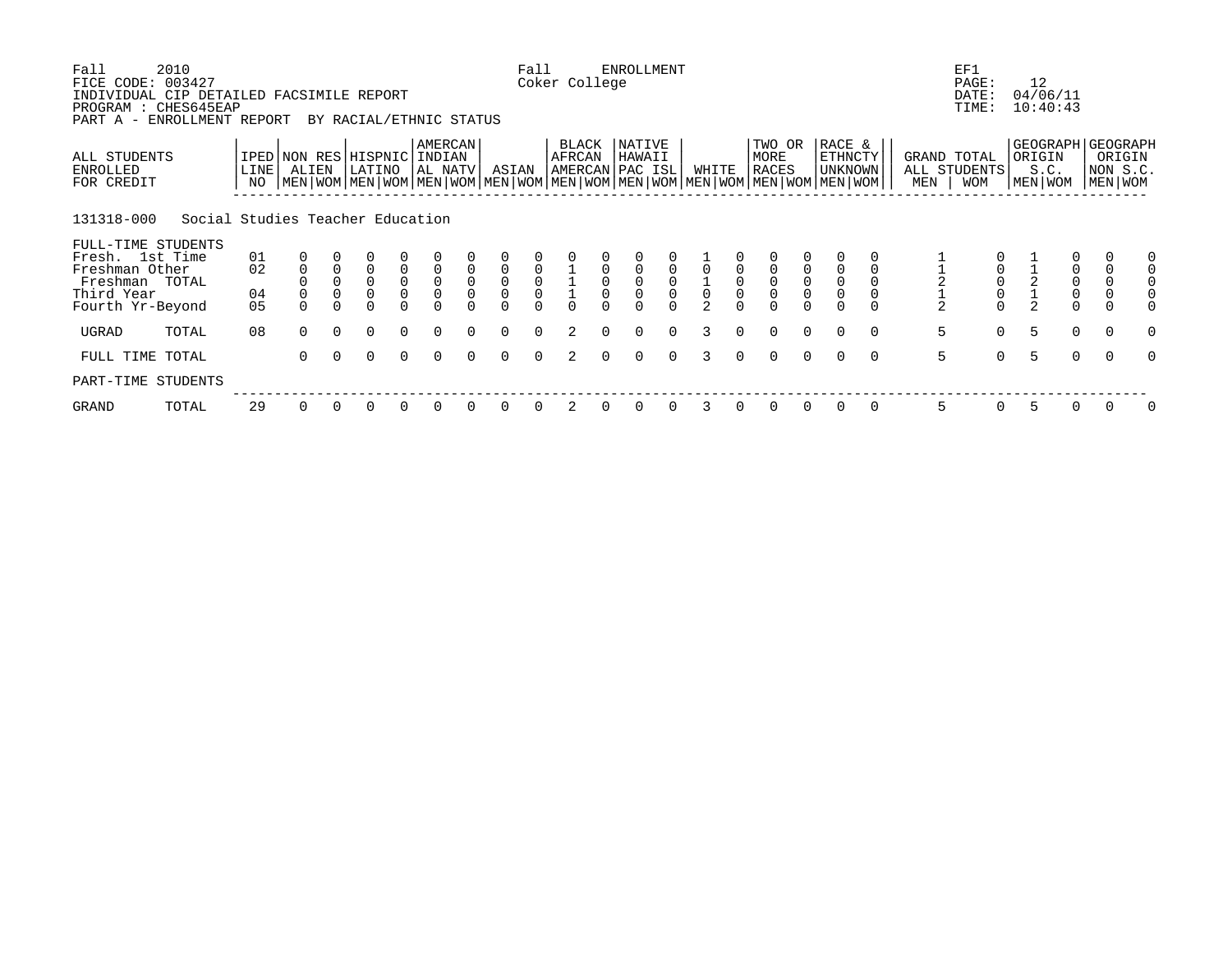| Fall<br>FICE CODE:                                                           | 2010<br>003427            |                            |                |                            |                                |                                           |                                       |                            |                                      | Fall                                      | Coker College       |            | <b>ENROLLMENT</b>                          |                                            |               |             |                                                                                                                                               |                                      |                                     |          |                    | EF1<br>PAGE:               |   | 13                        |                                              |                                                        |          |
|------------------------------------------------------------------------------|---------------------------|----------------------------|----------------|----------------------------|--------------------------------|-------------------------------------------|---------------------------------------|----------------------------|--------------------------------------|-------------------------------------------|---------------------|------------|--------------------------------------------|--------------------------------------------|---------------|-------------|-----------------------------------------------------------------------------------------------------------------------------------------------|--------------------------------------|-------------------------------------|----------|--------------------|----------------------------|---|---------------------------|----------------------------------------------|--------------------------------------------------------|----------|
| INDIVIDUAL CIP DETAILED FACSIMILE REPORT<br>PROGRAM : CHES645EAP<br>PART A - | ENROLLMENT REPORT         |                            |                |                            | BY RACIAL/ETHNIC STATUS        |                                           |                                       |                            |                                      |                                           |                     |            |                                            |                                            |               |             |                                                                                                                                               |                                      |                                     |          |                    | DATE:<br>TIME:             |   | 04/06/11<br>10:40:43      |                                              |                                                        |          |
| ALL STUDENTS<br>ENROLLED<br>FOR CREDIT                                       |                           | LINE <sup>[</sup><br>NO    | ALIEN          |                            | IPED NON RES HISPNIC<br>LATINO |                                           | <b>AMERCAN</b><br>INDIAN<br>  AL NATV |                            | ASIAN                                |                                           | BLACK<br>AFRCAN     |            | NATIVE<br>HAWAII<br> AMERCAN PAC ISL       |                                            | WHITE         |             | TWO OR<br>MORE<br><b>RACES</b><br>  MEN   WOM   MEN   WOM   MEN   WOM   MEN   WOM   MEN   WOM   MEN   WOM   MEN   WOM   MEN   WOM   MEN   WOM |                                      | RACE &<br>ETHNCTY<br><b>UNKNOWN</b> |          | GRAND TOTAL<br>MEN | ALL STUDENTS<br><b>WOM</b> |   | ORIGIN<br>S.C.<br>MEN WOM |                                              | GEOGRAPH GEOGRAPH<br>ORIGIN<br>NON S.C.<br>MEN WOM     |          |
| 131322-000                                                                   | Biology Teacher Education |                            |                |                            |                                |                                           |                                       |                            |                                      |                                           |                     |            |                                            |                                            |               |             |                                                                                                                                               |                                      |                                     |          |                    |                            |   |                           |                                              |                                                        |          |
| FULL-TIME STUDENTS<br>Fresh. 1st Time<br>Freshman TOTAL                      |                           | 01                         |                | $\mathbf 0$                | $\overline{0}$                 |                                           | $\overline{0}$                        | $\mathbf 0$                | $\mathsf 0$                          |                                           |                     |            |                                            |                                            |               |             | 0                                                                                                                                             |                                      |                                     |          |                    |                            |   |                           | $\mathsf{0}$                                 | $\mathbf 0$                                            |          |
| Second Year<br>Third Year<br>Fourth Yr-Beyond                                |                           | 03<br>04<br>0 <sub>5</sub> | $\overline{0}$ | $\mathsf 0$<br>$\mathbf 0$ | $\mathsf 0$<br>$\overline{0}$  | $\begin{matrix} 0 \\ 0 \\ 0 \end{matrix}$ | $\overline{0}$<br>0                   | $\mathsf 0$<br>$\mathsf 0$ | $\begin{matrix} 0 \\ 0 \end{matrix}$ | $\begin{matrix} 0 \\ 0 \\ 0 \end{matrix}$ | $\overline{0}$<br>0 | $_{0}^{0}$ | $\begin{smallmatrix}0\\0\end{smallmatrix}$ | $\begin{smallmatrix}0\\0\end{smallmatrix}$ | $\mathsf 0$   |             | $\overline{0}$                                                                                                                                | $\begin{matrix} 0 \\ 0 \end{matrix}$ | $\mathsf{O}$<br>$\mathsf{O}\xspace$ |          |                    |                            |   |                           | $\begin{array}{c}\n1 \\ 1 \\ 0\n\end{array}$ | $\begin{smallmatrix}0\\0\end{smallmatrix}$<br>$\Omega$ |          |
| UGRAD                                                                        | TOTAL                     | 08                         | $\Omega$       | $\Omega$                   | $\Omega$                       | $\Omega$                                  | $\Omega$                              | $\Omega$                   | $\Omega$                             | $\cap$                                    |                     |            | $\Omega$                                   | $\Omega$                                   | 2             | 2           | $\Omega$                                                                                                                                      | $\Omega$                             | $\Omega$                            | $\Omega$ | 2                  | $\overline{2}$             |   | 2                         | 2                                            | $\overline{0}$                                         | $\Omega$ |
| FULL TIME TOTAL                                                              |                           |                            | $\Omega$       | $\Omega$                   | $\Omega$                       | $\Omega$                                  | $\Omega$                              |                            | $\Omega$                             | $\cap$                                    |                     |            | $\Omega$                                   | $\Omega$                                   | $\mathcal{L}$ | $2^{\circ}$ | $\Omega$                                                                                                                                      | $\Omega$                             | $\Omega$                            | $\Omega$ | 2                  | $\overline{2}$             | 2 |                           | $\overline{2}$                               | $\Omega$                                               | O        |
| PART-TIME STUDENTS                                                           |                           |                            |                |                            |                                |                                           |                                       |                            |                                      |                                           |                     |            |                                            |                                            |               |             |                                                                                                                                               |                                      |                                     |          |                    |                            |   |                           |                                              |                                                        |          |
| GRAND                                                                        | TOTAL                     | 29                         | 0              |                            | 0                              | 0                                         |                                       |                            |                                      |                                           |                     |            |                                            |                                            | 2             | 2           | 0                                                                                                                                             | 0                                    | 0                                   | 0        | 2                  | 2                          | 2 |                           | 2                                            | 0                                                      | 0        |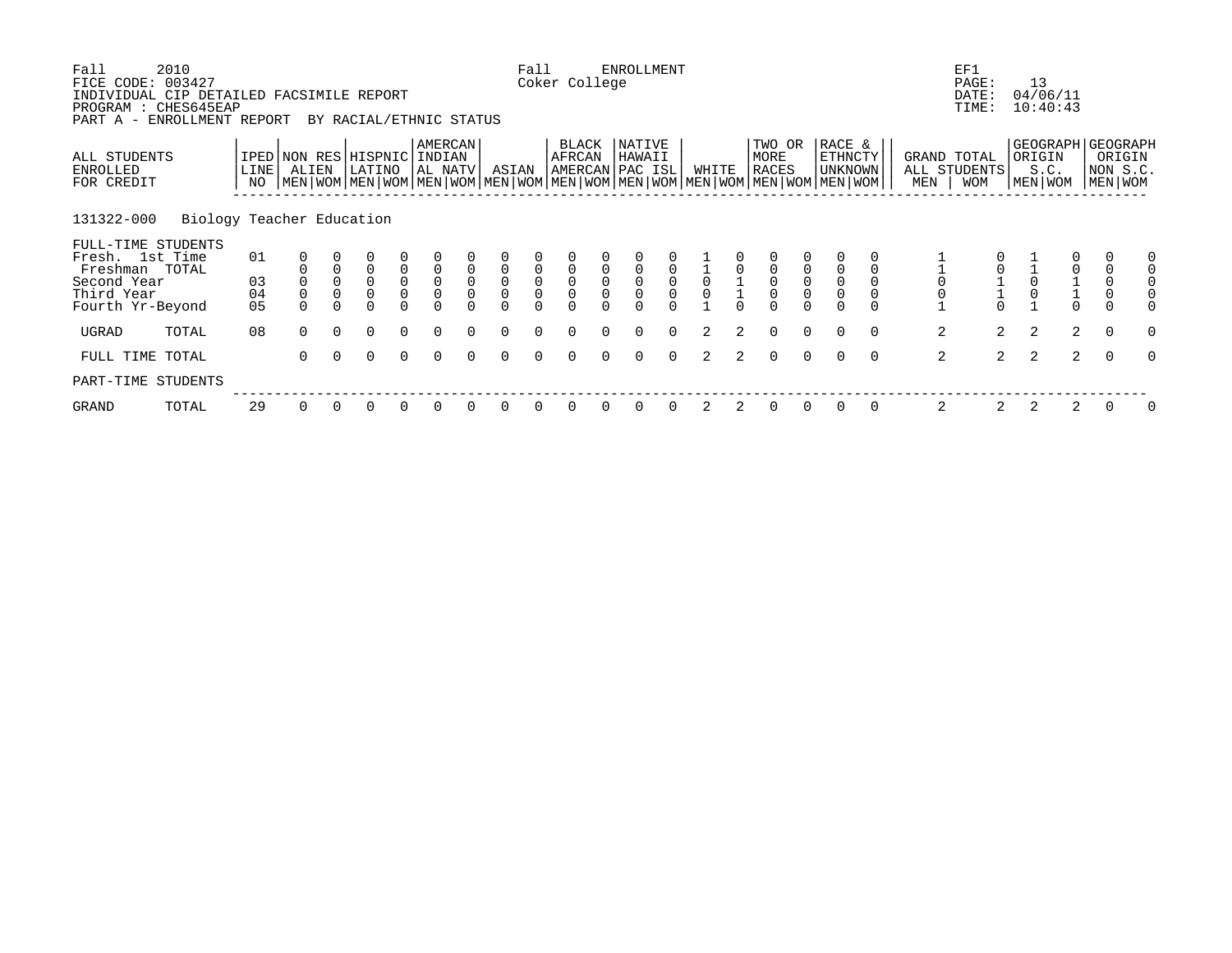| Fall<br>FICE CODE:                                                                             | 2010<br>003427                  |              |                                      |               |                                       |                                           |                                           |                         |                                           | Fall                                      | Coker College                       |                                           | ENROLLMENT                                |                                           |                                           |               |                                           |                                           |                                                                                                                                             |             |             | EF1<br>PAGE:                              | 14                                   |                      |                |                                                    |
|------------------------------------------------------------------------------------------------|---------------------------------|--------------|--------------------------------------|---------------|---------------------------------------|-------------------------------------------|-------------------------------------------|-------------------------|-------------------------------------------|-------------------------------------------|-------------------------------------|-------------------------------------------|-------------------------------------------|-------------------------------------------|-------------------------------------------|---------------|-------------------------------------------|-------------------------------------------|---------------------------------------------------------------------------------------------------------------------------------------------|-------------|-------------|-------------------------------------------|--------------------------------------|----------------------|----------------|----------------------------------------------------|
| INDIVIDUAL CIP DETAILED FACSIMILE REPORT<br>PROGRAM : CHES645EAP<br>PART A - ENROLLMENT REPORT |                                 |              |                                      |               | BY RACIAL/ETHNIC STATUS               |                                           |                                           |                         |                                           |                                           |                                     |                                           |                                           |                                           |                                           |               |                                           |                                           |                                                                                                                                             |             |             | DATE:<br>TIME:                            |                                      | 04/06/11<br>10:40:43 |                |                                                    |
| ALL STUDENTS<br>ENROLLED<br>FOR CREDIT                                                         |                                 | LINE  <br>NO | ALIEN                                |               | IPED NON RES HISPNIC INDIAN<br>LATINO |                                           | AMERCAN<br>  AL NATV                      |                         | ASIAN                                     |                                           | BLACK<br>AFRCAN<br> AMERCAN PAC ISL |                                           | NATIVE<br>HAWAII                          |                                           | WHITE                                     |               | TWO OR<br>MORE<br>RACES                   |                                           | RACE &<br>ETHNCTY<br>UNKNOWN<br>  MEN   WOM   MEN   WOM   MEN   WOM   MEN   WOM   MEN   WOM   MEN   WOM   MEN   WOM   MEN   WOM   MEN   WOM |             | MEN         | GRAND TOTAL<br>ALL STUDENTS<br><b>WOM</b> | ORIGIN                               | S.C.<br>MEN   WOM    |                | GEOGRAPH GEOGRAPH<br>ORIGIN<br>NON S.C.<br>MEN WOM |
| 160905-000                                                                                     | Spanish Language and Literature |              |                                      |               |                                       |                                           |                                           |                         |                                           |                                           |                                     |                                           |                                           |                                           |                                           |               |                                           |                                           |                                                                                                                                             |             |             |                                           |                                      |                      |                |                                                    |
| FULL-TIME STUDENTS<br>Second Year<br>Third Year                                                |                                 | 03<br>04     | $\begin{matrix} 0 \\ 0 \end{matrix}$ | $\frac{0}{0}$ | $\begin{matrix} 0 \\ 0 \end{matrix}$  | $\begin{matrix} 0 \\ 0 \\ 1 \end{matrix}$ | $\begin{matrix} 0 \\ 0 \\ 0 \end{matrix}$ | $\frac{0}{0}$<br>$\cap$ | $\begin{matrix} 0 \\ 0 \\ 0 \end{matrix}$ | $\begin{matrix} 0 \\ 0 \\ 0 \end{matrix}$ | $\frac{0}{0}$                       | $\begin{matrix} 0 \\ 0 \\ 0 \end{matrix}$ | $\begin{matrix} 0 \\ 0 \\ 0 \end{matrix}$ | $\begin{matrix} 0 \\ 0 \\ 0 \end{matrix}$ | $\begin{matrix} 0 \\ 0 \\ 1 \end{matrix}$ | $\frac{1}{1}$ | $\begin{matrix} 0 \\ 0 \\ 0 \end{matrix}$ | $\begin{matrix} 0 \\ 0 \\ 0 \end{matrix}$ | $\overline{0}$                                                                                                                              | $\mathsf 0$ |             |                                           | $\begin{matrix} 0 \\ 0 \end{matrix}$ |                      |                |                                                    |
| Fourth Yr-Beyond<br>UGRAD                                                                      | TOTAL                           | 05<br>08     | $\Omega$                             | $\Omega$      | $\Omega$                              |                                           | $\Omega$                                  | $\cap$                  | $\Omega$                                  | $\cap$                                    |                                     |                                           | $\Omega$                                  | $\Omega$                                  |                                           | $2^{1}$       | $\Omega$                                  | $\Omega$                                  | $\Omega$                                                                                                                                    | $\Omega$    | 1           | $\mathbf{3}$                              | <sup>1</sup>                         | 3                    | $\Omega$       | O                                                  |
| FULL TIME TOTAL                                                                                |                                 |              | $\Omega$                             | $\Omega$      | $\Omega$                              |                                           | $\Omega$                                  | $\Omega$                | $\Omega$                                  |                                           |                                     | $\Omega$                                  | $\Omega$                                  | $\Omega$                                  |                                           | 2             | $\Omega$                                  | $\Omega$                                  | $\Omega$                                                                                                                                    | $\Omega$    | $\mathbf 1$ | 3                                         |                                      | 3                    | $\overline{0}$ | $\Omega$                                           |
| PART-TIME STUDENTS                                                                             |                                 |              |                                      |               |                                       |                                           |                                           |                         |                                           |                                           |                                     |                                           |                                           |                                           |                                           |               |                                           |                                           |                                                                                                                                             |             |             |                                           |                                      |                      |                |                                                    |
| GRAND                                                                                          | TOTAL                           | 29           |                                      |               |                                       |                                           |                                           |                         |                                           |                                           |                                     |                                           |                                           |                                           |                                           |               | $\Omega$                                  | $\Omega$                                  |                                                                                                                                             | $\Omega$    |             |                                           |                                      |                      |                | 0                                                  |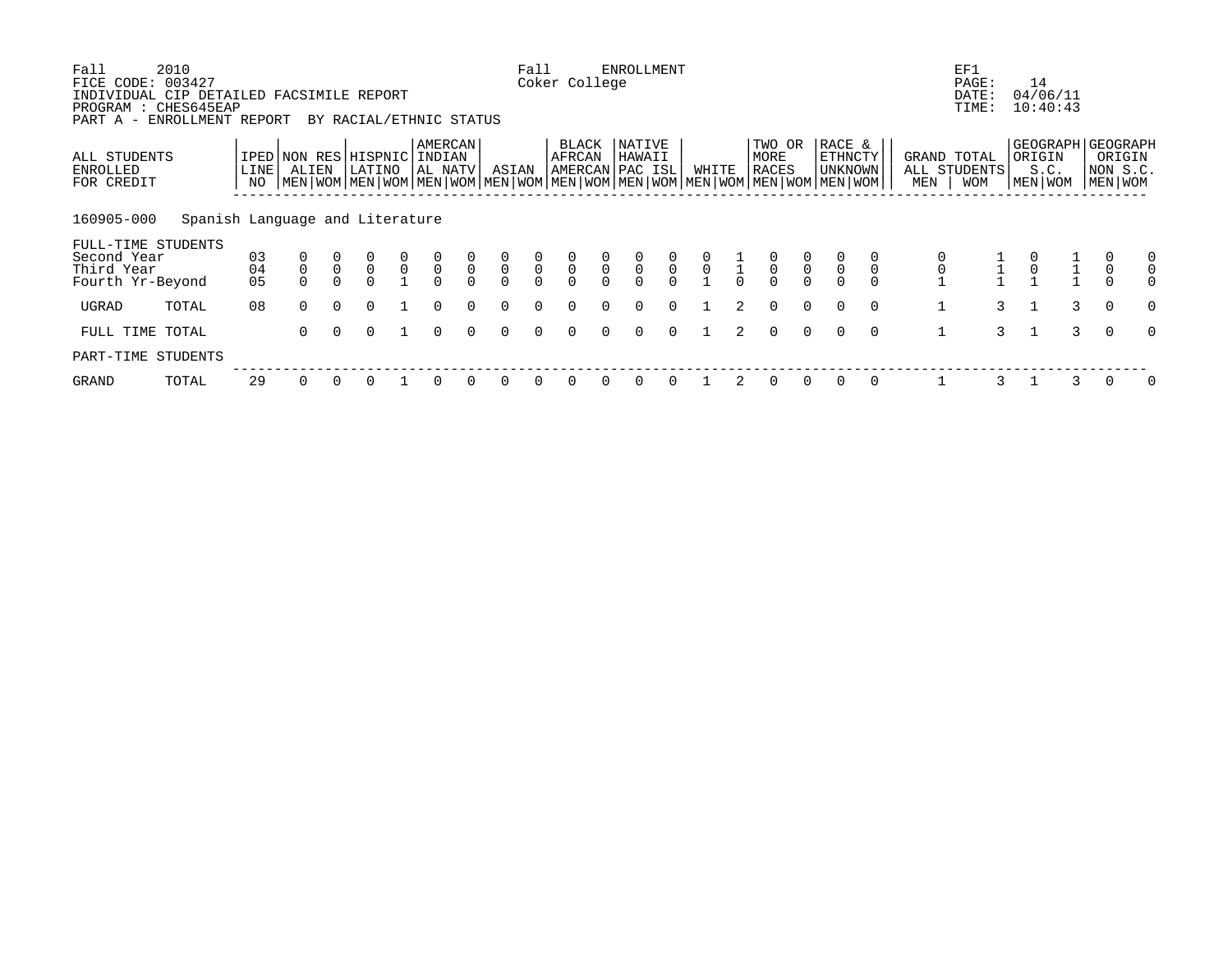| Fall<br>FICE CODE: 003427                                                                      | 2010                                     |            |                |          |                                                                                                                                                      |                                      |                                            |                |                                            | Fall                                       | Coker College                       |   | <b>ENROLLMENT</b> |          |                |               |                                |          |                                     |          |                | EF1<br>PAGE:                       |   | 15                        |   |                                                    |  |
|------------------------------------------------------------------------------------------------|------------------------------------------|------------|----------------|----------|------------------------------------------------------------------------------------------------------------------------------------------------------|--------------------------------------|--------------------------------------------|----------------|--------------------------------------------|--------------------------------------------|-------------------------------------|---|-------------------|----------|----------------|---------------|--------------------------------|----------|-------------------------------------|----------|----------------|------------------------------------|---|---------------------------|---|----------------------------------------------------|--|
| INDIVIDUAL CIP DETAILED FACSIMILE REPORT<br>PROGRAM : CHES645EAP<br>PART A - ENROLLMENT REPORT |                                          |            |                |          | BY RACIAL/ETHNIC STATUS                                                                                                                              |                                      |                                            |                |                                            |                                            |                                     |   |                   |          |                |               |                                |          |                                     |          |                | DATE:<br>TIME:                     |   | 04/06/11<br>10:40:43      |   |                                                    |  |
| ALL STUDENTS<br>ENROLLED<br>FOR CREDIT                                                         |                                          | LINE<br>NO | ALIEN          |          | IPED NON RES HISPNIC INDIAN<br>LATINO<br>  MEN   WOM   MEN   WOM   MEN   WOM   MEN   WOM   MEN   WOM   MEN   WOM   MEN   WOM   MEN   WOM   MEN   WOM |                                      | <b>AMERCAN</b><br>AL NATV                  |                | ASIAN                                      |                                            | BLACK<br>AFRCAN<br> AMERCAN PAC ISL |   | NATIVE<br>HAWAII  |          | WHITE          |               | TWO OR<br>MORE<br><b>RACES</b> |          | RACE &<br>ETHNCTY<br><b>UNKNOWN</b> |          | MEN            | GRAND TOTAL<br>ALL STUDENTS<br>WOM |   | ORIGIN<br>S.C.<br>MEN WOM |   | GEOGRAPH GEOGRAPH<br>ORIGIN<br>NON S.C.<br>MEN WOM |  |
| 230101-000                                                                                     | English Language and Literature, General |            |                |          |                                                                                                                                                      |                                      |                                            |                |                                            |                                            |                                     |   |                   |          |                |               |                                |          |                                     |          |                |                                    |   |                           |   |                                                    |  |
| FULL-TIME STUDENTS<br>Fresh. 1st Time                                                          |                                          | 01         |                |          |                                                                                                                                                      |                                      |                                            |                |                                            |                                            |                                     |   |                   |          |                |               |                                |          |                                     |          |                |                                    |   |                           |   |                                                    |  |
| Freshman Other                                                                                 |                                          | 02         |                |          | $\Omega$                                                                                                                                             |                                      |                                            |                |                                            |                                            |                                     |   |                   |          |                |               |                                |          |                                     |          |                |                                    |   | 0                         |   |                                                    |  |
| Freshman TOTAL                                                                                 |                                          |            |                |          | $\Omega$                                                                                                                                             | $\begin{matrix} 0 \\ 0 \end{matrix}$ | $\begin{smallmatrix}0\\0\end{smallmatrix}$ | $\mathbf 0$    | $\begin{smallmatrix}0\\0\end{smallmatrix}$ | $\begin{smallmatrix}0\\0\end{smallmatrix}$ |                                     |   |                   |          |                | $\frac{3}{2}$ | $\overline{0}$                 |          |                                     |          |                |                                    |   |                           |   |                                                    |  |
| Second Year                                                                                    |                                          | 03         |                |          | $\Omega$                                                                                                                                             |                                      |                                            | $\overline{0}$ |                                            |                                            |                                     |   |                   |          |                |               |                                |          | $\overline{0}$                      |          |                |                                    |   |                           |   |                                                    |  |
| Third Year<br>Fourth Yr-Beyond                                                                 |                                          | 04<br>05   | $\overline{0}$ |          |                                                                                                                                                      |                                      | 0                                          |                |                                            |                                            |                                     |   |                   |          |                |               |                                |          | $\overline{0}$                      |          |                |                                    |   |                           |   | $\mathbf 0$                                        |  |
| UGRAD                                                                                          | TOTAL                                    | 08         | $\Omega$       | $\Omega$ | $\Omega$                                                                                                                                             | $\Omega$                             | $\Omega$                                   | $\cap$         | $\Omega$                                   | $\Omega$                                   |                                     | 2 | $\Omega$          | $\Omega$ | 2              | 6             | $\Omega$                       | $\Omega$ | $\Omega$                            | $\Omega$ | 3              | 8                                  | 3 |                           | 7 | $\overline{0}$                                     |  |
| FULL TIME TOTAL                                                                                |                                          |            | $\Omega$       | $\Omega$ | $\Omega$                                                                                                                                             | $\Omega$                             | $\Omega$                                   |                | $\Omega$                                   | $\cap$                                     |                                     |   | $\Omega$          | $\Omega$ | $\mathfrak{D}$ |               | $\Omega$                       | $\Omega$ |                                     | $\Omega$ | $\overline{3}$ | 8                                  | 3 |                           | 7 | $\Omega$                                           |  |
| PART-TIME STUDENTS                                                                             |                                          |            |                |          |                                                                                                                                                      |                                      |                                            |                |                                            |                                            |                                     |   |                   |          |                |               |                                |          |                                     |          |                |                                    |   |                           |   |                                                    |  |
| GRAND                                                                                          | TOTAL                                    | 29         | 0              |          | 0                                                                                                                                                    |                                      |                                            |                |                                            |                                            |                                     |   |                   |          | 2              | 6             |                                | 0        |                                     | 0        | 3              | 8                                  | 3 |                           |   |                                                    |  |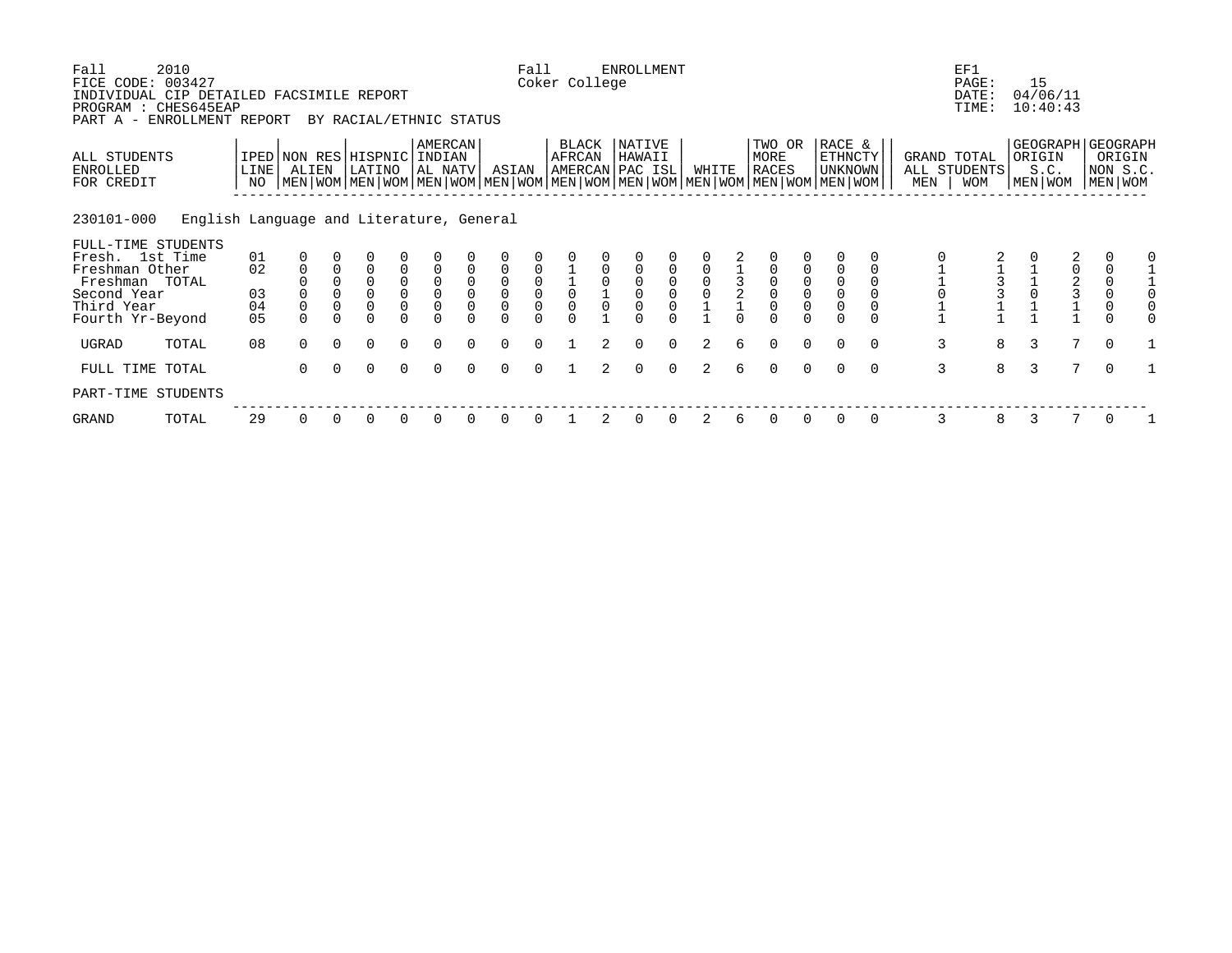| Fall<br>FICE CODE: 003427                                                                      | 2010                                                |            |                                                                                                                                                     |          |          |               |                         |                |                                  | Fall           | Coker College   |               | ENROLLMENT                          |                |       |                                              |                         |                |                              |          |     | EF1<br>PAGE:                       | 16                                               |                               |   |
|------------------------------------------------------------------------------------------------|-----------------------------------------------------|------------|-----------------------------------------------------------------------------------------------------------------------------------------------------|----------|----------|---------------|-------------------------|----------------|----------------------------------|----------------|-----------------|---------------|-------------------------------------|----------------|-------|----------------------------------------------|-------------------------|----------------|------------------------------|----------|-----|------------------------------------|--------------------------------------------------|-------------------------------|---|
| INDIVIDUAL CIP DETAILED FACSIMILE REPORT<br>PROGRAM : CHES645EAP<br>PART A - ENROLLMENT REPORT |                                                     |            |                                                                                                                                                     |          |          |               | BY RACIAL/ETHNIC STATUS |                |                                  |                |                 |               |                                     |                |       |                                              |                         |                |                              |          |     | DATE:<br>TIME:                     | 04/06/11<br>10:40:43                             |                               |   |
| ALL STUDENTS<br>ENROLLED<br>FOR CREDIT                                                         |                                                     | LINE<br>NO | IPED NON RES HISPNIC INDIAN<br>ALIEN<br>  MEN   WOM   MEN   WOM   MEN   WOM   MEN   WOM   MEN   WOM   MEN   WOM   MEN   WOM   MEN   WOM   MEN   WOM |          | LATINO   |               | AMERCAN<br>AL NATV      |                | ASIAN                            |                | BLACK<br>AFRCAN |               | NATIVE<br>HAWAII<br>AMERCAN PAC ISL |                | WHITE |                                              | TWO OR<br>MORE<br>RACES |                | RACE &<br>ETHNCTY<br>UNKNOWN |          | MEN | GRAND TOTAL<br>ALL STUDENTS<br>WOM | GEOGRAPH   GEOGRAPH<br>ORIGIN<br>S.C.<br>MEN WOM | ORIGIN<br>NON S.C.<br>MEN WOM |   |
| 231303-000                                                                                     | Professional, Technical, Bus., & Scientific Writing |            |                                                                                                                                                     |          |          |               |                         |                |                                  |                |                 |               |                                     |                |       |                                              |                         |                |                              |          |     |                                    |                                                  |                               |   |
| FULL-TIME STUDENTS<br>Third Year<br>Fourth Yr-Beyond                                           |                                                     | 04<br>05   |                                                                                                                                                     |          |          | $\frac{0}{0}$ | $\frac{0}{0}$           | $\int_{0}^{0}$ | $\begin{matrix}0\\0\end{matrix}$ | $\int_{0}^{0}$ | $\frac{0}{0}$   | $\frac{0}{0}$ | $\frac{0}{0}$                       | $\int_{0}^{0}$ |       | $\begin{matrix} 0 & 1 \\ 1 & 1 \end{matrix}$ | $\frac{0}{0}$           | $\int_{0}^{0}$ |                              |          |     |                                    |                                                  |                               | 0 |
| UGRAD                                                                                          | TOTAL                                               | 08         | $\Omega$                                                                                                                                            | $\Omega$ | $\Omega$ | $\Omega$      | $\Omega$                | $\Omega$       | $\Omega$                         | $\Omega$       | $\Omega$        | $\Omega$      | $\Omega$                            | $\Omega$       |       | 2                                            | $\Omega$                | $\Omega$       |                              | $\Omega$ |     | $\overline{2}$                     |                                                  | $\Omega$                      |   |
| FULL TIME TOTAL                                                                                |                                                     |            | $\Omega$                                                                                                                                            | $\Omega$ | $\Omega$ | $\Omega$      | $\Omega$                | $\Omega$       | $\Omega$                         | $\Omega$       | $\Omega$        | $\Omega$      | $\Omega$                            | $\Omega$       |       | $2^{\circ}$                                  | $\Omega$                | $\cap$         |                              | $\Omega$ |     | $\overline{2}$                     |                                                  |                               |   |
| PART-TIME STUDENTS                                                                             |                                                     |            |                                                                                                                                                     |          |          |               |                         |                |                                  |                |                 |               |                                     |                |       |                                              |                         |                |                              |          |     |                                    |                                                  |                               |   |
| GRAND                                                                                          | TOTAL                                               | 29         |                                                                                                                                                     |          |          |               | $\Omega$                |                | 0                                | $\Omega$       | O               |               | $\Omega$                            | $\Omega$       |       |                                              |                         |                |                              |          |     |                                    |                                                  |                               |   |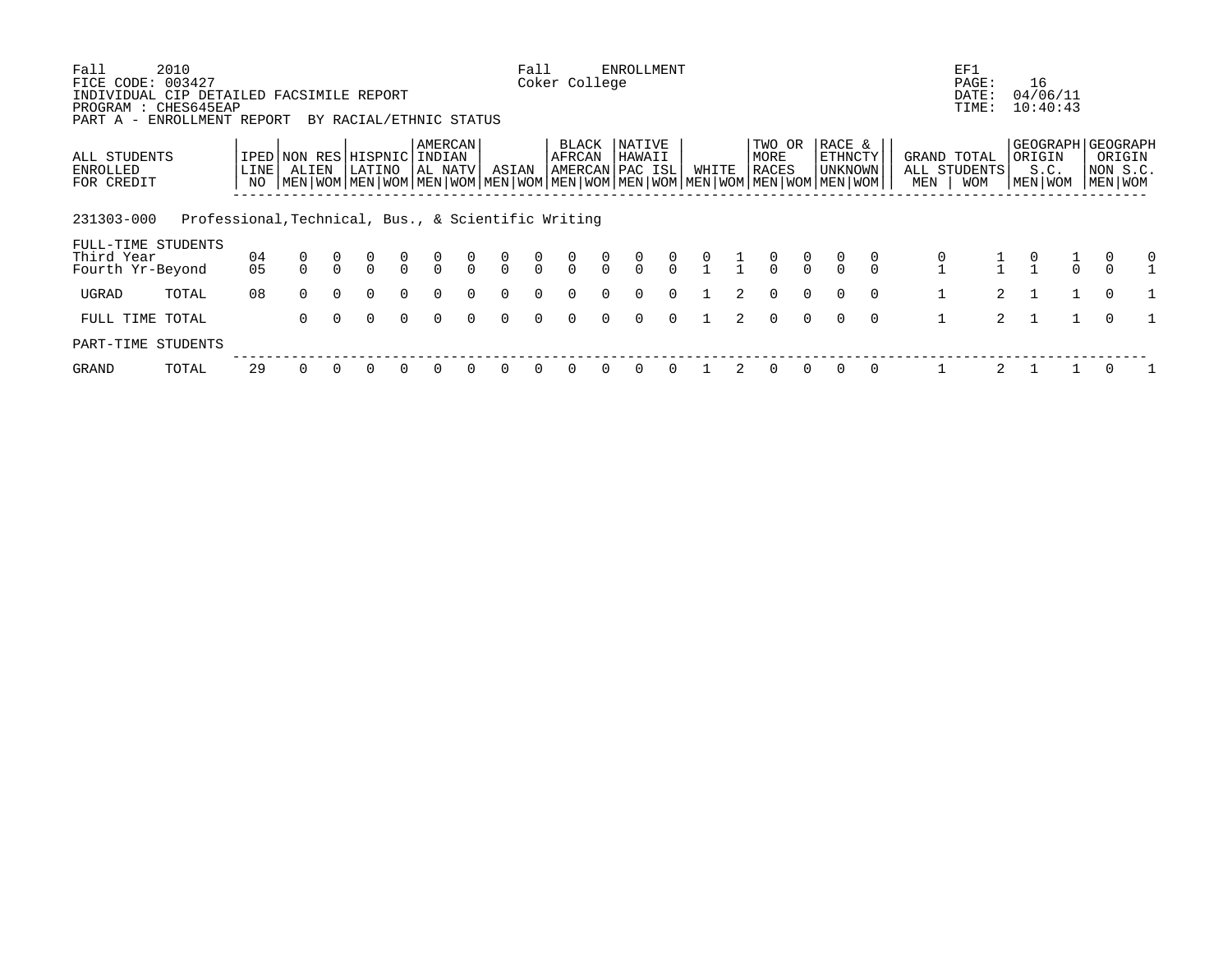| Fall<br>FICE CODE: 003427                                                                                                  | 2010                                 |                            |                                                                                                                                              |          |                            |                                                               |                                       |                              |                                        | Fall     | Coker College          |   | <b>ENROLLMENT</b>                   |          |       |    |                         |             |                                     |          |                              | EF1<br>PAGE:                                               | 17             |                                                        |                     |        |
|----------------------------------------------------------------------------------------------------------------------------|--------------------------------------|----------------------------|----------------------------------------------------------------------------------------------------------------------------------------------|----------|----------------------------|---------------------------------------------------------------|---------------------------------------|------------------------------|----------------------------------------|----------|------------------------|---|-------------------------------------|----------|-------|----|-------------------------|-------------|-------------------------------------|----------|------------------------------|------------------------------------------------------------|----------------|--------------------------------------------------------|---------------------|--------|
| INDIVIDUAL CIP DETAILED FACSIMILE REPORT<br>PROGRAM : CHES645EAP<br>PART A -                                               | ENROLLMENT REPORT                    |                            |                                                                                                                                              |          | BY RACIAL/ETHNIC STATUS    |                                                               |                                       |                              |                                        |          |                        |   |                                     |          |       |    |                         |             |                                     |          |                              | DATE:<br>TIME:                                             |                | 04/06/11<br>10:40:43                                   |                     |        |
| ALL STUDENTS<br>ENROLLED<br>FOR CREDIT                                                                                     |                                      | LINE<br>NO                 | IPED NON RES HISPNIC<br>ALIEN<br>  MEN   WOM   MEN   WOM   MEN   WOM   MEN   WOM   MEN   WOM   MEN   WOM   MEN   WOM   MEN   WOM   MEN   WOM |          | LATINO                     |                                                               | <b>AMERCAN</b><br>INDIAN<br>  AL NATV |                              | ASIAN                                  |          | <b>BLACK</b><br>AFRCAN |   | NATIVE<br>HAWAII<br>AMERCAN PAC ISL |          | WHITE |    | TWO OR<br>MORE<br>RACES |             | RACE &<br>ETHNCTY<br><b>UNKNOWN</b> |          | GRAND TOTAL<br>MEN           | ALL STUDENTS<br><b>WOM</b>                                 | ORIGIN         | GEOGRAPH GEOGRAPH<br>S.C.<br>MEN WOM                   | NON S.C.<br>MEN WOM | ORIGIN |
| 260101-000                                                                                                                 | Biology/Biological Sciences, General |                            |                                                                                                                                              |          |                            |                                                               |                                       |                              |                                        |          |                        |   |                                     |          |       |    |                         |             |                                     |          |                              |                                                            |                |                                                        |                     |        |
| FULL-TIME STUDENTS<br>Fresh. 1st Time<br>Freshman Other<br>Freshman TOTAL<br>Second Year<br>Third Year<br>Fourth Yr-Beyond |                                      | 01<br>02<br>03<br>04<br>05 | $\overline{0}$                                                                                                                               | $\Omega$ | $\overline{0}$<br>$\Omega$ | $\begin{smallmatrix}0\0\0\end{smallmatrix}$<br>$\overline{0}$ | $\Omega$                              | 0<br>$\mathbf 0$<br>$\Omega$ | $\mathsf 0$<br>$\mathbf 0$<br>$\Omega$ |          | $\frac{1}{2}$          |   |                                     |          |       | 3  | $\overline{0}$          | $\mathbf 0$ | $\mathsf 0$<br>$\mathbf 0$          |          | $\frac{5}{2}$<br>$\mathbf 0$ | 11<br>$\begin{array}{c} 12 \\ 6 \end{array}$<br>$\epsilon$ | $\overline{2}$ | 11<br>$\begin{array}{c} 12 \\ 6 \end{array}$<br>6<br>б | $\Omega$            |        |
| UGRAD                                                                                                                      | TOTAL                                | 08                         |                                                                                                                                              | $\Omega$ | $\Omega$                   | $\Omega$                                                      | $\Omega$                              | $\Omega$                     | $\Omega$                               | $\Omega$ | 3                      | 8 | $\Omega$                            | $\Omega$ | 6     | 23 | $\Omega$                | $\Omega$    | $\Omega$                            | $\Omega$ | 10                           | 31                                                         | 8              | 30                                                     | 2                   |        |
| FULL TIME TOTAL                                                                                                            |                                      |                            |                                                                                                                                              | $\Omega$ | $\Omega$                   | $\Omega$                                                      | $\Omega$                              | $\Omega$                     | $\Omega$                               | $\Omega$ | 3                      | 8 | $\Omega$                            | $\Omega$ | 6     | 23 | $\Omega$                | $\Omega$    | $\Omega$                            | $\Omega$ | 10                           | 31                                                         | 8              | 30                                                     | 2                   |        |
| PART-TIME STUDENTS                                                                                                         |                                      |                            |                                                                                                                                              |          |                            |                                                               |                                       |                              |                                        |          |                        |   |                                     |          |       |    |                         |             |                                     |          |                              |                                                            |                |                                                        |                     |        |
| GRAND                                                                                                                      | TOTAL                                | 29                         |                                                                                                                                              |          | O                          | 0                                                             |                                       |                              |                                        |          | 3                      | 8 |                                     |          | 6     | 23 | $\Omega$                | $\Omega$    | $\Omega$                            | 0        | 10                           | 31                                                         | 8              | 30                                                     | 2                   |        |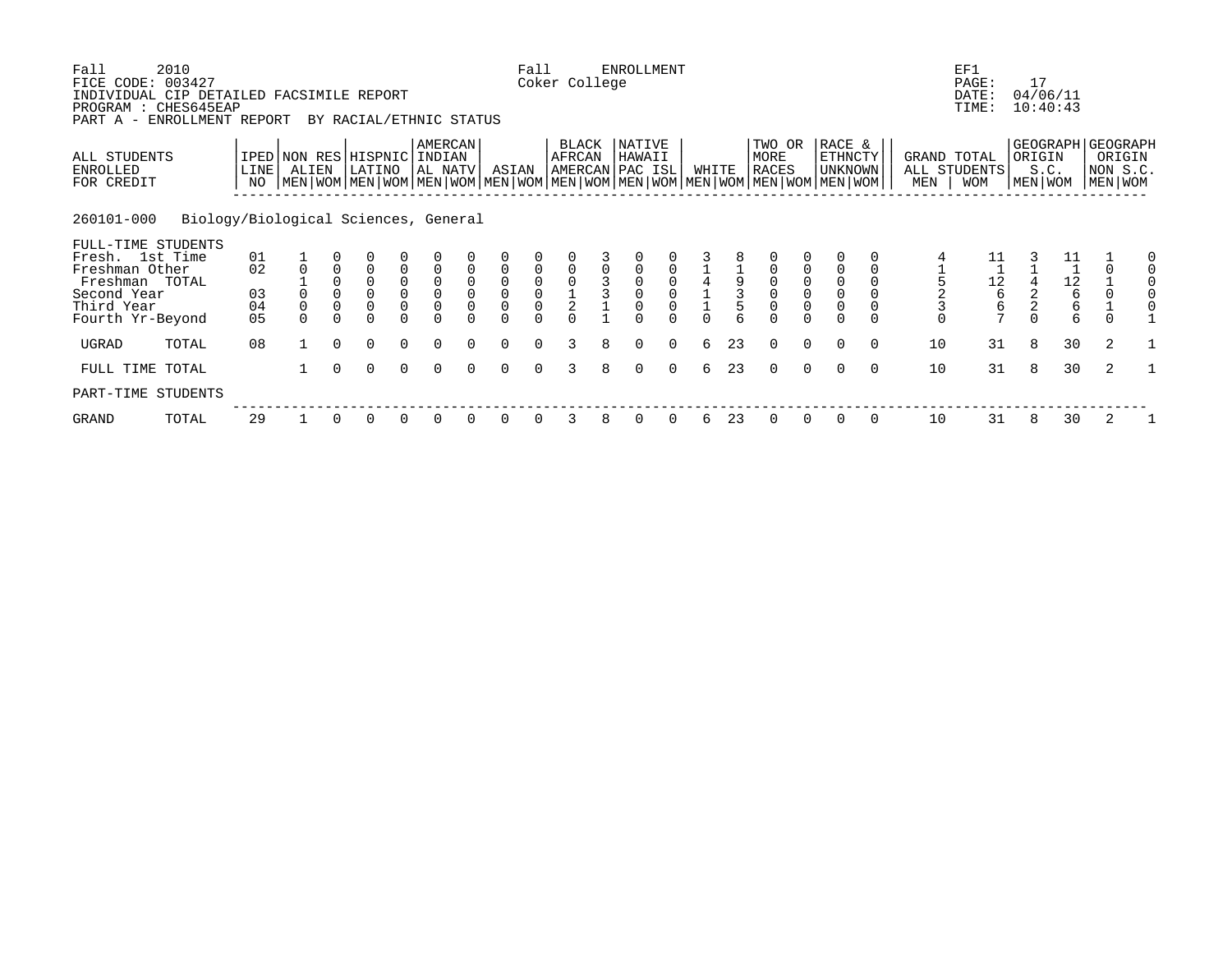| Fall<br>FICE CODE:                                                                             | 2010<br>003427       |                |             |              |                                 |                                           |                                       |                  |                                                        | Fall                                      | Coker College       |               | <b>ENROLLMENT</b>                    |                                           |              |                  |                                                                                                                                               |                                      |                                     |          |                    | EF1<br>PAGE:               |   | 18                                   |                                                           |          |
|------------------------------------------------------------------------------------------------|----------------------|----------------|-------------|--------------|---------------------------------|-------------------------------------------|---------------------------------------|------------------|--------------------------------------------------------|-------------------------------------------|---------------------|---------------|--------------------------------------|-------------------------------------------|--------------|------------------|-----------------------------------------------------------------------------------------------------------------------------------------------|--------------------------------------|-------------------------------------|----------|--------------------|----------------------------|---|--------------------------------------|-----------------------------------------------------------|----------|
| INDIVIDUAL CIP DETAILED FACSIMILE REPORT<br>PROGRAM : CHES645EAP<br>PART A - ENROLLMENT REPORT |                      |                |             |              | BY RACIAL/ETHNIC STATUS         |                                           |                                       |                  |                                                        |                                           |                     |               |                                      |                                           |              |                  |                                                                                                                                               |                                      |                                     |          |                    | DATE:<br>TIME:             |   | 04/06/11<br>10:40:43                 |                                                           |          |
| ALL STUDENTS<br>ENROLLED<br>FOR CREDIT                                                         |                      | LINE  <br>NO   | ALIEN       |              | IPED NON RES HISPNIC<br> LATINO |                                           | <b>AMERCAN</b><br>INDIAN<br>  AL NATV |                  | ASIAN                                                  |                                           | BLACK<br>AFRCAN     |               | NATIVE<br>HAWAII<br> AMERCAN PAC ISL |                                           | WHITE        |                  | TWO OR<br>MORE<br><b>RACES</b><br>  MEN   WOM   MEN   WOM   MEN   WOM   MEN   WOM   MEN   WOM   MEN   WOM   MEN   WOM   MEN   WOM   MEN   WOM |                                      | RACE &<br><b>ETHNCTY</b><br>UNKNOWN |          | GRAND TOTAL<br>MEN | ALL STUDENTS<br><b>WOM</b> |   | ORIGIN<br>S.C.<br>  MEN   WOM        | <b>GEOGRAPH GEOGRAPH</b><br>ORIGIN<br>NON S.C.<br>MEN WOM |          |
| 270101-000                                                                                     | Mathematics, General |                |             |              |                                 |                                           |                                       |                  |                                                        |                                           |                     |               |                                      |                                           |              |                  |                                                                                                                                               |                                      |                                     |          |                    |                            |   |                                      |                                                           |          |
| FULL-TIME STUDENTS<br>Fresh. 1st Time<br>Freshman TOTAL                                        |                      | 01             |             |              | $\overline{0}$                  |                                           |                                       |                  |                                                        |                                           |                     |               |                                      |                                           |              |                  | 0                                                                                                                                             |                                      |                                     |          |                    |                            |   | $\mathsf{O}\xspace$                  | $\mathbf 0$                                               |          |
| Second Year<br>Third Year<br>Fourth Yr-Beyond                                                  |                      | 03<br>04<br>05 | $\mathsf 0$ | $\mathsf{O}$ | $\mathbf 0$<br>$\mathbf 0$      | $\begin{matrix} 0 \\ 0 \\ 0 \end{matrix}$ | $\overline{0}$<br>0<br>$\overline{0}$ | $\mathbf 0$<br>0 | $\begin{matrix} 0 \\ 0 \end{matrix}$<br>$\overline{0}$ | $\begin{matrix} 0 \\ 0 \\ 0 \end{matrix}$ | $\overline{0}$<br>0 |               | $\mathsf 0$<br>$\overline{0}$        | $\begin{matrix} 0 \\ 0 \\ 0 \end{matrix}$ |              | $\mathsf 0$<br>0 | $\mathsf{O}\xspace$<br>$\overline{0}$                                                                                                         | $\begin{matrix} 0 \\ 0 \end{matrix}$ | $\mathbf 0$                         |          | $\frac{1}{0}$      | $\frac{1}{0}$              |   | $\begin{matrix} 1 \\ 0 \end{matrix}$ | $\mathsf 0$<br>$\Omega$                                   |          |
| UGRAD                                                                                          | TOTAL                | 08             | $\Omega$    | $\Omega$     | $\Omega$                        | $\Omega$                                  | $\Omega$                              | $\Omega$         | $\Omega$                                               | $\Omega$                                  |                     | 2             | $\Omega$                             | $\Omega$                                  | 8            | 0                | $\Omega$                                                                                                                                      | $\Omega$                             | $\Omega$                            | $\Omega$ | 8                  | $\overline{2}$             | 7 | $\overline{2}$                       |                                                           | 0        |
| FULL TIME TOTAL                                                                                |                      |                | $\Omega$    | $\Omega$     | $\Omega$                        | $\Omega$                                  | $\Omega$                              |                  | $\Omega$                                               | $\cap$                                    |                     | $\mathcal{L}$ | $\Omega$                             | $\Omega$                                  | $\mathsf{R}$ | $\Omega$         | $\Omega$                                                                                                                                      | $\Omega$                             | $\Omega$                            | $\Omega$ | 8                  | 2                          | 7 | $\mathcal{L}$                        |                                                           | $\Omega$ |
| PART-TIME STUDENTS                                                                             |                      |                |             |              |                                 |                                           |                                       |                  |                                                        |                                           |                     |               |                                      |                                           |              |                  |                                                                                                                                               |                                      |                                     |          |                    |                            |   |                                      |                                                           |          |
| GRAND                                                                                          | TOTAL                | 29             | 0           |              | 0                               | 0                                         |                                       |                  | 0                                                      |                                           |                     | 2             | 0                                    |                                           | 8            |                  | 0                                                                                                                                             | 0                                    | 0                                   | 0        | 8                  | 2                          |   | 2                                    |                                                           | 0        |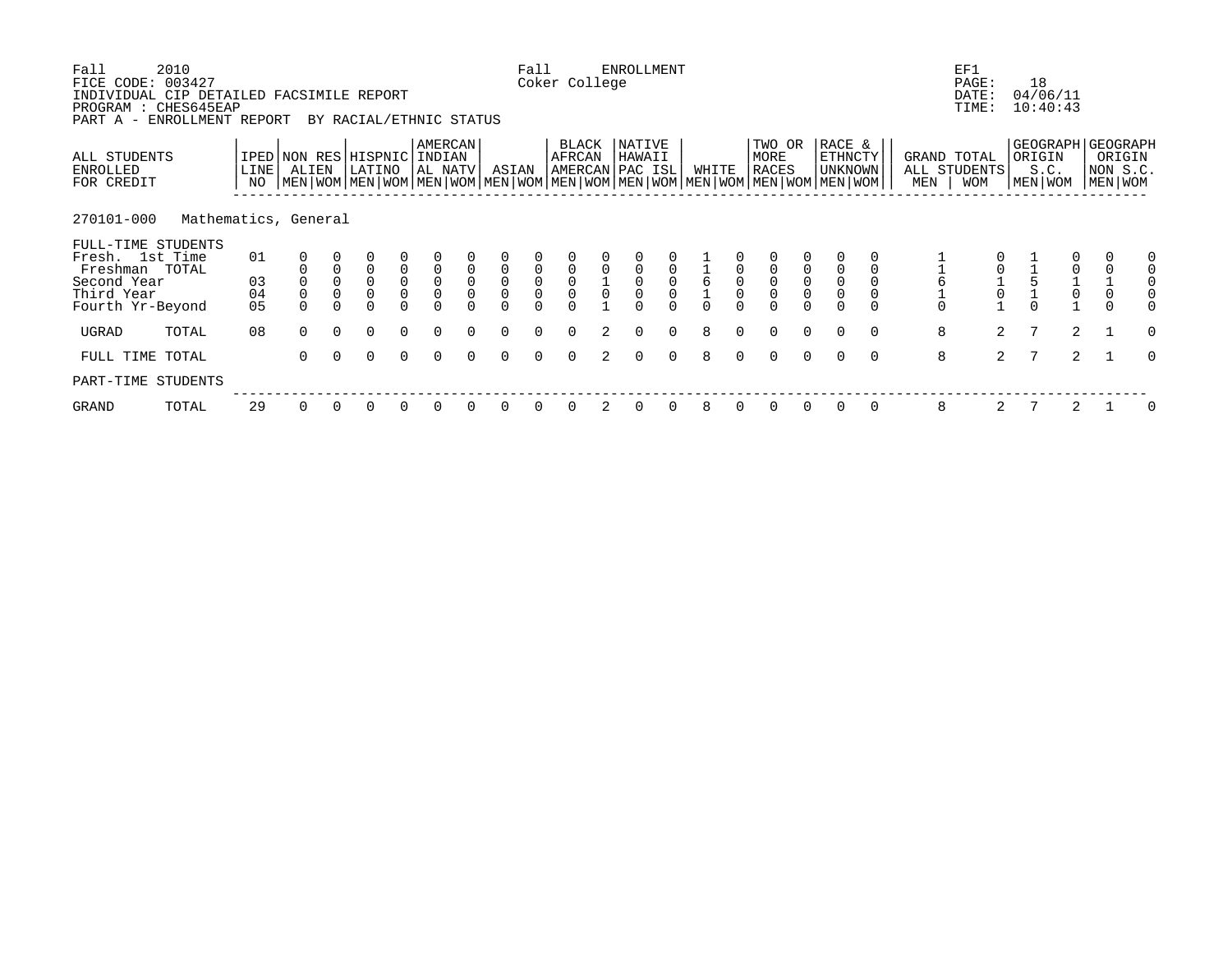| Fall<br>FICE CODE: 003427<br>INDIVIDUAL CIP DETAILED FACSIMILE REPORT<br>PROGRAM : CHES645EAP<br>PART A -                  | 2010<br>ENROLLMENT REPORT                   |                                        |                                                                                                                                                     |                                                 | BY RACIAL/ETHNIC STATUS |                                                                   |                                           |                                   |                                                                                       | Fall                          | Coker College                             |                | <b>ENROLLMENT</b>  |                               |                                               |                                             |                                                        |                                                                         |                                                                      |                                            |                                            | EF1<br>PAGE:<br>DATE:<br>TIME:  | 19                  | 04/06/11<br>10:40:43                                         |                                                                   |                                                    |
|----------------------------------------------------------------------------------------------------------------------------|---------------------------------------------|----------------------------------------|-----------------------------------------------------------------------------------------------------------------------------------------------------|-------------------------------------------------|-------------------------|-------------------------------------------------------------------|-------------------------------------------|-----------------------------------|---------------------------------------------------------------------------------------|-------------------------------|-------------------------------------------|----------------|--------------------|-------------------------------|-----------------------------------------------|---------------------------------------------|--------------------------------------------------------|-------------------------------------------------------------------------|----------------------------------------------------------------------|--------------------------------------------|--------------------------------------------|---------------------------------|---------------------|--------------------------------------------------------------|-------------------------------------------------------------------|----------------------------------------------------|
| <b>ALL STUDENTS</b><br><b>ENROLLED</b><br>FOR CREDIT                                                                       |                                             | LINE <sup>[</sup><br>NO                | IPED NON RES HISPNIC INDIAN<br>ALIEN<br>  MEN   WOM   MEN   WOM   MEN   WOM   MEN   WOM   MEN   WOM   MEN   WOM   MEN   WOM   MEN   WOM   MEN   WOM |                                                 | LATINO                  |                                                                   | AMERCAN<br>AL NATV                        |                                   | ASIAN                                                                                 |                               | <b>BLACK</b><br>AFRCAN<br>AMERCAN PAC ISL |                | NATIVE<br>HAWAII   |                               | WHITE                                         |                                             | TWO OR<br>MORE<br><b>RACES</b>                         |                                                                         | RACE &<br>ETHNCTY<br>UNKNOWN                                         |                                            | GRAND TOTAL<br>MEN                         | ALL STUDENTS<br><b>WOM</b>      | ORIGIN              | S.C.<br>MEN   WOM                                            |                                                                   | GEOGRAPH GEOGRAPH<br>ORIGIN<br>NON S.C.<br>MEN WOM |
| 310504-000                                                                                                                 | Sport and Fitness Administration/Management |                                        |                                                                                                                                                     |                                                 |                         |                                                                   |                                           |                                   |                                                                                       |                               |                                           |                |                    |                               |                                               |                                             |                                                        |                                                                         |                                                                      |                                            |                                            |                                 |                     |                                                              |                                                                   |                                                    |
| FULL-TIME STUDENTS<br>Fresh. 1st Time<br>Freshman Other<br>Freshman TOTAL<br>Second Year<br>Third Year<br>Fourth Yr-Beyond |                                             | 01<br>02<br>03<br>04<br>0 <sub>5</sub> | $\Omega$<br>$\Omega$<br>$\Omega$                                                                                                                    | $\mathbf 0$<br>$\Omega$<br>$\Omega$<br>$\Omega$ | $\Omega$<br>$\Omega$    | 0<br>$\begin{smallmatrix}0\0\0\end{smallmatrix}$<br>0<br>$\Omega$ | $\mathbf 0$<br>$\overline{0}$<br>$\Omega$ | $\mathbf 0$<br>$\Omega$<br>$\cap$ | $\mathsf 0$<br>$\mathsf{O}\xspace$<br>$\mathsf{O}\xspace$<br>$\overline{0}$<br>$\cap$ | $\mathsf{O}\xspace$<br>$\cap$ | $\Omega$                                  | $\mathfrak{D}$ | $\Omega$<br>$\cap$ | $\mathsf{O}\xspace$<br>$\cap$ | $\mathsf 0$<br>$\overline{3}$<br>$\mathbf{3}$ | $\frac{1}{2}$<br>$\Omega$<br>$\mathfrak{D}$ | 0<br>$\overline{0}$<br>$\mathsf{O}\xspace$<br>$\Omega$ | $\begin{matrix} 0 \\ 0 \end{matrix}$<br>$\mathsf{O}\xspace$<br>$\Omega$ | $\mathbf 0$<br>$\mathbf 0$<br>$\mathbf 0$<br>$\mathsf 0$<br>$\Omega$ | 0<br>0<br>$\Omega$<br>$\Omega$<br>$\Omega$ | 6<br>$\overline{4}$<br>$10$<br>2<br>3<br>3 | $\frac{1}{2}$<br>$\overline{4}$ | 3<br>$\overline{2}$ | $\begin{array}{c} 1 \\ 1 \\ 0 \end{array}$<br>$\overline{1}$ | $\begin{array}{c} 3 \\ 5 \\ 2 \end{array}$<br>$\mathsf{O}\xspace$ |                                                    |
| <b>UGRAD</b>                                                                                                               | TOTAL                                       | 08                                     |                                                                                                                                                     | $\Omega$                                        | $\overline{2}$          | $\Omega$                                                          | $\Omega$                                  |                                   | $\Omega$                                                                              |                               | 6                                         | ς              | $\Omega$           |                               | 9                                             |                                             | $\Omega$                                               | $\Omega$                                                                | $\Omega$                                                             | $\Omega$                                   | 18                                         | 8                               | 10                  | 3                                                            | 8                                                                 |                                                    |
| FULL TIME TOTAL                                                                                                            |                                             |                                        |                                                                                                                                                     | $\Omega$                                        | $\overline{2}$          | $\Omega$                                                          | $\Omega$                                  | $\Omega$                          | $\Omega$                                                                              | $\Omega$                      | 6                                         | 3              | $\Omega$           | $\Omega$                      | 9                                             | 5                                           | $\Omega$                                               | $\Omega$                                                                | $\Omega$                                                             | $\Omega$                                   | 18                                         | 8                               | 10                  | 3                                                            | 8                                                                 | 5                                                  |
| PART-TIME STUDENTS<br>Fourth Yr-Beyond                                                                                     |                                             | 19                                     | $\Omega$                                                                                                                                            | $\Omega$                                        | $\Omega$                | $\Omega$                                                          | $\Omega$                                  | $\Omega$                          | $\Omega$                                                                              | $\Omega$                      | $\Omega$                                  |                | $\Omega$           | $\Omega$                      |                                               | $\Omega$                                    | $\Omega$                                               | $\Omega$                                                                | $\Omega$                                                             | $\Omega$                                   | 1                                          | $\Omega$                        | $\Omega$            | $\mathbf 0$                                                  |                                                                   | $\Omega$                                           |
| <b>UGRAD</b>                                                                                                               | TOTAL                                       | 22                                     | $\Omega$                                                                                                                                            | $\Omega$                                        | $\Omega$                | $\Omega$                                                          | $\Omega$                                  | $\Omega$                          | $\Omega$                                                                              | $\Omega$                      |                                           |                |                    |                               |                                               |                                             | $\Omega$                                               | $\Omega$                                                                | $\Omega$                                                             | $\Omega$                                   | $\mathbf{1}$                               | $\Omega$                        | $\Omega$            | $\mathbf 0$                                                  |                                                                   | O                                                  |
| PART TIME                                                                                                                  | TOTAL                                       |                                        | $\Omega$                                                                                                                                            |                                                 | 0                       | 0                                                                 | 0                                         |                                   |                                                                                       |                               |                                           |                |                    |                               |                                               |                                             |                                                        |                                                                         |                                                                      | $\Omega$                                   |                                            | $\Omega$                        | $\Omega$            | 0                                                            |                                                                   |                                                    |

GRAND TOTAL 29 1 0 2 0 0 0 0 0 6 3 0 0 10 5 0 0 0 0 19 8 10 3 9 5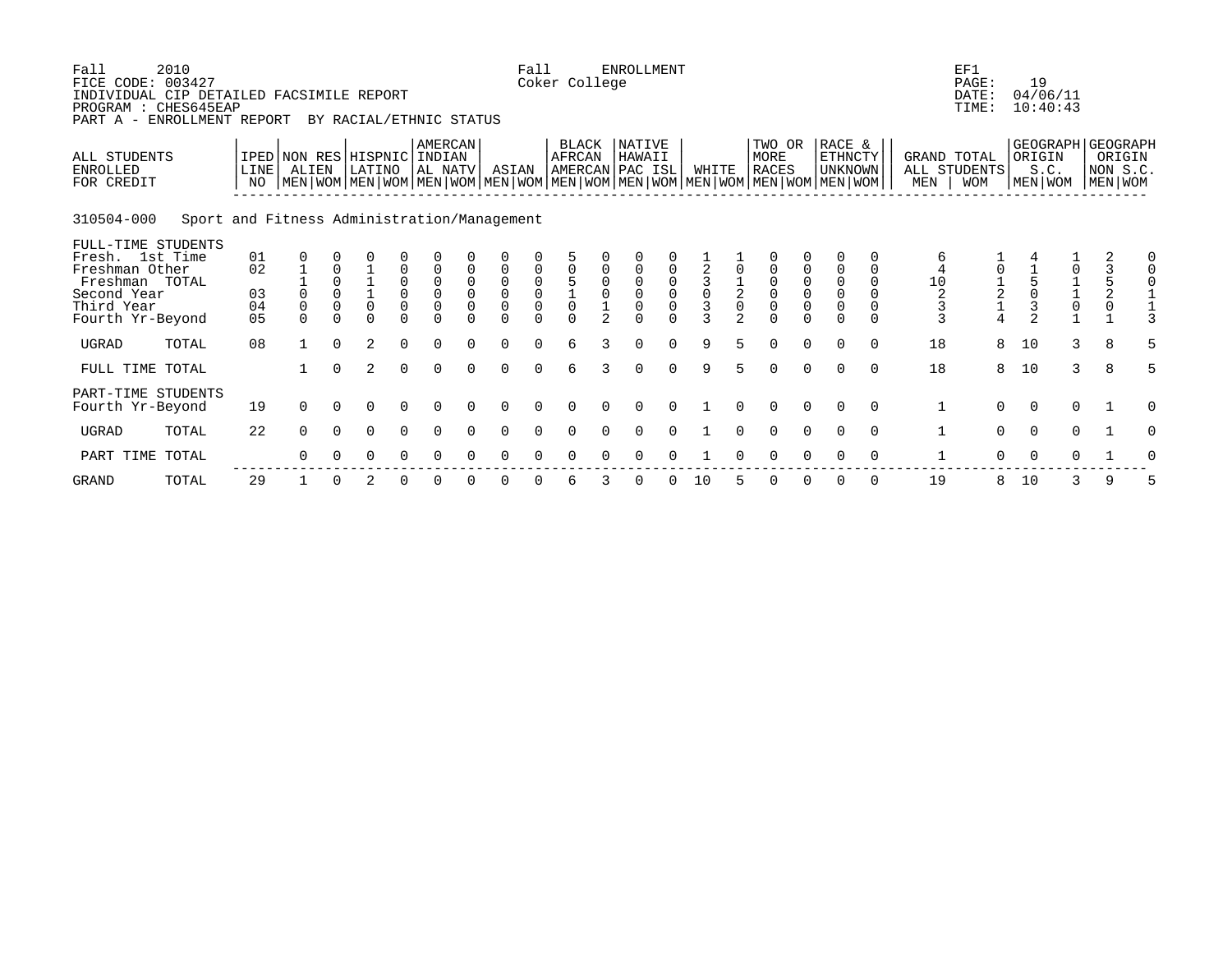| Fall<br>FICE CODE: 003427<br>INDIVIDUAL CIP DETAILED FACSIMILE REPORT<br>PROGRAM : CHES645EAP<br>PART A -                  | 2010<br>ENROLLMENT REPORT        |                                        |                                      |                                                 | BY RACIAL/ETHNIC STATUS               |                                                            |                                        |                            |                                                                                  | Fall     | Coker College                          | <b>ENROLLMENT</b>  |                       |                                            |        |                                                                                                                                               |             |                                                                      |                                              |                           | EF1<br>PAGE:<br>DATE:<br>TIME: | 20       | 04/06/11<br>10:40:43                 |                                          |                    |
|----------------------------------------------------------------------------------------------------------------------------|----------------------------------|----------------------------------------|--------------------------------------|-------------------------------------------------|---------------------------------------|------------------------------------------------------------|----------------------------------------|----------------------------|----------------------------------------------------------------------------------|----------|----------------------------------------|--------------------|-----------------------|--------------------------------------------|--------|-----------------------------------------------------------------------------------------------------------------------------------------------|-------------|----------------------------------------------------------------------|----------------------------------------------|---------------------------|--------------------------------|----------|--------------------------------------|------------------------------------------|--------------------|
| ALL STUDENTS<br><b>ENROLLED</b><br>FOR CREDIT                                                                              |                                  | LINE<br>NO                             | IPED NON RES HISPNIC INDIAN<br>ALIEN |                                                 | LATINO                                |                                                            | AMERCAN<br>AL NATV                     |                            | ASIAN                                                                            |          | BLACK<br>AFRCAN<br>AMERCAN PAC ISL     | NATIVE<br>HAWAII   |                       | WHITE                                      |        | TWO OR<br>MORE<br><b>RACES</b><br>  MEN   WOM   MEN   WOM   MEN   WOM   MEN   WOM   MEN   WOM   MEN   WOM   MEN   WOM   MEN   WOM   MEN   WOM |             | RACE &<br>ETHNCTY<br><b>UNKNOWN</b>                                  |                                              | <b>GRAND TOTAL</b><br>MEN | ALL STUDENTS<br><b>WOM</b>     | ORIGIN   | GEOGRAPH GEOGRAPH<br>S.C.<br>MEN WOM | MEN WOM                                  | ORIGIN<br>NON S.C. |
| 310505-000                                                                                                                 | Kinesiology and Exercise Science |                                        |                                      |                                                 |                                       |                                                            |                                        |                            |                                                                                  |          |                                        |                    |                       |                                            |        |                                                                                                                                               |             |                                                                      |                                              |                           |                                |          |                                      |                                          |                    |
| FULL-TIME STUDENTS<br>Fresh. 1st Time<br>Freshman Other<br>Freshman TOTAL<br>Second Year<br>Third Year<br>Fourth Yr-Beyond |                                  | 01<br>02<br>03<br>04<br>0 <sub>5</sub> | $\Omega$<br>$\mathbf 0$<br>$\Omega$  | $\Omega$<br>$\mathsf 0$<br>$\Omega$<br>$\Omega$ | $\frac{1}{0}$<br>$\Omega$<br>$\Omega$ | 0<br>$\begin{matrix} 0 \\ 0 \\ 0 \end{matrix}$<br>$\Omega$ | $\mathbb O$<br>$\mathbf 0$<br>$\Omega$ | 0<br>$\mathsf 0$<br>$\cap$ | $\mathsf 0$<br>$\overline{0}$<br>$\mathsf{O}\xspace$<br>$\overline{0}$<br>$\cap$ | $\cap$   | $\frac{2}{0}$<br>$\mathbf 0$<br>$\cap$ | $\Omega$<br>$\cap$ | $\mathsf 0$<br>$\cap$ | $\begin{array}{c} 8 \\ 2 \\ 3 \end{array}$ | C      | $\begin{matrix} 0 \\ 0 \\ 0 \end{matrix}$<br>$\overline{0}$<br>$\Omega$                                                                       | 0<br>$\cap$ | $\mathbf 0$<br>$\mathbf 0$<br>$\mathsf 0$<br>$\mathbf 0$<br>$\Omega$ | $\Omega$<br>$\Omega$<br>$\Omega$<br>$\Omega$ | 12<br>$\frac{2}{3}$       | 2<br>9<br>6<br>3               |          | $\frac{2}{7}$<br>$\frac{1}{3}$       | $\overline{4}$<br>$\,8\,$<br>$\mathbf 0$ |                    |
| <b>UGRAD</b>                                                                                                               | TOTAL                            | 08                                     |                                      |                                                 |                                       | $\Omega$                                                   | $\Omega$                               |                            | $\Omega$                                                                         | $\Omega$ | $\mathfrak{D}$                         | $\Omega$           | $\Omega$              | 14                                         | 14     | $\Omega$                                                                                                                                      | $\Omega$    | $\Omega$                                                             | $\Omega$                                     | 18                        | 22                             | 8        | 19                                   | 10                                       |                    |
| FULL TIME TOTAL                                                                                                            |                                  |                                        |                                      |                                                 |                                       | $\Omega$                                                   | $\Omega$                               | $\cap$                     | $\Omega$                                                                         | $\Omega$ | 2                                      | $\Omega$           | $\Omega$              | 14                                         | 14     | $\Omega$                                                                                                                                      | $\Omega$    | $\Omega$                                                             | $\Omega$                                     | 18                        | 22                             | 8        | 19                                   | 10                                       | 3                  |
| PART-TIME STUDENTS<br>Fourth Yr-Beyond                                                                                     |                                  | 19                                     | $\Omega$                             | $\Omega$                                        | $\Omega$                              | $\Omega$                                                   | $\Omega$                               | $\cap$                     | $\Omega$                                                                         | $\Omega$ | $\cap$                                 | ∩                  | $\Omega$              | $\cap$                                     | $\cap$ | $\Omega$                                                                                                                                      | $\Omega$    | $\Omega$                                                             | $\Omega$                                     | $\mathbf 0$               |                                | $\Omega$ | $\mathbf{1}$                         | $\Omega$                                 | 0                  |
| <b>UGRAD</b>                                                                                                               | TOTAL                            | 22                                     | $\Omega$                             | $\Omega$                                        | $\Omega$                              | $\Omega$                                                   | $\Omega$                               |                            | $\Omega$                                                                         | $\Omega$ |                                        |                    |                       |                                            |        | $\Omega$                                                                                                                                      | $\Omega$    |                                                                      | $\Omega$                                     | $\mathbf 0$               |                                | $\Omega$ | $\mathbf{1}$                         | $\Omega$                                 |                    |
| PART TIME TOTAL                                                                                                            |                                  |                                        | $\Omega$                             |                                                 | 0                                     | 0                                                          |                                        |                            |                                                                                  |          |                                        |                    |                       |                                            |        |                                                                                                                                               |             |                                                                      | $\Omega$                                     | 0                         |                                | $\Omega$ |                                      | $\Omega$                                 |                    |
|                                                                                                                            |                                  |                                        |                                      |                                                 |                                       |                                                            |                                        |                            |                                                                                  |          |                                        |                    |                       |                                            |        |                                                                                                                                               |             |                                                                      |                                              |                           |                                |          |                                      |                                          |                    |

GRAND TOTAL 29 1 1 1 0 0 0 0 0 2 8 0 0 14 14 0 0 0 0 18 23 8 20 10 3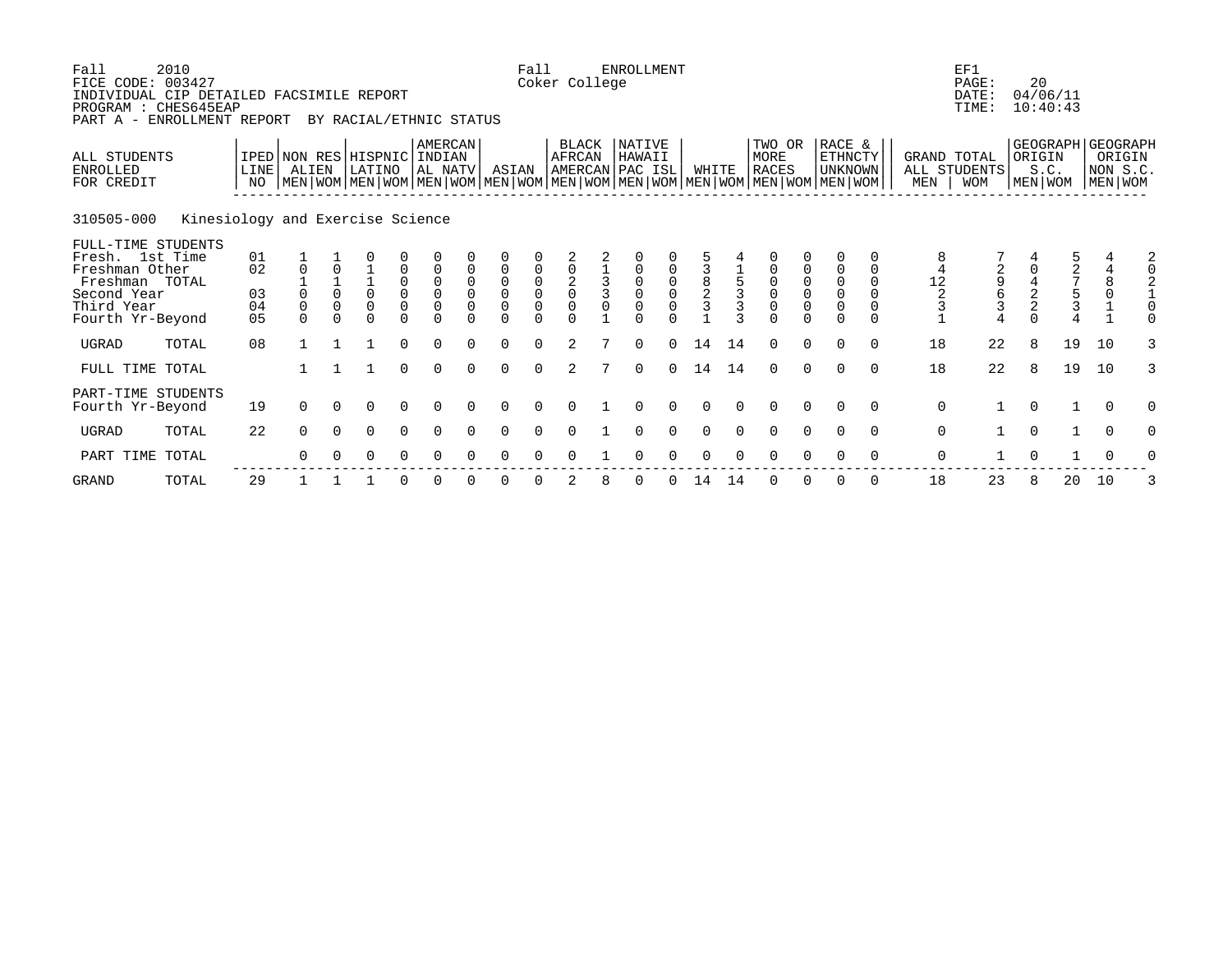| Fall<br>FICE CODE: 003427                                                    | 2010                                         |                         |                     |                            |                                |                                           |                                           |                                    |                     | Fall                                      | Coker College                             |   | <b>ENROLLMENT</b>                    |                                      |                |   |                                           |                                           |                                                                                                                                                    |          |                    | EF1<br>PAGE:               |   | 21                        |               |                                                    |  |
|------------------------------------------------------------------------------|----------------------------------------------|-------------------------|---------------------|----------------------------|--------------------------------|-------------------------------------------|-------------------------------------------|------------------------------------|---------------------|-------------------------------------------|-------------------------------------------|---|--------------------------------------|--------------------------------------|----------------|---|-------------------------------------------|-------------------------------------------|----------------------------------------------------------------------------------------------------------------------------------------------------|----------|--------------------|----------------------------|---|---------------------------|---------------|----------------------------------------------------|--|
| INDIVIDUAL CIP DETAILED FACSIMILE REPORT<br>PROGRAM : CHES645EAP<br>PART A - | ENROLLMENT REPORT                            |                         |                     |                            | BY RACIAL/ETHNIC STATUS        |                                           |                                           |                                    |                     |                                           |                                           |   |                                      |                                      |                |   |                                           |                                           |                                                                                                                                                    |          |                    | DATE:<br>TIME:             |   | 04/06/11<br>10:40:43      |               |                                                    |  |
| ALL STUDENTS<br>ENROLLED<br>FOR CREDIT                                       |                                              | LINE <sup>[</sup><br>NO | ALIEN               |                            | IPED NON RES HISPNIC<br>LATINO |                                           | <b>AMERCAN</b><br>INDIAN<br>AL NATV       |                                    | ASIAN               |                                           | BLACK<br>AFRCAN                           |   | NATIVE<br>HAWAII<br> AMERCAN PAC ISL |                                      | WHITE          |   | TWO OR<br>MORE<br><b>RACES</b>            |                                           | RACE &<br>ETHNCTY<br><b>UNKNOWN</b><br>  MEN   WOM   MEN   WOM   MEN   WOM   MEN   WOM   MEN   WOM   MEN   WOM   MEN   WOM   MEN   WOM   MEN   WOM |          | GRAND TOTAL<br>MEN | ALL STUDENTS<br><b>WOM</b> |   | ORIGIN<br>S.C.<br>MEN WOM |               | GEOGRAPH GEOGRAPH<br>ORIGIN<br>NON S.C.<br>MEN WOM |  |
| 310599-000                                                                   | Health and Physical Education/Fitness, Other |                         |                     |                            |                                |                                           |                                           |                                    |                     |                                           |                                           |   |                                      |                                      |                |   |                                           |                                           |                                                                                                                                                    |          |                    |                            |   |                           |               |                                                    |  |
| FULL-TIME STUDENTS<br>Freshman Other<br>Freshman TOTAL                       |                                              | 02                      |                     | $\mathbf 0$                | $\mathbf 0$                    |                                           |                                           | $\mathbf 0$                        | $\mathsf 0$         |                                           |                                           |   |                                      | $\mathsf 0$                          |                |   |                                           |                                           |                                                                                                                                                    |          |                    | $\mathsf 0$                |   |                           |               | $\mathbf 0$                                        |  |
| Second Year<br>Third Year                                                    |                                              | 03<br>04                | $\mathsf{O}\xspace$ | $\mathbf 0$<br>$\mathbf 0$ | $\mathsf 0$<br>$\overline{0}$  | $\begin{matrix} 0 \\ 0 \\ 0 \end{matrix}$ | $\begin{matrix} 0 \\ 0 \\ 0 \end{matrix}$ | $\mathsf{O}\xspace$<br>$\mathbf 0$ | $\overline{0}$<br>0 | $\begin{matrix} 0 \\ 0 \\ 0 \end{matrix}$ | $\begin{matrix} 0 \\ 0 \\ 0 \end{matrix}$ | 0 | $\mathsf 0$<br>$\mathsf{O}\xspace$   | $\begin{matrix} 0 \\ 0 \end{matrix}$ |                |   | $\begin{matrix} 0 \\ 0 \\ 0 \end{matrix}$ | $\begin{matrix} 0 \\ 0 \\ 0 \end{matrix}$ | $\mathsf{O}\xspace$                                                                                                                                |          |                    | $\frac{0}{2}$              |   |                           | 0002          | $\frac{1}{0}$                                      |  |
| Fourth Yr-Beyond                                                             |                                              | 0 <sub>5</sub>          |                     |                            |                                |                                           |                                           |                                    |                     |                                           |                                           |   |                                      |                                      |                |   |                                           |                                           |                                                                                                                                                    |          |                    |                            |   |                           |               |                                                    |  |
| UGRAD                                                                        | TOTAL                                        | 08                      | $\Omega$            | $\Omega$                   | $\Omega$                       | $\Omega$                                  | $\Omega$                                  | $\Omega$                           | $\Omega$            | $\Omega$                                  | $\cap$                                    |   | $\Omega$                             | $\Omega$                             | 5              | 3 | $\Omega$                                  | $\Omega$                                  | $\Omega$                                                                                                                                           | $\Omega$ | 5                  | $\overline{4}$             | 3 |                           | 3             | 2                                                  |  |
| FULL TIME TOTAL                                                              |                                              |                         | $\Omega$            | $\Omega$                   | $\Omega$                       | $\Omega$                                  | $\Omega$                                  |                                    |                     | $\cap$                                    |                                           |   | $\cap$                               | $\Omega$                             | $\overline{5}$ |   | $\Omega$                                  | $\Omega$                                  | $\Omega$                                                                                                                                           | $\Omega$ | 5                  | $\overline{4}$             | 3 |                           | $\mathcal{E}$ | 2                                                  |  |
| PART-TIME STUDENTS                                                           |                                              |                         |                     |                            |                                |                                           |                                           |                                    |                     |                                           |                                           |   |                                      |                                      |                |   |                                           |                                           |                                                                                                                                                    |          |                    |                            |   |                           |               |                                                    |  |
| GRAND                                                                        | TOTAL                                        | 29                      | 0                   |                            |                                |                                           |                                           |                                    | <sup>0</sup>        |                                           |                                           |   |                                      |                                      | 5              |   | 0                                         | $\Omega$                                  | 0                                                                                                                                                  | 0        | 5                  | 4                          | 3 |                           | 3             | 2                                                  |  |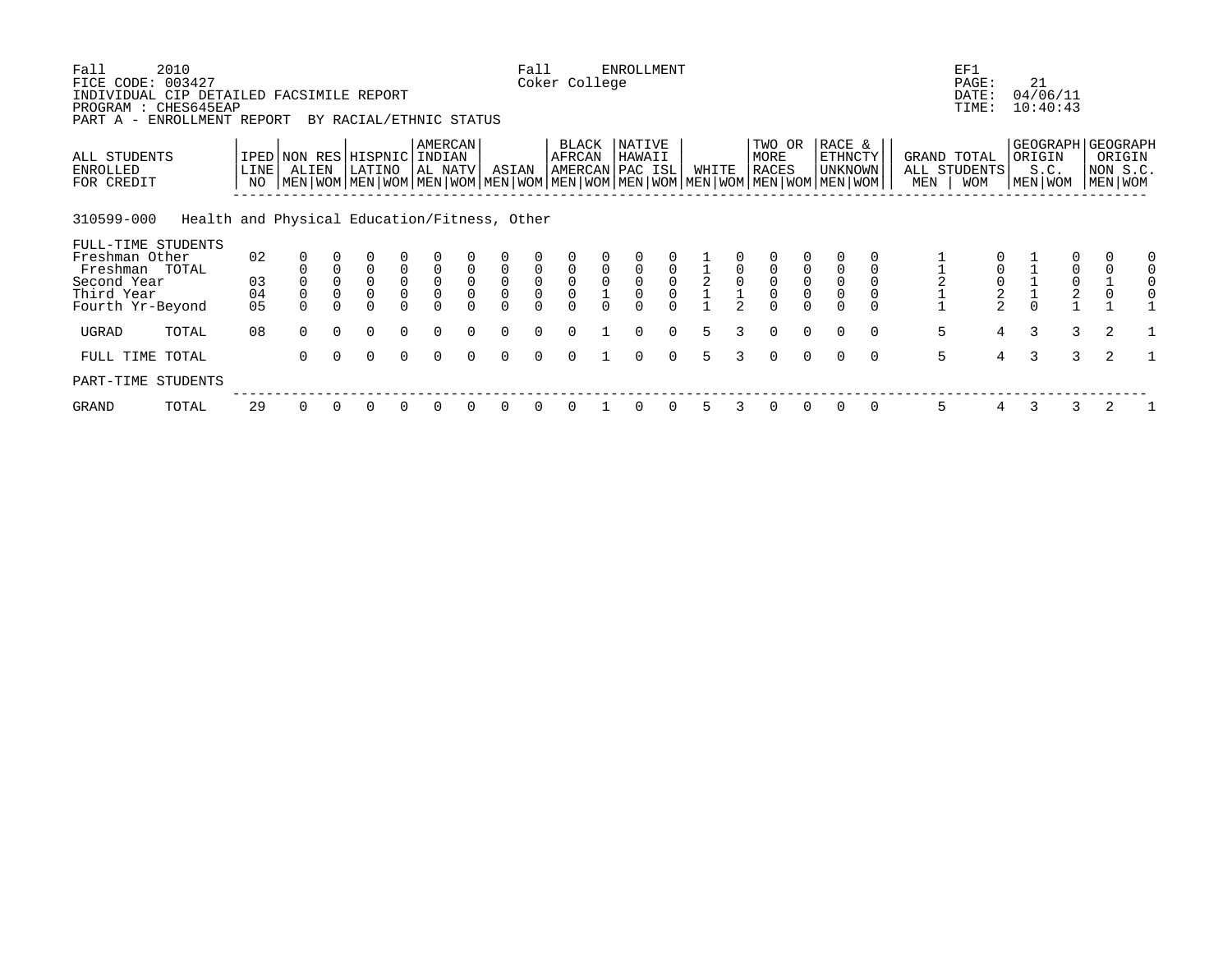| Fall<br>FICE CODE:<br>INDIVIDUAL CIP DETAILED FACSIMILE REPORT<br>PROGRAM : CHES645EAP<br>PART A - | 2010<br>003427<br>ENROLLMENT REPORT                |                                    |          |          | BY RACIAL/ETHNIC STATUS |          |                                     |              | Fall   | Coker College          | <b>ENROLLMENT</b>                   |          |          |          |                                                                                                                                        |          |                                     |          |              | EF1<br>PAGE:<br>DATE:<br>TIME:            |              | 22<br>04/06/11<br>10:40:43                       |              |                               |   |
|----------------------------------------------------------------------------------------------------|----------------------------------------------------|------------------------------------|----------|----------|-------------------------|----------|-------------------------------------|--------------|--------|------------------------|-------------------------------------|----------|----------|----------|----------------------------------------------------------------------------------------------------------------------------------------|----------|-------------------------------------|----------|--------------|-------------------------------------------|--------------|--------------------------------------------------|--------------|-------------------------------|---|
| ALL STUDENTS<br>ENROLLED<br>FOR CREDIT                                                             |                                                    | IPED NON RES HISPNIC<br>LINE<br>NO | ALIEN    |          | LATINO                  |          | <b>AMERCAN</b><br>INDIAN<br>AL NATV | ASIAN        |        | <b>BLACK</b><br>AFRCAN | NATIVE<br>HAWAII<br>AMERCAN PAC ISL |          | WHITE    |          | TWO OR<br>MORE<br>RACES<br>  MEN   WOM   MEN   WOM   MEN   WOM   MEN   WOM   MEN   WOM   MEN   WOM   MEN   WOM   MEN   WOM   MEN   WOM |          | RACE &<br>ETHNCTY<br><b>UNKNOWN</b> |          | MEN          | GRAND TOTAL<br>ALL STUDENTS<br><b>WOM</b> |              | GEOGRAPH GEOGRAPH<br>ORIGIN<br>S.C.<br>MEN   WOM |              | ORIGIN<br>NON S.C.<br>MEN WOM |   |
| 319999-000                                                                                         | Parks, Recreation, Leisure, & Fitness Studies, Oth |                                    |          |          |                         |          |                                     |              |        |                        |                                     |          |          |          |                                                                                                                                        |          |                                     |          |              |                                           |              |                                                  |              |                               |   |
| FULL-TIME STUDENTS<br>Second Year                                                                  |                                                    | 03                                 | $\Omega$ |          | O                       |          |                                     |              |        |                        |                                     |          |          |          | $\Omega$                                                                                                                               | $\Omega$ | $\Omega$                            | $\Omega$ |              | $\Omega$                                  |              |                                                  | 0            | $\Omega$                      |   |
| UGRAD                                                                                              | TOTAL                                              | 08                                 | $\Omega$ | $\Omega$ | 0                       | $\Omega$ | <sup>n</sup>                        | $\Omega$     |        |                        |                                     |          |          |          | $\Omega$                                                                                                                               | $\Omega$ | $\Omega$                            | $\Omega$ | $\mathbf{1}$ | $\Omega$                                  |              |                                                  | $\Omega$     | $\Omega$                      | O |
| FULL TIME TOTAL                                                                                    |                                                    |                                    | $\Omega$ | $\Omega$ | $\Omega$                | $\Omega$ | $\Omega$                            | $\Omega$     | $\cap$ |                        | $\Omega$                            | $\Omega$ | $\Omega$ | $\Omega$ | $\Omega$                                                                                                                               | $\Omega$ | $\Omega$                            | $\Omega$ | $\mathbf{1}$ | $\Omega$                                  | $\mathbf{1}$ |                                                  | $\mathbf 0$  | $\Omega$                      | O |
| PART-TIME STUDENTS<br>Second Year                                                                  |                                                    | 17                                 | $\Omega$ | $\Omega$ | $\Omega$                | 0        |                                     |              |        |                        |                                     |          |          |          | $\Omega$                                                                                                                               | $\Omega$ | $\Omega$                            | $\Omega$ | 0            |                                           | $\Omega$     |                                                  |              | $\Omega$                      |   |
| UGRAD                                                                                              | TOTAL                                              | 22                                 | $\Omega$ | $\Omega$ | 0                       | 0        |                                     | $\Omega$     |        |                        |                                     |          |          |          | ∩                                                                                                                                      | $\cap$   |                                     | $\Omega$ | $\mathbf 0$  |                                           | $\Omega$     |                                                  | $\mathbf{1}$ | $\Omega$                      | O |
| PART TIME                                                                                          | TOTAL                                              |                                    | $\Omega$ |          | 0                       | $\Omega$ | <sup>n</sup>                        | <sup>n</sup> |        |                        | ∩                                   | U        | ∩        | $\cap$   | $\Omega$                                                                                                                               | $\Omega$ | $\Omega$                            | $\Omega$ | $\mathbf 0$  |                                           | $\Omega$     |                                                  |              | $\Omega$                      |   |
| GRAND                                                                                              | TOTAL                                              | 29                                 | 0        |          | O                       |          |                                     |              |        |                        |                                     |          |          |          |                                                                                                                                        |          | 0                                   | 0        |              |                                           |              |                                                  |              |                               | 0 |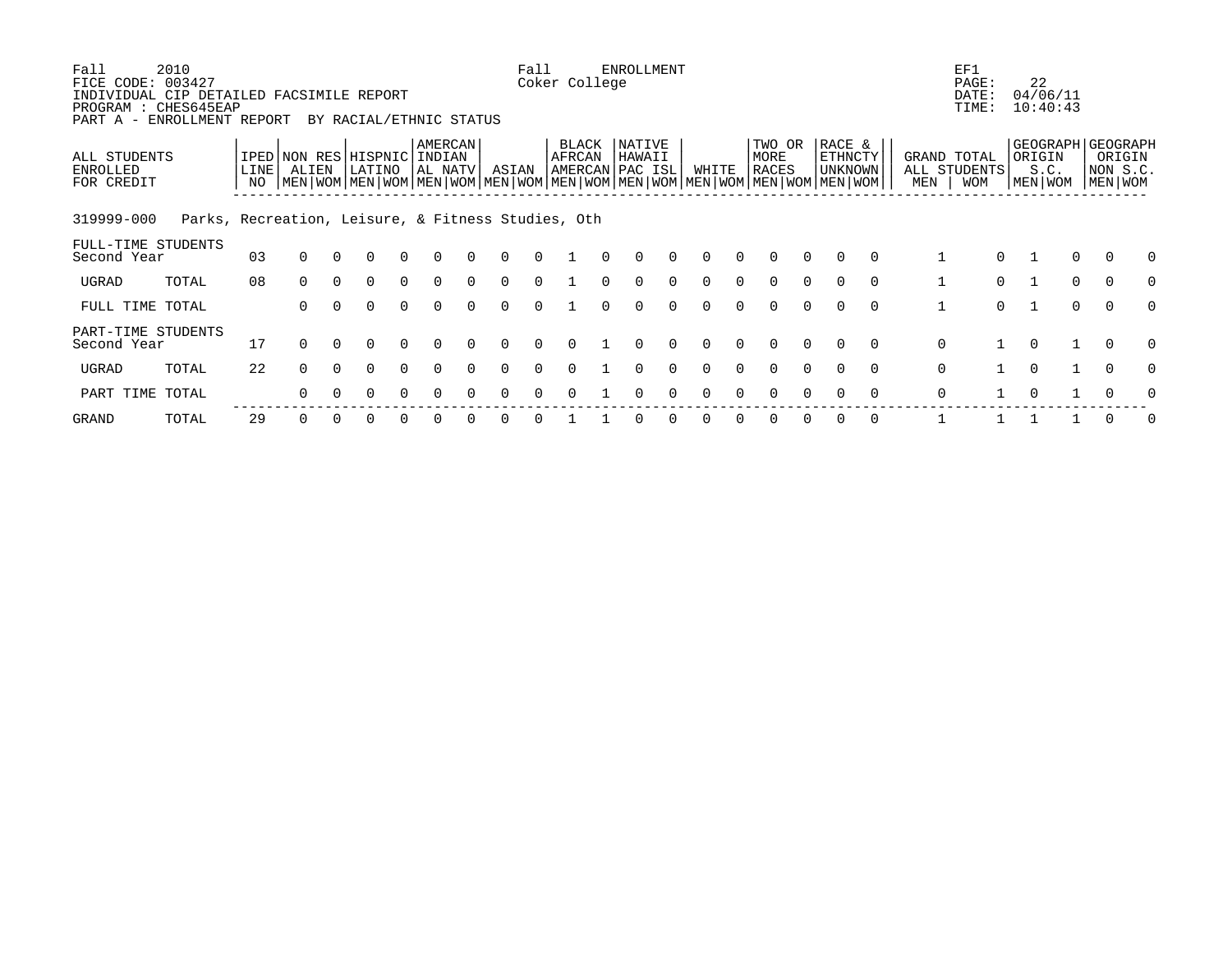| Fall<br>FICE CODE: 003427<br>INDIVIDUAL CIP DETAILED FACSIMILE REPORT<br>PROGRAM : CHES645EAP<br>PART A - ENROLLMENT REPORT | 2010               |                            |                                                                    |                                                       |                                                                     |                                                            | BY RACIAL/ETHNIC STATUS                                              |                                                       |                                           | Fall                                      | Coker College                                       |                                           | <b>ENROLLMENT</b>                                   |                                                     |                                                                  |                                            |                                                       |                                                       |                                                                                                                                                    |                                    |                                                | EF1<br>PAGE:<br>DATE:<br>TIME:                    | 23                                                                          | 04/06/11<br>10:40:43                   |                                           |                                                                           |          |
|-----------------------------------------------------------------------------------------------------------------------------|--------------------|----------------------------|--------------------------------------------------------------------|-------------------------------------------------------|---------------------------------------------------------------------|------------------------------------------------------------|----------------------------------------------------------------------|-------------------------------------------------------|-------------------------------------------|-------------------------------------------|-----------------------------------------------------|-------------------------------------------|-----------------------------------------------------|-----------------------------------------------------|------------------------------------------------------------------|--------------------------------------------|-------------------------------------------------------|-------------------------------------------------------|----------------------------------------------------------------------------------------------------------------------------------------------------|------------------------------------|------------------------------------------------|---------------------------------------------------|-----------------------------------------------------------------------------|----------------------------------------|-------------------------------------------|---------------------------------------------------------------------------|----------|
| <b>ALL STUDENTS</b><br><b>ENROLLED</b><br>FOR CREDIT                                                                        |                    | LINE<br>NO                 | ALIEN                                                              |                                                       | LATINO                                                              |                                                            | <b>AMERCAN</b><br>IPED NON RES HISPNIC INDIAN<br>AL NATV             |                                                       | ASIAN                                     |                                           | BLACK<br>AFRCAN                                     |                                           | NATIVE<br>HAWAII<br>AMERCAN PAC ISL                 |                                                     | WHITE                                                            |                                            | TWO OR<br>MORE<br><b>RACES</b>                        |                                                       | RACE &<br>ETHNCTY<br><b>UNKNOWN</b><br>  MEN   WOM   MEN   WOM   MEN   WOM   MEN   WOM   MEN   WOM   MEN   WOM   MEN   WOM   MEN   WOM   MEN   WOM |                                    | <b>GRAND TOTAL</b><br>MEN                      | ALL STUDENTS<br><b>WOM</b>                        | ORIGIN                                                                      | GEOGRAPH GEOGRAPH<br>S.C.<br>MEN   WOM |                                           | ORIGIN<br>NON S.C.<br>  MEN   WOM                                         |          |
| 400501-000                                                                                                                  | Chemistry, General |                            |                                                                    |                                                       |                                                                     |                                                            |                                                                      |                                                       |                                           |                                           |                                                     |                                           |                                                     |                                                     |                                                                  |                                            |                                                       |                                                       |                                                                                                                                                    |                                    |                                                |                                                   |                                                                             |                                        |                                           |                                                                           |          |
| FULL-TIME STUDENTS<br>Fresh. 1st Time<br>Freshman Other<br>Freshman TOTAL<br>Second Year<br>Third Year<br>Fourth Yr-Beyond  |                    | 01<br>02<br>03<br>04<br>05 | 0<br>$\mathbf 0$<br>$\overline{0}$<br>0<br>$\mathbf 0$<br>$\Omega$ | $\mathbf 0$<br>$\mathbf 0$<br>$\mathbf 0$<br>$\Omega$ | 0<br>$\overline{0}$<br>$\overline{0}$<br>$\overline{0}$<br>$\Omega$ | 0<br>$\begin{matrix} 0 \\ 0 \\ 0 \end{matrix}$<br>$\Omega$ | $\mathbf 0$<br>$\begin{matrix} 0 \\ 0 \\ 0 \end{matrix}$<br>$\Omega$ | $\mathbf 0$<br>$\mathbf 0$<br>$\mathbf 0$<br>$\Omega$ | $0$<br>O<br>O<br>$\Omega$                 | $\begin{matrix} 0 \\ 0 \\ 0 \end{matrix}$ | $\begin{matrix} 0 \\ 0 \\ 0 \end{matrix}$<br>$\cap$ | $\mathbf 0$<br>$\mathbf 0$<br>$\mathbf 0$ | $\begin{matrix} 0 \\ 0 \\ 0 \end{matrix}$<br>$\cap$ | $\begin{matrix} 0 \\ 0 \\ 0 \end{matrix}$<br>$\cap$ | $\begin{matrix} 0 \\ 0 \\ 0 \\ 0 \end{matrix}$<br>$\overline{2}$ | $\begin{array}{c} 3 \\ 1 \\ 2 \end{array}$ | $\begin{matrix} 0 \\ 0 \\ 0 \end{matrix}$<br>$\Omega$ | $\begin{matrix} 0 \\ 0 \\ 0 \end{matrix}$<br>$\Omega$ | 0<br>$\begin{matrix} 0 \\ 0 \\ 0 \end{matrix}$<br>$\Omega$                                                                                         | 0<br>0<br>0<br>0<br>$\Omega$       | $\begin{matrix} 0 \\ 0 \\ 0 \end{matrix}$<br>2 | $\begin{array}{c}\n3 \\ 1 \\ 2 \\ 1\n\end{array}$ | $\begin{smallmatrix}0\\0\end{smallmatrix}$<br>$\mathsf 0$<br>$\overline{2}$ |                                        | 2311                                      | 0<br>$\mathbf 0$<br>$\begin{matrix} 0 \\ 0 \\ 0 \end{matrix}$<br>$\Omega$ |          |
| <b>UGRAD</b>                                                                                                                | TOTAL              | 08                         | $\Omega$                                                           | $\Omega$                                              | $\Omega$                                                            | $\Omega$                                                   | $\Omega$                                                             |                                                       | $\Omega$                                  |                                           | $\cap$                                              |                                           | $\Omega$                                            | $\Omega$                                            | 2                                                                | б                                          | $\Omega$                                              | $\Omega$                                              | $\Omega$                                                                                                                                           | $\Omega$                           | 2                                              | $7\phantom{.0}$                                   | $\overline{a}$                                                              |                                        | 6                                         | $\Omega$                                                                  |          |
| FULL TIME TOTAL                                                                                                             |                    |                            | $\Omega$                                                           | $\Omega$                                              | $\Omega$                                                            | $\Omega$                                                   | $\Omega$                                                             | $\Omega$                                              | $\Omega$                                  |                                           |                                                     |                                           | $\Omega$                                            | $\Omega$                                            | 2                                                                | б                                          | $\Omega$                                              | $\Omega$                                              | $\Omega$                                                                                                                                           | $\Omega$                           | 2                                              | $7\phantom{.0}$                                   | $\overline{2}$                                                              |                                        | 6                                         | $\Omega$                                                                  |          |
| PART-TIME STUDENTS<br>Freshman Other<br>Freshman TOTAL<br>Fourth Yr-Beyond                                                  |                    | 16<br>19                   | 0<br>$\mathbf 0$<br>$\Omega$                                       | $\mathsf{O}\xspace$<br>$\Omega$                       | $\begin{matrix} 0 \\ 0 \\ 0 \end{matrix}$                           | $\begin{matrix} 0 \\ 0 \\ 0 \end{matrix}$                  | $\begin{matrix} 0 \\ 0 \\ 0 \end{matrix}$                            | $\overline{0}$                                        | $\begin{matrix} 0 \\ 0 \\ 0 \end{matrix}$ | $\begin{matrix} 0 \\ 0 \\ 0 \end{matrix}$ | $\begin{matrix} 0 \\ 0 \\ 0 \end{matrix}$           | $\begin{matrix} 0 \\ 0 \\ 0 \end{matrix}$ | $\begin{matrix} 0 \\ 0 \\ 0 \end{matrix}$           | $\begin{matrix} 0 \\ 0 \\ 0 \end{matrix}$           | $\frac{1}{1}$                                                    | $\overline{0}$                             | $\begin{matrix} 0 \\ 0 \\ 0 \end{matrix}$             | $\begin{matrix} 0 \\ 0 \\ 0 \end{matrix}$             | $\begin{matrix} 0 \\ 0 \\ 0 \end{matrix}$                                                                                                          | 0<br>$\mathsf{O}\xspace$<br>$\cap$ | $\begin{array}{c} 1 \\ 1 \\ 0 \end{array}$     | $\begin{smallmatrix}0\\1\end{smallmatrix}$        | $\frac{1}{1}$                                                               |                                        | $\begin{matrix} 0 \\ 0 \\ 1 \end{matrix}$ | $\begin{matrix} 0 \\ 0 \\ 0 \end{matrix}$                                 |          |
| <b>UGRAD</b>                                                                                                                | TOTAL              | 22                         | $\Omega$                                                           | $\Omega$                                              | $\mathbf 0$                                                         | $\Omega$                                                   | $\Omega$                                                             | $\cap$                                                | $\Omega$                                  | $\cap$                                    |                                                     |                                           | ∩                                                   |                                                     |                                                                  |                                            | $\Omega$                                              | $\Omega$                                              | $\Omega$                                                                                                                                           | $\Omega$                           | $\mathbf 1$                                    | $\mathbf{1}$                                      |                                                                             |                                        | $\mathbf{1}$                              | $\Omega$                                                                  | $\Omega$ |
| PART TIME                                                                                                                   | TOTAL              |                            | $\Omega$                                                           |                                                       | $\Omega$                                                            |                                                            |                                                                      |                                                       |                                           |                                           |                                                     |                                           |                                                     |                                                     |                                                                  |                                            |                                                       |                                                       |                                                                                                                                                    | 0                                  | $\mathbf 1$                                    |                                                   |                                                                             |                                        |                                           | 0                                                                         |          |
| <b>GRAND</b>                                                                                                                | TOTAL              | 29                         | 0                                                                  | $\Omega$                                              | 0                                                                   | O                                                          | 0                                                                    |                                                       |                                           |                                           |                                                     |                                           | 0                                                   | $\Omega$                                            | 3                                                                |                                            | $\mathbf 0$                                           | $\Omega$                                              | 0                                                                                                                                                  | $\mathbf 0$                        | 3                                              | 8                                                 | 3                                                                           |                                        | 7                                         | $\mathbf 0$                                                               |          |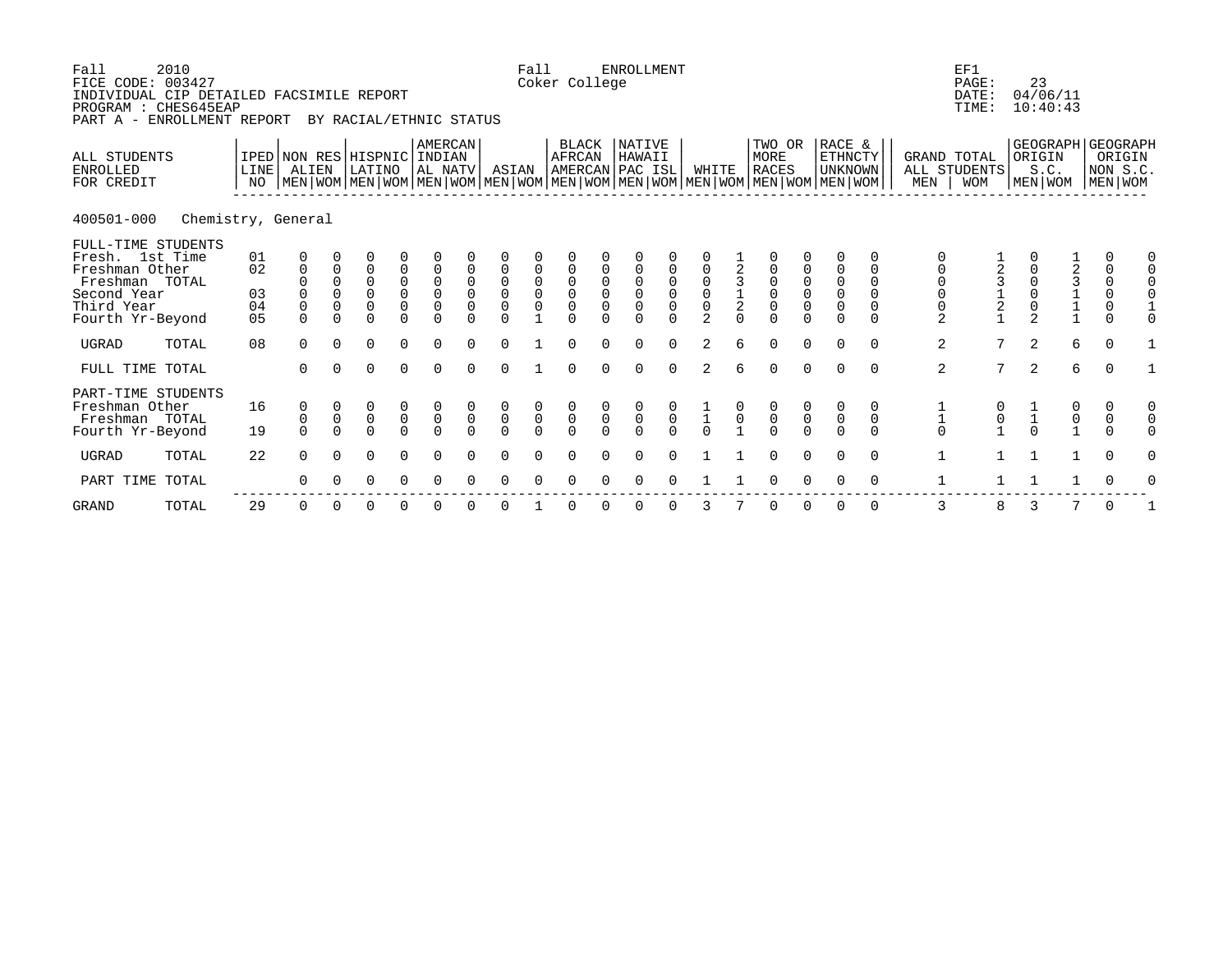| Fall<br>FICE CODE: 003427<br>INDIVIDUAL CIP DETAILED FACSIMILE REPORT<br>PROGRAM : CHES645EAP<br>PART A - ENROLLMENT REPORT | 2010                |                            |                                                                 |                                                    | BY RACIAL/ETHNIC STATUS                                                     |                                                       |                                                                    |                                           |                                                                      | Fall                                                  | Coker College                                         |                                            | <b>ENROLLMENT</b>                                     |                                                       |                                                     |                                              |                                                |                                                |                                                                                                                                                    |                         |                                   | EF1<br>PAGE:<br>DATE:<br>TIME: | 24                                           | 04/06/11<br>10:40:43                                  |                                           |                                                    |
|-----------------------------------------------------------------------------------------------------------------------------|---------------------|----------------------------|-----------------------------------------------------------------|----------------------------------------------------|-----------------------------------------------------------------------------|-------------------------------------------------------|--------------------------------------------------------------------|-------------------------------------------|----------------------------------------------------------------------|-------------------------------------------------------|-------------------------------------------------------|--------------------------------------------|-------------------------------------------------------|-------------------------------------------------------|-----------------------------------------------------|----------------------------------------------|------------------------------------------------|------------------------------------------------|----------------------------------------------------------------------------------------------------------------------------------------------------|-------------------------|-----------------------------------|--------------------------------|----------------------------------------------|-------------------------------------------------------|-------------------------------------------|----------------------------------------------------|
| ALL STUDENTS<br><b>ENROLLED</b><br>FOR CREDIT                                                                               |                     | LINE<br>NO.                | IPED NON RES HISPNIC INDIAN<br>ALIEN                            |                                                    | LATINO                                                                      |                                                       | AMERCAN<br>AL NATV                                                 |                                           | ASIAN                                                                |                                                       | BLACK<br>AFRCAN                                       |                                            | NATIVE<br>HAWAII<br>AMERCAN PAC ISL                   |                                                       | WHITE                                               |                                              | TWO OR<br>MORE<br><b>RACES</b>                 |                                                | RACE &<br>ETHNCTY<br><b>UNKNOWN</b><br>  MEN   WOM   MEN   WOM   MEN   WOM   MEN   WOM   MEN   WOM   MEN   WOM   MEN   WOM   MEN   WOM   MEN   WOM |                         | <b>GRAND TOTAL</b><br>MEN         | ALL STUDENTS<br><b>WOM</b>     | ORIGIN                                       | S.C.<br>MEN WOM                                       |                                           | GEOGRAPH GEOGRAPH<br>ORIGIN<br>NON S.C.<br>MEN WOM |
| 420101-000                                                                                                                  | Psychology, General |                            |                                                                 |                                                    |                                                                             |                                                       |                                                                    |                                           |                                                                      |                                                       |                                                       |                                            |                                                       |                                                       |                                                     |                                              |                                                |                                                |                                                                                                                                                    |                         |                                   |                                |                                              |                                                       |                                           |                                                    |
| FULL-TIME STUDENTS<br>Fresh. 1st Time<br>Freshman Other<br>Freshman TOTAL<br>Second Year<br>Third Year<br>Fourth Yr-Beyond  |                     | 01<br>02<br>03<br>04<br>05 | 0<br>$\mathbf 0$<br>$\boldsymbol{0}$<br>$\mathsf 0$<br>$\Omega$ | $\Omega$<br>$\Omega$<br>$\mathsf 0$<br>$\mathbf 0$ | $\Omega$<br>$\mathbf 0$<br>$\begin{matrix} 0 \\ 0 \end{matrix}$<br>$\Omega$ | $\begin{matrix} 0 \\ 0 \\ 0 \\ 0 \end{matrix}$        | $\mathbf 0$<br>$\begin{matrix} 0 \\ 0 \\ 0 \end{matrix}$<br>$\cap$ | $\begin{matrix} 0 \\ 0 \\ 0 \end{matrix}$ | $\mathbf 0$<br>$\begin{matrix} 0 \\ 0 \\ 0 \end{matrix}$<br>$\Omega$ | 0000                                                  | $\frac{1}{0}$                                         | $\begin{array}{c} 0 \\ 5 \\ 3 \end{array}$ | 0<br>$\begin{matrix}0\\0\\0\end{matrix}$              | 0<br>$\begin{bmatrix} 0 \\ 0 \\ 0 \end{bmatrix}$      | $\begin{array}{c}\n1 \\ 2 \\ 3 \\ 2\n\end{array}$   | $\begin{array}{c}\n3 \\ 6 \\ 3\n\end{array}$ | $\begin{matrix}0\\0\\0\end{matrix}$            | $\begin{matrix} 0 \\ 0 \\ 0 \end{matrix}$      | $\begin{matrix} 0 \\ 0 \\ 0 \end{matrix}$                                                                                                          | $\Omega$<br>$\Omega$    | $\Omega$                          | $\frac{0}{4}$<br>$\frac{4}{6}$ | $\begin{array}{c}\n2 \\ 2 \\ 3\n\end{array}$ | 0<br>$\begin{array}{c} 4 \\ 10 \\ 6 \end{array}$<br>6 | 0<br>$\mathbf 0$                          | 0                                                  |
| UGRAD                                                                                                                       | TOTAL               | 08                         | $\Omega$                                                        | $\Omega$                                           | $\Omega$                                                                    | $\Omega$                                              | $\Omega$                                                           |                                           | $\Omega$                                                             | $\Omega$                                              | 3                                                     | 11                                         | $\Omega$                                              | $\Omega$                                              |                                                     | 15                                           | $\Omega$                                       | $\Omega$                                       | $\Omega$                                                                                                                                           | $\Omega$                | 10                                | 27                             | 7                                            | 26                                                    | 3                                         |                                                    |
| FULL TIME TOTAL                                                                                                             |                     |                            | $\Omega$                                                        | $\Omega$                                           | $\Omega$                                                                    | $\Omega$                                              | $\Omega$                                                           |                                           | $\Omega$                                                             | $\Omega$                                              | 3                                                     | 11                                         | $\Omega$                                              | $\Omega$                                              | 7                                                   | 15                                           | $\Omega$                                       | $\Omega$                                       | $\Omega$                                                                                                                                           | $\Omega$                | 10                                | 27                             | 7                                            | 26                                                    | $\mathcal{L}$                             |                                                    |
| PART-TIME STUDENTS<br>Second Year<br>Third Year<br>Fourth Yr-Beyond<br><b>UGRAD</b>                                         | TOTAL               | 17<br>18<br>19<br>22       | 0<br>$\mathsf 0$<br>$\Omega$<br>$\Omega$                        | $\mathsf 0$<br>$\Omega$<br>$\Omega$                | $\begin{matrix} 0 \\ 0 \end{matrix}$<br>$\Omega$<br>$\Omega$                | $\begin{matrix} 0 \\ 0 \\ 0 \end{matrix}$<br>$\Omega$ | $\begin{matrix}0\\0\\0\end{matrix}$<br>$\Omega$                    | $\mathsf{O}$<br>$\Omega$<br>$\Omega$      | $\begin{matrix}0\\0\\0\end{matrix}$<br>$\Omega$                      | $\begin{matrix} 0 \\ 0 \\ 0 \end{matrix}$<br>$\Omega$ | $\begin{matrix} 0 \\ 0 \\ 0 \end{matrix}$<br>$\Omega$ | 5.                                         | $\begin{matrix} 0 \\ 0 \\ 0 \end{matrix}$<br>$\Omega$ | $\begin{matrix} 0 \\ 0 \\ 0 \end{matrix}$<br>$\Omega$ | $\begin{matrix} 0 \\ 0 \\ 0 \end{matrix}$<br>$\cap$ | $\mathsf 0$                                  | $\begin{matrix} 0 \\ 0 \\ 0 \end{matrix}$<br>U | $\begin{matrix} 0 \\ 0 \end{matrix}$<br>$\cap$ | $\mathsf 0$                                                                                                                                        | $\mathbf 0$<br>$\Omega$ | 0<br>0<br>$\Omega$<br>$\mathbf 0$ | $\frac{1}{3}$<br>5             | $\pmb{0}$<br>$\Omega$                        | $\frac{1}{3}$<br>5                                    | 0<br>$\mathsf{O}$<br>$\Omega$<br>$\Omega$ | 0<br>0                                             |
| PART TIME TOTAL                                                                                                             |                     |                            | ∩                                                               |                                                    |                                                                             |                                                       | ∩                                                                  |                                           |                                                                      |                                                       |                                                       |                                            |                                                       |                                                       |                                                     |                                              |                                                |                                                |                                                                                                                                                    |                         | 0                                 | 5.                             | $\Omega$                                     |                                                       |                                           |                                                    |
|                                                                                                                             |                     |                            |                                                                 |                                                    |                                                                             |                                                       |                                                                    |                                           |                                                                      |                                                       |                                                       |                                            |                                                       |                                                       |                                                     |                                              |                                                |                                                |                                                                                                                                                    |                         |                                   |                                |                                              |                                                       |                                           |                                                    |

GRAND TOTAL 29 0 0 0 0 0 1 0 0 3 16 0 0 7 15 0 0 0 0 10 32 7 31 3 1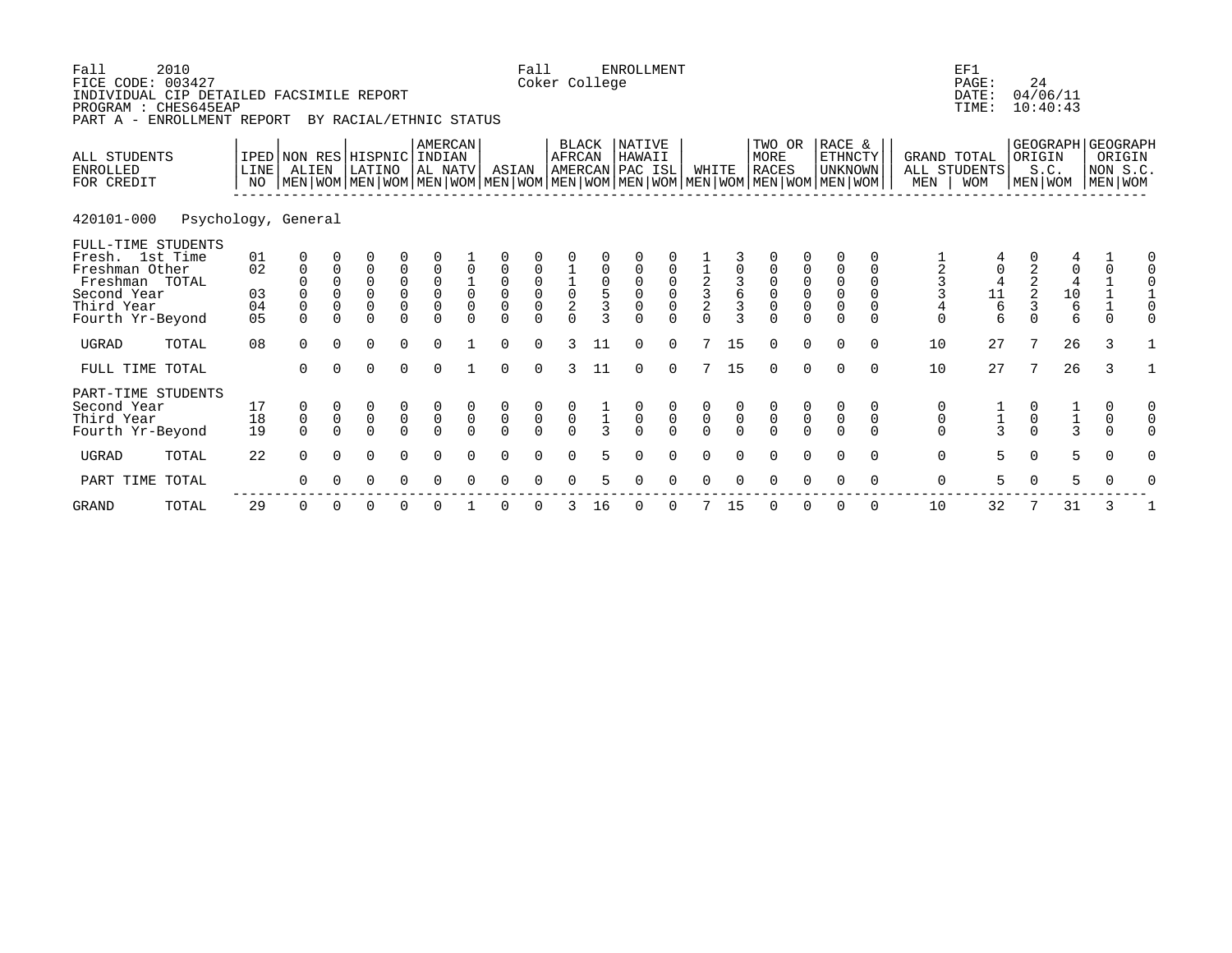| Fall<br>FICE CODE: 003427<br>INDIVIDUAL CIP DETAILED FACSIMILE REPORT<br>PROGRAM : CHES645EAP<br>PART A - ENROLLMENT REPORT | 2010                  |                      |                                                                                                                                                     |                           | BY RACIAL/ETHNIC STATUS                                            |                                           |                                                |                                            |                                                | Fall                                      | Coker College   |               | <b>ENROLLMENT</b>                   |                                           |                                           |                                            |                                           |                                           |                                           |                              |                           | EF1<br>PAGE:<br>DATE:<br>TIME:                                     | 25<br>04/06/11<br>10:40:43                                           |             |                               |          |
|-----------------------------------------------------------------------------------------------------------------------------|-----------------------|----------------------|-----------------------------------------------------------------------------------------------------------------------------------------------------|---------------------------|--------------------------------------------------------------------|-------------------------------------------|------------------------------------------------|--------------------------------------------|------------------------------------------------|-------------------------------------------|-----------------|---------------|-------------------------------------|-------------------------------------------|-------------------------------------------|--------------------------------------------|-------------------------------------------|-------------------------------------------|-------------------------------------------|------------------------------|---------------------------|--------------------------------------------------------------------|----------------------------------------------------------------------|-------------|-------------------------------|----------|
| ALL STUDENTS<br><b>ENROLLED</b><br>FOR CREDIT                                                                               |                       | LINE<br>NO           | IPED NON RES HISPNIC INDIAN<br>ALIEN<br>  MEN   WOM   MEN   WOM   MEN   WOM   MEN   WOM   MEN   WOM   MEN   WOM   MEN   WOM   MEN   WOM   MEN   WOM |                           | LATINO                                                             |                                           | AMERCAN<br>AL NATV                             |                                            | ASIAN                                          |                                           | BLACK<br>AFRCAN |               | NATIVE<br>HAWAII<br>AMERCAN PAC ISL |                                           | WHITE                                     |                                            | TWO OR<br>MORE<br><b>RACES</b>            |                                           | RACE &<br>ETHNCTY<br>UNKNOWN              |                              | MEN                       | GRAND TOTAL<br>ALL STUDENTS<br><b>WOM</b>                          | GEOGRAPH GEOGRAPH<br>ORIGIN<br>S.C.<br>MEN WOM                       |             | ORIGIN<br>NON S.C.<br>MEN WOM |          |
| 422803-000                                                                                                                  | Counseling Psychology |                      |                                                                                                                                                     |                           |                                                                    |                                           |                                                |                                            |                                                |                                           |                 |               |                                     |                                           |                                           |                                            |                                           |                                           |                                           |                              |                           |                                                                    |                                                                      |             |                               |          |
| FULL-TIME STUDENTS<br>Fresh. 1st Time<br>Freshman TOTAL<br>Second Year<br>Third Year<br>Fourth Yr-Beyond                    |                       | 01<br>03<br>04<br>05 | $\mathbf 0$<br>$\overline{0}$<br>$\Omega$                                                                                                           | $\mathbf 0$<br>$_{0}^{0}$ | $\overline{0}$<br>$\begin{matrix} 0 \\ 0 \end{matrix}$<br>$\Omega$ | $\begin{matrix} 0 \\ 0 \\ 0 \end{matrix}$ | $\mathbb O$<br>$\overline{0}$<br>0<br>$\Omega$ | $\begin{smallmatrix}0\\0\end{smallmatrix}$ | $\mathbf 0$<br>$\overline{0}$<br>0<br>$\Omega$ | $\begin{matrix} 0 \\ 0 \\ 0 \end{matrix}$ | $\frac{0}{2}$   | $\frac{0}{2}$ | $\begin{matrix}0\\0\\0\end{matrix}$ | $\begin{matrix} 0 \\ 0 \\ 0 \end{matrix}$ | $\begin{matrix} 0 \\ 0 \\ 0 \end{matrix}$ | $\begin{array}{c} 2 \\ 1 \\ 7 \end{array}$ | $\begin{matrix} 0 \\ 0 \\ 0 \end{matrix}$ | $\begin{matrix} 0 \\ 0 \\ 0 \end{matrix}$ | $\mathbf 0$<br>$\overline{0}$<br>$\Omega$ | $\mathbf 0$<br>$\Omega$<br>0 | $\frac{0}{2}$<br>$\Omega$ | $\overline{a}$<br>$\begin{array}{c} 3 \\ 3 \\ 10 \end{array}$<br>8 | $\begin{array}{c} 2 \\ 2 \\ 3 \\ 10 \\ 10 \end{array}$<br>$\sqrt{2}$ |             | 0<br>$\Omega$<br>$\mathbf 0$  |          |
| UGRAD                                                                                                                       | TOTAL                 | 08                   | $\Omega$                                                                                                                                            | $\Omega$                  | $\Omega$                                                           | $\Omega$                                  | $\Omega$                                       | $\Omega$                                   | $\Omega$                                       | $\Omega$                                  | 3               | 9             | $\Omega$                            | $\Omega$                                  | $\Omega$                                  | 14                                         | $\Omega$                                  | $\Omega$                                  | $\Omega$                                  | $\Omega$                     | 3                         | 23                                                                 | 22<br>3                                                              |             | $\Omega$                      |          |
| FULL TIME TOTAL                                                                                                             |                       |                      | $\Omega$                                                                                                                                            | $\Omega$                  | $\Omega$                                                           | $\Omega$                                  | $\Omega$                                       | $\cap$                                     | $\Omega$                                       | $\Omega$                                  | 3               | 9             | $\Omega$                            | $\Omega$                                  | $\Omega$                                  | 14                                         | $\Omega$                                  | $\Omega$                                  | $\Omega$                                  | $\Omega$                     | 3                         | 23                                                                 | 22<br>3                                                              |             | $\Omega$                      |          |
| PART-TIME STUDENTS<br>Fourth Yr-Beyond                                                                                      |                       | 19                   | $\Omega$                                                                                                                                            | $\Omega$                  | $\Omega$                                                           | $\Omega$                                  | $\Omega$                                       |                                            | $\Omega$                                       | $\Omega$                                  | 2               |               |                                     |                                           |                                           |                                            | $\Omega$                                  | $\Omega$                                  | $\Omega$                                  | $\Omega$                     | 2                         | $\Omega$                                                           |                                                                      | $\mathbf 0$ |                               | $\Omega$ |
| UGRAD                                                                                                                       | TOTAL                 | 22                   | $\Omega$                                                                                                                                            | $\Omega$                  | $\Omega$                                                           | $\Omega$                                  | $\Omega$                                       | $\Omega$                                   | $\Omega$                                       | $\Omega$                                  |                 |               | $\Omega$                            |                                           | $\Omega$                                  |                                            | $\Omega$                                  | $\Omega$                                  | $\Omega$                                  | $\Omega$                     | 2                         | $\Omega$                                                           | $\mathbf{1}$                                                         | 0           |                               | O        |
| PART TIME                                                                                                                   | TOTAL                 |                      | $\Omega$                                                                                                                                            |                           | 0                                                                  | 0                                         | ∩                                              |                                            | ∩                                              |                                           |                 |               |                                     |                                           |                                           |                                            |                                           |                                           |                                           | $\Omega$                     | 2                         | $\Omega$                                                           |                                                                      | $\Omega$    |                               |          |

GRAND TOTAL 29 0 0 0 0 0 0 0 0 5 9 0 0 0 14 0 0 0 0 5 23 4 22 1 1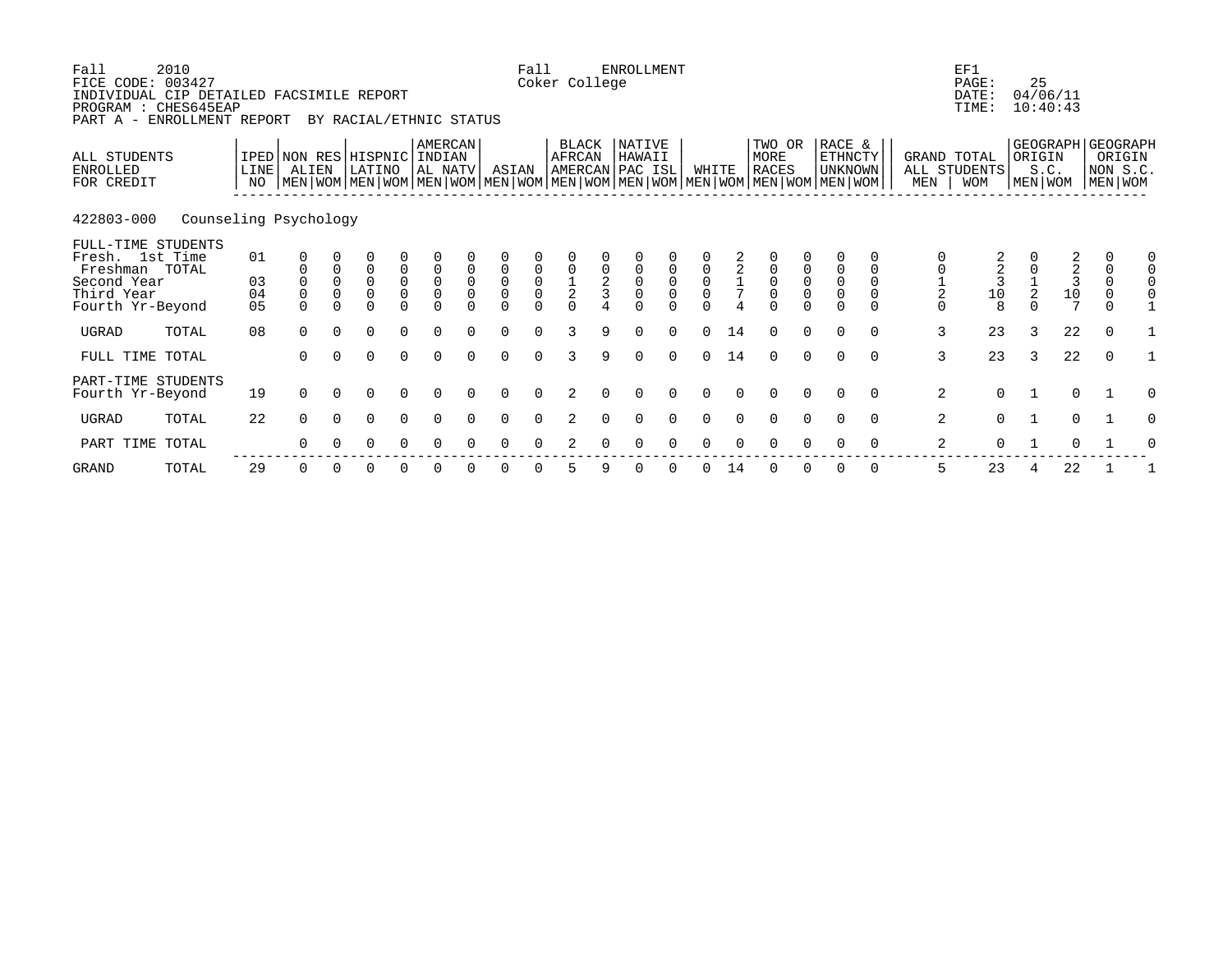| Fall                                                   | 2010                                    |      |          |          |                                                                                                           |          |                    |          |       | Fall     |                 |              | <b>ENROLLMENT</b>                           |          |          |                         |          |                                |          |             | EF1                         |                |                                         |          |
|--------------------------------------------------------|-----------------------------------------|------|----------|----------|-----------------------------------------------------------------------------------------------------------|----------|--------------------|----------|-------|----------|-----------------|--------------|---------------------------------------------|----------|----------|-------------------------|----------|--------------------------------|----------|-------------|-----------------------------|----------------|-----------------------------------------|----------|
| FICE CODE:<br>INDIVIDUAL CIP DETAILED FACSIMILE REPORT | 003427                                  |      |          |          |                                                                                                           |          |                    |          |       |          | Coker College   |              |                                             |          |          |                         |          |                                |          |             | PAGE:<br>DATE:              | 26<br>04/06/11 |                                         |          |
| PROGRAM : CHES645EAP<br>PART A -                       | ENROLLMENT REPORT                       |      |          |          | BY RACIAL/ETHNIC STATUS                                                                                   |          |                    |          |       |          |                 |              |                                             |          |          |                         |          |                                |          |             | TIME:                       | 10:40:43       |                                         |          |
| ALL STUDENTS<br><b>ENROLLED</b>                        |                                         | LINE | ALIEN    |          | IPED NON RES HISPNIC INDIAN<br>LATINO                                                                     |          | AMERCAN<br>AL NATV |          | ASIAN |          | BLACK<br>AFRCAN |              | <b>NATIVE</b><br>HAWAII<br> AMERCAN PAC ISL |          | WHITE    | TWO OR<br>MORE<br>RACES |          | RACE &<br>ETHNCTY<br>  UNKNOWN |          |             | GRAND TOTAL<br>ALL STUDENTS | ORIGIN<br>S.C. | GEOGRAPH GEOGRAPH<br>ORIGIN<br>NON S.C. |          |
| FOR CREDIT                                             |                                         | NO   |          |          | MEN   WOM   MEN   WOM   MEN   WOM   MEN   WOM   MEN   WOM   MEN   WOM   MEN   WOM   MEN   WOM   MEN   WOM |          |                    |          |       |          |                 |              |                                             |          |          |                         |          |                                |          | MEN         | <b>WOM</b>                  | MEN   WOM      | MEN WOM                                 |          |
| 430199-000                                             | Corrections and Criminal Justice, Other |      |          |          |                                                                                                           |          |                    |          |       |          |                 |              |                                             |          |          |                         |          |                                |          |             |                             |                |                                         |          |
| FULL-TIME STUDENTS                                     |                                         |      |          |          |                                                                                                           |          |                    |          |       |          |                 |              |                                             |          |          |                         |          |                                |          |             |                             |                |                                         |          |
| PART-TIME STUDENTS<br>Third Year                       |                                         | 18   | $\Omega$ |          |                                                                                                           |          | <sup>n</sup>       | $\cap$   | 0     | $\cap$   | <sup>n</sup>    | n.           | <sup>n</sup>                                | $\Omega$ | $\Omega$ | $\Omega$                | $\Omega$ | $\Omega$                       | $\Omega$ | $\Omega$    |                             | $\Omega$       | $\Omega$                                | $\Omega$ |
| UGRAD                                                  | TOTAL                                   | 22   | 0        | $\Omega$ | <sup>n</sup>                                                                                              | $\Omega$ | $\Omega$           | $\Omega$ | 0     | $\Omega$ | 0               | <sup>n</sup> | 0                                           | $\Omega$ | 0        | $\Omega$                | $\Omega$ | $\Omega$                       | $\Omega$ | $\mathbf 0$ |                             | $\mathbf 0$    | $\Omega$                                | $\Omega$ |
| PART TIME                                              | TOTAL                                   |      | 0        |          |                                                                                                           |          |                    |          |       |          |                 |              |                                             |          |          |                         |          | 0                              | $\Omega$ | 0           |                             | $\Omega$       | 0                                       | $\Omega$ |
| GRAND                                                  | TOTAL                                   | 29   |          |          |                                                                                                           |          |                    |          |       |          |                 |              |                                             |          |          |                         |          | 0                              | $\Omega$ | 0           |                             |                |                                         | $\Omega$ |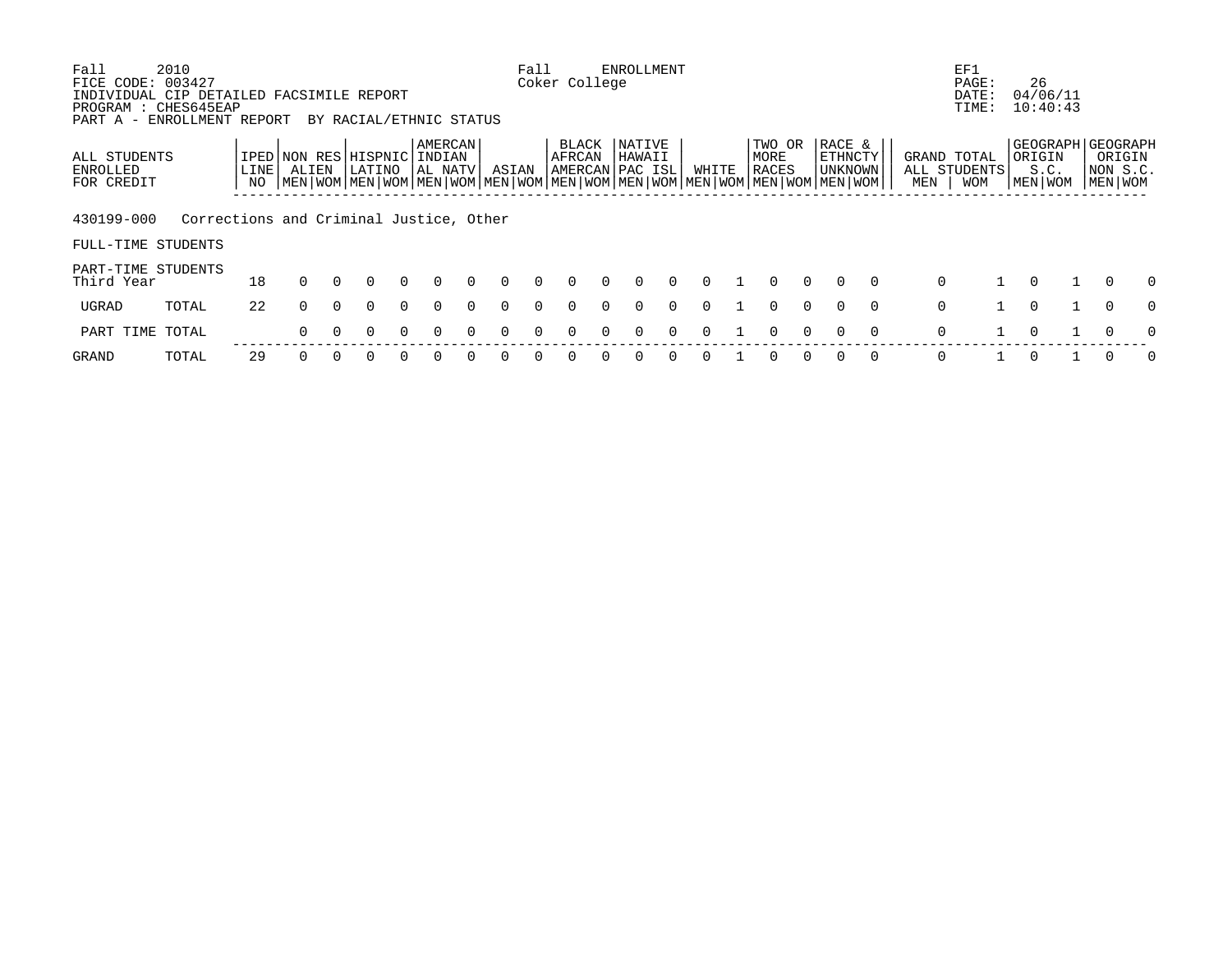| Fall<br>2010<br>FICE CODE: 003427<br>INDIVIDUAL CIP DETAILED FACSIMILE REPORT<br>PROGRAM : CHES645EAP<br>ENROLLMENT REPORT<br>PART A - |                         |                                      |                                   | BY RACIAL/ETHNIC STATUS |                                                             |                                                     |                                                          |                         | Fall                                                        | Coker College                                |                          | <b>ENROLLMENT</b>                          |                                                   |                                      |                                      |                                                                                                                                        |                                                       |                                                |                         |                                    | EF1<br>PAGE:<br>DATE:<br>TIME:   | 27                     | 04/06/11<br>10:40:43  |                                                                                                        |
|----------------------------------------------------------------------------------------------------------------------------------------|-------------------------|--------------------------------------|-----------------------------------|-------------------------|-------------------------------------------------------------|-----------------------------------------------------|----------------------------------------------------------|-------------------------|-------------------------------------------------------------|----------------------------------------------|--------------------------|--------------------------------------------|---------------------------------------------------|--------------------------------------|--------------------------------------|----------------------------------------------------------------------------------------------------------------------------------------|-------------------------------------------------------|------------------------------------------------|-------------------------|------------------------------------|----------------------------------|------------------------|-----------------------|--------------------------------------------------------------------------------------------------------|
| ALL STUDENTS<br><b>ENROLLED</b><br>FOR CREDIT                                                                                          | LINE <sup>[</sup><br>NO | IPED NON RES HISPNIC INDIAN<br>ALIEN |                                   | LATINO                  |                                                             | AMERCAN<br>AL NATV                                  |                                                          | ASIAN                   |                                                             | AFRCAN                                       | BLACK                    | <b>NATIVE</b><br>HAWAII<br>AMERCAN PAC ISL |                                                   | WHITE                                |                                      | TWO OR<br>MORE<br>RACES<br>  MEN   WOM   MEN   WOM   MEN   WOM   MEN   WOM   MEN   WOM   MEN   WOM   MEN   WOM   MEN   WOM   MEN   WOM |                                                       | RACE &<br><b>ETHNCTY</b><br>UNKNOWN            |                         | GRAND TOTAL<br>MEN                 | ALL STUDENTS<br><b>WOM</b>       | ORIGIN                 | S.C.<br>MEN WOM       | GEOGRAPH GEOGRAPH<br>ORIGIN<br>NON S.C.<br>MEN WOM                                                     |
| 440701-000<br>Social Work                                                                                                              |                         |                                      |                                   |                         |                                                             |                                                     |                                                          |                         |                                                             |                                              |                          |                                            |                                                   |                                      |                                      |                                                                                                                                        |                                                       |                                                |                         |                                    |                                  |                        |                       |                                                                                                        |
| FULL-TIME STUDENTS<br>Freshman Other<br>Freshman TOTAL<br>Second Year<br>Third Year<br>Fourth Yr-Beyond                                | 02<br>03<br>04<br>05    | 0<br>$\Omega$                        | 0<br>0<br>$\mathbf 0$<br>$\Omega$ | 0<br>0<br>0<br>0        | 0<br>$\begin{smallmatrix}0\\0\end{smallmatrix}$<br>$\Omega$ | 0<br>$\mathsf{O}\xspace$<br>$\mathsf 0$<br>$\Omega$ | $\mathbf 0$<br>$\mathbf 0$<br>$\overline{0}$<br>$\Omega$ | 0<br>0<br>0<br>$\Omega$ | 0<br>$\begin{smallmatrix}0\\0\end{smallmatrix}$<br>$\Omega$ | $_{\rm 0}^{\rm 0}$<br>$\sqrt{2}$<br>$\Omega$ | $^2_{\bf 8}$<br>10<br>19 | 0<br>0<br>0<br>U                           | 0<br>$\overline{0}$<br>$\overline{0}$<br>$\Omega$ | 0<br>$\mathsf 0$<br>$\mathsf 0$<br>0 | 0<br>$\mathbf 0$<br>6<br>3           | 0<br>0<br>0<br>0                                                                                                                       | 0<br>$\begin{matrix} 0 \\ 0 \end{matrix}$<br>$\Omega$ | 0<br>$\mathsf 0$<br>$\overline{0}$<br>$\Omega$ | $\mathbf 0$<br>$\Omega$ | $\mathsf 0$<br>$\overline{2}$<br>0 | $\frac{2}{8}$<br>$\frac{17}{22}$ | 0<br>2<br>$\Omega$     | $228$<br>$17$<br>$22$ | 0<br>0<br>$\mathsf{O}$<br>0<br>$\mathsf{O}$<br>$\mathsf{O}$<br>$\mathsf 0$<br>$\Omega$<br>$\Omega$     |
| <b>UGRAD</b><br>TOTAL                                                                                                                  | 08                      | $\Omega$                             | $\Omega$                          | $\Omega$                | $\Omega$                                                    | $\Omega$                                            | $\Omega$                                                 | $\Omega$                | $\Omega$                                                    | 2                                            | 39                       | 0                                          | $\Omega$                                          | 0                                    | 9                                    | $\Omega$                                                                                                                               | $\Omega$                                              | $\Omega$                                       |                         | 2                                  | 49                               | 2                      | 49                    | $\Omega$<br>0                                                                                          |
| FULL TIME TOTAL                                                                                                                        |                         | 0                                    | $\Omega$                          | 0                       | 0                                                           | 0                                                   | $\Omega$                                                 | $\Omega$                | $\Omega$                                                    | 2                                            | 39                       | 0                                          | 0                                                 | 0                                    | 9                                    | $\Omega$                                                                                                                               | $\Omega$                                              | $\Omega$                                       |                         | 2                                  | 49                               | 2                      | 49                    | 0<br>$\Omega$                                                                                          |
| PART-TIME STUDENTS<br>Freshman Other<br>Freshman TOTAL<br>Second Year<br>Fourth Yr-Beyond                                              | 16<br>17<br>19          | 0<br>$\Omega$                        | 0<br>$\mathsf 0$                  | 0<br>0<br>0             | $_{0}^{0}$<br>$\Omega$                                      | $_{0}^{0}$<br>$\Omega$                              | $_{0}^{0}$                                               | 0<br>0<br>U             | $_{\rm 0}^{\rm 0}$<br>$\Omega$                              | $_{0}^{0}$<br>$\Omega$                       | $\frac{0}{3}$            | 0<br>0                                     | $_{\rm 0}^{\rm 0}$<br>$\Omega$                    | $_{0}^{0}$<br>$\Omega$               | $\begin{matrix} 0 \\ 0 \end{matrix}$ | 0<br>0<br>U                                                                                                                            | $_{\rm 0}^{\rm 0}$<br>$\cap$                          | $_{\rm 0}^{\rm 0}$<br>$\Omega$                 | $\mathbf 0$<br>$\Omega$ | $\mathsf 0$<br>0                   | $\frac{1}{3}$<br>8               | $_{0}^{0}$<br>$\Omega$ | $\frac{1}{3}$<br>8    | 0<br>0<br>$\begin{smallmatrix}0\\0\end{smallmatrix}$<br>$\mathbf 0$<br>$\mathbf 0$<br>$\mathbf 0$<br>0 |
| UGRAD<br>TOTAL                                                                                                                         | 22                      | $\Omega$                             | $\Omega$                          | 0                       | 0                                                           | $\Omega$                                            |                                                          | $\Omega$                | $\Omega$                                                    | 0                                            |                          | 0                                          | $\Omega$                                          | $\Omega$                             | 3                                    | $\Omega$                                                                                                                               | $\Omega$                                              | $\Omega$                                       |                         | $\mathbf 0$                        | 12                               | $\Omega$               | 12                    | $\Omega$<br>0                                                                                          |
| PART TIME TOTAL                                                                                                                        |                         | 0                                    | $\Omega$                          | 0                       | 0                                                           | 0                                                   |                                                          | 0                       | 0                                                           | 0                                            |                          | 0                                          | 0                                                 | 0                                    | 3                                    | $\Omega$                                                                                                                               | 0                                                     | 0                                              |                         | 0                                  | 12                               | $\Omega$               | 12                    | 0<br>0                                                                                                 |

 ------------------------------------------------------------------------------------------------------------- GRAND TOTAL 29 0 0 0 0 0 1 0 0 2 46 0 0 0 12 0 0 0 2 2 61 2 61 0 0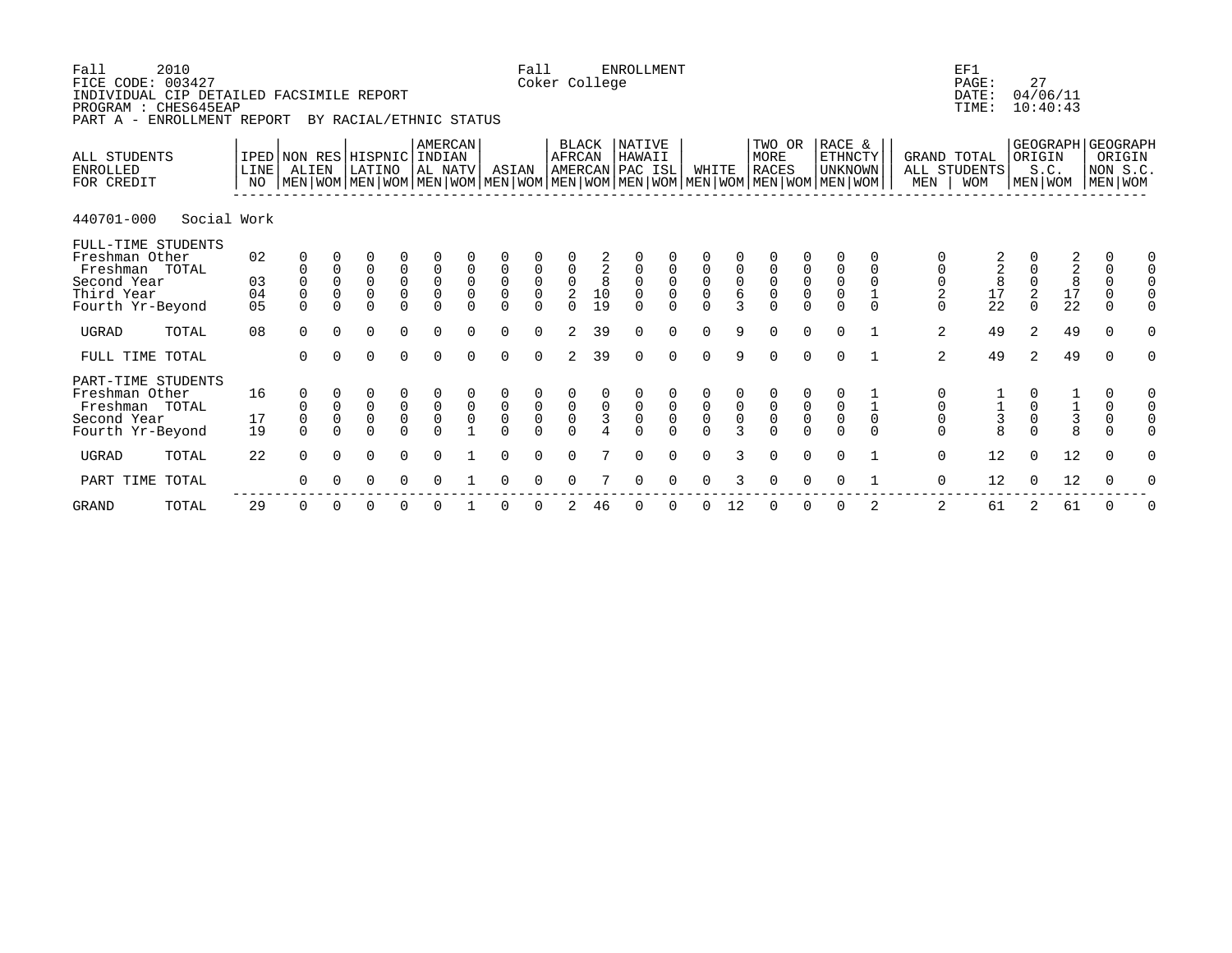| FICE CODE: 003427<br>INDIVIDUAL CIP DETAILED FACSIMILE REPORT<br>PROGRAM : CHES645EAP<br>PART A - ENROLLMENT REPORT        |             |                            |                                              |                                                          | BY RACIAL/ETHNIC STATUS                                    |                                                       |                                                                      |                               |                                                          | Coker College                                         |                                                  |                                                   |                                                      |                                           |                                                                     |                                                 |                                                                                                                                               |                                                       |                                                                      |                                        |                                                                   | PAGE:<br>DATE:<br>TIME:                         |                                                                               | 28<br>04/06/11<br>10:40:43                       |                                                              |          |
|----------------------------------------------------------------------------------------------------------------------------|-------------|----------------------------|----------------------------------------------|----------------------------------------------------------|------------------------------------------------------------|-------------------------------------------------------|----------------------------------------------------------------------|-------------------------------|----------------------------------------------------------|-------------------------------------------------------|--------------------------------------------------|---------------------------------------------------|------------------------------------------------------|-------------------------------------------|---------------------------------------------------------------------|-------------------------------------------------|-----------------------------------------------------------------------------------------------------------------------------------------------|-------------------------------------------------------|----------------------------------------------------------------------|----------------------------------------|-------------------------------------------------------------------|-------------------------------------------------|-------------------------------------------------------------------------------|--------------------------------------------------|--------------------------------------------------------------|----------|
| ALL STUDENTS<br><b>ENROLLED</b><br>FOR CREDIT                                                                              |             | LINE<br>NO                 | IPED NON RES HISPNIC INDIAN<br>ALIEN         |                                                          | LATINO                                                     |                                                       | AMERCAN<br>AL NATV                                                   |                               | ASIAN                                                    |                                                       | <b>BLACK</b><br>AFRCAN                           |                                                   | <b>NATIVE</b><br>HAWAII<br>AMERCAN PAC ISL           |                                           | WHITE                                                               |                                                 | TWO OR<br>MORE<br><b>RACES</b><br>  MEN   WOM   MEN   WOM   MEN   WOM   MEN   WOM   MEN   WOM   MEN   WOM   MEN   WOM   MEN   WOM   MEN   WOM |                                                       | RACE &<br>$\texttt{ETHNCTY}$<br><b>UNKNOWN</b>                       |                                        | GRAND TOTAL<br>MEN                                                | ALL STUDENTS<br><b>WOM</b>                      |                                                                               | GEOGRAPH GEOGRAPH<br>ORIGIN<br>S.C.<br>MEN   WOM | ORIGIN<br>NON S.C.<br>  MEN   WOM                            |          |
| 450401-000                                                                                                                 | Criminology |                            |                                              |                                                          |                                                            |                                                       |                                                                      |                               |                                                          |                                                       |                                                  |                                                   |                                                      |                                           |                                                                     |                                                 |                                                                                                                                               |                                                       |                                                                      |                                        |                                                                   |                                                 |                                                                               |                                                  |                                                              |          |
| FULL-TIME STUDENTS<br>Fresh. 1st Time<br>Freshman Other<br>Freshman TOTAL<br>Second Year<br>Third Year<br>Fourth Yr-Beyond |             | 01<br>02<br>03<br>04<br>05 | $\mathbf{0}$<br>0<br>$\mathbf 0$<br>$\Omega$ | $\Omega$<br>$\Omega$<br>0<br>$\Omega$                    | $\overline{0}$<br>0<br>0<br>$\overline{0}$<br>$\Omega$     | 0<br>$\begin{matrix} 0 \\ 0 \\ 1 \end{matrix}$        | $\mathsf 0$<br>$\begin{matrix} 0 \\ 0 \\ 0 \end{matrix}$<br>$\Omega$ | $\mathsf 0$<br>$\overline{0}$ | $\mathbf 0$<br>$\mathsf 0$<br>$\overline{0}$<br>$\Omega$ | $\begin{matrix} 0 \\ 0 \\ 0 \end{matrix}$             | $\begin{bmatrix} 1 \\ 1 \\ 1 \\ 0 \end{bmatrix}$ | $\boldsymbol{0}$<br>$\frac{4}{4}$<br>$\mathbf{z}$ | 0<br>0<br>$\begin{smallmatrix}0\\0\end{smallmatrix}$ | $\begin{matrix} 0 \\ 0 \\ 0 \end{matrix}$ | $\begin{array}{c}\n1 \\ 1 \\ 3 \\ 7\n\end{array}$<br>$\overline{2}$ | $\frac{1}{2}$ 3 $\frac{1}{3}$<br>$\mathfrak{D}$ | $\begin{matrix} 0 \\ 0 \\ 0 \end{matrix}$<br>$\Omega$                                                                                         | $\begin{matrix} 0 \\ 0 \\ 0 \end{matrix}$             | $\mathbf 0$<br>$\begin{matrix} 0 \\ 1 \\ 0 \end{matrix}$<br>$\Omega$ | 0<br>$\mathbf 0$<br>0<br>0<br>$\Omega$ | 2257<br>3                                                         | $\begin{array}{c} 3 \\ 6 \\ 8 \end{array}$<br>5 | $\begin{array}{c}\n1 \\ 1 \\ 5 \\ 6\n\end{array}$<br>3                        | $\frac{1}{2}$<br>3 6 8 5                         | $\begin{bmatrix} 1 \\ 1 \\ 0 \\ 1 \end{bmatrix}$<br>$\Omega$ | 0        |
| <b>UGRAD</b>                                                                                                               | TOTAL       | 08                         | $\Omega$                                     | $\Omega$                                                 | 0                                                          |                                                       | $\Omega$                                                             |                               | $\mathbf 0$                                              | $\Omega$                                              | 3                                                | 11                                                | $\mathbf 0$                                          | $\mathbf 0$                               | 13                                                                  | 9                                               | $\mathbf 0$                                                                                                                                   | $\mathbf 0$                                           |                                                                      | $\Omega$                               | 17                                                                | 22                                              | 15                                                                            | 22                                               | 2                                                            | $\Omega$ |
| FULL TIME TOTAL                                                                                                            |             |                            | $\Omega$                                     | $\Omega$                                                 | $\Omega$                                                   | $\mathbf{1}$                                          | $\Omega$                                                             |                               | $\Omega$                                                 | $\Omega$                                              | 3                                                | 11                                                | $\Omega$                                             | $\Omega$                                  | 13                                                                  | 9                                               | $\mathbf 0$                                                                                                                                   | $\mathbf 0$                                           | $\mathbf{1}$                                                         | $\Omega$                               | 17                                                                | 22                                              | 15                                                                            | 22                                               | 2                                                            | $\Omega$ |
| PART-TIME STUDENTS<br>Freshman Other<br>Freshman TOTAL<br>Second Year<br>Third Year<br>Fourth Yr-Beyond                    |             | 16<br>17<br>18<br>19       | 0<br>$\mathbf 0$<br>$\mathbf 0$<br>$\Omega$  | $\mathsf 0$<br>$\mathsf 0$<br>$\overline{0}$<br>$\Omega$ | 0<br>0<br>$\begin{matrix} 0 \\ 0 \end{matrix}$<br>$\Omega$ | $\begin{matrix} 0 \\ 0 \\ 0 \end{matrix}$<br>$\Omega$ | $\overline{0}$<br>$\overline{0}$<br>$\Omega$                         | $\mathsf 0$<br>$\mathsf 0$    | $\begin{matrix} 0 \\ 0 \\ 0 \end{matrix}$<br>$\Omega$    | $\begin{matrix} 0 \\ 0 \\ 0 \end{matrix}$<br>$\Omega$ | $\begin{matrix}\n1 \\ 0 \\ 0\n\end{matrix}$      | $\begin{smallmatrix}1\0\end{smallmatrix}$         | 0<br>$\begin{matrix} 0 \\ 0 \end{matrix}$<br>$\cap$  | $\begin{matrix} 0 \\ 0 \\ 0 \end{matrix}$ | $\begin{smallmatrix}1\\0\\0\end{smallmatrix}$                       | $\mathsf 0$<br>$\frac{1}{2}$                    | $\begin{matrix} 0 \\ 0 \\ 0 \end{matrix}$<br>$\Omega$                                                                                         | $\begin{matrix} 0 \\ 0 \\ 0 \end{matrix}$<br>$\Omega$ | 0<br>$\begin{smallmatrix}0\\0\end{smallmatrix}$<br>$\Omega$          | 0<br>0<br>$\mathbf 0$<br>0<br>$\Omega$ | $\begin{array}{c} 2 \\ 2 \\ 0 \\ 0 \end{array}$<br>$\overline{a}$ |                                                 | $\overline{\mathbf{c}}$<br>$\overline{0}$<br>$\overline{0}$<br>$\overline{2}$ | $\begin{array}{c} 0 \\ 1 \\ 1 \\ 3 \end{array}$  | 0<br>$\mathsf{O}$<br>$\mathbf 0$<br>$\mathsf{O}$<br>$\Omega$ |          |
| <b>UGRAD</b>                                                                                                               | TOTAL       | 22                         | $\Omega$                                     | $\Omega$                                                 | $\Omega$                                                   | $\Omega$                                              | $\Omega$                                                             | $\Omega$                      | $\Omega$                                                 | $\Omega$                                              | 2                                                | 2                                                 | $\Omega$                                             | $\Omega$                                  | 2                                                                   | 3                                               | $\Omega$                                                                                                                                      | $\Omega$                                              | $\Omega$                                                             | $\Omega$                               | $\overline{4}$                                                    | 5                                               | $\overline{4}$                                                                | 5                                                | $\Omega$                                                     | $\Omega$ |
| PART TIME TOTAL                                                                                                            |             |                            | 0                                            | $\Omega$                                                 | 0                                                          | 0                                                     | 0                                                                    | $\Omega$                      | $\Omega$                                                 | $\Omega$                                              | 2                                                | 2                                                 | 0                                                    | 0                                         | 2                                                                   | 3                                               | $\mathbf 0$                                                                                                                                   | 0                                                     | 0                                                                    | 0                                      | 4                                                                 | 5                                               | 4                                                                             | 5                                                | 0                                                            | 0        |

 ------------------------------------------------------------------------------------------------------------- GRAND TOTAL 29 0 0 0 1 0 1 0 0 5 13 0 0 15 12 0 0 1 0 21 27 19 27 2 0

Fall 2010 **Fall ENROLLMENT Example 2010 Fall ENROLLMENT**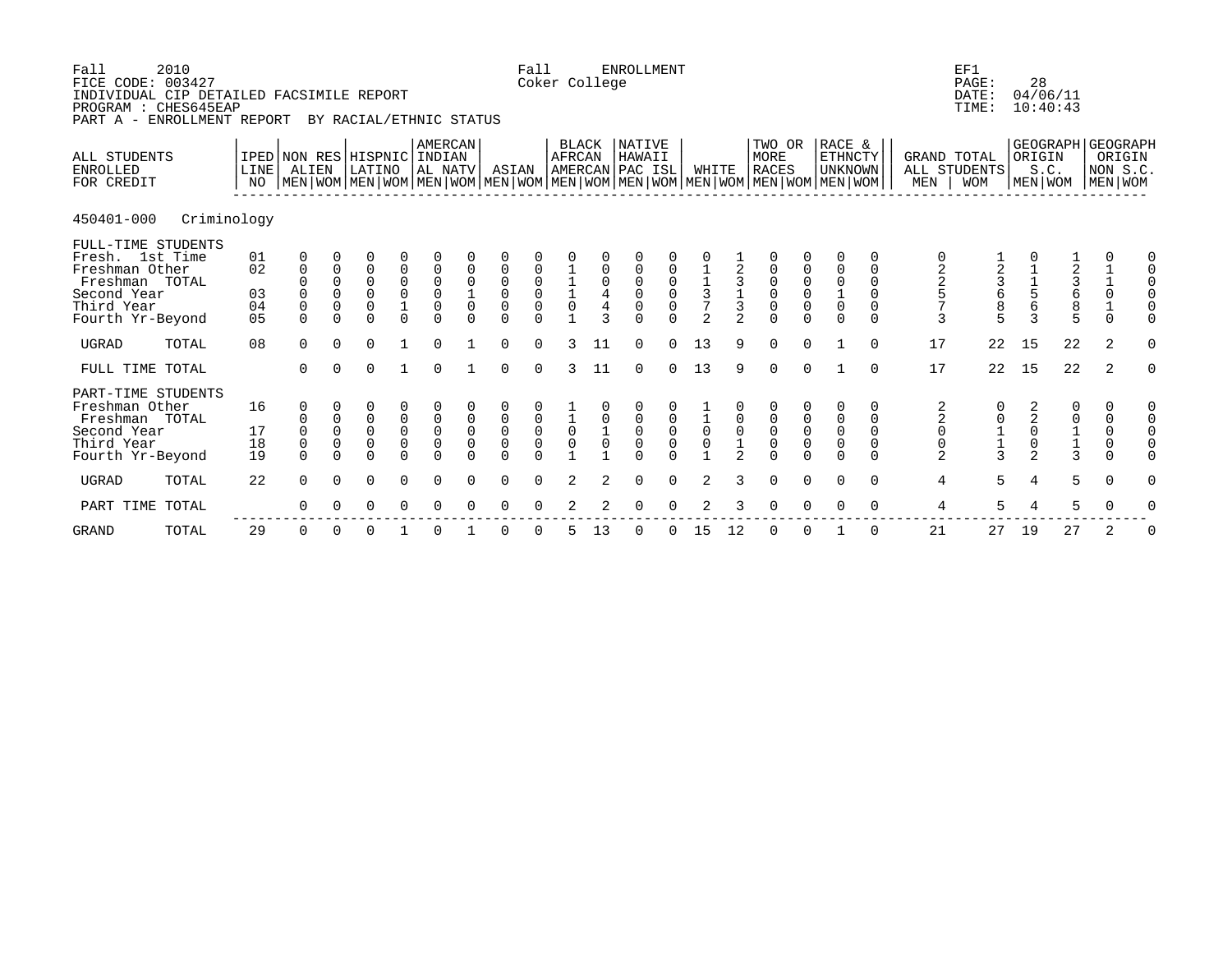| Fall<br>FICE CODE: 003427                                                                      | 2010                                      |                      |                                                                                                                                      |                |                   |                                      |                              |               |                                      | Fall          | Coker College   |               | <b>ENROLLMENT</b>                    |                |               |               |                                |          |                                            |          |               | EF1<br>PAGE:                       | 29                                             |                |                                   |               |
|------------------------------------------------------------------------------------------------|-------------------------------------------|----------------------|--------------------------------------------------------------------------------------------------------------------------------------|----------------|-------------------|--------------------------------------|------------------------------|---------------|--------------------------------------|---------------|-----------------|---------------|--------------------------------------|----------------|---------------|---------------|--------------------------------|----------|--------------------------------------------|----------|---------------|------------------------------------|------------------------------------------------|----------------|-----------------------------------|---------------|
| INDIVIDUAL CIP DETAILED FACSIMILE REPORT<br>PROGRAM : CHES645EAP<br>PART A - ENROLLMENT REPORT |                                           |                      |                                                                                                                                      |                |                   |                                      | BY RACIAL/ETHNIC STATUS      |               |                                      |               |                 |               |                                      |                |               |               |                                |          |                                            |          |               | DATE:<br>TIME:                     | 04/06/11<br>10:40:43                           |                |                                   |               |
| ALL STUDENTS<br>ENROLLED<br>FOR CREDIT                                                         |                                           | <b>LINE</b><br>NO.   | IPED NON RES<br>ALIEN<br>  MEN   WOM   MEN   WOM   MEN   WOM   MEN   WOM   MEN   WOM   MEN   WOM   MEN   WOM   MEN   WOM   MEN   WOM |                | HISPNIC<br>LATINO |                                      | AMERCAN<br>INDIAN<br>AL NATV |               | ASIAN                                |               | BLACK<br>AFRCAN |               | NATIVE<br>HAWAII<br>AMERCAN PAC ISL  |                | WHITE         |               | TWO OR<br>MORE<br><b>RACES</b> |          | RACE &<br><b>ETHNCTY</b><br><b>UNKNOWN</b> |          | MEN           | GRAND TOTAL<br>ALL STUDENTS<br>MOM | GEOGRAPH GEOGRAPH<br>ORIGIN<br>S.C.<br>MEN WOM |                | ORIGIN<br>NON S.C.<br>  MEN   WOM |               |
| 451001-000                                                                                     | Political Science and Government, General |                      |                                                                                                                                      |                |                   |                                      |                              |               |                                      |               |                 |               |                                      |                |               |               |                                |          |                                            |          |               |                                    |                                                |                |                                   |               |
| FULL-TIME STUDENTS<br>Third Year<br>Fourth Yr-Beyond                                           |                                           | 04<br>0 <sub>5</sub> | 0                                                                                                                                    | $\overline{0}$ | 0<br>$\cap$       | $\begin{matrix} 0 \\ 0 \end{matrix}$ | $\frac{0}{0}$                | $\frac{0}{0}$ | $\begin{matrix} 0 \\ 0 \end{matrix}$ | $\frac{0}{0}$ | $\frac{0}{0}$   | $\frac{0}{0}$ | $\begin{matrix} 0 \\ 0 \end{matrix}$ | $\int_{0}^{0}$ | $\frac{1}{0}$ | $\frac{0}{2}$ | $\frac{0}{0}$                  | $\alpha$ |                                            |          | $\frac{1}{0}$ | $\frac{0}{2}$                      | $\frac{1}{0}$                                  | $\frac{0}{2}$  |                                   | 0<br>$\Omega$ |
| UGRAD                                                                                          | TOTAL                                     | 08                   | $\Omega$                                                                                                                             | $\Omega$       | $\Omega$          | $\Omega$                             | $\Omega$                     | $\Omega$      | $\Omega$                             | $\Omega$      | $\Omega$        | $\Omega$      | $\Omega$                             | $\Omega$       |               | 2             | $\Omega$                       | $\Omega$ | $\Omega$                                   | $\Omega$ |               | $\overline{a}$                     |                                                | $\overline{2}$ | $\Omega$                          | $\Omega$      |
| FULL TIME TOTAL                                                                                |                                           |                      | $\Omega$                                                                                                                             | $\Omega$       | $\Omega$          | $\Omega$                             | $\Omega$                     | $\Omega$      | $\Omega$                             | $\Omega$      | $\Omega$        | $\Omega$      | $\Omega$                             | $\Omega$       |               | $2^{\circ}$   | $\Omega$                       | $\Omega$ | $\Omega$                                   | $\Omega$ |               | $\overline{a}$                     |                                                | 2              | $\Omega$                          | $\Omega$      |
| PART-TIME STUDENTS                                                                             |                                           |                      |                                                                                                                                      |                |                   |                                      |                              |               |                                      |               |                 |               |                                      |                |               |               |                                |          |                                            |          |               |                                    |                                                |                |                                   |               |
| GRAND                                                                                          | TOTAL                                     | 29                   |                                                                                                                                      |                |                   |                                      |                              |               | 0                                    |               |                 |               | 0                                    | $\Omega$       |               |               | 0                              | 0        | $\Omega$                                   |          |               | 2                                  |                                                |                |                                   | 0             |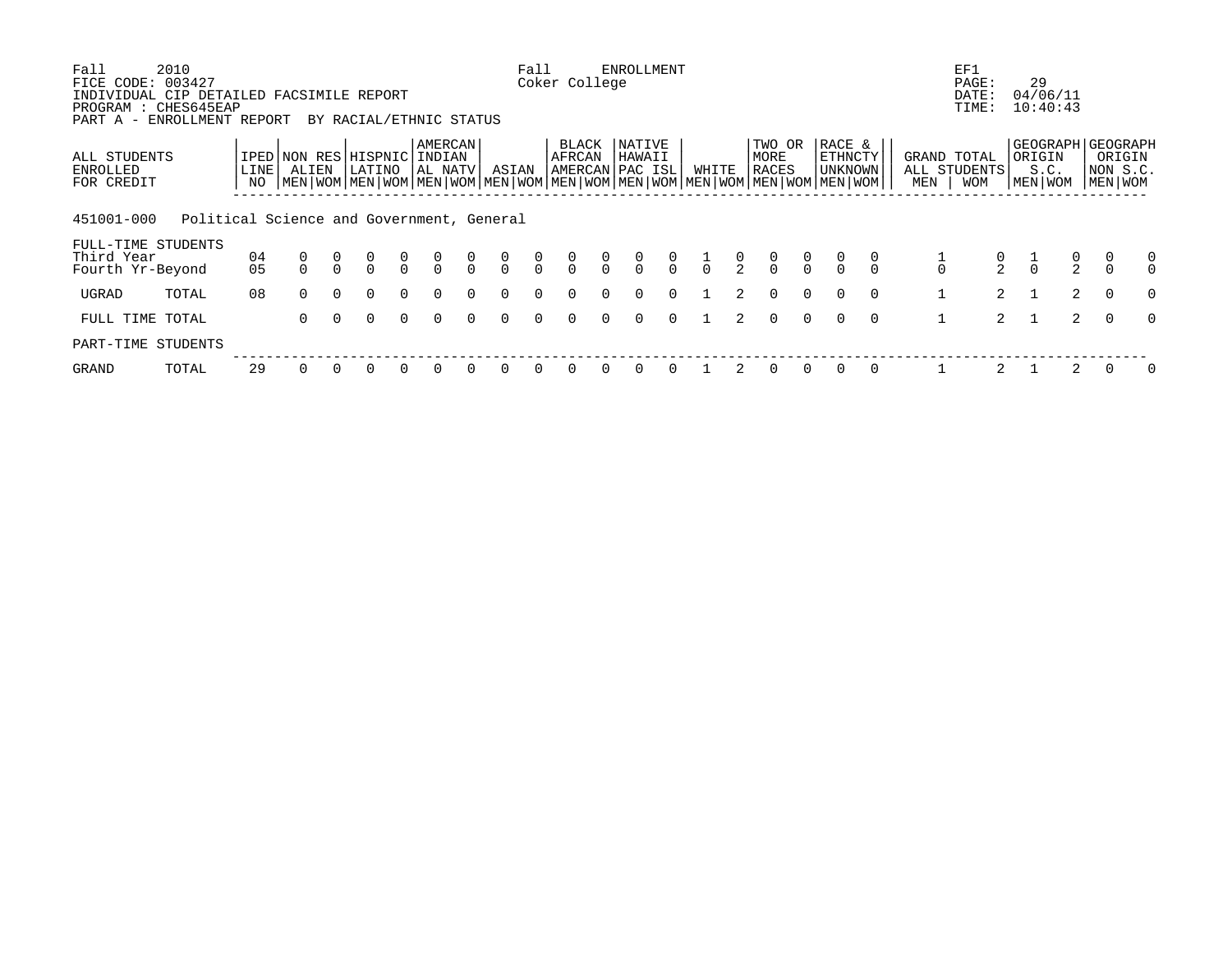| Fall<br>FICE CODE: 003427                                                         | 2010<br>INDIVIDUAL CIP DETAILED FACSIMILE REPORT<br>PROGRAM : CHES645EAP<br>PART A - ENROLLMENT REPORT |                                  |                                                                                                                                                     |                                 | BY RACIAL/ETHNIC STATUS |                                                |                                     |                                                       |                      | Fall                                         | Coker College             |                    | <b>ENROLLMENT</b> |                                                  |                                               |                                              |                           |                                     |                                                |                            |                  | EF1<br>PAGE:<br>DATE:<br>TIME:            | 30     | 04/06/11<br>10:40:43                         |                                        |                                                              |
|-----------------------------------------------------------------------------------|--------------------------------------------------------------------------------------------------------|----------------------------------|-----------------------------------------------------------------------------------------------------------------------------------------------------|---------------------------------|-------------------------|------------------------------------------------|-------------------------------------|-------------------------------------------------------|----------------------|----------------------------------------------|---------------------------|--------------------|-------------------|--------------------------------------------------|-----------------------------------------------|----------------------------------------------|---------------------------|-------------------------------------|------------------------------------------------|----------------------------|------------------|-------------------------------------------|--------|----------------------------------------------|----------------------------------------|--------------------------------------------------------------|
| ALL STUDENTS<br><b>ENROLLED</b><br>FOR CREDIT                                     |                                                                                                        | LINE <sup>[</sup><br>NO          | IPED NON RES HISPNIC INDIAN<br>ALIEN<br>  MEN   WOM   MEN   WOM   MEN   WOM   MEN   WOM   MEN   WOM   MEN   WOM   MEN   WOM   MEN   WOM   MEN   WOM |                                 | LATINO                  |                                                | AMERCAN<br>AL NATV                  |                                                       | ASIAN                |                                              | AFRCAN<br>AMERCAN PAC ISL | BLACK              | NATIVE<br>HAWAII  |                                                  | WHITE                                         |                                              | TWO OR<br>MORE<br>RACES   |                                     | RACE &<br>ETHNCTY<br><b>UNKNOWN</b>            |                            | MEN              | GRAND TOTAL<br>ALL STUDENTS<br><b>WOM</b> | ORIGIN | S.C.<br>MEN WOM                              |                                        | GEOGRAPH GEOGRAPH<br>ORIGIN<br>NON S.C.<br>  MEN   WOM       |
| 451101-000                                                                        | Sociology                                                                                              |                                  |                                                                                                                                                     |                                 |                         |                                                |                                     |                                                       |                      |                                              |                           |                    |                   |                                                  |                                               |                                              |                           |                                     |                                                |                            |                  |                                           |        |                                              |                                        |                                                              |
| Freshman Other<br>Freshman TOTAL<br>Second Year<br>Third Year<br>Fourth Yr-Beyond | FULL-TIME STUDENTS                                                                                     | 02<br>03<br>04<br>0 <sub>5</sub> | 0<br>$\Omega$                                                                                                                                       | $\mathbf 0$<br>0<br>$\mathbf 0$ | 0<br>0<br>0             | 0<br>$\mathsf 0$<br>$\overline{0}$<br>$\Omega$ | 0<br>$\mathsf{O}$<br>$\overline{0}$ | $\mathbf 0$<br>$\mathbf 0$<br>$\mathsf 0$<br>$\Omega$ | 0<br>0<br>0<br>U     | 0<br>$\mathsf 0$<br>$\overline{0}$<br>$\cap$ | 0<br>$\frac{0}{2}$        | $10$<br>19         | 0<br>0            | $\mathsf 0$<br>$_{\rm 0}^{\rm 0}$<br>$\cap$      | $\mathbf 0$<br>$_{\rm 0}^{\rm 0}$<br>$\Omega$ | $\begin{array}{c}\n1 \\ 2 \\ 5\n\end{array}$ | 0<br>0<br>0<br>U          | 0<br>$_{\rm 0}^{\rm 0}$<br>$\Omega$ | 0<br>$\mathbf 0$<br>$\overline{0}$<br>$\Omega$ | $\mathbf 0$<br>$\mathbf 0$ | $\mathsf 0$<br>3 | 4<br>$\frac{8}{24}$                       | 2      | $\begin{array}{c} 8 \\ 12 \\ 24 \end{array}$ | 0<br>$\mathbf 0$<br>0<br>0<br>$\Omega$ | 0<br>$\mathbf 0$<br>$\mathsf{O}$<br>$\mathsf{O}$<br>$\Omega$ |
| <b>UGRAD</b>                                                                      | TOTAL                                                                                                  | 08                               | $\Omega$                                                                                                                                            |                                 | U                       | $\Omega$                                       | $\Omega$                            | $\Omega$                                              | $\Omega$             | $\Omega$                                     | 5                         | 40                 | U                 | $\Omega$                                         | $\Omega$                                      | 8                                            | $\Omega$                  | $\cap$                              | $\Omega$                                       | $\cap$                     | 5                | 48                                        | 5      | 48                                           | $\Omega$                               | $\Omega$                                                     |
| FULL TIME TOTAL                                                                   |                                                                                                        |                                  | $\Omega$                                                                                                                                            | $\Omega$                        | 0                       | 0                                              | $\Omega$                            | $\Omega$                                              | $\Omega$             | $\Omega$                                     | 5                         | 40                 | U                 | $\Omega$                                         | $\Omega$                                      | 8                                            | $\Omega$                  | $\Omega$                            | $\Omega$                                       | $\Omega$                   | 5                | 48                                        | 5      | 48                                           | $\Omega$                               |                                                              |
| Third Year<br>Fourth Yr-Beyond<br><b>UGRAD</b>                                    | PART-TIME STUDENTS<br>TOTAL                                                                            | 18<br>19<br>22                   | 0<br>$\Omega$<br>$\Omega$                                                                                                                           | $\Omega$<br>$\Omega$            | $\Omega$<br>0           | $\cap$<br>$\mathbf 0$                          | $\frac{0}{0}$<br>$\Omega$           | $\Omega$<br>$\Omega$                                  | $\Omega$<br>$\Omega$ | $\frac{0}{0}$<br>$\Omega$                    | 2                         | $\frac{3}{5}$<br>8 | $\cap$<br>0       | $\begin{matrix} 0 \\ 0 \end{matrix}$<br>$\Omega$ | $\frac{0}{0}$<br>$\Omega$                     | $\frac{0}{2}$                                | $\frac{0}{0}$<br>$\Omega$ | $\frac{0}{0}$<br>$\Omega$           | $\Omega$<br>$\Omega$                           | 0<br>$\cap$<br>$\Omega$    | $\overline{a}$   | $\frac{3}{7}$<br>10                       | 2      | $\frac{3}{7}$<br>10                          | 0<br>$\Omega$<br>$\Omega$              | 0<br>$\Omega$<br>0                                           |
| PART TIME                                                                         | TOTAL                                                                                                  |                                  | 0                                                                                                                                                   |                                 |                         |                                                |                                     |                                                       |                      |                                              |                           |                    |                   |                                                  |                                               |                                              |                           |                                     |                                                |                            | 2                | 10                                        |        | 10                                           |                                        |                                                              |

 ------------------------------------------------------------------------------------------------------------- GRAND TOTAL 29 0 0 0 0 0 0 0 0 7 48 0 0 0 10 0 0 0 0 7 58 7 58 0 0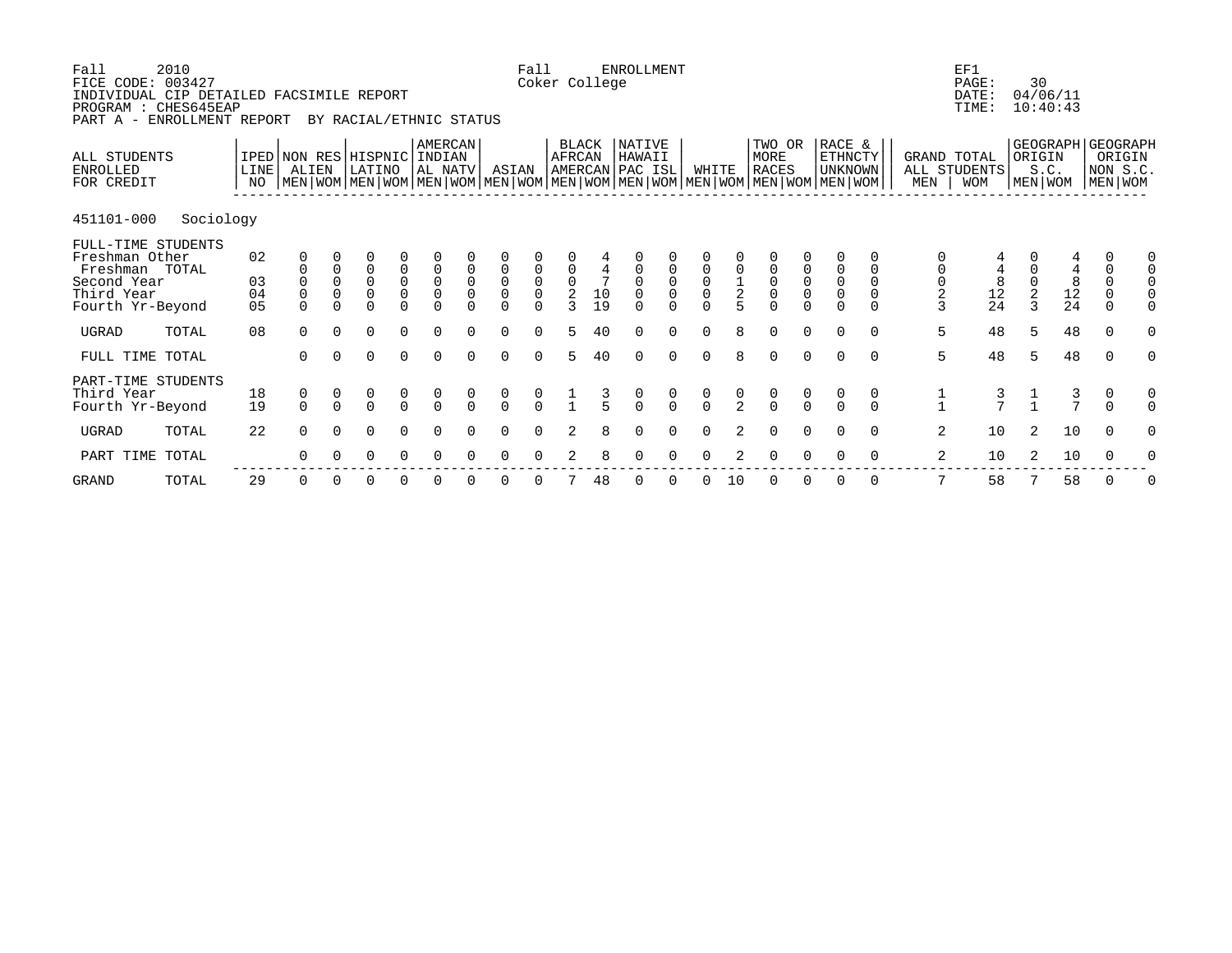| Fall<br>FICE CODE:<br>INDIVIDUAL CIP DETAILED FACSIMILE REPORT | 2010<br>003427 |                |                               |             |                               |                                           |                                       |                  |                                       | Fall                                      | Coker College   | <b>ENROLLMENT</b>                    |          |                |                |                                                |                       |                                                                                                                                                    |          |                                 | EF1<br>PAGE:<br>DATE:      | 31             | 04/06/11                                 |                                   |   |
|----------------------------------------------------------------|----------------|----------------|-------------------------------|-------------|-------------------------------|-------------------------------------------|---------------------------------------|------------------|---------------------------------------|-------------------------------------------|-----------------|--------------------------------------|----------|----------------|----------------|------------------------------------------------|-----------------------|----------------------------------------------------------------------------------------------------------------------------------------------------|----------|---------------------------------|----------------------------|----------------|------------------------------------------|-----------------------------------|---|
| PROGRAM : CHES645EAP<br>PART A - ENROLLMENT REPORT             |                |                |                               |             | BY RACIAL/ETHNIC STATUS       |                                           |                                       |                  |                                       |                                           |                 |                                      |          |                |                |                                                |                       |                                                                                                                                                    |          |                                 | TIME:                      |                | 10:40:43                                 |                                   |   |
| ALL STUDENTS<br>ENROLLED<br>FOR CREDIT                         |                | LINE  <br>NO   | IPED NON RES HISPNIC<br>ALIEN |             | LATINO                        |                                           | <b>AMERCAN</b><br>INDIAN<br>  AL NATV |                  | ASIAN                                 |                                           | BLACK<br>AFRCAN | NATIVE<br>HAWAII<br> AMERCAN PAC ISL |          | WHITE          |                | TWO OR<br>MORE<br><b>RACES</b>                 |                       | RACE &<br><b>ETHNCTY</b><br>UNKNOWN<br>  MEN   WOM   MEN   WOM   MEN   WOM   MEN   WOM   MEN   WOM   MEN   WOM   MEN   WOM   MEN   WOM   MEN   WOM |          | GRAND TOTAL<br>MEN              | ALL STUDENTS<br><b>WOM</b> | ORIGIN         | GEOGRAPH GEOGRAPH<br>S.C.<br>  MEN   WOM | ORIGIN<br>NON S.C.<br>  MEN   WOM |   |
| 500399-000                                                     | Dance, Other   |                |                               |             |                               |                                           |                                       |                  |                                       |                                           |                 |                                      |          |                |                |                                                |                       |                                                                                                                                                    |          |                                 |                            |                |                                          |                                   |   |
| FULL-TIME STUDENTS<br>Freshman Other<br>Freshman TOTAL         |                | 02             |                               |             |                               |                                           | $\overline{0}$                        |                  | $\mathsf 0$                           |                                           |                 |                                      |          |                |                |                                                |                       |                                                                                                                                                    |          |                                 |                            |                |                                          |                                   |   |
| Second Year<br>Third Year<br>Fourth Yr-Beyond                  |                | 03<br>04<br>05 | $\mathsf 0$                   | $\mathsf 0$ | $\mathbf 0$<br>$\overline{0}$ | $\begin{matrix} 0 \\ 0 \\ 0 \end{matrix}$ | $\overline{0}$<br>$\mathsf 0$         | $\mathbf 0$<br>0 | $\mathsf{O}\xspace$<br>$\overline{0}$ | $\begin{matrix} 0 \\ 0 \\ 0 \end{matrix}$ | $\overline{0}$  | $\mathsf{O}$                         |          | $\overline{0}$ | $\overline{2}$ | $\begin{matrix} 0 \\ 0 \\ 0 \\ 0 \end{matrix}$ | $\overline{0}$<br>$0$ | $\mathbf 0$                                                                                                                                        |          | $\mathsf{O}\xspace$<br>$\Omega$ | $\frac{2}{3}$              |                | $\frac{1}{2}$<br>2                       | $\frac{1}{0}$<br>$\Omega$         |   |
| UGRAD                                                          | TOTAL          | 08             | $\Omega$                      | $\Omega$    | $\Omega$                      | $\Omega$                                  | $\Omega$                              | $\Omega$         | $\Omega$                              | $\Omega$                                  |                 | $\Omega$                             | $\Omega$ | $\Omega$       | 9              | $\Omega$                                       | $\Omega$              | $\Omega$                                                                                                                                           | 0        | 2                               | 13                         |                | 6                                        |                                   | 7 |
| FULL TIME TOTAL                                                |                |                | $\Omega$                      | $\Omega$    | $\Omega$                      | $\Omega$                                  | $\Omega$                              |                  | $\Omega$                              | $\cap$                                    |                 | $\Omega$                             | $\Omega$ | $\cap$         | 9              | $\Omega$                                       | $\Omega$              | $\Omega$                                                                                                                                           | $\Omega$ | 2                               | 13                         | $\overline{1}$ | 6                                        |                                   | 7 |
| PART-TIME STUDENTS                                             |                |                |                               |             |                               |                                           |                                       |                  |                                       |                                           |                 |                                      |          |                |                |                                                |                       |                                                                                                                                                    |          |                                 |                            |                |                                          |                                   |   |
| GRAND                                                          | TOTAL          | 29             | 0                             |             | 0                             |                                           |                                       |                  | 0                                     |                                           |                 |                                      |          |                | 9              | 0                                              | 0                     | 0                                                                                                                                                  | 0        | 2                               | 13                         |                | 6                                        |                                   |   |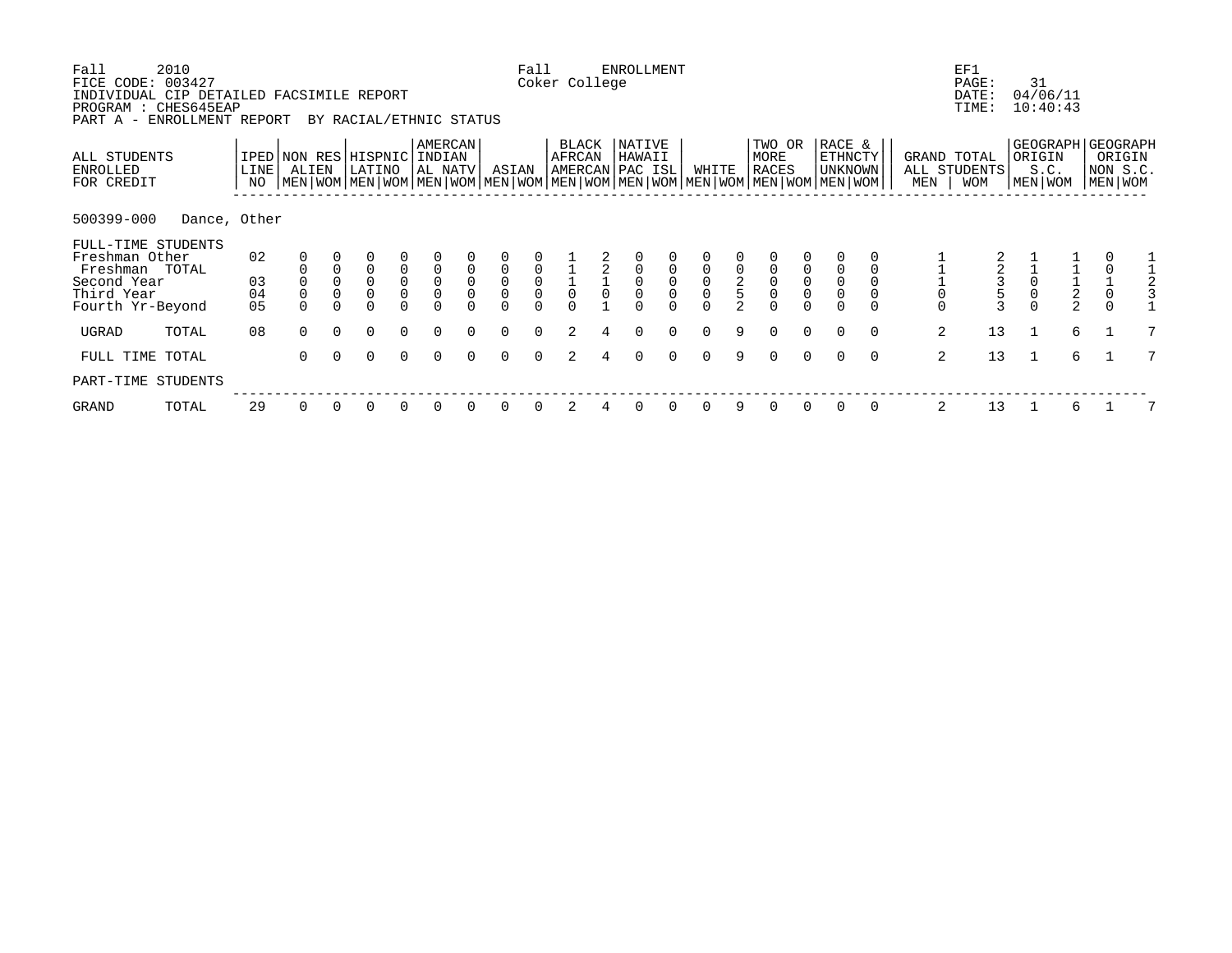| Fall<br>FICE CODE: 003427<br>INDIVIDUAL CIP DETAILED FACSIMILE REPORT<br>PROGRAM : CHES645EAP<br>PART A - ENROLLMENT REPORT | 2010           |                            |                                                          |                                                    | BY RACIAL/ETHNIC STATUS                                                                                                                              |                                                                      |                                                                         |                            |                                                                                  | Fall                                                | Coker College                                         |                | ENROLLMENT       |                                           |                                               |                                            |      |                                                                                                                      |                                                               |                    |                                                               | EF1<br>PAGE:<br>DATE:<br>TIME:               |                   | 32<br>04/06/11<br>10:40:43                       |                                   |                                                            |   |
|-----------------------------------------------------------------------------------------------------------------------------|----------------|----------------------------|----------------------------------------------------------|----------------------------------------------------|------------------------------------------------------------------------------------------------------------------------------------------------------|----------------------------------------------------------------------|-------------------------------------------------------------------------|----------------------------|----------------------------------------------------------------------------------|-----------------------------------------------------|-------------------------------------------------------|----------------|------------------|-------------------------------------------|-----------------------------------------------|--------------------------------------------|------|----------------------------------------------------------------------------------------------------------------------|---------------------------------------------------------------|--------------------|---------------------------------------------------------------|----------------------------------------------|-------------------|--------------------------------------------------|-----------------------------------|------------------------------------------------------------|---|
| ALL STUDENTS<br><b>ENROLLED</b><br>FOR CREDIT                                                                               |                | LINE<br>NO.                | ALIEN                                                    |                                                    | IPED NON RES HISPNIC INDIAN<br>LATINO<br>  MEN   WOM   MEN   WOM   MEN   WOM   MEN   WOM   MEN   WOM   MEN   WOM   MEN   WOM   MEN   WOM   MEN   WOM |                                                                      | AMERCAN<br>AL NATV                                                      |                            | ASIAN                                                                            |                                                     | BLACK<br>AFRCAN<br>AMERCAN PAC ISL                    |                | NATIVE<br>HAWAII |                                           | WHITE                                         |                                            | MORE | TWO OR<br><b>RACES</b>                                                                                               | RACE &                                                        | ETHNCTY<br>UNKNOWN | MEN                                                           | GRAND TOTAL<br>ALL STUDENTS<br><b>WOM</b>    |                   | GEOGRAPH   GEOGRAPH<br>ORIGIN<br>S.C.<br>MEN WOM |                                   | ORIGIN<br>NON S.C.<br>MEN   WOM                            |   |
| 500409-000                                                                                                                  | Graphic Design |                            |                                                          |                                                    |                                                                                                                                                      |                                                                      |                                                                         |                            |                                                                                  |                                                     |                                                       |                |                  |                                           |                                               |                                            |      |                                                                                                                      |                                                               |                    |                                                               |                                              |                   |                                                  |                                   |                                                            |   |
| FULL-TIME STUDENTS<br>Fresh. 1st Time<br>Freshman Other<br>Freshman TOTAL<br>Second Year<br>Third Year<br>Fourth Yr-Beyond  |                | 01<br>02<br>03<br>04<br>05 | 0<br>$\mathbf{0}$<br>$\Omega$<br>$\mathbf 0$<br>$\Omega$ | $\mathbf 0$<br>$\Omega$<br>$\Omega$<br>$\mathbf 0$ | $\overline{0}$<br>$\Omega$<br>0<br>$\overline{0}$<br>$\Omega$                                                                                        | 0<br>$\mathsf 0$<br>$\begin{matrix} 0 \\ 0 \end{matrix}$<br>$\Omega$ | $\mathbf 0$<br>$\mathbf 0$<br>$\overline{0}$<br>$\mathbf 0$<br>$\Omega$ | $\mathbf 0$<br>$\mathbf 0$ | $\overline{0}$<br>$\overline{0}$<br>$\overline{0}$<br>$\overline{0}$<br>$\Omega$ | $\begin{matrix} 0 \\ 0 \\ 0 \end{matrix}$<br>$\cap$ | $\begin{matrix} 1 \\ 0 \\ 0 \end{matrix}$<br>$\Omega$ |                | $\overline{0}$   | $\begin{matrix} 0 \\ 0 \\ 0 \end{matrix}$ | $\begin{smallmatrix}1\\0\\2\end{smallmatrix}$ | $\begin{array}{c} 6 \\ 2 \\ 3 \end{array}$ |      | $\mathsf 0$<br>$\begin{matrix} 0 \\ 0 \\ 0 \end{matrix}$<br>$\begin{matrix} 0 \\ 0 \end{matrix}$<br>$\cap$<br>$\cap$ | $\mathbf 0$<br>$\mathbf 0$<br>$\overline{0}$<br>0<br>$\Omega$ | $\cap$             | $\begin{array}{c}\n1 \\ 2 \\ 0 \\ 2\n\end{array}$<br>$\Omega$ | $\begin{array}{c}\n3 \\ 3 \\ 5\n\end{array}$ | $\frac{1}{2}$ 0 2 |                                                  | 5<br>0<br>5<br>1<br>$\frac{1}{3}$ | 0<br>$\begin{matrix} 0 \\ 0 \\ 0 \end{matrix}$<br>$\Omega$ | 2 |
| <b>UGRAD</b>                                                                                                                | TOTAL          | 08                         | $\Omega$                                                 | $\Omega$                                           | $\Omega$                                                                                                                                             | $\Omega$                                                             | $\Omega$                                                                |                            | $\Omega$                                                                         | $\Omega$                                            |                                                       |                | $\cap$           | $\Omega$                                  |                                               | 16                                         |      | $\cap$<br><sup>n</sup>                                                                                               | $\cap$                                                        | $\cap$             | $\overline{4}$                                                | 18                                           | 4                 | 12                                               |                                   | $\Omega$                                                   | 6 |
| FULL TIME TOTAL                                                                                                             |                |                            | $\Omega$                                                 |                                                    | $\Omega$                                                                                                                                             | $\Omega$                                                             | $\Omega$                                                                | $\Omega$                   | $\Omega$                                                                         | $\Omega$                                            |                                                       | $\overline{a}$ | $\Omega$         | $\Omega$                                  | 3                                             | 16                                         |      | $\Omega$<br>$\Omega$                                                                                                 | $\Omega$                                                      | $\Omega$           | $\overline{4}$                                                | 18                                           | $\overline{4}$    | 12                                               |                                   | $\Omega$                                                   | 6 |
| PART-TIME STUDENTS<br>Fourth Yr-Beyond                                                                                      |                | 19                         | $\Omega$                                                 | $\Omega$                                           | $\Omega$                                                                                                                                             | $\Omega$                                                             | $\Omega$                                                                |                            | $\Omega$                                                                         | $\Omega$                                            | $\Omega$                                              |                |                  |                                           | $\Omega$                                      |                                            |      | $\Omega$                                                                                                             |                                                               | $\Omega$           | $\mathbf 0$                                                   |                                              | $\Omega$          |                                                  |                                   | $\Omega$                                                   |   |
| UGRAD                                                                                                                       | TOTAL          | 22                         | $\Omega$                                                 | $\cap$                                             | $\Omega$                                                                                                                                             | $\Omega$                                                             | $\Omega$                                                                |                            | $\Omega$                                                                         | $\Omega$                                            | $\Omega$                                              |                |                  |                                           |                                               |                                            |      |                                                                                                                      |                                                               | $\Omega$           | $\mathbf 0$                                                   |                                              | $\Omega$          |                                                  |                                   | $\Omega$                                                   |   |
| PART TIME TOTAL                                                                                                             |                |                            |                                                          |                                                    |                                                                                                                                                      |                                                                      | ∩                                                                       |                            | n                                                                                |                                                     |                                                       |                |                  |                                           |                                               |                                            |      |                                                                                                                      |                                                               |                    | $\mathbf 0$                                                   |                                              | ∩                 |                                                  |                                   |                                                            |   |

GRAND TOTAL 29 0 0 0 0 0 0 0 0 1 2 0 0 3 17 0 0 0 0 4 19 4 13 0 6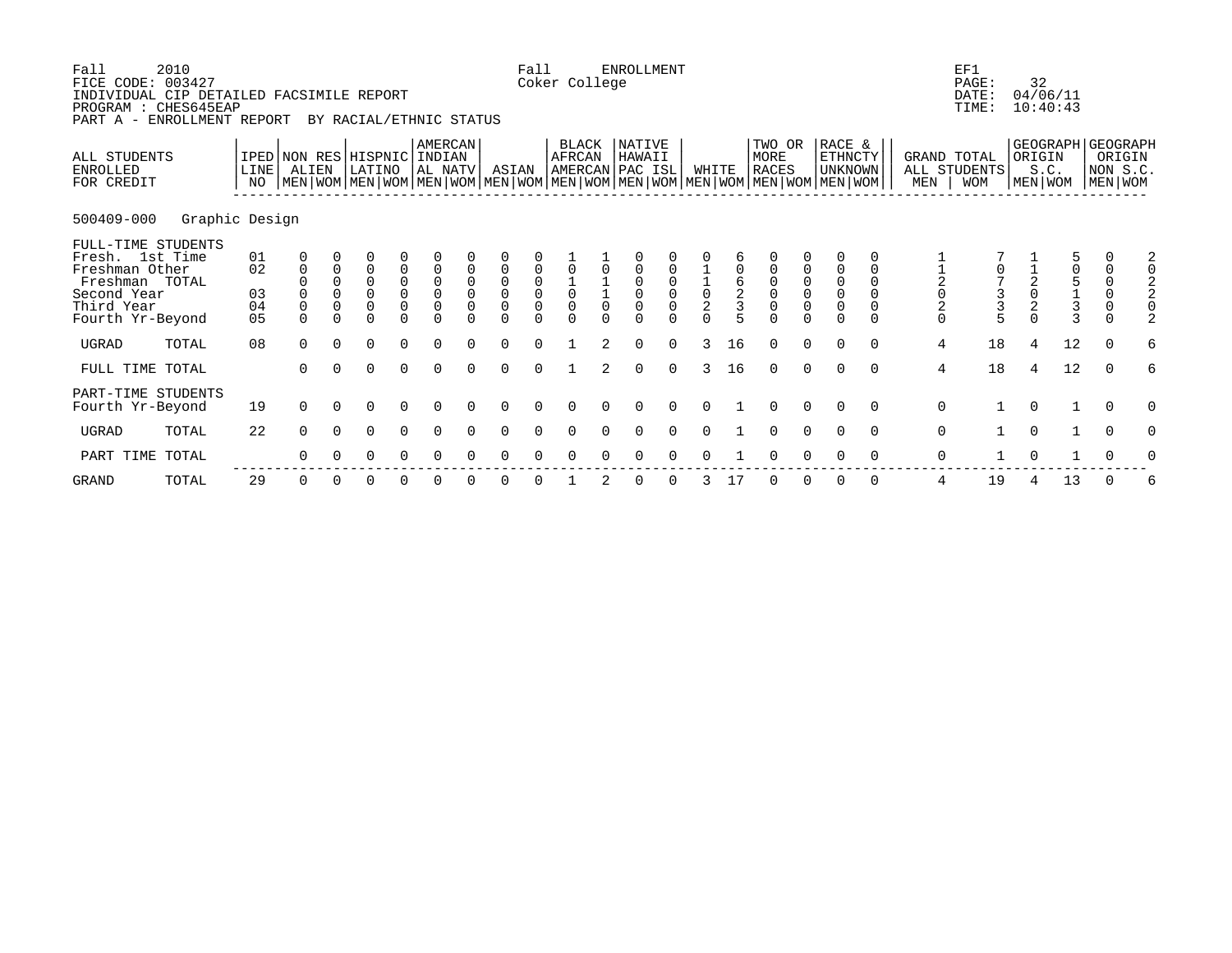| Fall<br>FICE CODE: 003427                                                                      | 2010                                      |                      |                                                                                                                                              |          |                         |               |                              |               |                                      | Fall          | Coker College                      |               | <b>ENROLLMENT</b> |               |       |               |                         |               |                              |          |     | EF1<br>PAGE:                              | 33                                               |          |                                   |               |
|------------------------------------------------------------------------------------------------|-------------------------------------------|----------------------|----------------------------------------------------------------------------------------------------------------------------------------------|----------|-------------------------|---------------|------------------------------|---------------|--------------------------------------|---------------|------------------------------------|---------------|-------------------|---------------|-------|---------------|-------------------------|---------------|------------------------------|----------|-----|-------------------------------------------|--------------------------------------------------|----------|-----------------------------------|---------------|
| INDIVIDUAL CIP DETAILED FACSIMILE REPORT<br>PROGRAM : CHES645EAP<br>PART A - ENROLLMENT REPORT |                                           |                      |                                                                                                                                              |          | BY RACIAL/ETHNIC STATUS |               |                              |               |                                      |               |                                    |               |                   |               |       |               |                         |               |                              |          |     | DATE:<br>TIME:                            | 04/06/11<br>10:40:43                             |          |                                   |               |
| ALL STUDENTS<br>ENROLLED<br>FOR CREDIT                                                         |                                           | LINE<br>NO           | IPED NON RES HISPNIC<br>ALIEN<br>  MEN   WOM   MEN   WOM   MEN   WOM   MEN   WOM   MEN   WOM   MEN   WOM   MEN   WOM   MEN   WOM   MEN   WOM |          | LATINO                  |               | AMERCAN<br>INDIAN<br>AL NATV |               | ASIAN                                |               | BLACK<br>AFRCAN<br>AMERCAN PAC ISL |               | NATIVE<br>HAWAII  |               | WHITE |               | TWO OR<br>MORE<br>RACES |               | RACE &<br>ETHNCTY<br>UNKNOWN |          | MEN | GRAND TOTAL<br>ALL STUDENTS<br><b>WOM</b> | GEOGRAPH   GEOGRAPH<br>ORIGIN<br>S.C.<br>MEN WOM |          | ORIGIN<br>NON S.C.<br>  MEN   WOM |               |
| 500501-000                                                                                     | Drama and Dramatics/Theatre Arts, General |                      |                                                                                                                                              |          |                         |               |                              |               |                                      |               |                                    |               |                   |               |       |               |                         |               |                              |          |     |                                           |                                                  |          |                                   |               |
| FULL-TIME STUDENTS<br>Second Year<br>Fourth Yr-Beyond                                          |                                           | 03<br>0 <sub>5</sub> | 0                                                                                                                                            |          | $\frac{0}{0}$           | $\frac{0}{0}$ | $\frac{0}{0}$                | $\frac{0}{0}$ | $\begin{matrix} 0 \\ 0 \end{matrix}$ | $\frac{0}{0}$ | $\frac{1}{0}$                      | $\frac{0}{0}$ | $\frac{0}{0}$     | $\frac{0}{0}$ |       | $\frac{0}{0}$ | $\frac{0}{0}$           | $\frac{0}{0}$ |                              |          |     | $\frac{0}{0}$                             | $\frac{1}{0}$                                    | $\alpha$ |                                   | 0<br>$\Omega$ |
| UGRAD                                                                                          | TOTAL                                     | 08                   | $\Omega$                                                                                                                                     | $\Omega$ | $\Omega$                | $\Omega$      | $\Omega$                     | $\Omega$      | $\Omega$                             | $\Omega$      |                                    | $\Omega$      | $\Omega$          | $\Omega$      |       | $\Omega$      | $\Omega$                | $\Omega$      |                              | $\Omega$ | 2   | $\Omega$                                  |                                                  | $\Omega$ |                                   | $\Omega$      |
| FULL TIME TOTAL                                                                                |                                           |                      | $\Omega$                                                                                                                                     | $\Omega$ | $\Omega$                | $\Omega$      | $\Omega$                     | $\Omega$      | $\Omega$                             | $\Omega$      |                                    |               | $\Omega$          | $\Omega$      |       | $\Omega$      | $\Omega$                | $\Omega$      |                              | $\Omega$ | 2   | $\Omega$                                  |                                                  | $\cap$   |                                   | $\Omega$      |
| PART-TIME STUDENTS                                                                             |                                           |                      |                                                                                                                                              |          |                         |               |                              |               |                                      |               |                                    |               |                   |               |       |               |                         |               |                              |          |     |                                           |                                                  |          |                                   |               |
| GRAND                                                                                          | TOTAL                                     | 29                   |                                                                                                                                              |          |                         | $\Omega$      | $\Omega$                     |               | $\Omega$                             |               |                                    |               | $\Omega$          | $\Omega$      |       |               |                         |               |                              | $\Omega$ | 2   | 0                                         |                                                  |          |                                   | 0             |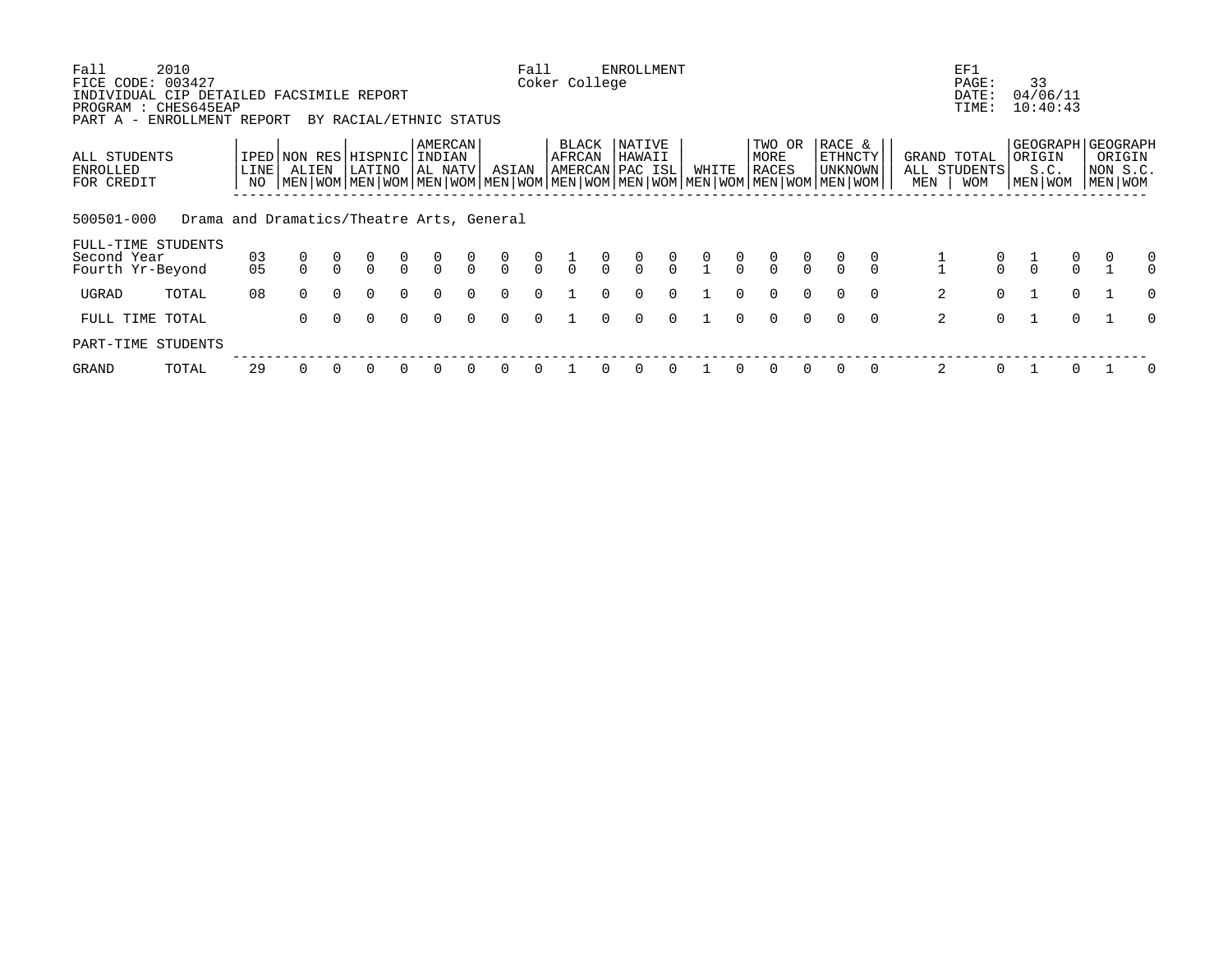| Fall                                                                                  | 2010                                            |            |          |          |                                |          |                              |          |          | Fall         |                                                                                                                           | <b>ENROLLMENT</b> |          |       |          |                         |          |                              |          |     | EF1                                       |          |                                             |                                                  |
|---------------------------------------------------------------------------------------|-------------------------------------------------|------------|----------|----------|--------------------------------|----------|------------------------------|----------|----------|--------------|---------------------------------------------------------------------------------------------------------------------------|-------------------|----------|-------|----------|-------------------------|----------|------------------------------|----------|-----|-------------------------------------------|----------|---------------------------------------------|--------------------------------------------------|
| FICE CODE: 003427<br>INDIVIDUAL CIP DETAILED FACSIMILE REPORT<br>PROGRAM : CHES645EAP |                                                 |            |          |          |                                |          |                              |          |          |              | Coker College                                                                                                             |                   |          |       |          |                         |          |                              |          |     | PAGE:<br>DATE:<br>TIME:                   |          | 34<br>04/06/11<br>10:40:43                  |                                                  |
| PART A -                                                                              | ENROLLMENT REPORT                               |            |          |          | BY RACIAL/ETHNIC STATUS        |          |                              |          |          |              |                                                                                                                           |                   |          |       |          |                         |          |                              |          |     |                                           |          |                                             |                                                  |
| ALL STUDENTS<br>ENROLLED<br>FOR CREDIT                                                |                                                 | LINE<br>NO | ALIEN    |          | IPED NON RES HISPNIC<br>LATINO |          | AMERCAN<br>INDIAN<br>AL NATV |          | ASIAN    |              | BLACK<br>AFRCAN<br>AMERCAN PAC ISL<br>NEN WOM MEN WOM MEN WOM MEN WOM MEN WOM MEN WOM MEN WOM MEN WOM MEN WOM MEN WOM MEN | NATIVE<br>HAWAII  |          | WHITE |          | TWO OR<br>MORE<br>RACES |          | RACE &<br>ETHNCTY<br>UNKNOWN |          | MEN | GRAND TOTAL<br>ALL STUDENTS<br><b>WOM</b> |          | GEOGRAPH  <br>ORIGIN<br>S.C.<br>  MEN   WOM | <b>GEOGRAPH</b><br>ORIGIN<br>NON S.C.<br>MEN WOM |
|                                                                                       |                                                 |            |          |          |                                |          |                              |          |          |              |                                                                                                                           |                   |          |       |          |                         |          |                              |          |     |                                           |          |                                             |                                                  |
| 500502-000                                                                            | Technical Theatre/Theatre Design and Technology |            |          |          |                                |          |                              |          |          |              |                                                                                                                           |                   |          |       |          |                         |          |                              |          |     |                                           |          |                                             |                                                  |
| FULL-TIME STUDENTS<br>Third Year                                                      |                                                 | 04         | $\Omega$ | $\cap$   | $\Omega$                       | $\Omega$ | $\Omega$                     | $\Omega$ | $\Omega$ | $\Omega$     | $\Omega$                                                                                                                  | $\Omega$          | $\Omega$ |       | $\Omega$ | $\Omega$                | $\Omega$ |                              | $\Omega$ |     | $\Omega$                                  | $\Omega$ | $\Omega$                                    | <sup>n</sup>                                     |
| UGRAD                                                                                 | TOTAL                                           | 08         | $\Omega$ | $\Omega$ | 0                              | $\Omega$ | $\Omega$                     | $\Omega$ | $\Omega$ | $\Omega$     |                                                                                                                           | $\Omega$          | $\Omega$ |       |          | $\Omega$                | $\Omega$ |                              | $\Omega$ |     | $\Omega$                                  | $\Omega$ | $\Omega$                                    | <sup>0</sup>                                     |
| FULL TIME TOTAL                                                                       |                                                 |            | 0        |          | $\Omega$                       | $\Omega$ | $\Omega$                     | $\cap$   | $\Omega$ | <sup>n</sup> | $\Omega$                                                                                                                  | $\cap$            | $\cap$   |       |          |                         | $\cap$   |                              | $\Omega$ |     | $\Omega$                                  | $\Omega$ | $\cap$                                      | <sup>n</sup>                                     |
| PART-TIME STUDENTS                                                                    |                                                 |            |          |          |                                |          |                              |          |          |              |                                                                                                                           |                   |          |       |          |                         |          |                              |          |     |                                           |          |                                             |                                                  |
| GRAND                                                                                 | TOTAL                                           | 29         |          |          |                                | $\Omega$ |                              |          | 0        |              |                                                                                                                           |                   |          |       |          |                         |          |                              | $\Omega$ |     | 0                                         | $\Omega$ |                                             | 0                                                |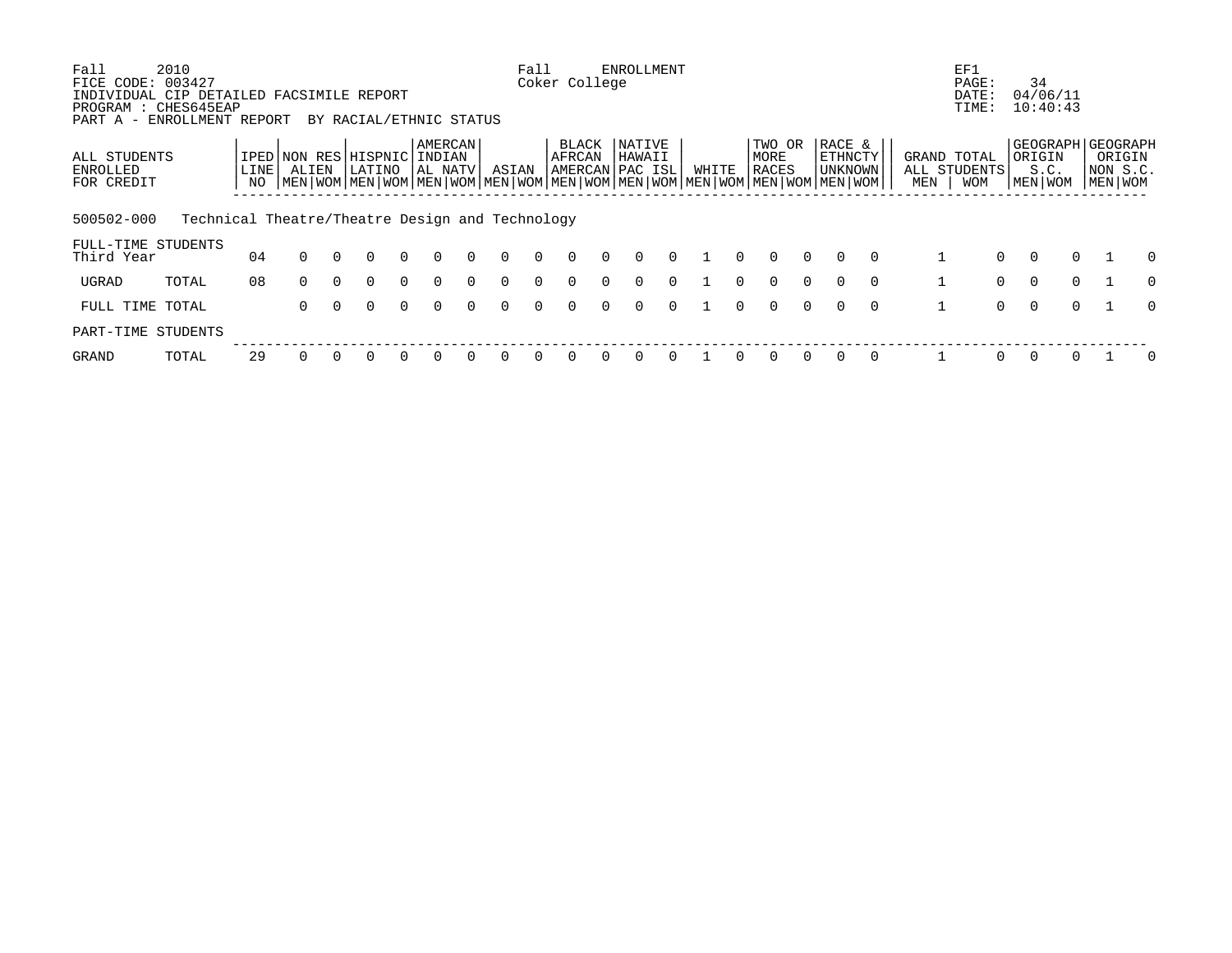| Fall<br>FICE CODE:<br>INDIVIDUAL CIP DETAILED FACSIMILE REPORT<br>PROGRAM : CHES645EAP<br>PART A - ENROLLMENT REPORT | 2010<br>003427 |              |                               |          | BY RACIAL/ETHNIC STATUS |               |                                |                |                                      | Fall          | Coker College                      |               | <b>ENROLLMENT</b> |                |                |               |                                      |               |                                                                                                                                                    |          |                                      | EF1<br>PAGE:<br>DATE:<br>TIME:     | 35             | 04/06/11<br>10:40:43 |                                                    |
|----------------------------------------------------------------------------------------------------------------------|----------------|--------------|-------------------------------|----------|-------------------------|---------------|--------------------------------|----------------|--------------------------------------|---------------|------------------------------------|---------------|-------------------|----------------|----------------|---------------|--------------------------------------|---------------|----------------------------------------------------------------------------------------------------------------------------------------------------|----------|--------------------------------------|------------------------------------|----------------|----------------------|----------------------------------------------------|
| ALL STUDENTS<br><b>ENROLLED</b><br>FOR CREDIT                                                                        |                | LINE  <br>NO | IPED NON RES HISPNIC<br>ALIEN |          | LATINO                  |               | AMERCAN<br>INDIAN<br>  AL NATV |                | ASIAN                                |               | BLACK<br>AFRCAN<br>AMERCAN PAC ISL |               | NATIVE<br>HAWAII  |                | WHITE          |               | TWO OR<br>MORE<br>RACES              |               | RACE &<br><b>ETHNCTY</b><br>UNKNOWN<br>  MEN   WOM   MEN   WOM   MEN   WOM   MEN   WOM   MEN   WOM   MEN   WOM   MEN   WOM   MEN   WOM   MEN   WOM |          | MEN                                  | GRAND TOTAL<br>ALL STUDENTS<br>WOM | ORIGIN         | S.C.<br>MEN   WOM    | GEOGRAPH GEOGRAPH<br>ORIGIN<br>NON S.C.<br>MEN WOM |
| 500506-000                                                                                                           | Acting         |              |                               |          |                         |               |                                |                |                                      |               |                                    |               |                   |                |                |               |                                      |               |                                                                                                                                                    |          |                                      |                                    |                |                      |                                                    |
| FULL-TIME STUDENTS<br>Third Year<br>Fourth Yr-Beyond                                                                 |                | 04<br>05     |                               |          | $\frac{0}{0}$           | $\frac{0}{0}$ | $\frac{0}{0}$                  | $\int_{0}^{0}$ | $\begin{matrix} 0 \\ 0 \end{matrix}$ | $\frac{0}{0}$ | $\frac{0}{0}$                      | $\frac{0}{1}$ | $\frac{0}{0}$     | $\int_{0}^{0}$ | $\int_{0}^{0}$ | $\frac{0}{2}$ | $\begin{matrix} 0 \\ 0 \end{matrix}$ | $\frac{0}{0}$ |                                                                                                                                                    |          | $\begin{matrix} 0 \\ 0 \end{matrix}$ | $rac{1}{2}$                        | $\int_{0}^{0}$ | $\frac{1}{2}$        | 0                                                  |
| UGRAD                                                                                                                | TOTAL          | 08           | $\Omega$                      | $\Omega$ | $\Omega$                | $\Omega$      | $\Omega$                       | $\Omega$       | $\Omega$                             | $\Omega$      |                                    |               | $\Omega$          | $\Omega$       | $\Omega$       | 2             | $\Omega$                             | $\Omega$      | $\Omega$                                                                                                                                           | $\Omega$ | $\mathsf{O}$                         | $\overline{3}$                     | $\Omega$       | 3                    | $\overline{0}$<br>$\Omega$                         |
| FULL TIME TOTAL                                                                                                      |                |              | 0                             | $\Omega$ | $\Omega$                | $\Omega$      | $\Omega$                       | $\Omega$       | $\Omega$                             | $\Omega$      |                                    |               | $\Omega$          | $\Omega$       | $\Omega$       | $2^{\circ}$   | $\Omega$                             | $\Omega$      | $\Omega$                                                                                                                                           | $\Omega$ | $\mathsf{O}$                         | 3                                  | $\Omega$       | $\mathcal{E}$        | $\Omega$<br>$\Omega$                               |
| PART-TIME STUDENTS                                                                                                   |                |              |                               |          |                         |               |                                |                |                                      |               |                                    |               |                   |                |                |               |                                      |               |                                                                                                                                                    |          |                                      |                                    |                |                      |                                                    |
| GRAND                                                                                                                | TOTAL          | 29           | 0                             |          | 0                       | $\Omega$      |                                |                |                                      |               |                                    |               |                   |                |                |               | 0                                    | $\Omega$      |                                                                                                                                                    | 0        | 0                                    |                                    |                | 3                    | 0                                                  |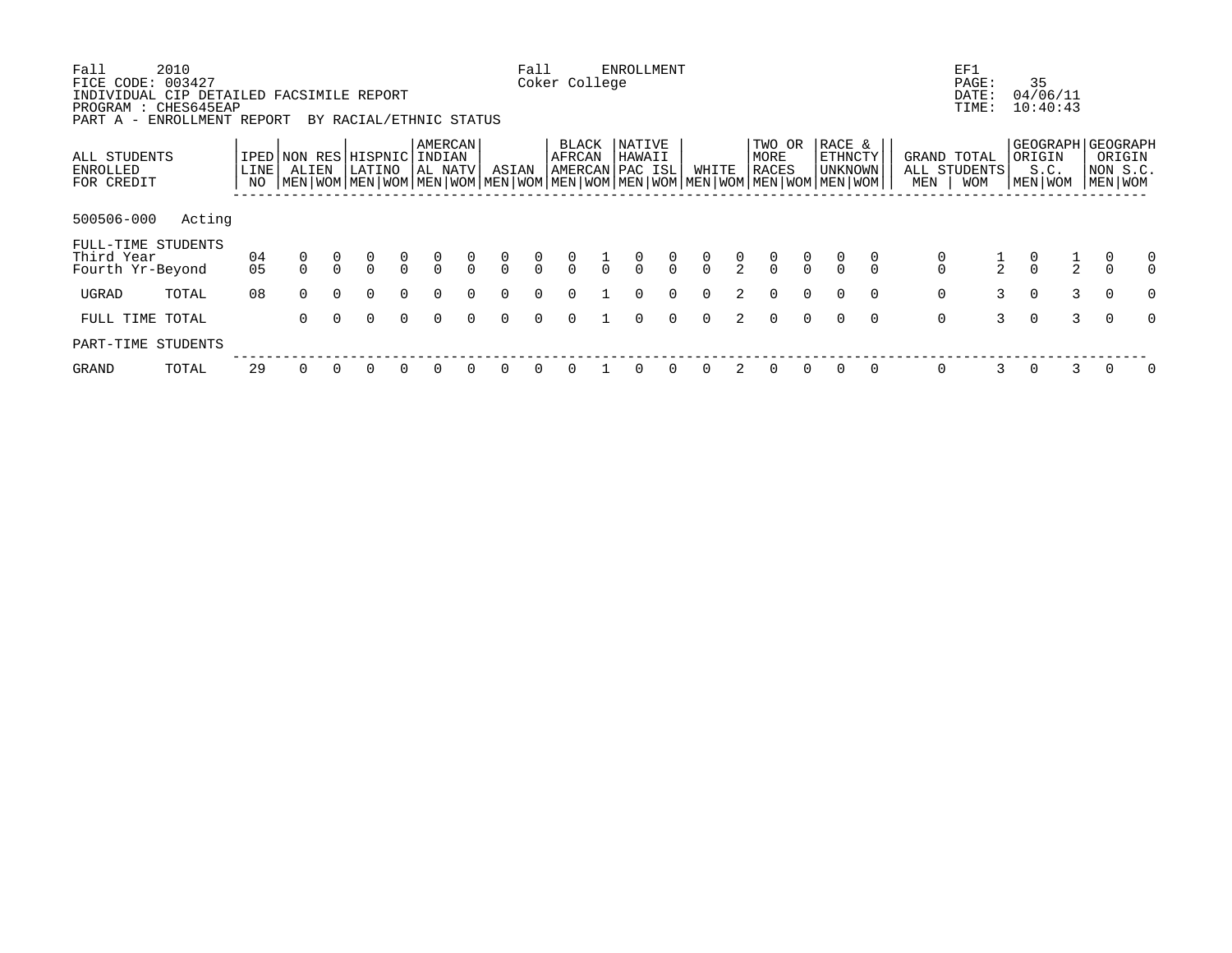| Fall<br>FICE CODE: 003427<br>INDIVIDUAL CIP DETAILED FACSIMILE REPORT<br>PROGRAM : CHES645EAP<br>PART A - ENROLLMENT REPORT | 2010        |                |                               |             | BY RACIAL/ETHNIC STATUS                |                     |                                |                            |                                         | Fall                                 | Coker College                      |                   | <b>ENROLLMENT</b>          |                                      |                     |              |                                                                                                                                               |                     |                              |          |                            | EF1<br>PAGE:<br>DATE:<br>TIME: | 36       | 04/06/11<br>10:40:43                       |                                                        |          |
|-----------------------------------------------------------------------------------------------------------------------------|-------------|----------------|-------------------------------|-------------|----------------------------------------|---------------------|--------------------------------|----------------------------|-----------------------------------------|--------------------------------------|------------------------------------|-------------------|----------------------------|--------------------------------------|---------------------|--------------|-----------------------------------------------------------------------------------------------------------------------------------------------|---------------------|------------------------------|----------|----------------------------|--------------------------------|----------|--------------------------------------------|--------------------------------------------------------|----------|
| ALL STUDENTS<br>ENROLLED<br>FOR CREDIT                                                                                      |             | LINE<br>NO     | IPED NON RES HISPNIC<br>ALIEN |             | LATINO                                 |                     | AMERCAN<br>  INDIAN<br>AL NATV |                            | ASIAN                                   |                                      | BLACK<br>AFRCAN<br>AMERCAN PAC ISL |                   | NATIVE<br>HAWAII           |                                      | WHITE               |              | TWO OR<br>MORE<br><b>RACES</b><br>  MEN   WOM   MEN   WOM   MEN   WOM   MEN   WOM   MEN   WOM   MEN   WOM   MEN   WOM   MEN   WOM   MEN   WOM |                     | RACE &<br>ETHNCTY<br>UNKNOWN |          | GRAND TOTAL<br>MEN         | ALL STUDENTS<br><b>WOM</b>     | ORIGIN   | S.C.<br>MEN   WOM                          | GEOGRAPH GEOGRAPH<br>ORIGIN<br>NON S.C.<br>  MEN   WOM |          |
| 500605-000                                                                                                                  | Photography |                |                               |             |                                        |                     |                                |                            |                                         |                                      |                                    |                   |                            |                                      |                     |              |                                                                                                                                               |                     |                              |          |                            |                                |          |                                            |                                                        |          |
| FULL-TIME STUDENTS<br>Fresh. 1st Time<br>Freshman Other<br>Freshman<br>Third Year                                           | TOTAL       | 01<br>02<br>04 |                               | $\mathsf 0$ | $\mathsf 0$<br>$\mathbf 0$<br>$\Omega$ | $\overline{0}$<br>0 | $\overline{0}$<br>$\mathsf{O}$ | $\mathbf 0$<br>$\mathbf 0$ | $\mathsf 0$<br>$\mathsf{O}$<br>$\Omega$ | $\begin{matrix} 0 \\ 0 \end{matrix}$ | $\overline{0}$<br>0                | 0<br>$\mathsf{O}$ | $\mathsf 0$<br>$\mathsf 0$ | $\begin{matrix} 0 \\ 0 \end{matrix}$ | $\overline{0}$<br>0 | $\mathbf{3}$ | $\overline{0}$<br>0                                                                                                                           | $\overline{0}$<br>0 | $\mathbf 0$                  |          | $\mathsf 0$<br>$\mathbf 0$ |                                |          | $\begin{array}{c} 2 \\ 1 \\ 3 \end{array}$ | $\mathbf 0$<br>$\mathsf{O}$<br>$\Omega$                |          |
| UGRAD                                                                                                                       | TOTAL       | 08             | $\Omega$                      | $\Omega$    | $\Omega$                               | $\Omega$            | $\Omega$                       |                            |                                         |                                      |                                    |                   |                            | $\Omega$                             |                     |              | $\Omega$                                                                                                                                      | $\Omega$            | $\Omega$                     | $\Omega$ | $\mathsf{O}$               | 4                              | $\Omega$ | $4\overline{ }$                            | $\Omega$                                               | O        |
| FULL TIME TOTAL                                                                                                             |             |                | $\Omega$                      | $\Omega$    | $\Omega$                               | $\Omega$            | $\Omega$                       |                            | $\Omega$                                | $\Omega$                             | $\Omega$                           | $\Omega$          | $\Omega$                   | $\Omega$                             | $\Omega$            | 3            | $\Omega$                                                                                                                                      | $\Omega$            | $\Omega$                     | $\Omega$ | $\mathbf 0$                | $4\overline{ }$                | $\Omega$ | 4                                          | $\Omega$                                               | $\Omega$ |
| PART-TIME STUDENTS                                                                                                          |             |                |                               |             |                                        |                     |                                |                            |                                         |                                      |                                    |                   |                            |                                      |                     |              |                                                                                                                                               |                     |                              |          |                            |                                |          |                                            |                                                        |          |
| GRAND                                                                                                                       | TOTAL       | 29             | 0                             |             | 0                                      | 0                   |                                |                            |                                         |                                      |                                    |                   |                            |                                      |                     |              | 0                                                                                                                                             | 0                   | 0                            | 0        | 0                          | 4                              |          | 4                                          |                                                        | 0        |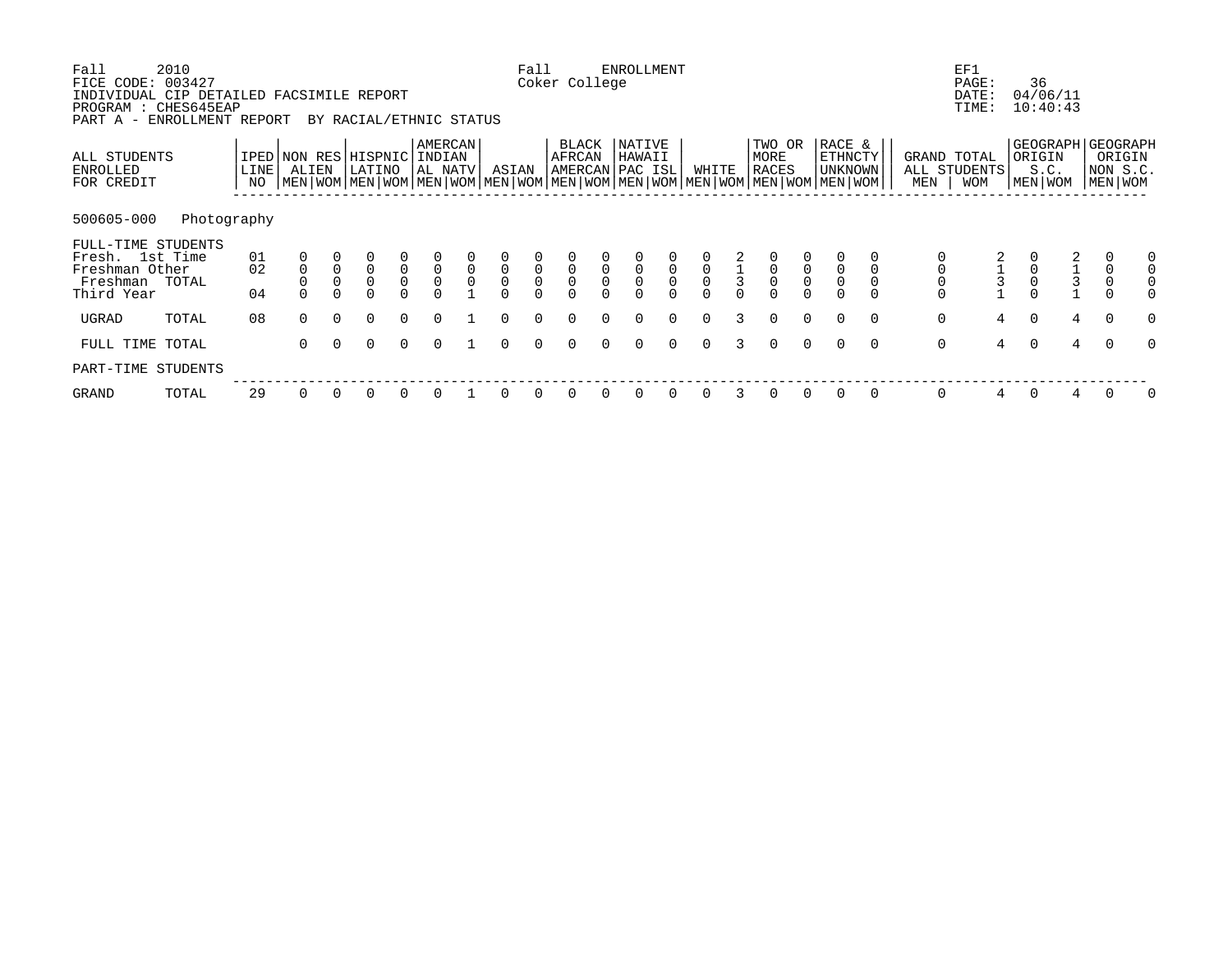| Fall<br>FICE CODE: 003427<br>INDIVIDUAL CIP DETAILED FACSIMILE REPORT<br>PROGRAM : CHES645EAP<br>PART A - ENROLLMENT REPORT | 2010                      |            |                                                                                                                                                     |             | BY RACIAL/ETHNIC STATUS    |                                             |                                            |          |                                            | Fall                                         | Coker College                              | <b>ENROLLMENT</b> |          |       |               |                                                              |                                                                   |                                       |          |                     | EF1<br>PAGE:<br>DATE:<br>TIME:            | 37<br>04/06/11<br>10:40:43                       |                                              |                                    |  |
|-----------------------------------------------------------------------------------------------------------------------------|---------------------------|------------|-----------------------------------------------------------------------------------------------------------------------------------------------------|-------------|----------------------------|---------------------------------------------|--------------------------------------------|----------|--------------------------------------------|----------------------------------------------|--------------------------------------------|-------------------|----------|-------|---------------|--------------------------------------------------------------|-------------------------------------------------------------------|---------------------------------------|----------|---------------------|-------------------------------------------|--------------------------------------------------|----------------------------------------------|------------------------------------|--|
| ALL STUDENTS<br>ENROLLED<br>FOR CREDIT                                                                                      |                           | LINE<br>NO | IPED NON RES HISPNIC INDIAN<br>ALIEN<br>  MEN   WOM   MEN   WOM   MEN   WOM   MEN   WOM   MEN   WOM   MEN   WOM   MEN   WOM   MEN   WOM   MEN   WOM |             | LATINO                     |                                             | <b>AMERCAN</b><br>AL NATV                  |          | ASIAN                                      |                                              | BLACK<br>AFRCAN<br>AMERCAN PAC ISL         | NATIVE<br>HAWAII  |          | WHITE |               | TWO OR<br>MORE<br><b>RACES</b>                               |                                                                   | RACE &<br>ETHNCTY<br><b>UNKNOWN</b>   |          | MEN                 | GRAND TOTAL<br>ALL STUDENTS<br><b>WOM</b> | GEOGRAPH GEOGRAPH<br>ORIGIN<br>S.C.<br>MEN   WOM |                                              | ORIGIN<br>NON S.C.<br>MEN WOM      |  |
| 500702-000                                                                                                                  | Fine/Studio Arts, General |            |                                                                                                                                                     |             |                            |                                             |                                            |          |                                            |                                              |                                            |                   |          |       |               |                                                              |                                                                   |                                       |          |                     |                                           |                                                  |                                              |                                    |  |
| FULL-TIME STUDENTS                                                                                                          |                           |            |                                                                                                                                                     |             |                            |                                             |                                            |          |                                            |                                              |                                            |                   |          |       |               |                                                              |                                                                   |                                       |          |                     |                                           |                                                  |                                              |                                    |  |
| Fresh. 1st Time<br>Freshman Other<br>Freshman TOTAL                                                                         |                           | 01<br>02   | $\mathbf 0$                                                                                                                                         | $\mathbf 0$ | $\Omega$<br>$\overline{0}$ | 0                                           |                                            | $\Omega$ | $\mathbf 0$                                |                                              |                                            |                   |          |       |               |                                                              |                                                                   | $\mathbf 0$                           |          |                     |                                           |                                                  |                                              | $\mathbf 0$                        |  |
| Second Year<br>Third Year                                                                                                   |                           | 03<br>04   | $\overline{0}$                                                                                                                                      | $\Omega$    | $\overline{0}$             | $\begin{smallmatrix}0\0\0\end{smallmatrix}$ | $\begin{smallmatrix}0\\0\end{smallmatrix}$ | $\Omega$ | $\begin{smallmatrix}0\\0\end{smallmatrix}$ | $\begin{smallmatrix} 0\\0 \end{smallmatrix}$ | $\begin{smallmatrix}0\\0\end{smallmatrix}$ |                   |          |       | $\frac{1}{3}$ | $\begin{smallmatrix}0\\0\end{smallmatrix}$<br>$\overline{0}$ | $\begin{smallmatrix}0\\0\end{smallmatrix}$<br>$\mathsf{O}\xspace$ | $\mathsf{O}\xspace$<br>$\overline{0}$ |          |                     |                                           |                                                  | $\begin{array}{c}\n1 \\ 3 \\ 2\n\end{array}$ | $\mathsf{O}\xspace$<br>$\mathbf 0$ |  |
| Fourth Yr-Beyond                                                                                                            |                           | 05         | $\Omega$                                                                                                                                            |             | $\Omega$                   |                                             |                                            |          | $\Omega$                                   |                                              |                                            |                   |          |       |               | $\Omega$                                                     |                                                                   |                                       |          | $\overline{0}$<br>0 | $\overline{a}$                            |                                                  |                                              |                                    |  |
| UGRAD                                                                                                                       | TOTAL                     | 08         | $\Omega$                                                                                                                                            | $\Omega$    | $\Omega$                   | 2                                           | $\Omega$                                   |          | $\Omega$                                   |                                              |                                            |                   | $\Omega$ |       |               | $\Omega$                                                     | $\Omega$                                                          | $\Omega$                              | $\Omega$ | $\mathbf 1$         | 9                                         |                                                  | 8                                            | $\Omega$                           |  |
| FULL TIME TOTAL                                                                                                             |                           |            | $\Omega$                                                                                                                                            | $\Omega$    | $\Omega$                   | 2                                           | $\Omega$                                   |          | $\Omega$                                   |                                              |                                            | $\Omega$          | $\Omega$ |       |               | $\Omega$                                                     | $\Omega$                                                          |                                       | $\Omega$ | $\mathbf{1}$        | 9                                         | $\mathbf{1}$                                     | 8                                            | $\Omega$                           |  |
| PART-TIME STUDENTS                                                                                                          |                           |            |                                                                                                                                                     |             |                            |                                             |                                            |          |                                            |                                              |                                            |                   |          |       |               |                                                              |                                                                   |                                       |          |                     |                                           |                                                  |                                              |                                    |  |
| GRAND                                                                                                                       | TOTAL                     | 29         | 0                                                                                                                                                   |             | 0                          | 2                                           | 0                                          |          |                                            |                                              |                                            |                   |          |       |               | 0                                                            | 0                                                                 | 0                                     | 0        |                     | 9                                         |                                                  | 8                                            |                                    |  |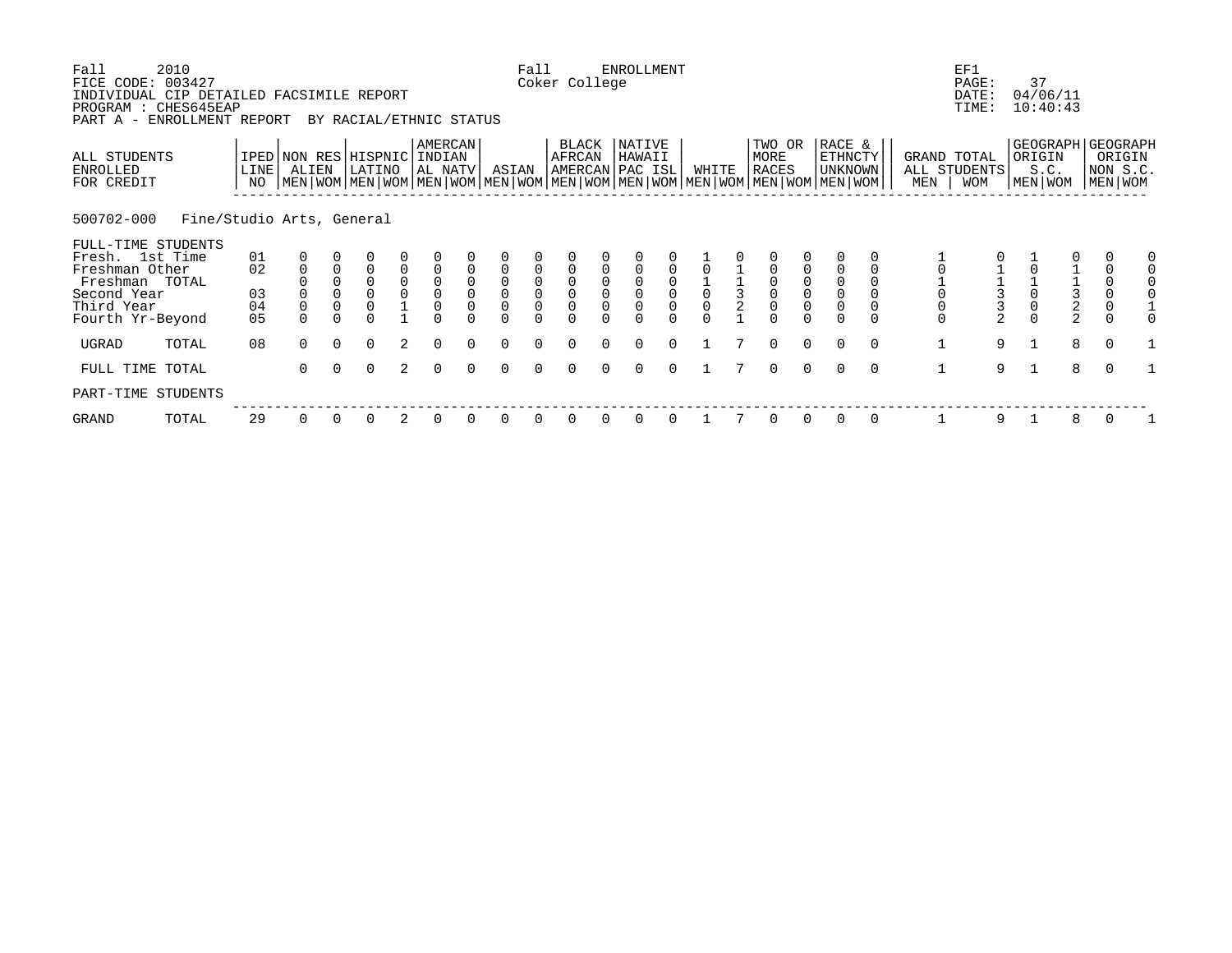| Fall<br>FICE CODE:<br>INDIVIDUAL CIP DETAILED FACSIMILE REPORT<br>PROGRAM : CHES645EAP | 2010<br>003427 |                |                               |                     |                                                  |                                           |                                       |                         |                            | Fall                                      | Coker College                             |               | <b>ENROLLMENT</b>                         |                                           |                                           |                          |                                           |                                           |                                                                                                                                             |                         | EF1<br>PAGE:<br>DATE:<br>TIME:            | 38                  | 04/06/11<br>10:40:43 |                            |                                                    |
|----------------------------------------------------------------------------------------|----------------|----------------|-------------------------------|---------------------|--------------------------------------------------|-------------------------------------------|---------------------------------------|-------------------------|----------------------------|-------------------------------------------|-------------------------------------------|---------------|-------------------------------------------|-------------------------------------------|-------------------------------------------|--------------------------|-------------------------------------------|-------------------------------------------|---------------------------------------------------------------------------------------------------------------------------------------------|-------------------------|-------------------------------------------|---------------------|----------------------|----------------------------|----------------------------------------------------|
| PART A - ENROLLMENT REPORT                                                             |                |                |                               |                     | BY RACIAL/ETHNIC STATUS                          |                                           |                                       |                         |                            |                                           |                                           |               |                                           |                                           |                                           |                          |                                           |                                           |                                                                                                                                             |                         |                                           |                     |                      |                            |                                                    |
| ALL STUDENTS<br>ENROLLED<br>FOR CREDIT                                                 |                | LINE<br>NO     | IPED NON RES HISPNIC<br>ALIEN |                     | LATINO                                           |                                           | <b>AMERCAN</b><br>  INDIAN<br>AL NATV |                         | ASIAN                      |                                           | <b>BLACK</b><br>AFRCAN<br>AMERCAN PAC ISL |               | NATIVE<br>HAWAII                          |                                           | WHITE                                     |                          | TWO OR<br>MORE<br>RACES                   |                                           | RACE &<br>ETHNCTY<br>UNKNOWN<br>  MEN   WOM   MEN   WOM   MEN   WOM   MEN   WOM   MEN   WOM   MEN   WOM   MEN   WOM   MEN   WOM   MEN   WOM | MEN                     | GRAND TOTAL<br>ALL STUDENTS<br><b>WOM</b> | ORIGIN<br>MEN   WOM | S.C.                 |                            | GEOGRAPH GEOGRAPH<br>ORIGIN<br>NON S.C.<br>MEN WOM |
| 500901-000                                                                             | Music, General |                |                               |                     |                                                  |                                           |                                       |                         |                            |                                           |                                           |               |                                           |                                           |                                           |                          |                                           |                                           |                                                                                                                                             |                         |                                           |                     |                      |                            |                                                    |
| FULL-TIME STUDENTS<br>Second Year<br>Third Year<br>Fourth Yr-Beyond                    |                | 03<br>04<br>05 | $\mathsf 0$                   | $\ddot{\mathbf{0}}$ | $\begin{matrix} 0 \\ 0 \end{matrix}$<br>$\Omega$ | $\begin{matrix} 0 \\ 0 \\ 0 \end{matrix}$ | $\overline{0}$                        | $\frac{0}{0}$<br>$\cap$ | $\overline{0}$<br>$\Omega$ | $\begin{matrix} 0 \\ 0 \\ 0 \end{matrix}$ | $\frac{0}{0}$<br>$\cap$                   | $\frac{1}{1}$ | $\begin{matrix} 0 \\ 0 \\ 0 \end{matrix}$ | $\begin{matrix} 0 \\ 0 \\ 0 \end{matrix}$ | $\begin{matrix} 0 \\ 0 \\ 0 \end{matrix}$ | $\int_{0}^{0}$<br>$\cap$ | $\begin{matrix} 0 \\ 0 \\ 0 \end{matrix}$ | $\begin{matrix} 0 \\ 0 \\ 0 \end{matrix}$ | $\overline{0}$<br>$\mathbf 0$                                                                                                               | $\mathsf 0$<br>$\Omega$ |                                           | $\frac{0}{0}$       | $\frac{1}{1}$        | $\overline{0}$<br>$\Omega$ |                                                    |
| UGRAD                                                                                  | TOTAL          | 08             | $\Omega$                      | $\Omega$            | $\Omega$                                         | $\Omega$                                  | $\Omega$                              | $\cap$                  | $\Omega$                   | $\Omega$                                  |                                           | 3             | $\Omega$                                  | $\Omega$                                  | $\Omega$                                  | $\Omega$                 | $\Omega$                                  | $\Omega$                                  | $\Omega$<br>$\Omega$                                                                                                                        | $\mathbf 0$             | 3                                         | $\Omega$            | 3                    | $\Omega$                   | O                                                  |
| FULL TIME TOTAL                                                                        |                |                | $\Omega$                      | $\Omega$            | $\Omega$                                         | $\Omega$                                  | $\Omega$                              | $\Omega$                | $\Omega$                   | $\Omega$                                  | $\Omega$                                  | 3             | $\Omega$                                  | $\Omega$                                  | $\Omega$                                  | $\Omega$                 | $\Omega$                                  | $\Omega$                                  | $\Omega$<br>$\Omega$                                                                                                                        | 0                       | 3                                         | $\mathbf 0$         | 3                    | $\overline{0}$             | $\Omega$                                           |
| PART-TIME STUDENTS                                                                     |                |                |                               |                     |                                                  |                                           |                                       |                         |                            |                                           |                                           |               |                                           |                                           |                                           |                          |                                           |                                           |                                                                                                                                             |                         |                                           |                     |                      |                            |                                                    |
| GRAND                                                                                  | TOTAL          | 29             | 0                             |                     | 0                                                |                                           |                                       |                         |                            |                                           |                                           |               |                                           |                                           |                                           |                          |                                           | 0                                         | $\Omega$                                                                                                                                    | 0                       | 3                                         |                     | 3                    |                            | 0                                                  |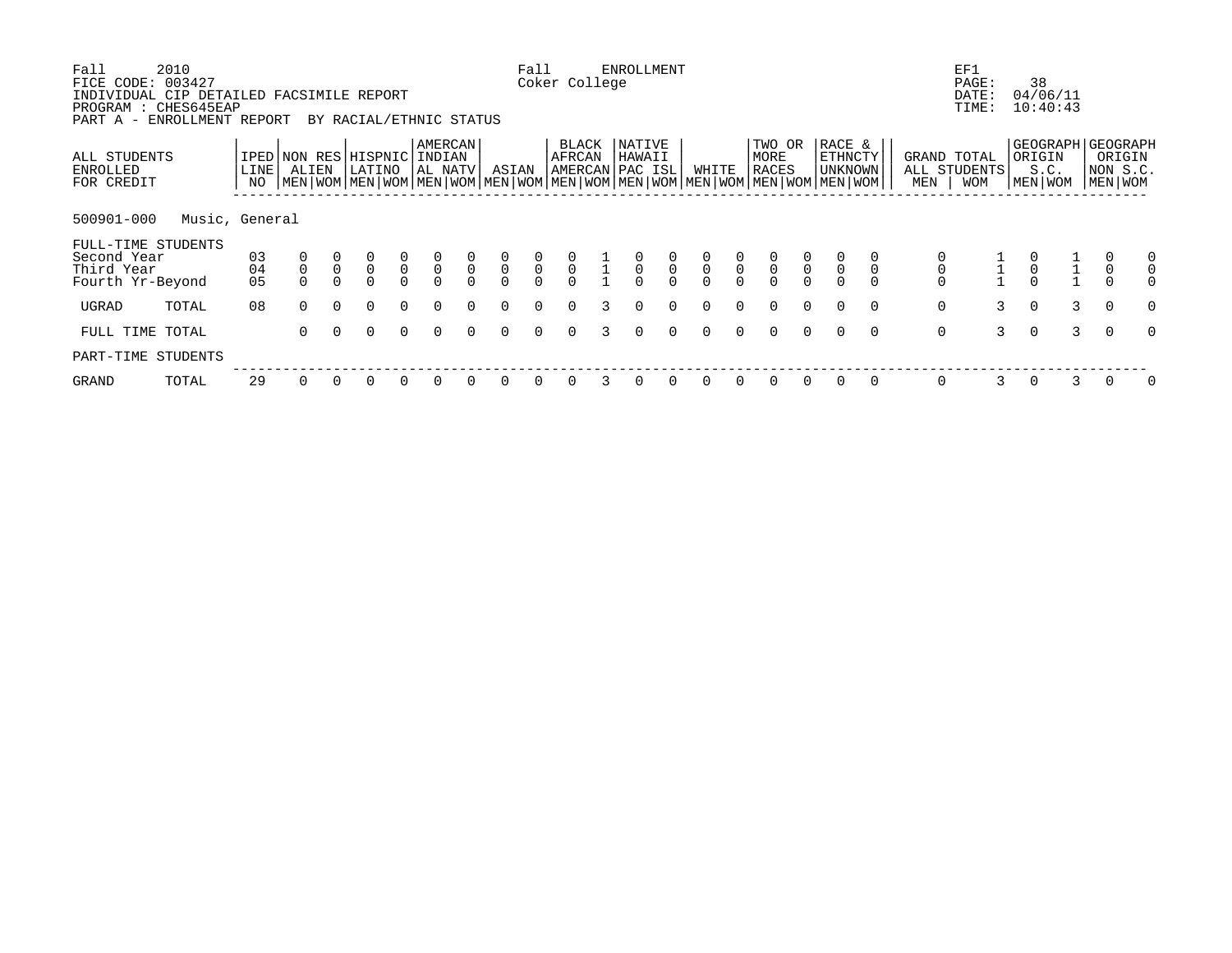| Fall<br>FICE CODE:                                                                             | 2010<br>003427       |                              |          |          |                                      |               |                                      |                |                                      | Fall           | Coker College   |               | <b>ENROLLMENT</b>                     |                                  |                |                |                         |               |                                                                                                                                                           |          |             | EF1<br>PAGE:                              |               | 39                        |                                                        |                                      |
|------------------------------------------------------------------------------------------------|----------------------|------------------------------|----------|----------|--------------------------------------|---------------|--------------------------------------|----------------|--------------------------------------|----------------|-----------------|---------------|---------------------------------------|----------------------------------|----------------|----------------|-------------------------|---------------|-----------------------------------------------------------------------------------------------------------------------------------------------------------|----------|-------------|-------------------------------------------|---------------|---------------------------|--------------------------------------------------------|--------------------------------------|
| INDIVIDUAL CIP DETAILED FACSIMILE REPORT<br>PROGRAM : CHES645EAP<br>PART A - ENROLLMENT REPORT |                      |                              |          |          | BY RACIAL/ETHNIC STATUS              |               |                                      |                |                                      |                |                 |               |                                       |                                  |                |                |                         |               |                                                                                                                                                           |          |             | DATE:<br>TIME:                            |               | 04/06/11<br>10:40:43      |                                                        |                                      |
| ALL STUDENTS<br>ENROLLED<br>FOR CREDIT                                                         |                      | IPED NON RES<br>LINE  <br>NO | ALIEN    |          | HISPNIC<br>LATINO                    |               | AMERCAN<br>INDIAN<br>AL NATV         |                | ASIAN                                |                | BLACK<br>AFRCAN |               | NATIVE<br>HAWAII<br>AMERCAN   PAC ISL |                                  | WHITE          |                | TWO OR<br>MORE<br>RACES |               | RACE &<br><b>ETHNCTY</b><br><b>UNKNOWN</b><br>  MEN   WOM   MEN   WOM   MEN   WOM   MEN   WOM   MEN   WOM   MEN   WOM   MEN   WOM   MEN   WOM   MEN   WOM |          | MEN         | GRAND TOTAL<br>ALL STUDENTS<br><b>WOM</b> |               | ORIGIN<br>S.C.<br>MEN WOM | GEOGRAPH GEOGRAPH<br>ORIGIN<br>NON S.C.<br>  MEN   WOM |                                      |
| 500907-000                                                                                     | Keyboard Instruments |                              |          |          |                                      |               |                                      |                |                                      |                |                 |               |                                       |                                  |                |                |                         |               |                                                                                                                                                           |          |             |                                           |               |                           |                                                        |                                      |
| FULL-TIME STUDENTS<br>Fresh. 1st Time<br>Freshman                                              | TOTAL                | 01                           |          |          | $\begin{matrix} 0 \\ 0 \end{matrix}$ | $\frac{0}{0}$ | $\begin{matrix} 0 \\ 0 \end{matrix}$ | $\int_{0}^{0}$ | $\begin{matrix} 0 \\ 0 \end{matrix}$ | $\int_{0}^{0}$ | $\int_{0}^{0}$  | $\frac{1}{1}$ | $\frac{0}{0}$                         | $\begin{matrix}0\\0\end{matrix}$ | $\int_{0}^{0}$ | $\int_{0}^{0}$ | $\frac{0}{0}$           | $\frac{0}{0}$ | $\alpha$                                                                                                                                                  |          |             | $\frac{1}{1}$                             | $\frac{0}{0}$ |                           |                                                        | $\begin{matrix} 0 \\ 0 \end{matrix}$ |
| UGRAD                                                                                          | TOTAL                | 08                           | $\Omega$ | $\Omega$ | $\Omega$                             | $\Omega$      | $\Omega$                             | $\Omega$       | $\Omega$                             | $\Omega$       | $\Omega$        |               | $\Omega$                              | $\Omega$                         | $\Omega$       | $\Omega$       | $\Omega$                | $\Omega$      | $\Omega$                                                                                                                                                  | $\Omega$ | $\mathbf 0$ |                                           | $\Omega$      |                           | $\Omega$                                               | $\Omega$                             |
| FULL TIME TOTAL                                                                                |                      |                              | $\Omega$ |          | $\Omega$                             | $\Omega$      | $\Omega$                             | $\cap$         | 0                                    | $\Omega$       |                 |               | 0                                     | $\Omega$                         | $\cap$         | $\cap$         | $\Omega$                | $\Omega$      | $\Omega$                                                                                                                                                  | $\Omega$ | $\mathbf 0$ |                                           | $\Omega$      |                           | $\Omega$                                               | $\Omega$                             |
| PART-TIME STUDENTS                                                                             |                      |                              |          |          |                                      |               |                                      |                |                                      |                |                 |               |                                       |                                  |                |                |                         |               |                                                                                                                                                           |          |             |                                           |               |                           |                                                        |                                      |
| GRAND                                                                                          | TOTAL                | 29                           |          |          |                                      |               |                                      |                |                                      |                |                 |               |                                       |                                  | $\Omega$       |                |                         |               | $\Omega$                                                                                                                                                  | $\Omega$ | $\Omega$    |                                           | 0             |                           |                                                        | $\Omega$                             |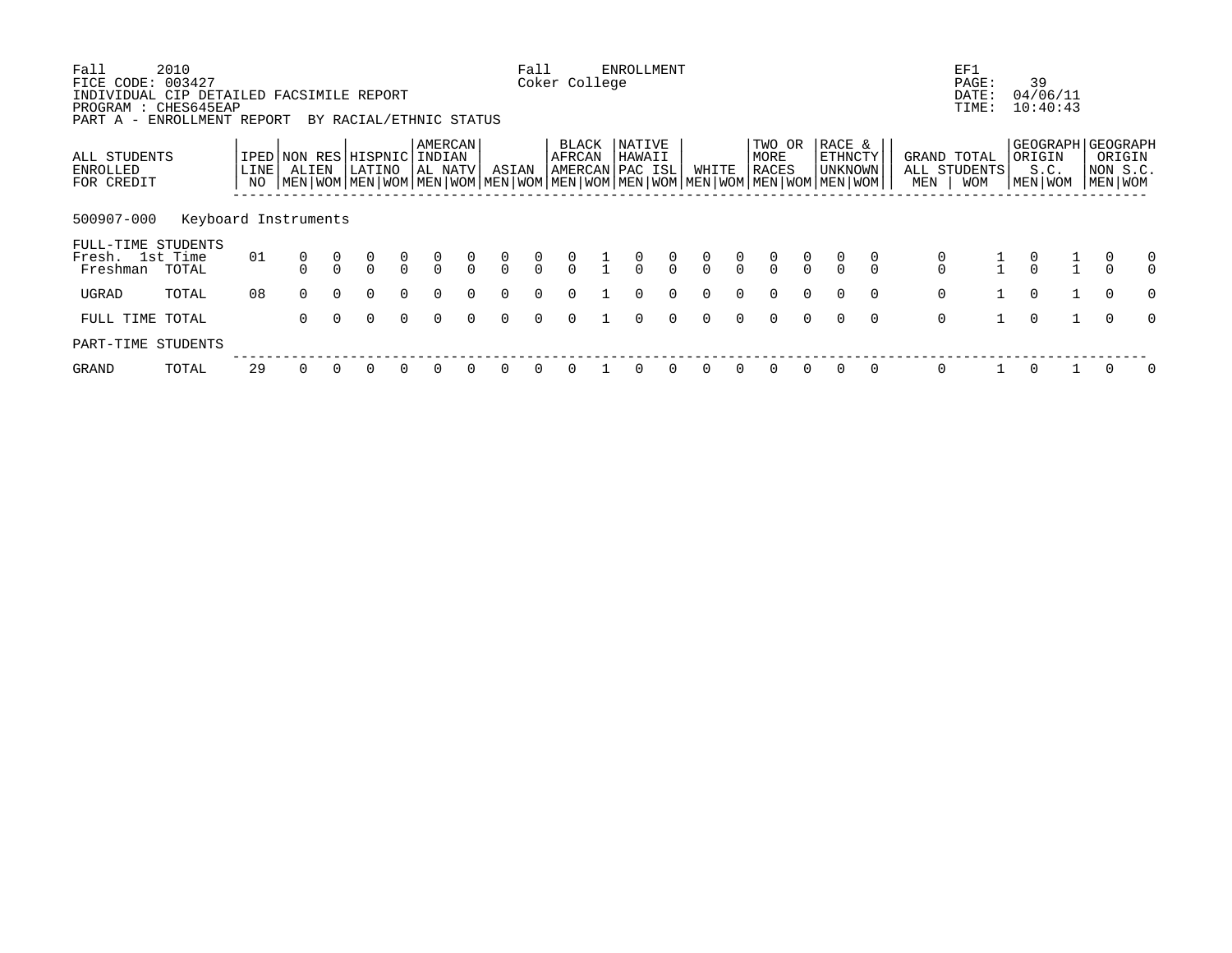| Fall<br>FICE CODE: 003427<br>INDIVIDUAL CIP DETAILED FACSIMILE REPORT<br>PROGRAM : CHES645EAP<br>PART A - ENROLLMENT REPORT         | 2010         |                                  |                                                 |   | BY RACIAL/ETHNIC STATUS                                                               |                                                            |                                                                               |                      |                                                                                      | Fall                                       | Coker College                                          |             | <b>ENROLLMENT</b>               |          |       |                |                                                                                                                                               |                                                                                           |                                                                                      |          |                     | EF1<br>PAGE:<br>DATE:<br>TIME:            |                | 40<br>04/06/11<br>10:40:43                       |                                                             |                                                                              |  |
|-------------------------------------------------------------------------------------------------------------------------------------|--------------|----------------------------------|-------------------------------------------------|---|---------------------------------------------------------------------------------------|------------------------------------------------------------|-------------------------------------------------------------------------------|----------------------|--------------------------------------------------------------------------------------|--------------------------------------------|--------------------------------------------------------|-------------|---------------------------------|----------|-------|----------------|-----------------------------------------------------------------------------------------------------------------------------------------------|-------------------------------------------------------------------------------------------|--------------------------------------------------------------------------------------|----------|---------------------|-------------------------------------------|----------------|--------------------------------------------------|-------------------------------------------------------------|------------------------------------------------------------------------------|--|
| ALL STUDENTS<br>ENROLLED<br>FOR CREDIT                                                                                              |              | LINE<br>NO                       | ALIEN                                           |   | IPED NON RES HISPNIC<br>LATINO                                                        |                                                            | <b>AMERCAN</b><br>  INDIAN<br>AL NATV                                         |                      | ASIAN                                                                                |                                            | BLACK<br>AFRCAN<br>AMERCAN PAC ISL                     |             | NATIVE<br>HAWAII                |          | WHITE |                | TWO OR<br>MORE<br><b>RACES</b><br>  MEN   WOM   MEN   WOM   MEN   WOM   MEN   WOM   MEN   WOM   MEN   WOM   MEN   WOM   MEN   WOM   MEN   WOM |                                                                                           | RACE &<br>ETHNCTY<br><b>UNKNOWN</b>                                                  |          | MEN                 | GRAND TOTAL<br>ALL STUDENTS<br><b>WOM</b> |                | GEOGRAPH GEOGRAPH<br>ORIGIN<br>S.C.<br>MEN   WOM |                                                             | ORIGIN<br>NON S.C.<br>MEN WOM                                                |  |
| 500999-000                                                                                                                          | Music, Other |                                  |                                                 |   |                                                                                       |                                                            |                                                                               |                      |                                                                                      |                                            |                                                        |             |                                 |          |       |                |                                                                                                                                               |                                                                                           |                                                                                      |          |                     |                                           |                |                                                  |                                                             |                                                                              |  |
| FULL-TIME STUDENTS<br>Fresh. 1st Time<br>Freshman Other<br>Freshman TOTAL<br>Second Year<br>Third Year<br>Fourth Yr-Beyond<br>UGRAD | TOTAL        | 01<br>02<br>03<br>04<br>05<br>08 | $\mathbf 0$<br>$\Omega$<br>$\Omega$<br>$\Omega$ | 0 | $\Omega$<br>$\overline{0}$<br>$\mathsf{O}\xspace$<br>$\Omega$<br>$\Omega$<br>$\Omega$ | 0<br>$\begin{matrix} 0 \\ 0 \\ 0 \end{matrix}$<br>$\Omega$ | $\begin{smallmatrix}0\\0\end{smallmatrix}$<br>$\mathsf{O}\xspace$<br>$\Omega$ | $\Omega$<br>$\Omega$ | $\overline{0}$<br>$\begin{smallmatrix}0\\0\end{smallmatrix}$<br>$\Omega$<br>$\Omega$ | $\begin{smallmatrix}0\\0\end{smallmatrix}$ | $\begin{smallmatrix}0\\0\end{smallmatrix}$<br>$\Omega$ | $\mathbf 0$ | $\mathsf{O}\xspace$<br>$\Omega$ | $\Omega$ | 2     | $\overline{2}$ | $\begin{smallmatrix}0\\0\end{smallmatrix}$<br>$\overline{0}$<br>$\Omega$<br>$\Omega$                                                          | $\begin{smallmatrix}0\\0\end{smallmatrix}$<br>$\mathsf{O}\xspace$<br>$\Omega$<br>$\Omega$ | $\begin{smallmatrix}0\\0\end{smallmatrix}$<br>$\overline{0}$<br>$\Omega$<br>$\Omega$ | $\Omega$ | $\overline{0}$<br>2 | $\frac{2}{0}$<br>$\overline{4}$           | $\Omega$<br>2  |                                                  | $\begin{array}{c} 1 \\ 2 \\ 0 \end{array}$<br>$\Omega$<br>3 | $\mathsf 0$<br>$\mathsf{O}\xspace$<br>$\mathbf 0$<br>$\Omega$<br>$\mathbf 0$ |  |
| FULL TIME TOTAL                                                                                                                     |              |                                  | $\Omega$                                        |   | $\Omega$                                                                              | $\Omega$                                                   | $\Omega$                                                                      |                      | $\Omega$                                                                             |                                            |                                                        |             | $\Omega$                        | $\Omega$ | 2     | $\mathcal{L}$  | $\Omega$                                                                                                                                      | $\Omega$                                                                                  | $\Omega$                                                                             | $\Omega$ | 2                   | $\overline{4}$                            | $\overline{2}$ |                                                  | 3                                                           | $\Omega$                                                                     |  |
| PART-TIME STUDENTS                                                                                                                  |              |                                  |                                                 |   |                                                                                       |                                                            |                                                                               |                      |                                                                                      |                                            |                                                        |             |                                 |          |       |                |                                                                                                                                               |                                                                                           |                                                                                      |          |                     |                                           |                |                                                  |                                                             |                                                                              |  |
| GRAND                                                                                                                               | TOTAL        | 29                               | 0                                               |   | 0                                                                                     | 0                                                          |                                                                               |                      |                                                                                      |                                            |                                                        |             |                                 |          | 2     | 2              | 0                                                                                                                                             | 0                                                                                         | 0                                                                                    | 0        | 2                   | 4                                         | 2              |                                                  | 3                                                           | 0                                                                            |  |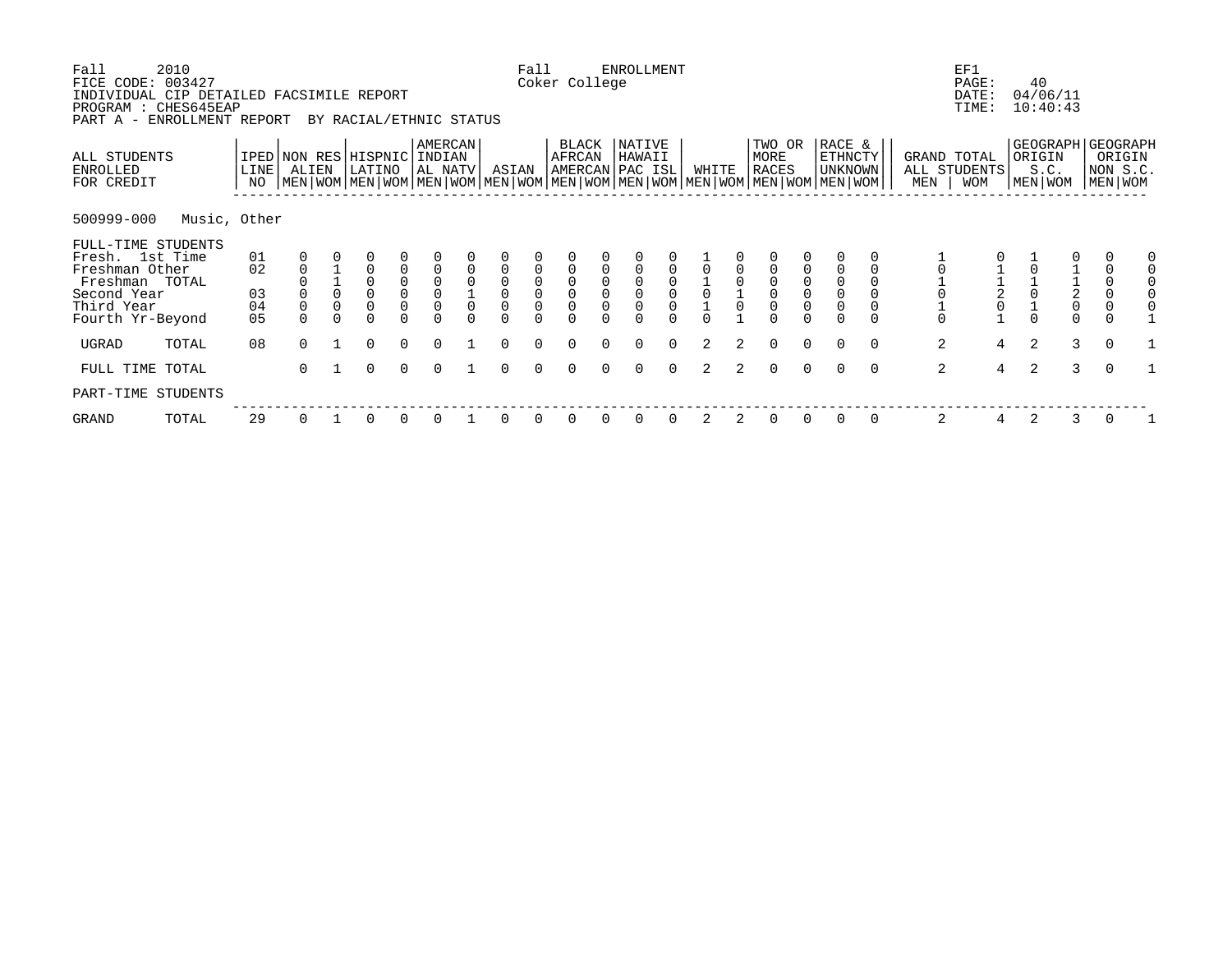| Fall<br>FICE CODE:                                                                             | 2010<br>003427                                     |            |          |               |                                |                                           |                              |               |                                           | Fall                                      | Coker College                             |                                           | <b>ENROLLMENT</b>                         |                                           |                                           |               |                                           |                                           |                                                                                                                                             |          |                    | EF1<br>PAGE:               | 41            |                                        |              |                               |          |
|------------------------------------------------------------------------------------------------|----------------------------------------------------|------------|----------|---------------|--------------------------------|-------------------------------------------|------------------------------|---------------|-------------------------------------------|-------------------------------------------|-------------------------------------------|-------------------------------------------|-------------------------------------------|-------------------------------------------|-------------------------------------------|---------------|-------------------------------------------|-------------------------------------------|---------------------------------------------------------------------------------------------------------------------------------------------|----------|--------------------|----------------------------|---------------|----------------------------------------|--------------|-------------------------------|----------|
| INDIVIDUAL CIP DETAILED FACSIMILE REPORT<br>PROGRAM : CHES645EAP<br>PART A - ENROLLMENT REPORT |                                                    |            |          |               | BY RACIAL/ETHNIC STATUS        |                                           |                              |               |                                           |                                           |                                           |                                           |                                           |                                           |                                           |               |                                           |                                           |                                                                                                                                             |          |                    | DATE:<br>TIME:             |               | 04/06/11<br>10:40:43                   |              |                               |          |
| ALL STUDENTS<br>ENROLLED<br>FOR CREDIT                                                         |                                                    | LINE<br>NO | ALIEN    |               | IPED NON RES HISPNIC<br>LATINO |                                           | AMERCAN<br>INDIAN<br>AL NATV |               | ASIAN                                     |                                           | BLACK<br>AFRCAN                           |                                           | NATIVE<br>HAWAII<br>AMERCAN PAC ISL       |                                           | WHITE                                     |               | TWO OR<br>MORE<br>RACES                   |                                           | RACE &<br>ETHNCTY<br>UNKNOWN<br>  MEN   WOM   MEN   WOM   MEN   WOM   MEN   WOM   MEN   WOM   MEN   WOM   MEN   WOM   MEN   WOM   MEN   WOM |          | GRAND TOTAL<br>MEN | ALL STUDENTS<br><b>WOM</b> | ORIGIN        | GEOGRAPH   GEOGRAPH<br>S.C.<br>MEN WOM |              | ORIGIN<br>NON S.C.<br>MEN WOM |          |
| 511005-000<br>FULL-TIME STUDENTS                                                               | Clinical Laboratory Science/Medical Technology/Tec |            |          |               |                                |                                           |                              |               |                                           |                                           |                                           |                                           |                                           |                                           |                                           |               |                                           |                                           |                                                                                                                                             |          |                    |                            |               |                                        |              |                               |          |
| Freshman Other<br>Freshman TOTAL                                                               |                                                    | 02         |          | $\frac{0}{0}$ | $\frac{0}{0}$                  | $\begin{matrix} 0 \\ 0 \\ 0 \end{matrix}$ | $\overline{0}$               | $\frac{0}{0}$ | $\begin{matrix} 0 \\ 0 \\ 0 \end{matrix}$ | $\begin{matrix} 0 \\ 0 \\ 0 \end{matrix}$ | $\begin{matrix} 0 \\ 0 \\ 0 \end{matrix}$ | $\begin{matrix} 0 \\ 0 \\ 0 \end{matrix}$ | $\begin{matrix} 0 \\ 0 \\ 0 \end{matrix}$ | $\begin{matrix} 0 \\ 0 \\ 0 \end{matrix}$ | $\begin{matrix} 0 \\ 0 \\ 1 \end{matrix}$ | $\frac{1}{3}$ | $\begin{matrix} 0 \\ 0 \\ 0 \end{matrix}$ | $\begin{matrix} 0 \\ 0 \\ 0 \end{matrix}$ | $\overline{0}$                                                                                                                              |          |                    |                            | $\frac{0}{0}$ |                                        |              |                               | $\Omega$ |
| Fourth Yr-Beyond                                                                               |                                                    | 05         |          |               |                                |                                           |                              | $\cap$        |                                           |                                           |                                           |                                           |                                           |                                           |                                           |               |                                           |                                           |                                                                                                                                             |          |                    |                            |               |                                        | $\mathbf{3}$ |                               |          |
| UGRAD                                                                                          | TOTAL                                              | 08         | $\Omega$ | $\Omega$      | $\Omega$                       | $\Omega$                                  | $\Omega$                     | $\Omega$      | $\Omega$                                  | $\Omega$                                  | $\Omega$                                  | $\cap$                                    | $\Omega$                                  | $\Omega$                                  |                                           | 4             | $\Omega$                                  | $\Omega$                                  | $\Omega$                                                                                                                                    | $\Omega$ |                    | 4                          | $\mathbf{1}$  |                                        | 4            | $\Omega$                      | $\Omega$ |
| FULL TIME TOTAL                                                                                |                                                    |            | 0        | $\Omega$      | $\Omega$                       | $\Omega$                                  | $\Omega$                     | $\Omega$      | $\Omega$                                  | $\Omega$                                  | $\Omega$                                  | $\Omega$                                  | $\Omega$                                  | $\Omega$                                  |                                           | 4             | $\Omega$                                  | $\Omega$                                  | $\Omega$                                                                                                                                    | $\Omega$ |                    | 4                          |               |                                        | 4            | $\Omega$                      | $\Omega$ |
| PART-TIME STUDENTS                                                                             |                                                    |            |          |               |                                |                                           |                              |               |                                           |                                           |                                           |                                           |                                           |                                           |                                           |               |                                           |                                           |                                                                                                                                             |          |                    |                            |               |                                        |              |                               |          |
| GRAND                                                                                          | TOTAL                                              | 29         |          |               |                                |                                           | $\Omega$                     |               |                                           |                                           |                                           |                                           |                                           |                                           |                                           |               |                                           |                                           |                                                                                                                                             |          |                    |                            |               |                                        |              |                               |          |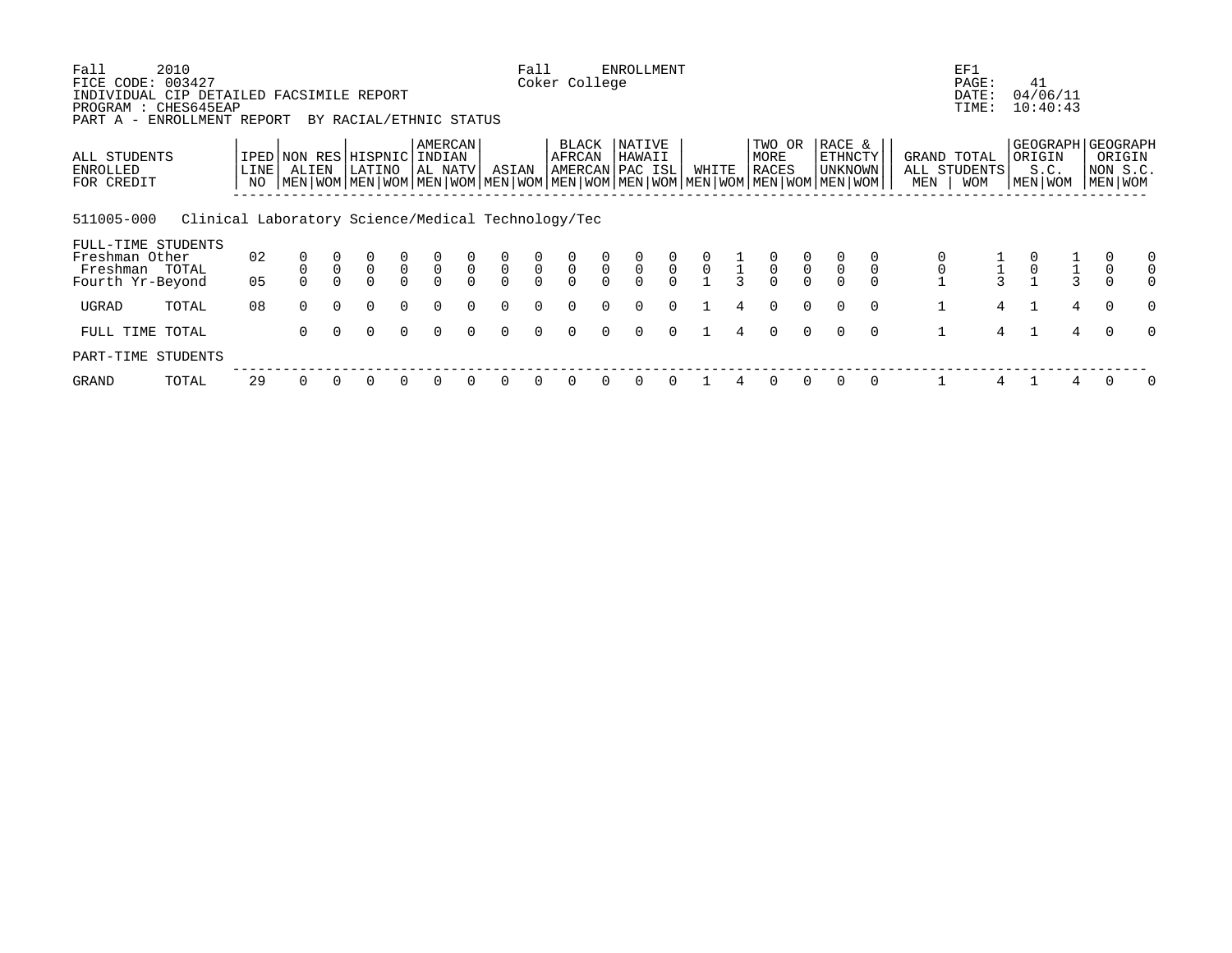| Fall<br>FICE CODE: 003427                                                                            | 2010<br>INDIVIDUAL CIP DETAILED FACSIMILE REPORT<br>PROGRAM : CHES645EAP<br>PART A - ENROLLMENT REPORT |                                        |                                                                                                                                                     |                                                             | BY RACIAL/ETHNIC STATUS                                  |                                                                            |                                                   |                                                                  |                              | Fall                                                                    | Coker College                                  |                                              | <b>ENROLLMENT</b>                   |                                              |                                               |                                                      |                             |                                                                          |                                                                              |                                                      |                                 | EF1<br>PAGE:<br>DATE:<br>TIME:  | 42                                                    | 04/06/11<br>10:40:43            |                                                            |                                                               |
|------------------------------------------------------------------------------------------------------|--------------------------------------------------------------------------------------------------------|----------------------------------------|-----------------------------------------------------------------------------------------------------------------------------------------------------|-------------------------------------------------------------|----------------------------------------------------------|----------------------------------------------------------------------------|---------------------------------------------------|------------------------------------------------------------------|------------------------------|-------------------------------------------------------------------------|------------------------------------------------|----------------------------------------------|-------------------------------------|----------------------------------------------|-----------------------------------------------|------------------------------------------------------|-----------------------------|--------------------------------------------------------------------------|------------------------------------------------------------------------------|------------------------------------------------------|---------------------------------|---------------------------------|-------------------------------------------------------|---------------------------------|------------------------------------------------------------|---------------------------------------------------------------|
| ALL STUDENTS<br><b>ENROLLED</b><br>FOR CREDIT                                                        |                                                                                                        | LINE I<br>NO                           | IPED NON RES HISPNIC INDIAN<br>ALIEN<br>  MEN   WOM   MEN   WOM   MEN   WOM   MEN   WOM   MEN   WOM   MEN   WOM   MEN   WOM   MEN   WOM   MEN   WOM |                                                             | LATINO                                                   |                                                                            | AMERCAN<br>AL NATV                                |                                                                  | ASIAN                        |                                                                         | AFRCAN                                         | BLACK                                        | NATIVE<br>HAWAII<br>AMERCAN PAC ISL |                                              | WHITE                                         |                                                      | TWO OR<br>MORE<br>RACES     |                                                                          | RACE &<br><b>ETHNCTY</b><br>UNKNOWN                                          |                                                      | GRAND TOTAL<br>MEN              | ALL STUDENTS<br><b>WOM</b>      | ORIGIN<br>MEN WOM                                     | S.C.                            | GEOGRAPH GEOGRAPH<br>ORIGIN<br>NON S.C.<br>MEN WOM         |                                                               |
| 520101-000                                                                                           | Business/Commerce, General                                                                             |                                        |                                                                                                                                                     |                                                             |                                                          |                                                                            |                                                   |                                                                  |                              |                                                                         |                                                |                                              |                                     |                                              |                                               |                                                      |                             |                                                                          |                                                                              |                                                      |                                 |                                 |                                                       |                                 |                                                            |                                                               |
| Fresh. 1st Time<br>Freshman Other<br>Freshman TOTAL<br>Second Year<br>Third Year<br>Fourth Yr-Beyond | FULL-TIME STUDENTS                                                                                     | 01<br>02<br>03<br>04<br>0 <sub>5</sub> | 2<br>0<br>$\begin{array}{c} 2 \\ 1 \\ 2 \end{array}$                                                                                                | 0<br>$\begin{matrix} 0 \\ 0 \end{matrix}$<br>$\overline{1}$ | 0<br>$\begin{matrix} 1\\ 1\\ 0 \end{matrix}$<br>$\Omega$ | 0<br>0<br>$\mathsf{O}\xspace$<br>$\mathbf 0$<br>$\Omega$                   | $\begin{matrix} 1\\0\\0 \end{matrix}$<br>$\Omega$ | 0<br>$\begin{smallmatrix} 0\\2\\0 \end{smallmatrix}$<br>$\Omega$ | 0<br>0<br>0<br>0<br>$\Omega$ | 0<br>$\begin{matrix} 0 \\ 0 \\ 0 \end{matrix}$<br>$\cap$                | 3<br>5<br>4<br>4<br>$\overline{4}$             | $10$<br>$13$<br>$18$<br>$\overline{20}$<br>9 | 0<br>0<br>0<br>0<br>$\Omega$        | $\mathbf 1$<br>$\mathsf{O}$<br>$\cap$        | 5<br>5<br>$10\,$<br>$\overline{7}$<br>8<br>12 | -2<br>$\frac{1}{11}$<br>$\mathsf{R}$                 | 0<br>0<br>0<br>$\Omega$     | $\begin{matrix} 0 \\ 0 \\ 0 \end{matrix}$<br>$\Omega$                    | 0<br>$\begin{matrix} 0 \\ 0 \\ 0 \end{matrix}$<br>$\Omega$                   | $\Omega$<br>$\mathbf 0$<br>2<br>$\Omega$<br>$\Omega$ | 10<br>9<br>19<br>13<br>14<br>17 | 5<br>11<br>16<br>34<br>31<br>18 | 8<br>11<br>8<br>11<br>12                              | 5<br>11<br>16<br>33<br>31<br>17 | 8<br>5<br>3<br>5                                           | 0<br>0<br>$\mathbf 0$<br>$\frac{1}{0}$<br>$\mathbf{1}$        |
| <b>UGRAD</b>                                                                                         | TOTAL                                                                                                  | 08                                     | 6                                                                                                                                                   | $\mathbf{1}$                                                | $\overline{2}$                                           | $\Omega$                                                                   | $\mathbf{1}$                                      | 2                                                                | $\Omega$                     | $\Omega$                                                                | 17                                             | 60                                           | $\Omega$                            |                                              | 37                                            | 33                                                   | $\Omega$                    | $\Omega$                                                                 | $\Omega$                                                                     | 2                                                    | 63                              | 99                              | 42                                                    | 97                              | 21                                                         | 2                                                             |
| FULL TIME TOTAL                                                                                      |                                                                                                        |                                        | 6                                                                                                                                                   | $\mathbf{1}$                                                | $\overline{2}$                                           | $\Omega$                                                                   | $\mathbf{1}$                                      | $\overline{2}$                                                   | $\Omega$                     | $\Omega$                                                                | 17                                             | 60                                           | $\Omega$                            | $\mathbf{1}$                                 | 37                                            | 33                                                   | $\Omega$                    | $\Omega$                                                                 | $\Omega$                                                                     | 2                                                    | 63                              | 99                              | 42                                                    | 97                              | 21                                                         | $\overline{2}$                                                |
| Freshman Other<br>Freshman TOTAL<br>Second Year<br>Third Year<br>Fourth Yr-Beyond                    | PART-TIME STUDENTS                                                                                     | 16<br>17<br>18<br>19                   | $\Omega$<br>$\Omega$<br>0<br>$\Omega$                                                                                                               | 0<br>$\mathbf 0$<br>$\Omega$<br>$\mathbf 0$<br>$\Omega$     | 0<br>0<br>0<br>0<br>0                                    | 0<br>$\mathsf{O}\xspace$<br>$\ddot{\mathbf{0}}$<br>$\mathsf 0$<br>$\Omega$ | 0<br>$\mathsf{O}$<br>$\mathbf 0$<br>$\Omega$      | 0<br>$\mathbf 0$<br>$\mathbf 0$<br>$\mathbf 0$<br>$\Omega$       | 0<br>0<br>0<br>0<br>$\Omega$ | 0<br>$\begin{matrix} 0 \\ 0 \end{matrix}$<br>$\overline{0}$<br>$\Omega$ | $\begin{matrix} 0 \\ 0 \\ 1 \\ 0 \end{matrix}$ | $\frac{1}{4}$                                | 0<br>0<br>0<br>$\Omega$             | $\overline{0}$<br>$\overline{0}$<br>$\Omega$ | 0<br>$\overline{0}$                           | $\overline{1}$ 0<br>$\overline{3}$<br>$\overline{2}$ | 0<br>$\mathsf{O}$<br>0<br>U | $\begin{smallmatrix}0\\0\end{smallmatrix}$<br>$\overline{0}$<br>$\Omega$ | $\Omega$<br>$\mathsf 0$<br>$\ddot{\mathbf{0}}$<br>$\overline{0}$<br>$\Omega$ | 0<br>$\Omega$<br>$\Omega$<br>$\Omega$<br>$\Omega$    | 0<br>0<br>$\mathbf 0$           | 22459                           | $\Omega$<br>$\begin{matrix} 0 \\ 0 \\ 1 \end{matrix}$ | 22459                           | 0<br>$\begin{matrix} 0 \\ 0 \\ 0 \end{matrix}$<br>$\Omega$ | 0<br>$\mathsf{O}$<br>$\mathsf{O}$<br>$\mathsf{O}$<br>$\Omega$ |
| <b>UGRAD</b>                                                                                         | TOTAL                                                                                                  | 22                                     | 0                                                                                                                                                   | $\Omega$                                                    | 0                                                        | $\mathbf 0$                                                                | 0                                                 | 0                                                                | 0                            | 0                                                                       |                                                | 14                                           | 0                                   | 0                                            |                                               | 6                                                    | 0                           | $\mathbf 0$                                                              | 0                                                                            | $\Omega$                                             | 2                               | 20                              | $\overline{2}$                                        | 20                              | $\mathbf 0$                                                | 0                                                             |
| PART TIME                                                                                            | TOTAL                                                                                                  |                                        | $\Omega$                                                                                                                                            |                                                             | 0                                                        | $\Omega$                                                                   | $\Omega$                                          |                                                                  | O                            |                                                                         |                                                | 14                                           | 0                                   |                                              |                                               | 6                                                    | $\Omega$                    | $\Omega$                                                                 | 0                                                                            | $\Omega$                                             | 2                               | 20                              | 2                                                     | 20                              | $\Omega$                                                   | $\Omega$                                                      |
| <b>GRAND</b>                                                                                         | TOTAL                                                                                                  | 29                                     | 6                                                                                                                                                   |                                                             | 2                                                        | 0                                                                          |                                                   | 2                                                                | 0                            | 0                                                                       | 18                                             | 74                                           | 0                                   |                                              | 38                                            | 39                                                   | 0                           | 0                                                                        | 0                                                                            | 2                                                    | 65                              | 119                             | 44                                                    | 117                             | 21                                                         | 2                                                             |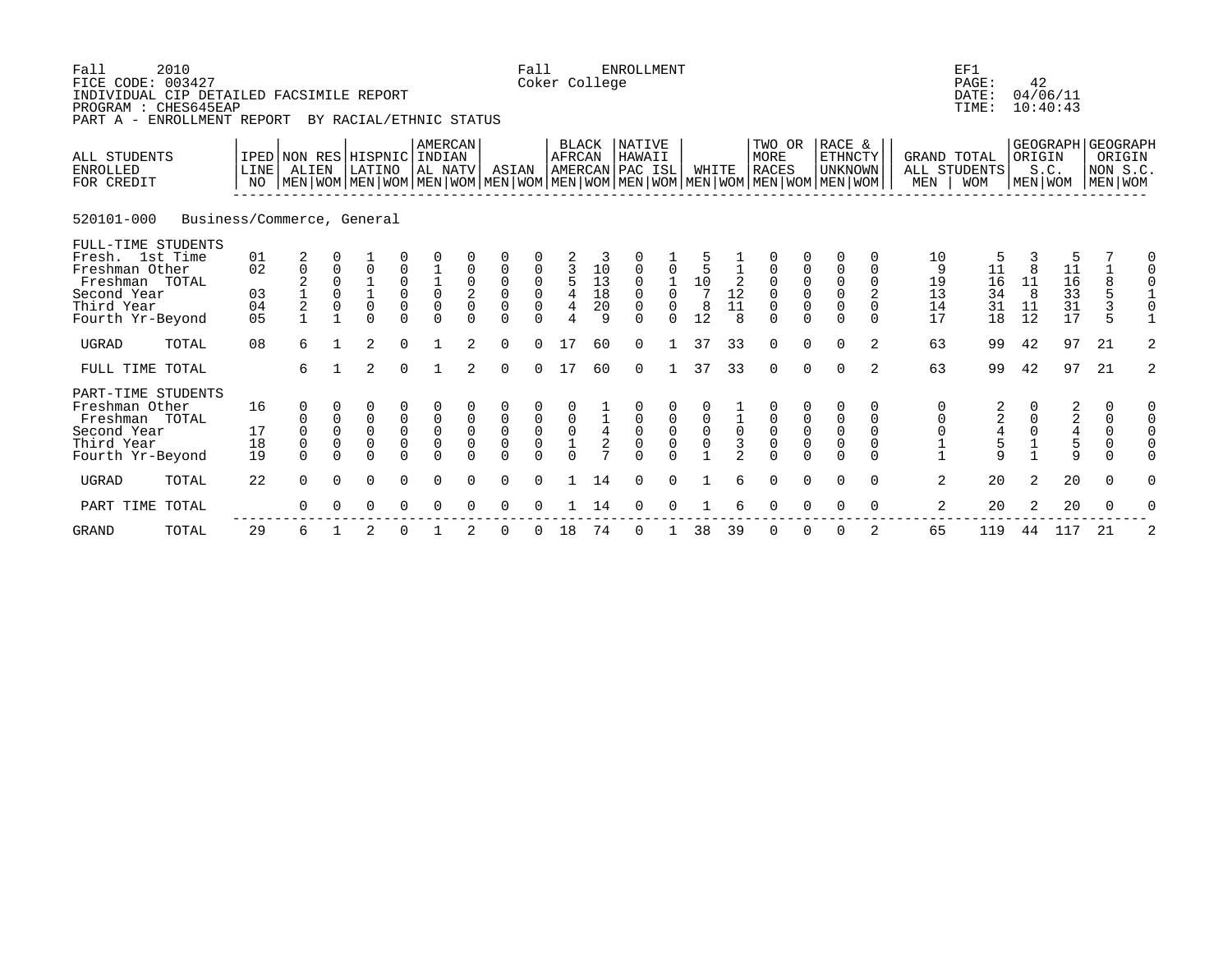| Fall<br>FICE CODE: 003427<br>INDIVIDUAL CIP DETAILED FACSIMILE REPORT<br>PROGRAM : CHES645EAP<br>PART A - ENROLLMENT REPORT | 2010                                            |                          |               |          | BY RACIAL/ETHNIC STATUS                                                                                                                              |                                      |                           |          |               | Fall          | Coker College   |   | <b>ENROLLMENT</b>                    |               |       |   |                                |                                      |                                     |          |                                                | EF1<br>PAGE:<br>DATE:<br>TIME:            |              | 43<br>04/06/11<br>10:40:43                       |   |                               |   |
|-----------------------------------------------------------------------------------------------------------------------------|-------------------------------------------------|--------------------------|---------------|----------|------------------------------------------------------------------------------------------------------------------------------------------------------|--------------------------------------|---------------------------|----------|---------------|---------------|-----------------|---|--------------------------------------|---------------|-------|---|--------------------------------|--------------------------------------|-------------------------------------|----------|------------------------------------------------|-------------------------------------------|--------------|--------------------------------------------------|---|-------------------------------|---|
| ALL STUDENTS<br>ENROLLED<br>FOR CREDIT                                                                                      |                                                 | LINE <sup>[</sup><br>NO. | ALIEN         |          | IPED NON RES HISPNIC INDIAN<br>LATINO<br>  MEN   WOM   MEN   WOM   MEN   WOM   MEN   WOM   MEN   WOM   MEN   WOM   MEN   WOM   MEN   WOM   MEN   WOM |                                      | <b>AMERCAN</b><br>AL NATV |          | ASIAN         |               | BLACK<br>AFRCAN |   | NATIVE<br>HAWAII<br> AMERCAN PAC ISL |               | WHITE |   | TWO OR<br>MORE<br><b>RACES</b> |                                      | RACE &<br><b>ETHNCTY</b><br>UNKNOWN |          | MEN                                            | GRAND TOTAL<br>ALL STUDENTS<br><b>WOM</b> |              | GEOGRAPH GEOGRAPH<br>ORIGIN<br>S.C.<br>MEN   WOM |   | ORIGIN<br>NON S.C.<br>MEN WOM |   |
| 520201-000                                                                                                                  | Business Administration and Management, General |                          |               |          |                                                                                                                                                      |                                      |                           |          |               |               |                 |   |                                      |               |       |   |                                |                                      |                                     |          |                                                |                                           |              |                                                  |   |                               |   |
| FULL-TIME STUDENTS<br>Fourth Yr-Beyond                                                                                      |                                                 | 05                       | $\Omega$      |          | ∩                                                                                                                                                    |                                      |                           |          |               |               |                 |   |                                      |               |       |   |                                |                                      |                                     | $\Omega$ | $\mathbf 0$                                    |                                           |              |                                                  |   |                               |   |
| UGRAD                                                                                                                       | TOTAL                                           | 08                       | $\Omega$      | $\Omega$ | $\Omega$                                                                                                                                             | $\Omega$                             | $\Omega$                  | $\Omega$ | $\Omega$      | $\Omega$      |                 |   |                                      |               |       |   | $\Omega$                       | $\Omega$                             | $\Omega$                            | $\Omega$ | 0                                              |                                           | $\Omega$     | $\mathbf{1}$                                     |   | $\overline{0}$                |   |
| FULL TIME TOTAL                                                                                                             |                                                 |                          | $\Omega$      | $\Omega$ | $\Omega$                                                                                                                                             | $\Omega$                             | $\Omega$                  |          |               |               |                 |   |                                      |               |       |   | $\Omega$                       | $\cap$                               | $\Omega$                            | $\Omega$ | $\mathsf{O}$                                   |                                           | $\Omega$     | $\overline{1}$                                   |   | $\Omega$                      |   |
| PART-TIME STUDENTS<br>Second Year<br>Third Year                                                                             |                                                 | 17<br>18                 | 0<br>$\Omega$ |          | $\Omega$                                                                                                                                             | $\begin{matrix} 0 \\ 0 \end{matrix}$ |                           | $\cap$   | $\frac{0}{0}$ | $\frac{0}{0}$ | $\frac{0}{0}$   |   | $\frac{0}{0}$                        | $\frac{0}{0}$ |       |   | $\frac{0}{0}$                  | $\begin{matrix} 0 \\ 0 \end{matrix}$ |                                     | 0        | $\begin{smallmatrix} 0 \\ 1 \end{smallmatrix}$ | $\frac{1}{2}$                             |              | $\frac{1}{2}$                                    |   | 0<br>$\Omega$                 | 0 |
| UGRAD                                                                                                                       | TOTAL                                           | 22                       | $\Omega$      | $\Omega$ | $\Omega$                                                                                                                                             | $\Omega$                             |                           |          | $\Omega$      |               |                 |   | $\Omega$                             |               |       | 2 | $\Omega$                       | $\Omega$                             | $\Omega$                            | $\Omega$ | $\mathbf{1}$                                   | $\overline{3}$                            | $\mathbf{1}$ |                                                  | 3 | $\overline{0}$                | U |
| PART TIME TOTAL                                                                                                             |                                                 |                          | $\Omega$      |          | ∩                                                                                                                                                    |                                      |                           |          |               |               |                 |   |                                      |               |       |   | $\Omega$                       |                                      |                                     | $\Omega$ |                                                | 3                                         |              |                                                  | 3 |                               |   |
| GRAND                                                                                                                       | TOTAL                                           | 29                       | $\Omega$      | $\Omega$ | O                                                                                                                                                    |                                      |                           |          |               |               |                 | 2 | 0                                    |               |       |   | 0                              |                                      | $\Omega$                            | 0        |                                                | 4                                         |              | 4                                                |   | $\Omega$                      |   |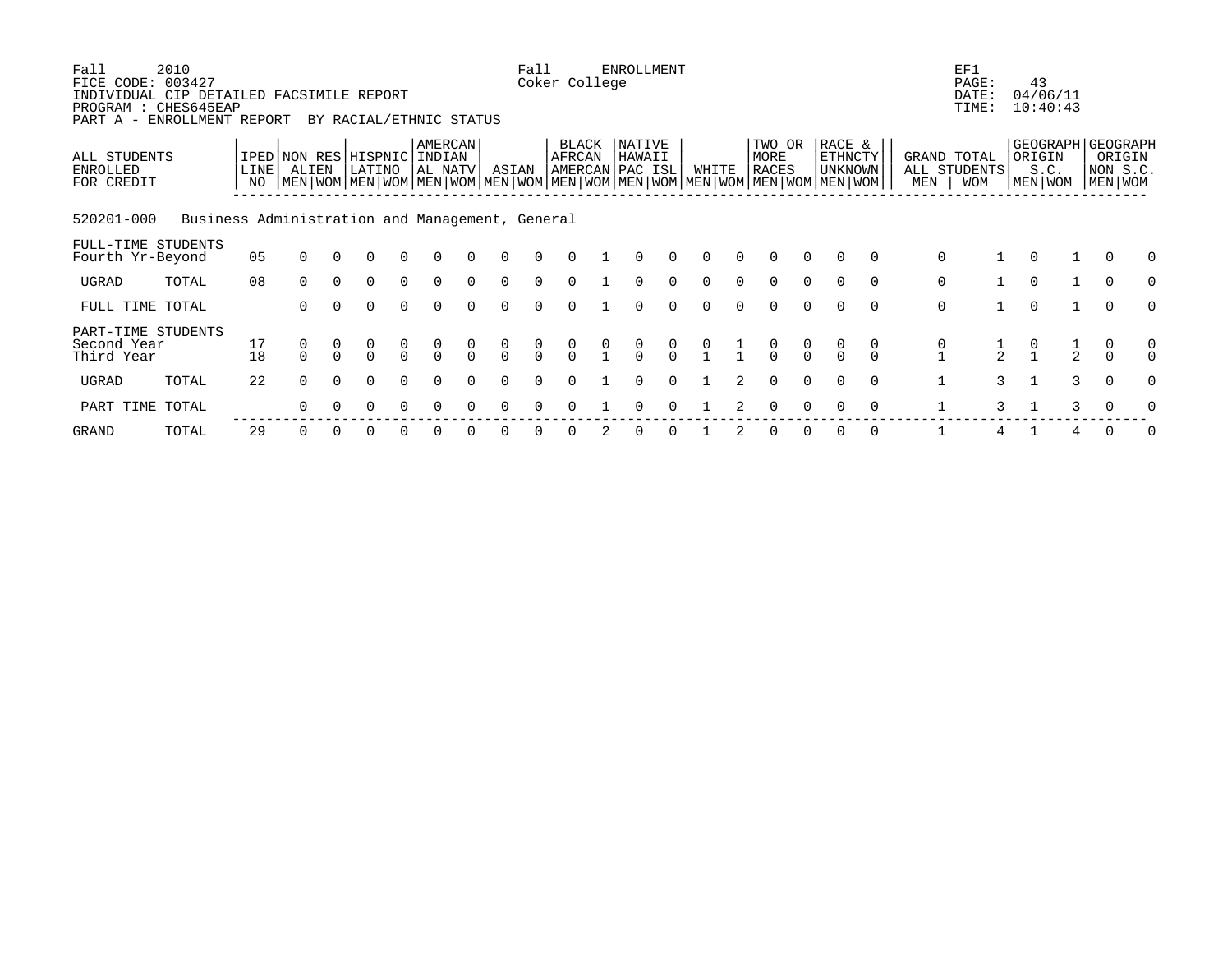| Fall<br>FICE CODE: 003427<br>INDIVIDUAL CIP DETAILED FACSIMILE REPORT<br>PROGRAM : CHES645EAP<br>PART A - ENROLLMENT REPORT | 2010             |            |                |          | BY RACIAL/ETHNIC STATUS                                                                                                                              |                                             |                                            |          |                                            | Fall                                       | Coker College                              |                | <b>ENROLLMENT</b>                   |          |                |               |                                |                                            |                                     |          |                | EF1<br>PAGE:<br>DATE:<br>TIME:            |   | 44<br>04/06/11<br>10:40:43                       |                                                   |                               |  |
|-----------------------------------------------------------------------------------------------------------------------------|------------------|------------|----------------|----------|------------------------------------------------------------------------------------------------------------------------------------------------------|---------------------------------------------|--------------------------------------------|----------|--------------------------------------------|--------------------------------------------|--------------------------------------------|----------------|-------------------------------------|----------|----------------|---------------|--------------------------------|--------------------------------------------|-------------------------------------|----------|----------------|-------------------------------------------|---|--------------------------------------------------|---------------------------------------------------|-------------------------------|--|
| ALL STUDENTS<br><b>ENROLLED</b><br>FOR CREDIT                                                                               |                  | LINE<br>NO | ALIEN          |          | IPED NON RES HISPNIC INDIAN<br>LATINO<br>  MEN   WOM   MEN   WOM   MEN   WOM   MEN   WOM   MEN   WOM   MEN   WOM   MEN   WOM   MEN   WOM   MEN   WOM |                                             | <b>AMERCAN</b><br>AL NATV                  |          | ASIAN                                      |                                            | BLACK<br>AFRCAN                            |                | NATIVE<br>HAWAII<br>AMERCAN PAC ISL |          | WHITE          |               | TWO OR<br>MORE<br><b>RACES</b> |                                            | RACE &<br>ETHNCTY<br><b>UNKNOWN</b> |          | MEN            | GRAND TOTAL<br>ALL STUDENTS<br><b>WOM</b> |   | GEOGRAPH GEOGRAPH<br>ORIGIN<br>S.C.<br>MEN   WOM |                                                   | ORIGIN<br>NON S.C.<br>MEN WOM |  |
| 540101-000                                                                                                                  | History, General |            |                |          |                                                                                                                                                      |                                             |                                            |          |                                            |                                            |                                            |                |                                     |          |                |               |                                |                                            |                                     |          |                |                                           |   |                                                  |                                                   |                               |  |
| FULL-TIME STUDENTS                                                                                                          |                  |            |                |          |                                                                                                                                                      |                                             |                                            |          |                                            |                                            |                                            |                |                                     |          |                |               |                                |                                            |                                     |          |                |                                           |   |                                                  |                                                   |                               |  |
| Fresh. 1st Time<br>Freshman Other                                                                                           |                  | 01<br>02   | $\mathbf 0$    |          | $\Omega$                                                                                                                                             | $\mathbf 0$                                 |                                            | $\Omega$ | $\overline{0}$                             |                                            |                                            |                |                                     |          |                |               |                                |                                            |                                     |          |                |                                           |   |                                                  |                                                   |                               |  |
| Freshman TOTAL                                                                                                              |                  |            |                |          | $\begin{smallmatrix}0\0\0\end{smallmatrix}$                                                                                                          | $\begin{smallmatrix}0\0\0\end{smallmatrix}$ | $\begin{smallmatrix}0\\0\end{smallmatrix}$ |          | $\begin{smallmatrix}0\\0\end{smallmatrix}$ | $\begin{smallmatrix}0\\0\end{smallmatrix}$ | $\begin{smallmatrix}0\\0\end{smallmatrix}$ |                |                                     |          |                | $\frac{0}{2}$ | $_{\rm 0}^{\rm 0}$             | $\begin{smallmatrix}0\\0\end{smallmatrix}$ | $\mathbf 0$                         |          |                | $\overline{a}$                            |   |                                                  |                                                   |                               |  |
| Second Year                                                                                                                 |                  | 03         |                | $\Omega$ |                                                                                                                                                      |                                             |                                            | $\Omega$ |                                            |                                            |                                            |                | $\overline{0}$                      |          |                |               |                                |                                            | $\mathsf 0$                         |          |                | $\overline{a}$                            |   |                                                  | $\begin{array}{c}\n2 \\ 1 \\ 0 \\ 2\n\end{array}$ | $\overline{0}$                |  |
| Third Year                                                                                                                  |                  | 04         | $\overline{0}$ |          |                                                                                                                                                      |                                             | 0                                          |          | $\Omega$                                   |                                            |                                            |                |                                     |          |                |               | $\overline{0}$<br>$\Omega$     | $\mathsf{O}\xspace$                        | $\overline{0}$                      |          | $\frac{1}{2}$  | $\frac{0}{2}$                             |   |                                                  |                                                   | $\mathbf 0$                   |  |
| Fourth Yr-Beyond                                                                                                            |                  | 05         | $\Omega$       |          | $\Omega$                                                                                                                                             |                                             |                                            |          |                                            |                                            |                                            |                |                                     |          | $\overline{2}$ |               |                                |                                            |                                     |          |                |                                           |   | $\overline{2}$                                   |                                                   | $\Omega$                      |  |
| UGRAD                                                                                                                       | TOTAL            | 08         | $\Omega$       |          | $\Omega$                                                                                                                                             | $\Omega$                                    | $\Omega$                                   |          | $\Omega$                                   |                                            |                                            | $\overline{2}$ | $\Omega$                            | $\Omega$ | 4              | 3             | $\Omega$                       | $\Omega$                                   | $\Omega$                            | $\Omega$ | $\overline{4}$ | 6                                         |   | 3                                                | 5                                                 |                               |  |
| FULL TIME TOTAL                                                                                                             |                  |            | $\Omega$       |          | $\Omega$                                                                                                                                             | $\Omega$                                    | $\Omega$                                   |          | $\Omega$                                   | $\cap$                                     |                                            | $\mathcal{L}$  | $\Omega$                            | $\Omega$ | $\overline{4}$ |               | $\Omega$                       | $\Omega$                                   | $\Omega$                            | $\Omega$ | $\overline{4}$ | 6                                         |   | $\mathcal{L}$                                    | 5                                                 |                               |  |
| PART-TIME STUDENTS                                                                                                          |                  |            |                |          |                                                                                                                                                      |                                             |                                            |          |                                            |                                            |                                            |                |                                     |          |                |               |                                |                                            |                                     |          |                |                                           |   |                                                  |                                                   |                               |  |
| GRAND                                                                                                                       | TOTAL            | 29         | 0              |          | 0                                                                                                                                                    | 0                                           |                                            |          |                                            |                                            |                                            | 2              |                                     |          |                | 3             | 0                              | 0                                          | 0                                   | 0        | 4              | 6                                         | 3 |                                                  | 5                                                 |                               |  |